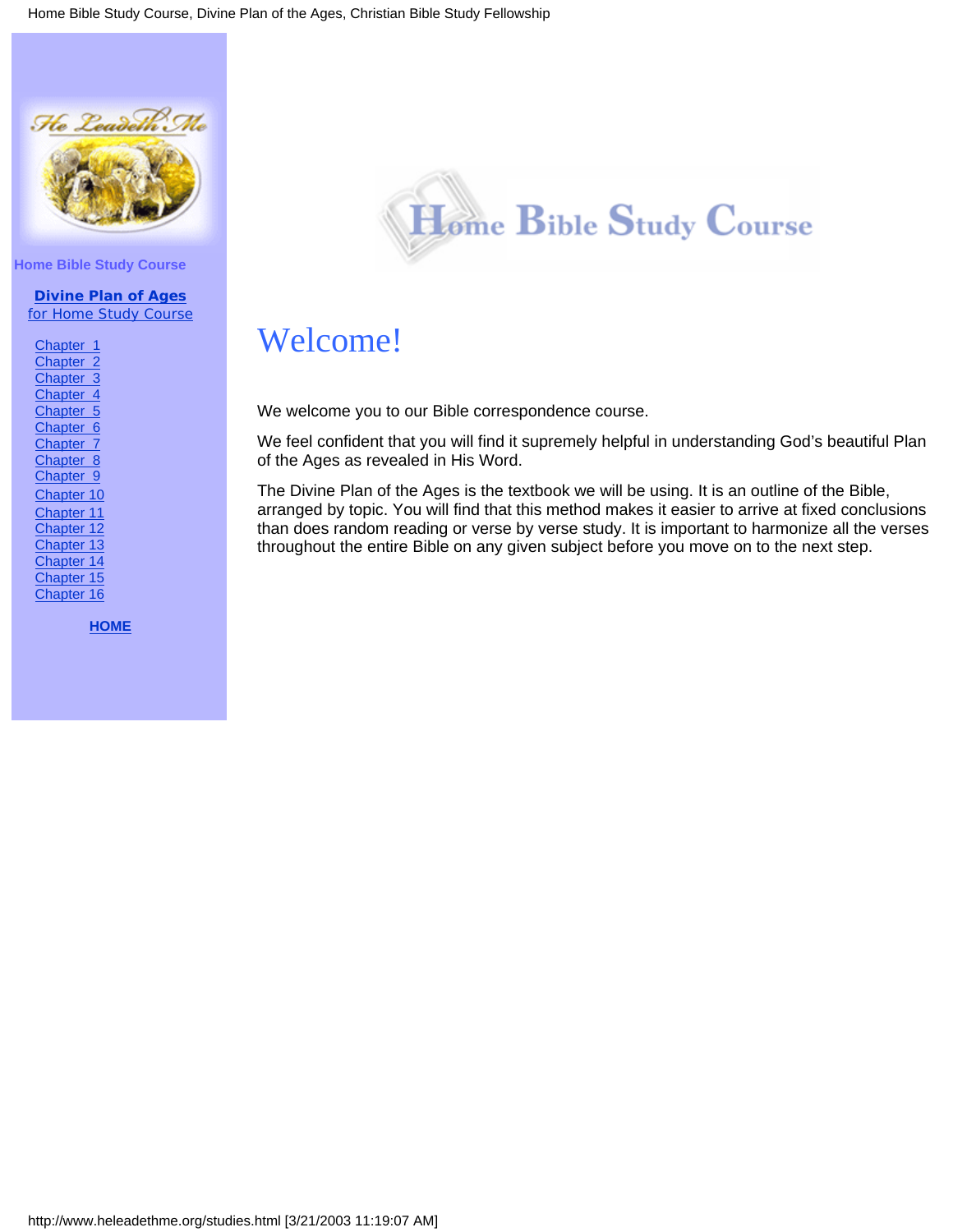<span id="page-1-0"></span>

**[Divine Plan of Ages](#page-7-0)** [for Home Study Course](#page-7-0)

### **Questions Chapter 1** [Chapter 2](#page-9-0)

[Chapter 3](#page-13-0) [Chapter 4](#page-19-0) [Chapter 5](#page-25-0) [Chapter 6](#page-32-0) [Chapter 7](#page-42-0) [Chapter 8](#page-42-0) [Chapter 9](#page-54-0) [Chapter 10](#page-60-0) [Chapter 11](#page-66-0) [Chapter 12](#page-72-0) [Chapter 13](#page-74-0) [Chapter 14](#page-83-0) [Chapter 15](#page-94-0) [Chapter 16](#page-105-0)

### **[Show Answers](#page-3-0)**

### **[HOME](http://www.heleadethme.org/index.html)**

# The Divine Plan of the Ages

**Chapter 1 Questions**

1. What does the title, "The Divine Plan of the Ages," suggest concerning God's plans and purposes? (page 9)

2. What does man instinctively long for and hope for? Are man's longings part of God's plans and purposes? (page 9)

3. Where should all truth concerning God's Plan be found? And what should be the object of all truth seekers?--John 16:13 (page 10)

4. As inquirers, what two methods do we have open to us for seeking the truth?--2 Tim. 3:16,17 (pages 11,12)

5. What is the method of study in this text and why is this method essential for a thorough understanding of present truth? (page 13)

6. Judging from conditions in the world today, what are the two conclusions concerning God's plan which the thoughtful observers must reach? (page 14)

8. What do the creeds of today teach concerning the billions of humanity who are ignorant of the only name under heaven by which we must be saved? (pages 17,18)

9. Can we even imagine that God's plan of salvation for man could be such a failure? To this end, what does the Prophet Isaiah (Isaiah 60:2,3) suggest as the remedy for the problem pictured by the chart? (page 18)

10. Who can receive the truth found in the Scriptures? (pages 20,21)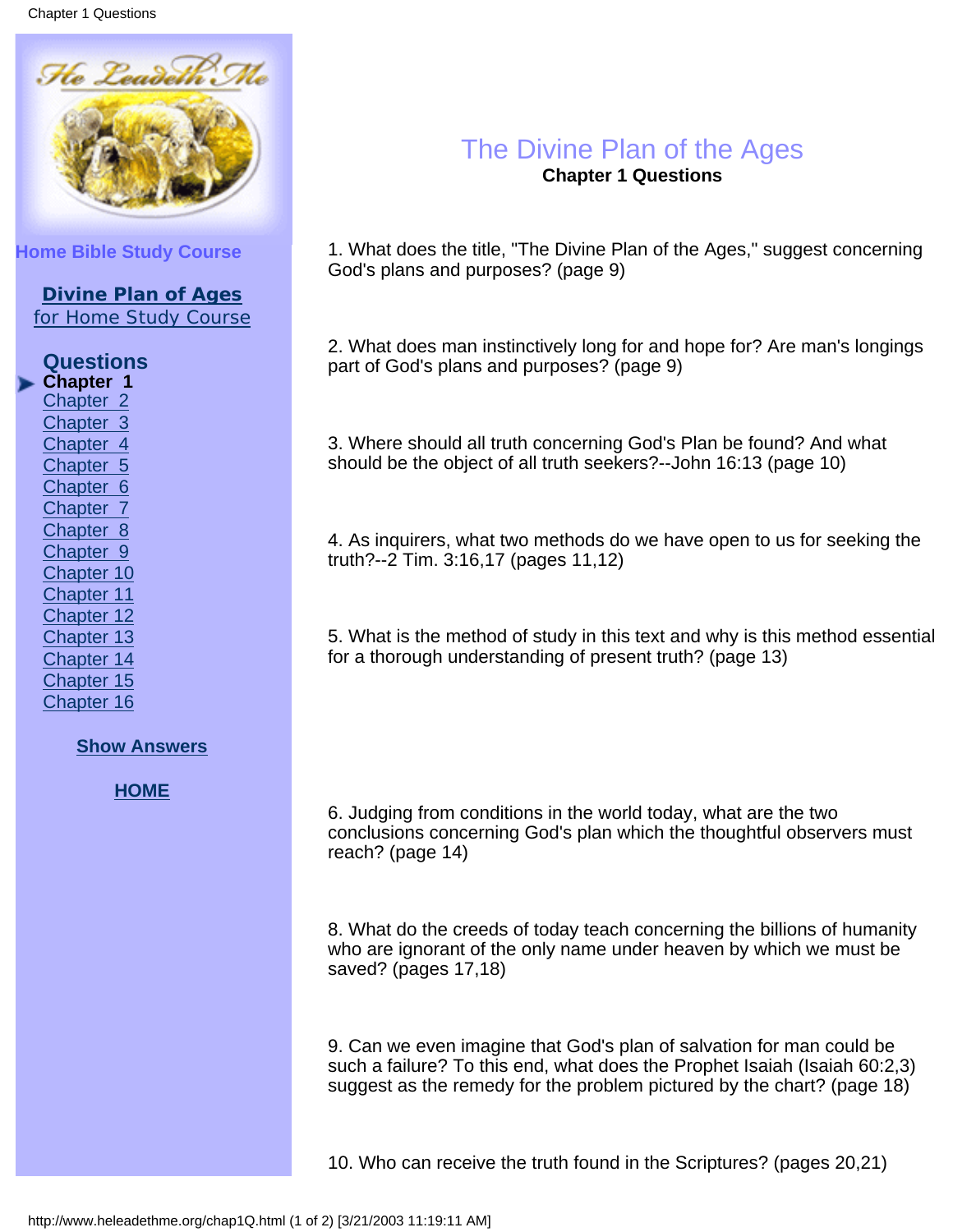11. Will the world always be in darkness concerning God's plans?- --Isaiah 60:2;21:12; 1 Cor. 4:5

12. What was the experience of the majority of the church after the Apostles fell asleep? (pages 22,23)

13. Why have Protestants made little progress in discovering further truths since the days of the reformers? (pages 23,24)

14. What does it mean to "walk in the light," and why is it important to do so? (page 25)

15. Did the Prophets and Apostles fully understand God's plan found in the Scriptures? Explain how God's plan can gradually unfold. (pages 26-28)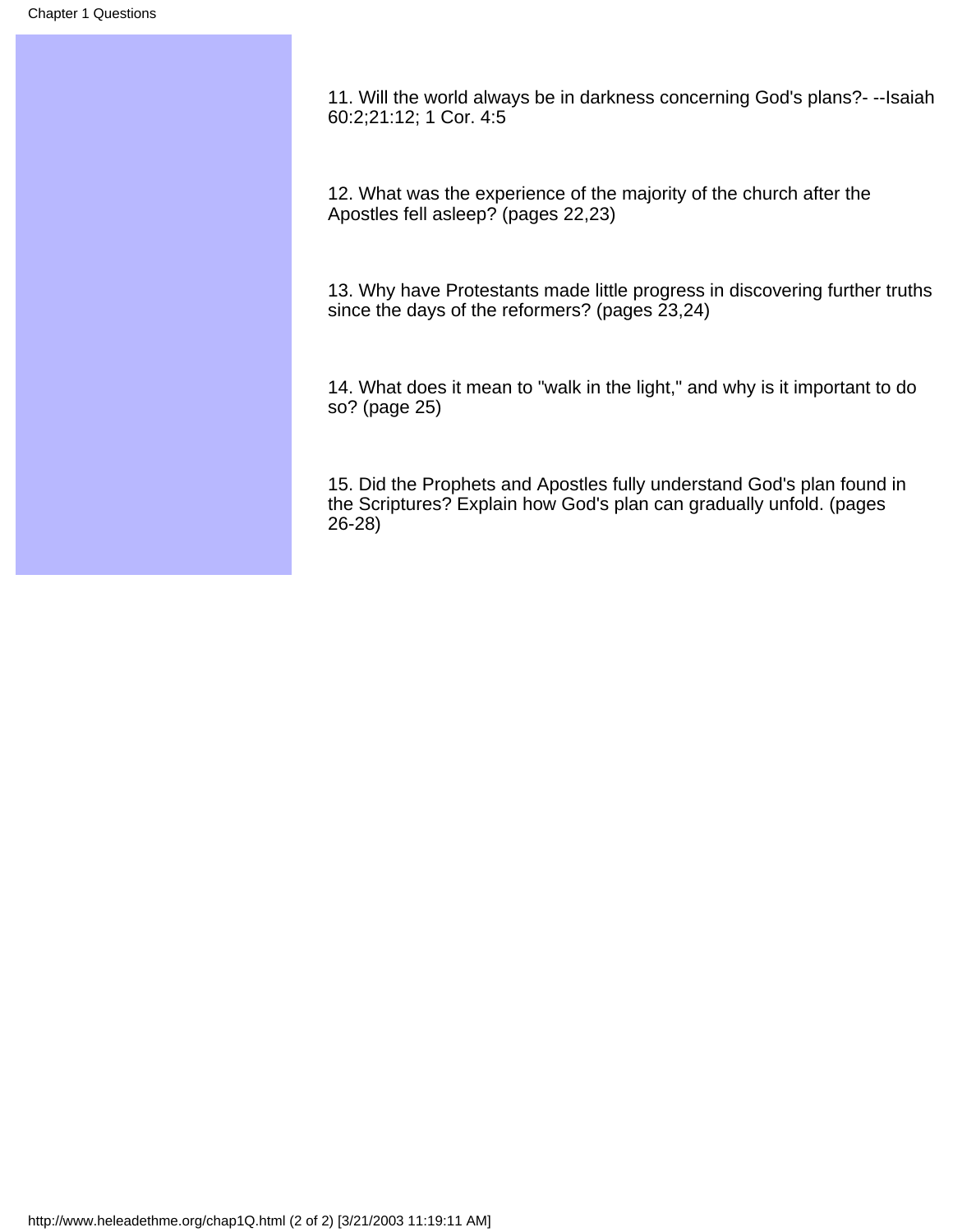<span id="page-3-0"></span>

### **[Divine Plan of Ages](#page-7-0)**

[for Home Study Course](#page-7-0)

#### **Answers Chapter 1**

[Chapter 2](#page-11-0) [Chapter 3](#page-13-0) [Chapter 4](#page-19-0) [Chapter 5](#page-25-0) [Chapter 6](#page-32-0) [Chapter 7](#page-42-0) [Chapter 8](#page-48-0) [Chapter 9](#page-54-0) [Chapter 10](#page-60-0) [Chapter 11](#page-66-0) [Chapter 12](#page-72-0) [Chapter 13](#page-74-0) [Chapter 14](#page-83-0) [Chapter 15](#page-94-0) [Chapter 16](#page-105-0)

**[Home](http://www.heleadethme.org/index.html)**

## The Divine Plan of the Ages

### **Chapter 1 Answers**

1. What does the title, "The Divine Plan of the Ages," suggest concerning God's plans and purposes? (page 9)

The title suggests a progression in the divine arrangement, foreknown to God and orderly.

2. What does man instinctively long for and hope for? Are man's longings part of God's plans and purposes? (page 9)

As though by instinct, man groans and travails in pain longing for the golden Age. (Romans 8:22) God is preparing a "feast of fat things" (Isaiah 25:6) which will be exceedingly, abundantly beyond what they could ask or expect, surpassing all expectations. (Ephesians 3:20)

3. Where should all truth concerning God's Plan be found? And what should be the object of all truth seekers?--John 16:13 (page 10)

The Word of God is the foundation upon which all faith should be built. 2 Tim. 3:16,17. Our object as truth-seekers should be to obtain the complete, harmonious whole of God's revealed plan.

4. As inquirers, what two methods do we have open to us for seeking the truth?--2 Tim. 3:16,17 (pages 11,12)

One method of inquiring into God's plan is to seek among all the views suggested by the various sects of the church and to take from each that element which we might consider truth. In doing this, we might choose the error and reject the truth since each sect must contain a large proportion of error, as each in some important respects contradicts the others. 1 John 4:1; 1 Thess. 5:21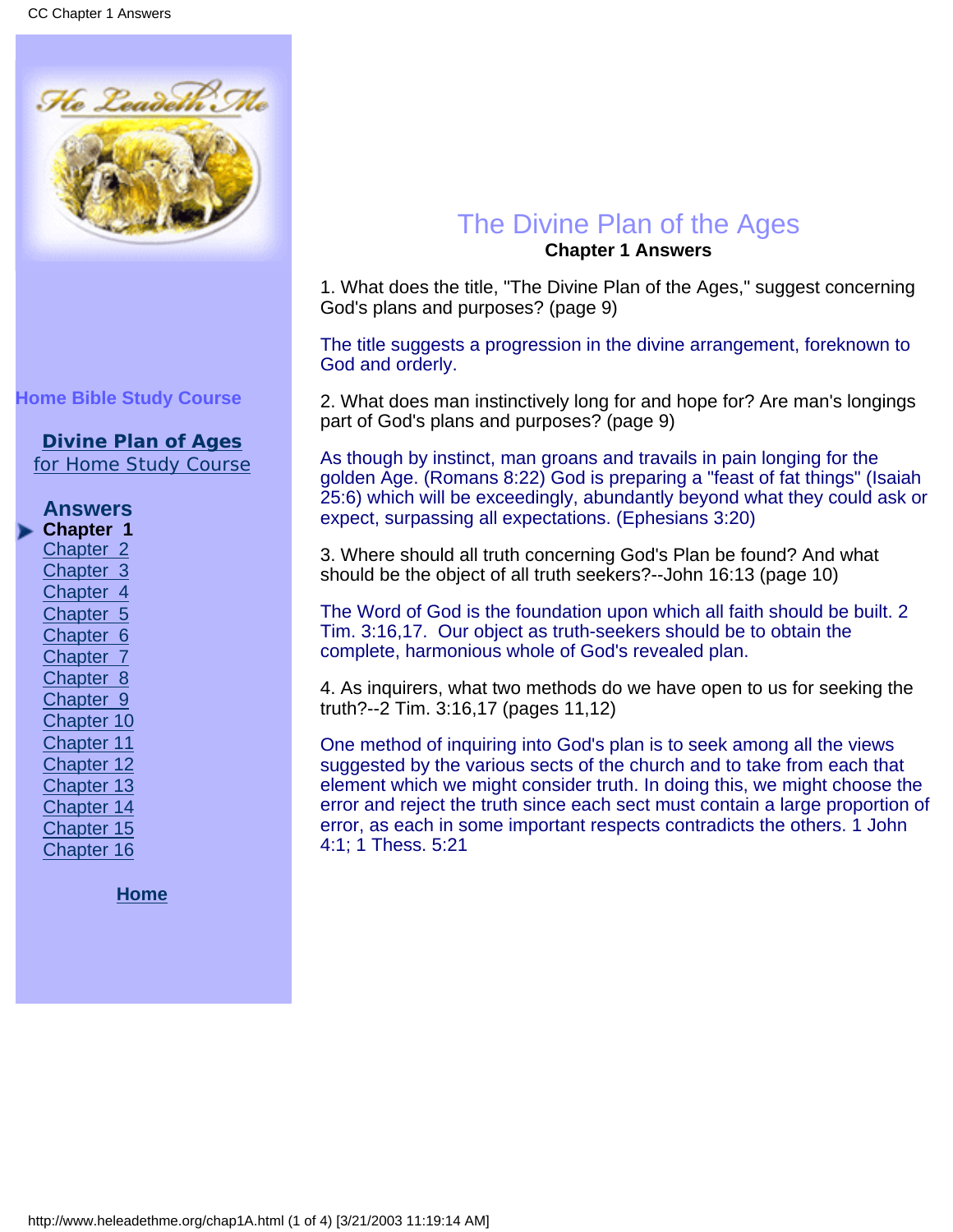Another method is to put aside all our prejudices and preconceived notions and to remember that none can know more about the plans of God than He has revealed in his Word and that it is given to such as humbly and earnestly seek its guidance and instruction only. (Hebrews 11:6; Acts 17:11)

5. What is the method of study in this text and why is this method essential for a thorough understanding of present truth? (page 13)

It is a thorough and orderly study in which the truth is presented in a manner that will best enable all classes of readers to grasp the subject and general plan clearly. It goes into the most prominent features of Scripture teaching usually neglected by Christians -- among them, the coming of our Lord and the prophecies and symbolism of the Old and New Testament. Its references are to Scripture only. The testimony of modern theologians and the so-called early church fathers have been given no weight.

This method of study is essential to acquaint the consecrated child of God with his Father's plans, thus to enlist his interest and sympathy in those plans that he may serve God with the spirit of understanding.

6. Judging from conditions in the world today, what are the two conclusions concerning God's plan which the thoughtful observers must reach? (page 14)

Conclusion #1: The church has made a great mistake in supposing that in the present age, and in her present condition, her office is to convert the world.

Conclusion #2: God's plan for the world's salvation has been a miserable failure.

What sad tale does the diagram on page 16 tell? Nearly two-thirds of the world's population are totally heathen.

8. What do the creeds of today teach concerning the billions of humanity who are ignorant of the only name under heaven by which we must be saved? (pages 17,18)

The creeds of today teach that those who are not "saved" Christians in this life go into a hell of everlasting torture; the vast proportion of mankind are bound for hell -- a very gloomy prospect indeed.

9. Can we even imagine that God's plan of salvation for man could be such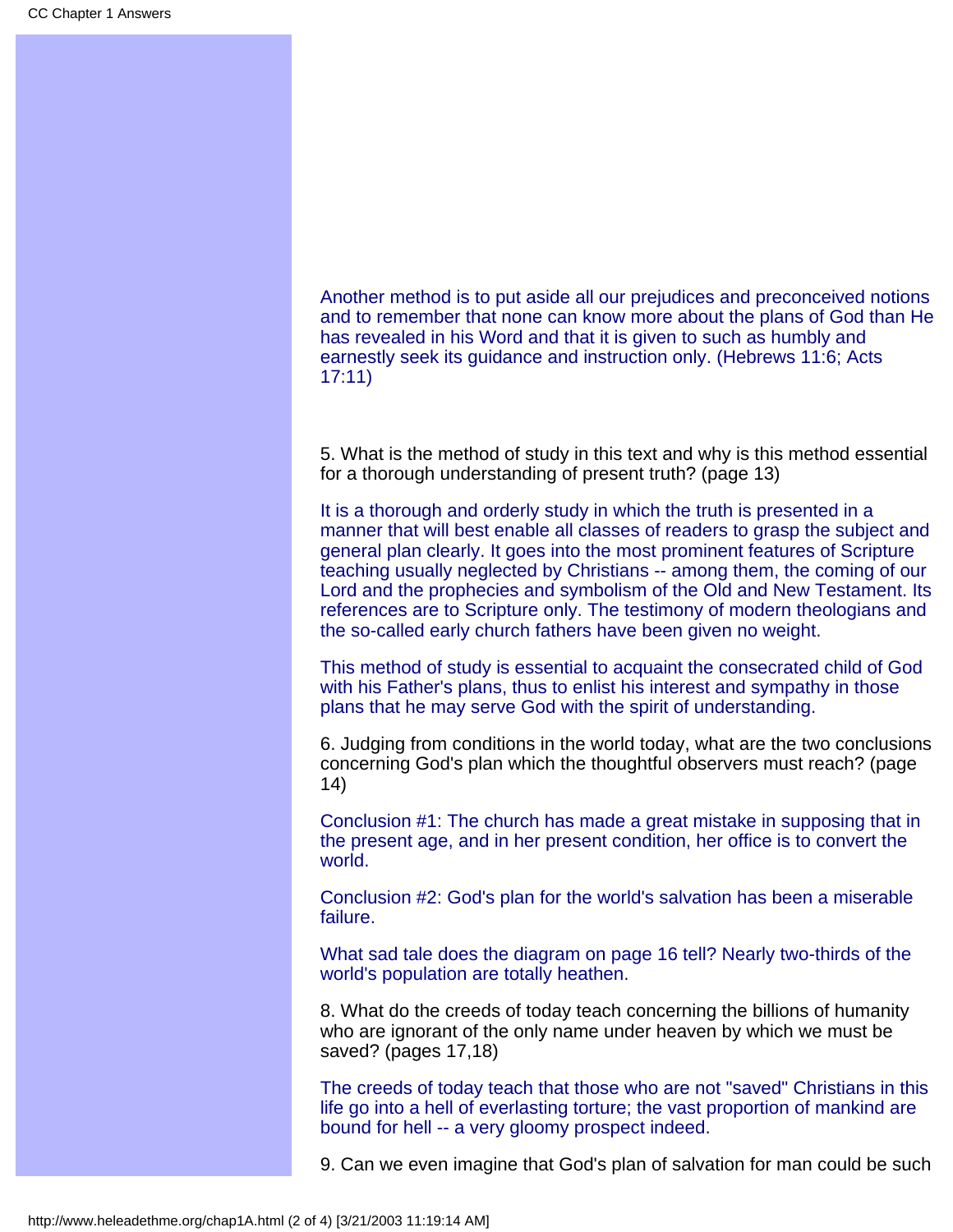a failure? To this end, what does the Prophet Isaiah (Isaiah 60:2,3) suggest as the remedy for the problem pictured by the chart? (page 18)

God's great plan of salvation will never be such a failure. Isaiah prophesied that this condition would occur and that God would not permit the world to remain in darkness but would in due time shed His light upon them.

10. Who can receive the truth found in the Scriptures? (pages 20,21)

Those who will turn away from the mere speculations of men and devote time to searching the Scriptures, not excluding reason, which God invites us to use (Isaiah 1:18; Job 13:3), will receive the truth. Those justified by faith in Jesus Christ will walk in the light of truth.

11. Will the world always be in darkness concerning God's plans?- --Isaiah 60:2;21:12; 1 Cor. 4:5

We are assured that the world is not always to remain in darkness. In the Millennial Day, the Sun of Righteousness will shine for the benefit of all the world, dispelling the noxious vapors of evil and bringing life, health, peace and joy.

12. What was the experience of the majority of the church after the Apostles fell asleep? (pages 22,23)

After the apostles slept, the majority of the church began to neglect the teachings of the Word of God and looked to human teachers for leading. These teachers became prideful and assumed titles and offices and began to lord it over God's people. This led to the development of the clergy class, who regarded themselves and were regarded by others as proper guides to faith and practice aside from the Word of God. In time the great Papal system developed, which had an undue respect for the teachings of man and a neglect of the Word of God.

13. Why have Protestants made little progress in discovering further truths since the days of the reformers? (pages 23,24)

Since the Reformation, the Protestants have made little progress because they have set boundaries on their progress by halting around their favorite leaders and the creeds they formulated many years ago. This deprived them from the special features of God's plan that came due since those days.

14. What does it mean to "walk in the light," and why is it important to do so? (page 25)

To walk in the light means to continue to make progress in studying and following God's plans as they are revealed in Scripture. If we stop making progress, the light will pass us by, leaving us in darkness concerning God's plans. Perfection of knowledge is not a thing of the past, but of the future, and until we recognize this fact, we are unprepared to appreciate and expect fresh unfoldings of our Father's plans.

15. Did the Prophets and Apostles fully understand God's plan found in the Scriptures? Explain how God's plan can gradually unfold. (pages 26-28)

God has a due time for each feature of His plan to be understood. Much of what the prophets and apostles wrote were not fully understood by them because the time was yet future for that feature to be understood. As we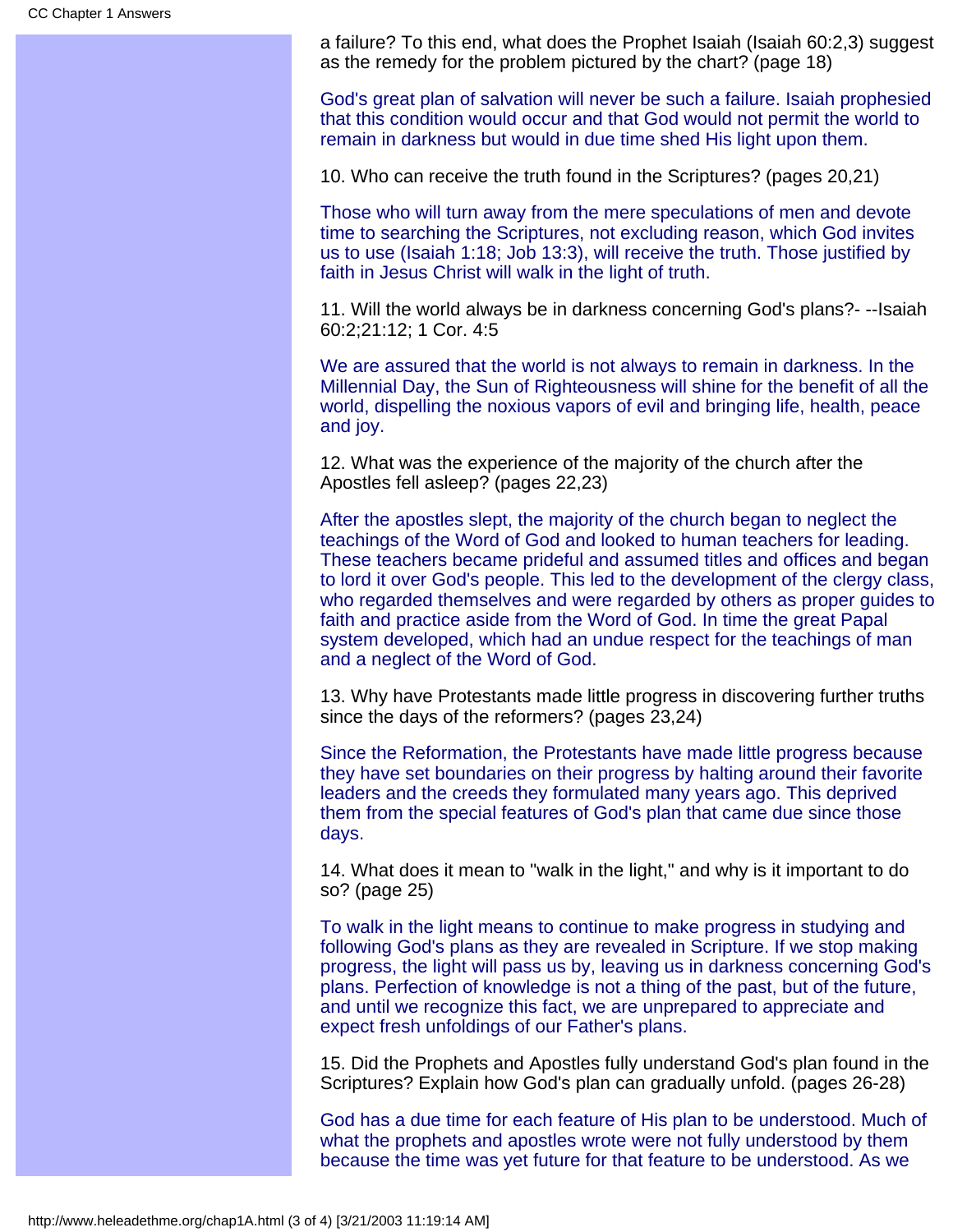approach the end of the age, more and more of God's plan and purposes are due to be understood. Heb. 8:4,5; 10:1; 1 Cor. 10:11; Rom. 15:4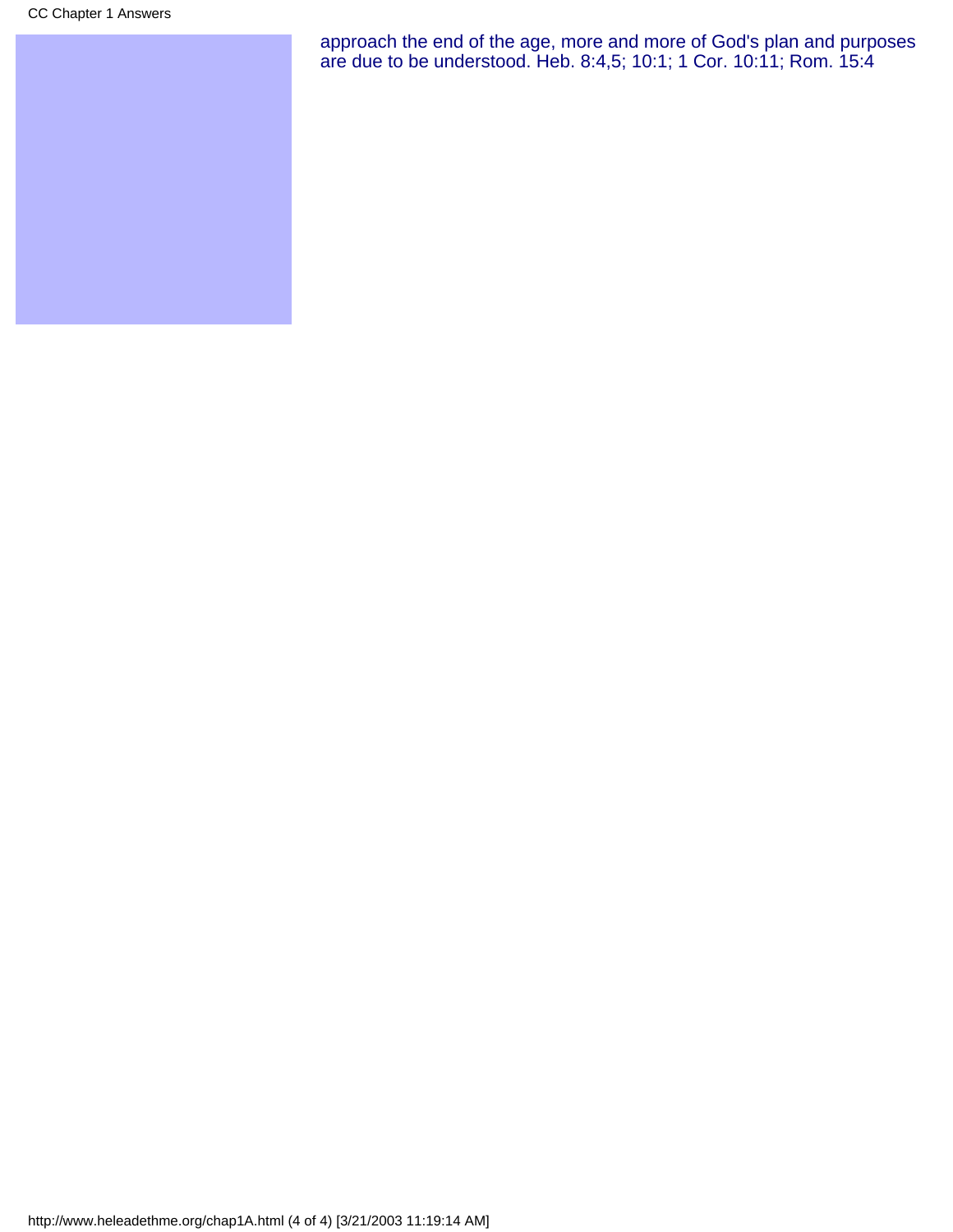<span id="page-7-0"></span>The Divine Plan of the Ages - Table Of Contents



**[Home Bible Study Course](http://www.heleadethme.org/index.html)**

**Table of Contents [Title Page](#page-111-0) [Dedication](#page-110-0)** 

**[Go To Studies](#page-0-0)**

**[Home](http://www.heleadethme.org/index.html)**

THE<br>DIVINE PLAN OF THE AGES



# **Table of Contents**

| <b>Section</b>  | <b>Description</b>                                  | Page           |
|-----------------|-----------------------------------------------------|----------------|
|                 | Title, Dedication, and Table of Contents            |                |
| Study I         | Earth's Night Of Sin To Terminate In A Morning      | $\overline{9}$ |
|                 | $\int$ Of Joy                                       |                |
| Study II        | The Existence Of A Supreme Intelligent Creator      | 29             |
|                 | Established                                         |                |
| Study III       | The Bible As A Divine Revelation Viewed In The      | 37             |
|                 | <b>Light Of Reason</b>                              |                |
| Study IV        | The Epochs And Dispensations Marked In The          | 65             |
|                 | <b>Development Of The Divine Plan</b>               |                |
| Study V         | "The Mystery Hid From Ages And From                 | 77             |
|                 | <b>Generations, But Now Made Manifest To His</b>    |                |
|                 | Saints" -- Col. 1:26                                |                |
| <b>Study VI</b> | Our Lord's Return -- Its Object, The Restitution Of | 89             |
|                 | <b>All Things</b>                                   |                |
| Study VII       | The Permission Of Evil And Its Relation To God's    | 117            |
|                 | Plan                                                |                |
|                 | Study VIII The Day Of Judgment                      | 137            |
| Study IX        | <b>Ransom And Restitution</b>                       | 149            |
| Study X         | Spiritual And Human Natures Separate And            | 173            |
|                 | <b>Distinct</b>                                     |                |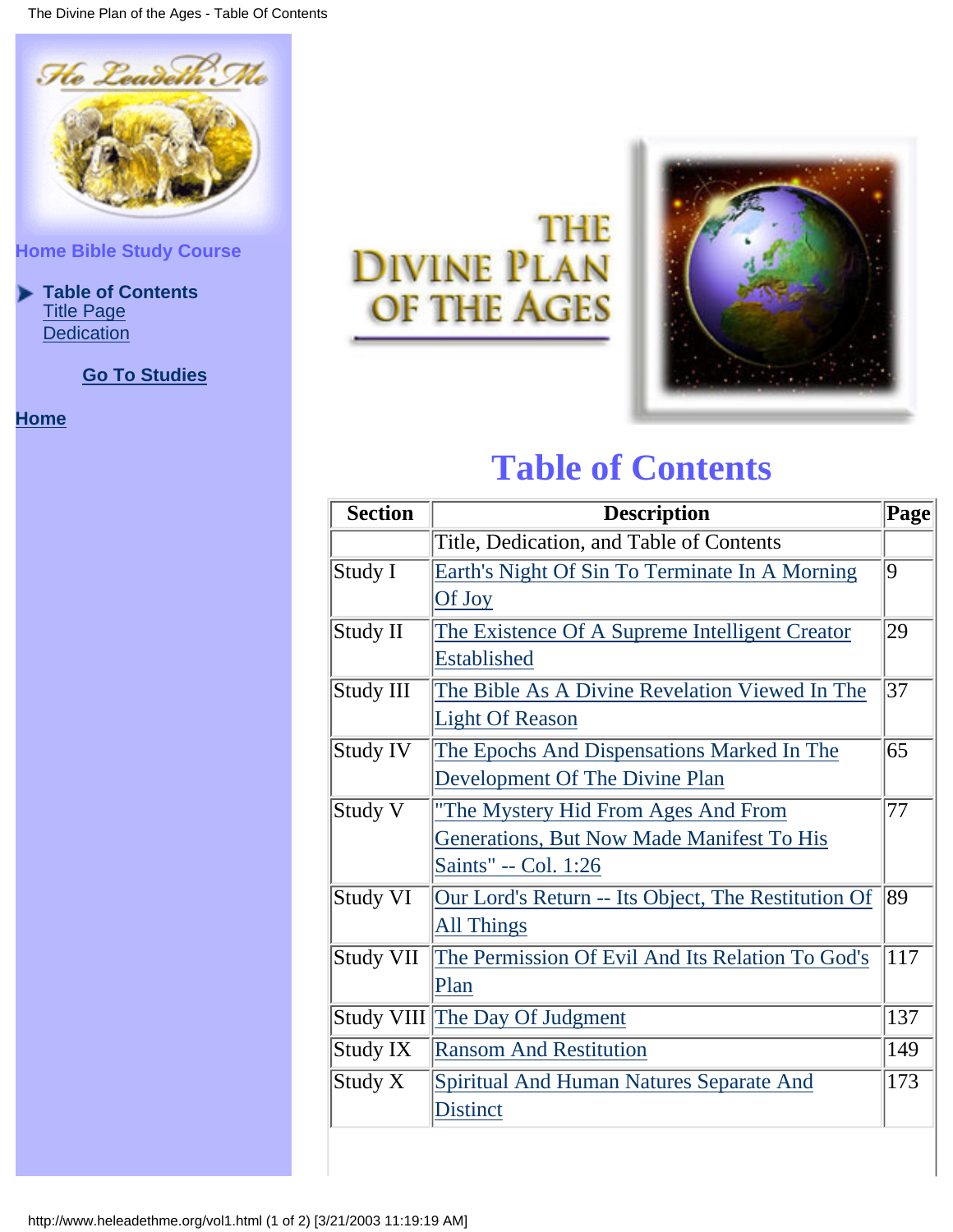| Study XI | The Three Ways -- The Broad Way, The Narrow<br>Way, The Highway     | 205 |
|----------|---------------------------------------------------------------------|-----|
|          | Study XII Explanation Of Chart Representing The Plan Of<br>The Ages | 219 |
|          | Study XIII The Kingdoms Of This World                               | 245 |
|          | Study XIV The Kingdom Of God                                        | 273 |
|          | Study XV The Day Of Jehovah                                         | 307 |
|          | Study XVI Concluding Thoughts                                       | 343 |

[http://www.HeLeadethMe.org](http://www.heleadethme.org/)

Online Bible Study, Bible Study Fellowship, Christian Bible students, Bible E-Books,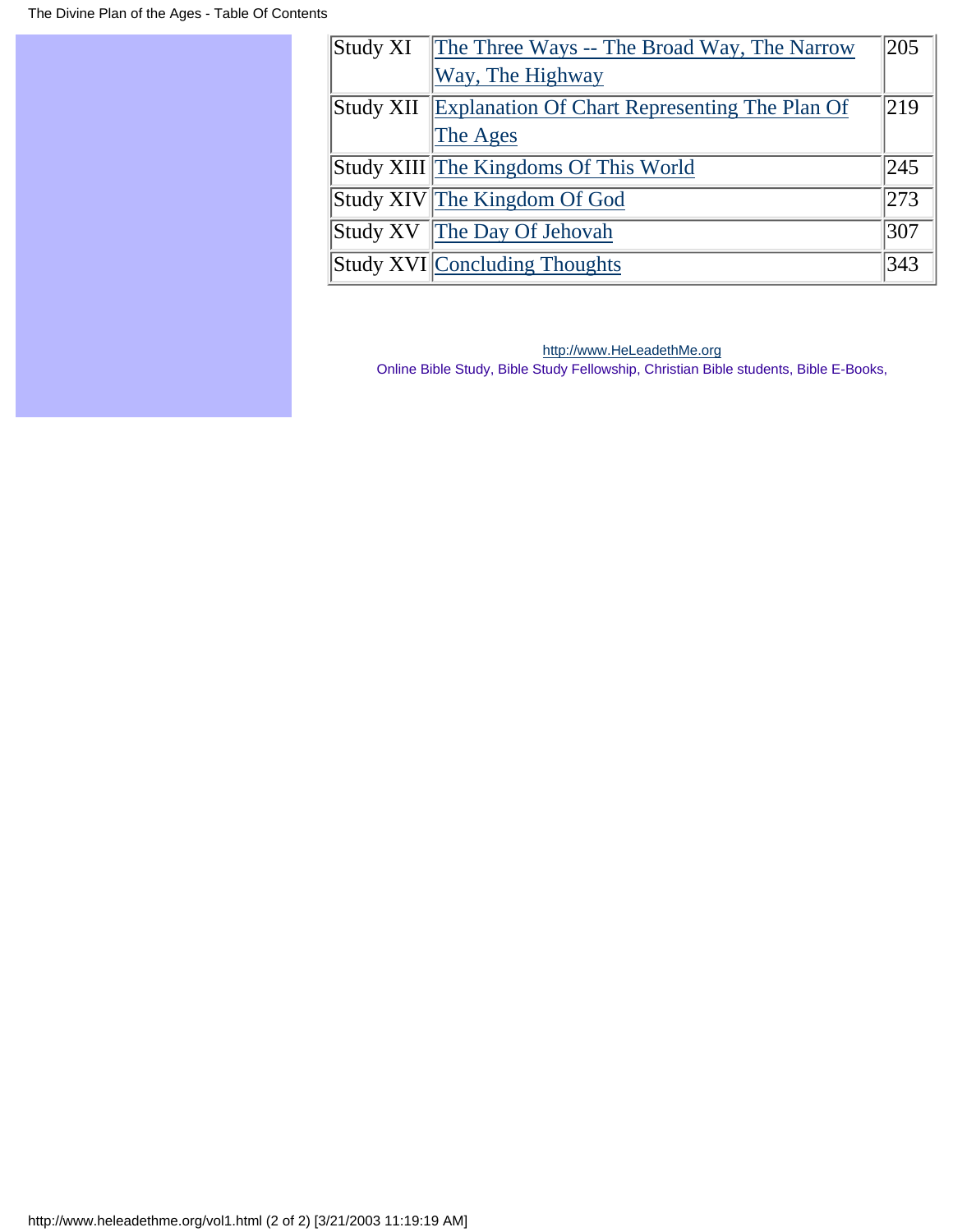<span id="page-9-0"></span>

**[Divine Plan of Ages](#page-7-0)** [for Home Study Course](#page-7-0)

### **Questions**

| Chapter<br>1                   |
|--------------------------------|
| <b>Chapter</b><br>$\mathbf{2}$ |
| <b>Chapter</b><br>3            |
| 4<br><b>Chapter</b>            |
| <b>Chapter</b><br>5            |
| 6<br>Chapter                   |
| Chapter<br>7                   |
| Chapter<br>8                   |
| Chapter<br>$\overline{9}$      |
| Chapter 10                     |
| <b>Chapter 11</b>              |
| Chapter 12                     |
| <b>Chapter</b><br>13           |
| Chapter 14                     |
| Chapter 15                     |
| <b>Chapter</b><br>16           |

**[Show Answers](#page-11-0)**

**[HOME](http://www.heleadethme.org/index.html)**

# The Divine Plan of the Ages

### **Chapter 2 Questions**

1. What evidence do we have, aside from the Bible, that there exists a supreme, intelligent Creator? See Psalm 14:1; 19:1-2; 8:1-3. (pages 29-30)

2. What facts in nature are the strongest evidence against the theory of evolution? (pages 30, 31)

3. What theory of creation of the lower organisms exists in which the student of the Scriptures would not offer any serious objections? (page 31)

4. Why can a reasoning human being claim the existence of an intelligent Creator? See Romans 1:19-21. (page 32)

5. Realizing the existence of a mighty God, what alone can save us from dreading His great Power? (page 32)

6. What are the character attributes of God and what type of a plan would we expect of such a Creator? (page 33)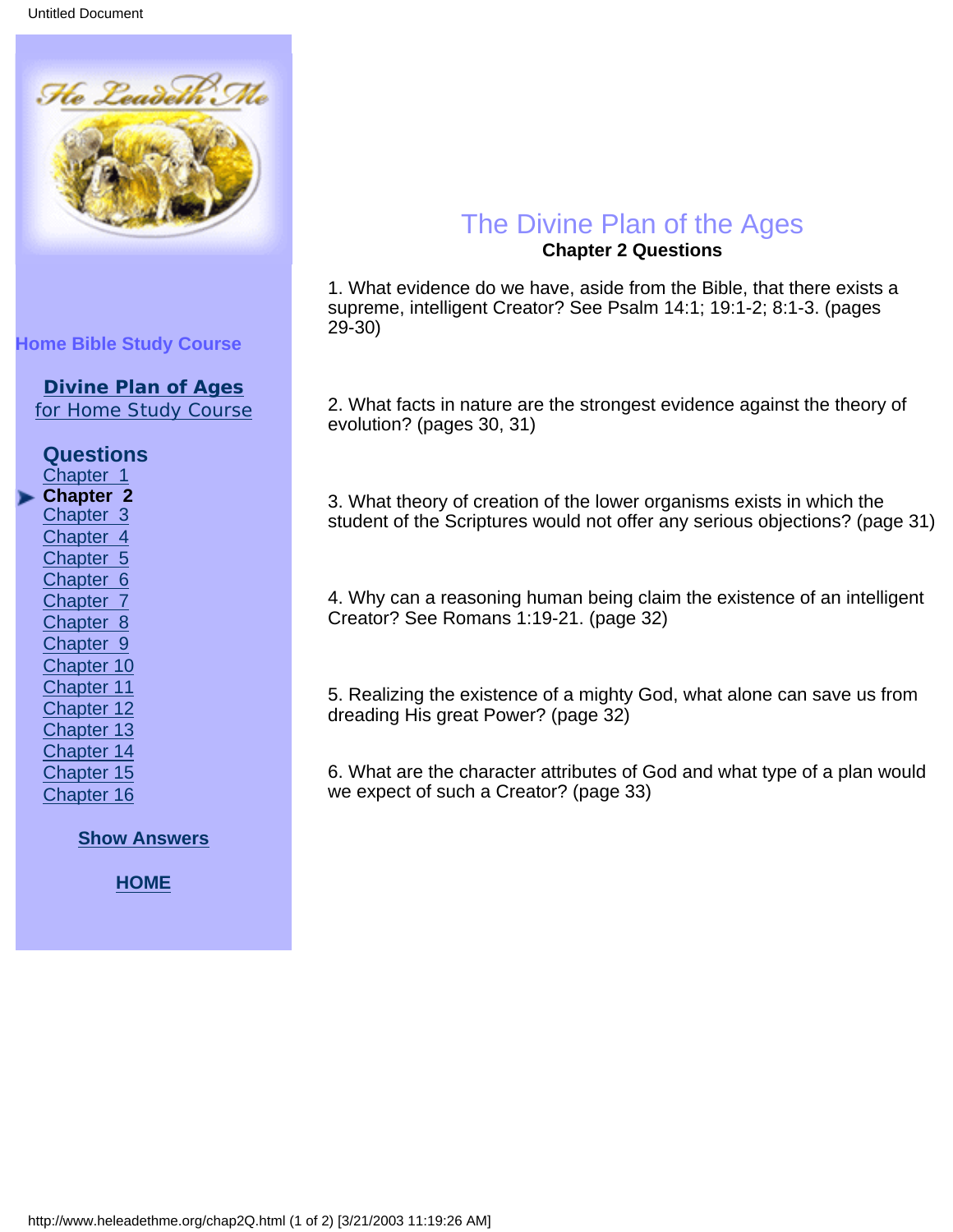7. Why would we reasonably expect an all loving and wise God to give His creatures, made in His own image, some revelation of Himself and His purposes? See Genesis 1:26. (page 33)

8. What limits would God have placed upon his human creation if He did not want them to know of Him and His plans? (page 34)

9. What conclusions might we draw regarding irregularities in this earth such as earthquakes, cyclones, etc., when we consider the harmony and order of the rest of creation? (page 34)

10. What Book claims to be God's revelation to man, and what should we expect of such a Book? (page 35)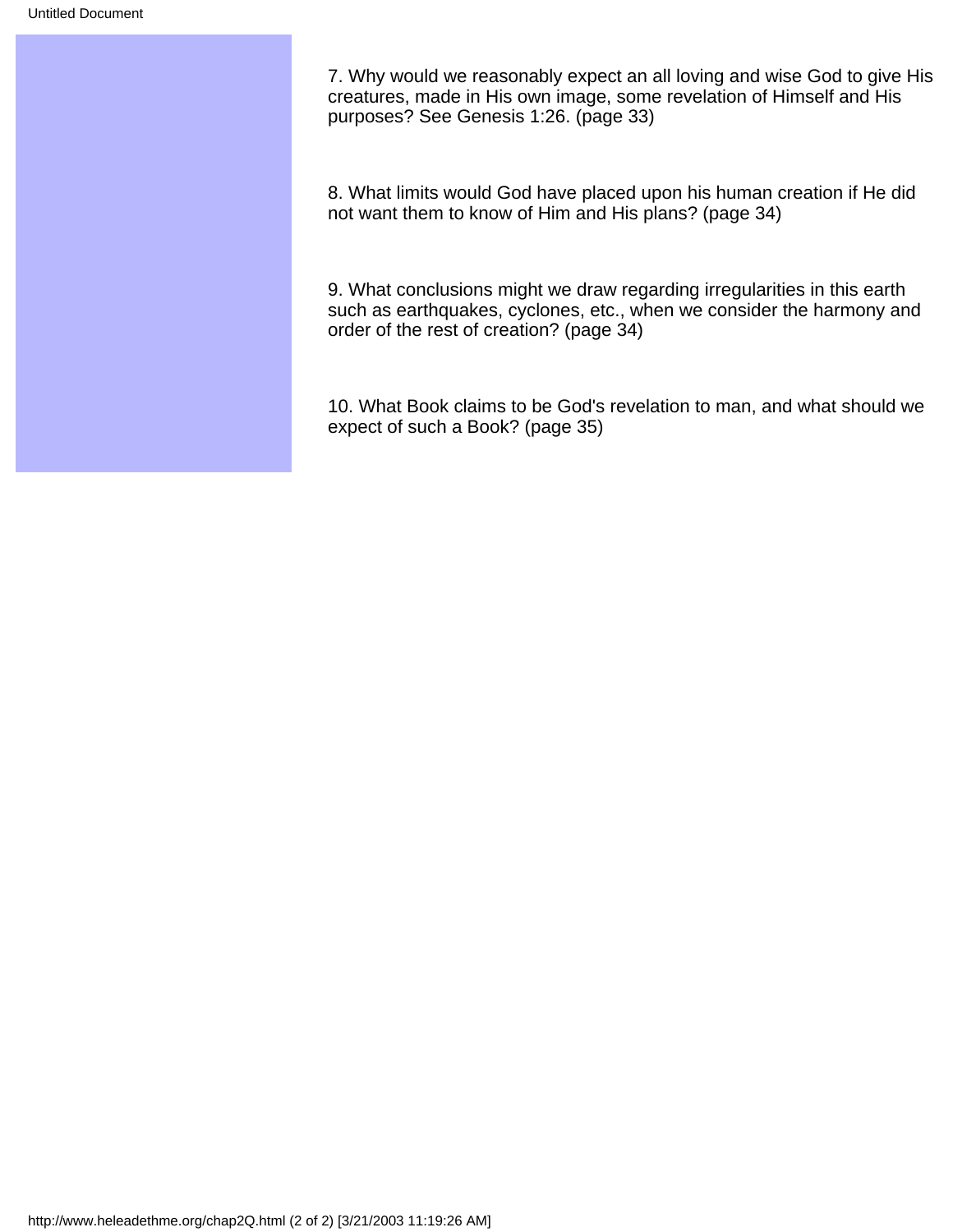<span id="page-11-0"></span>

**[Divine Plan of Ages](#page-7-0)** [for Home Study Course](#page-7-0)

| <b>Answers</b>                   |
|----------------------------------|
| Chapter<br>1                     |
| <b>Chapter</b><br>$\overline{2}$ |
| <b>Chapter</b><br>3              |
| <b>Chapter</b><br>4              |
| Chapter<br>$\overline{5}$        |
| 6<br>Chapter                     |
| 7<br>Chapter                     |
| Chapter<br>8                     |
| Chapter<br>9                     |
| Chapter<br>10                    |
| <b>Chapter 11</b>                |
| <b>Chapter</b><br>12             |
| 13                               |
| Chapter                          |
| <b>Chapter</b><br>14             |
| <b>Chapter</b><br>15             |
| <b>Chapter</b><br>16             |
|                                  |

**[HOME](http://www.heleadethme.org/index.html)**

### The Divine Plan of the Ages **Chapter 2 Answers**

1. What evidence do we have, aside from the Bible, that there exists a supreme, intelligent Creator? See Psalm 14:1; 19:1-2; 8:1-3. (pages 29-30)

The immensity of creation, its symmetry, beauty, order, harmony and diversity point to a creator vastly superior to man. Who can suppose such order came by chance?

2. What facts in nature are the strongest evidence against the theory of evolution? (pages 30, 31)

All creatures are of fixed natures which do not evolve to other or higher natures. It is impossible to blend the various species or for one to evolve into another. No instance is known where one kind has changed into another. What basis then for the theory of evolution?

3. What theory of creation of the lower organisms exists in which the student of the Scriptures would not offer any serious objections? (page 31)

The theory that none of the species were originally created so, but that in the remote past were developed from the earth and by gradual processes evolved from one form to another. These evolutions may have continued until the fixed species, as at present seen, were reached, beyond which change is impossible, the ultimate purpose of the Creator in this respect having been reached. The original plants and animals, from which present fixed varieties came, became extinct before the creation of man.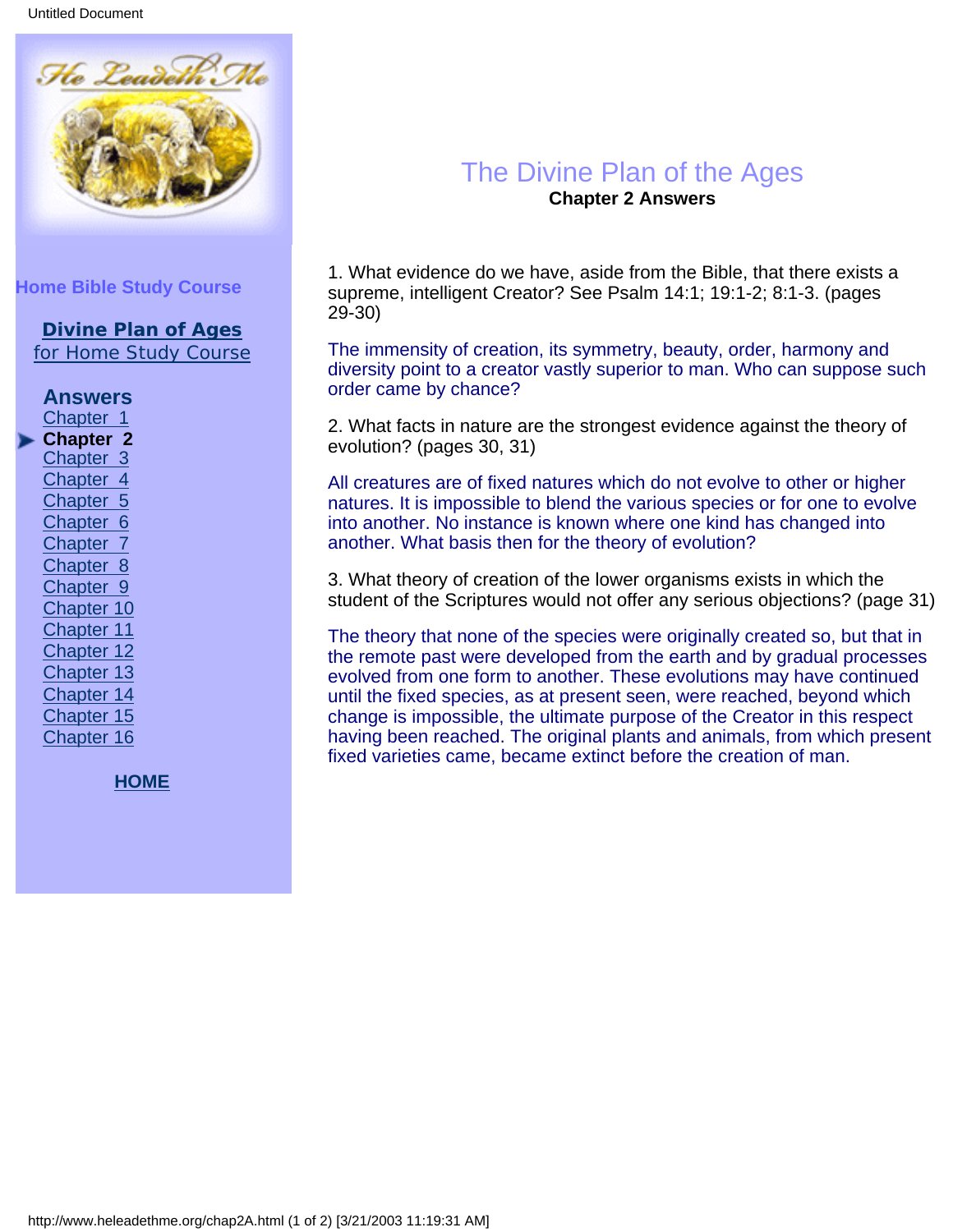4. Why can a reasoning human being claim the existence of an intelligent Creator? See Romans 1:19-21. (page 32)

The proof lies all around us. In nature and within us, we are His workmanship of such marvelous skill beyond our comprehension. He ordered and established the laws of nature. His wisdom and power upholds and guides the universe.

5. Realizing the existence of a mighty God, what alone can save us from dreading His great Power? (page 32)

We realize God possesses benevolence and goodness corresponding to His power.

6. What are the character attributes of God and what type of a plan would we expect of such a Creator? (page 33)

God's power must be used in harmony with His own nature -- wisely, justly and benevolently. Every step must be approved of His infinite wisdom.

7. Why would we reasonably expect an all loving and wise God to give His creatures, made in His own image, some revelation of Himself and His purposes? See Genesis 1:26. (page 33)

God, having made a creature (man) capable of appreciating Himself and His plan, would be moved by His love and justice to supply man with some information concerning Himself (God) and some information concerning the object of man's existence and God's plans for man's future.

8. What limits would God have placed upon his human creation if He did not want them to know of Him and His plans? (page 34)

He would have limited man's reasoning and thinking capacity to the extent he would have no lofty thoughts about God, creation, his own existence or destiny -- like the lower animals.

9. What conclusions might we draw regarding irregularities in this earth such as earthquakes, cyclones, etc., when we consider the harmony and order of the rest of creation? (page 34)

Noting the order and harmony of the general creation, we must conclude that minor irregularities, earthquakes, cyclones, etc., are indications that the working together of the various elements in this world is not at present perfect or perfected.

10. What Book claims to be God's revelation to man, and what should we expect of such a Book? (page 35)

The Bible claims to be God's revelation to man. We should expect it to contain God's will and plan concerning man and we should accept its testimony as such.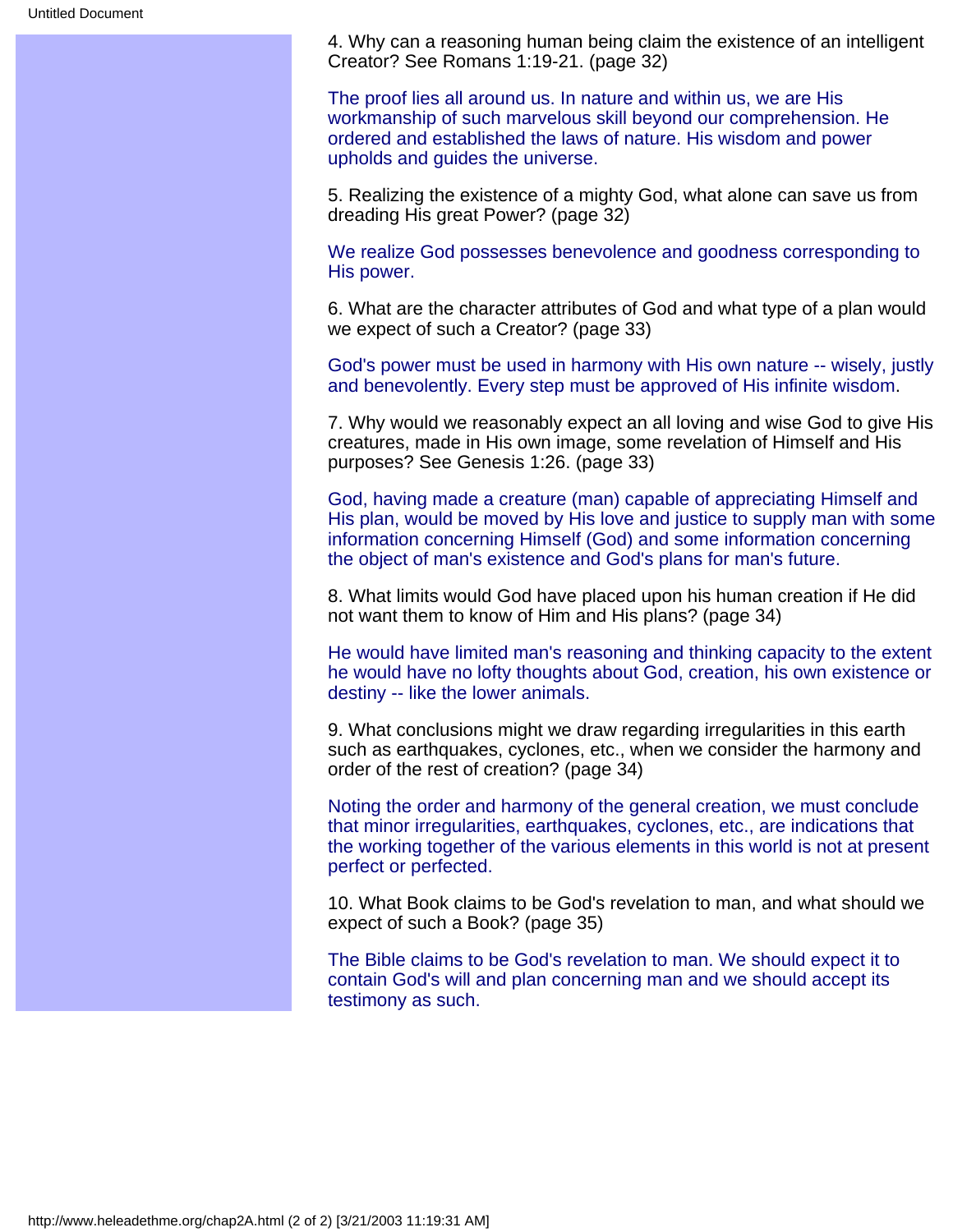<span id="page-13-0"></span>

**[Divine Plan of Ages](#page-7-0)** [for Home Study Course](#page-7-0)

#### **Questions**

[Chapter 1](#page-1-0) [Chapter 2](#page-9-0) **Chapter 3** [Chapter 4](#page-19-0) [Chapter 5](#page-25-0) [Chapter 6](#page-32-0) [Chapter 7](#page-42-0) Chapter<sub>8</sub> [Chapter 9](#page-54-0) [Chapter 10](#page-60-0) [Chapter 11](#page-66-0) [Chapter 12](#page-72-0) [Chapter 13](#page-74-0) [Chapter 14](#page-83-0) [Chapter 15](#page-94-0) [Chapter 16](#page-105-0)

#### **[Show Answers](#page-15-0)**

### **[HOME](http://www.heleadethme.org/index.html)**

# The Divine Plan of the Ages

**Chapter 3 Questions**

1. What does the Bible claim to be? What is the surface evidence that the Bible is what it claims to be? (pages 37-38)

2. What has been the moral influence of the Bible? (pages 37-38)

3. Explain the motives of the Bible writers and the general character of the writings. (page 39-40)

4. What are "the books of Moses," and what proofs do we have that they were or were not written by Moses? (41-54)

5. How does the Genesis account of Creation compare with that of other nations? (page 44)

6. What can be said in general about the laws of Moses? (pages 44-45)

7. What were the peculiarities of the Government established by Moses? Did this arrangement give opportunity for the priesthood to impose their authority upon the people? (pages 45-49)

8. What were the instructions given to the civil rulers under this government? (pages 48-49)

9. What safeguards were provided to prevent tampering with the rights of the people? (pages 49-50)

10. Was the position of the priesthood a specially favored one in Israel? How were the Levites supported? (pages 51-52)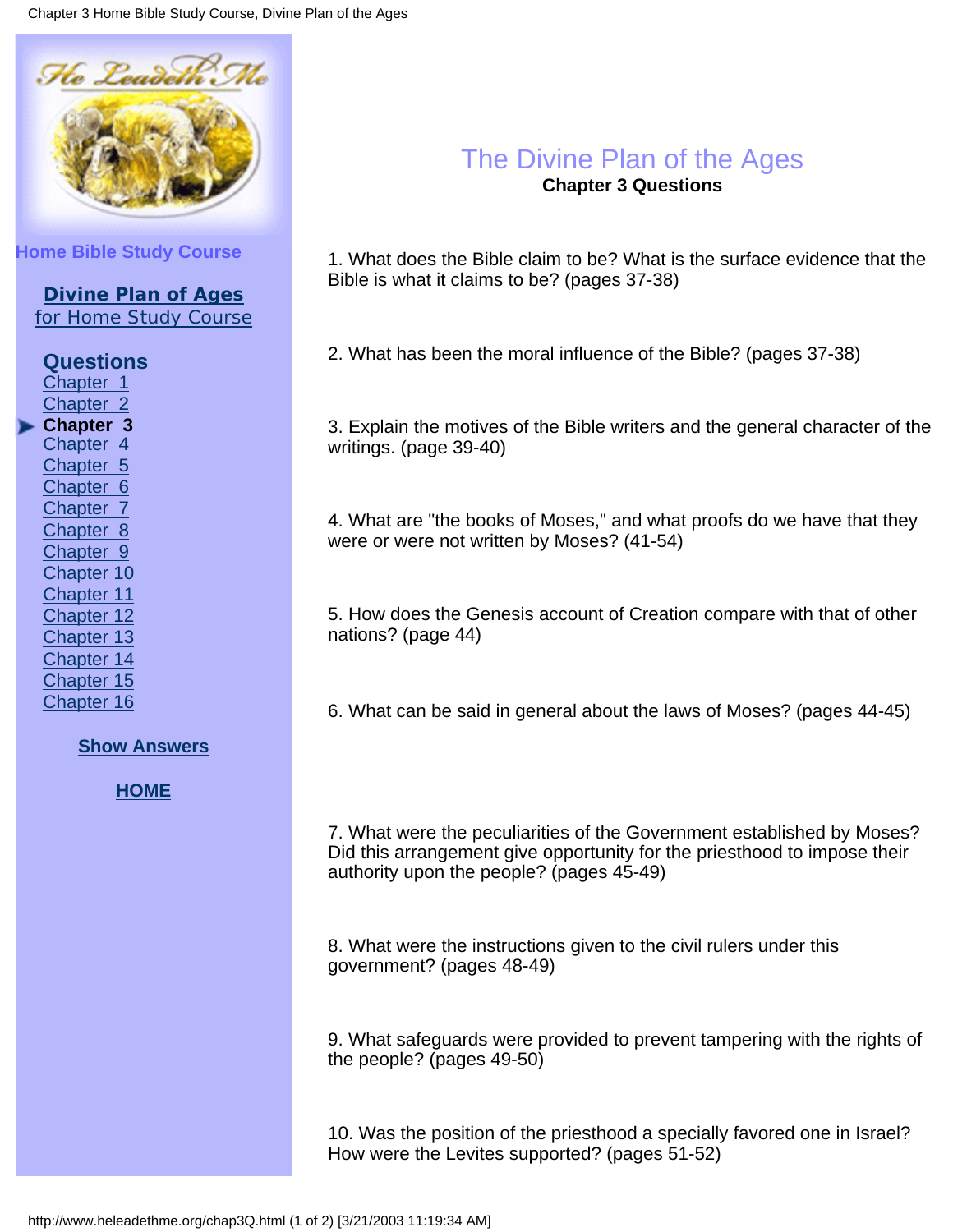11. How did the treatment of the priesthood compare with the laws respecting other classes of persons? (page 52)

12. What were the characteristics of the class of prophets specially commissioned by the Lord? (pages 54-55)

13. How do the miracles of the Old and New Testament find their parallels in our everyday experiences? Do these appear unreasonable? (page 61-62)

14. List the reasons which lead us to conclude that the Bible is a divinely inspired revelation and not the mere device of ordinary men. (pages 62-63)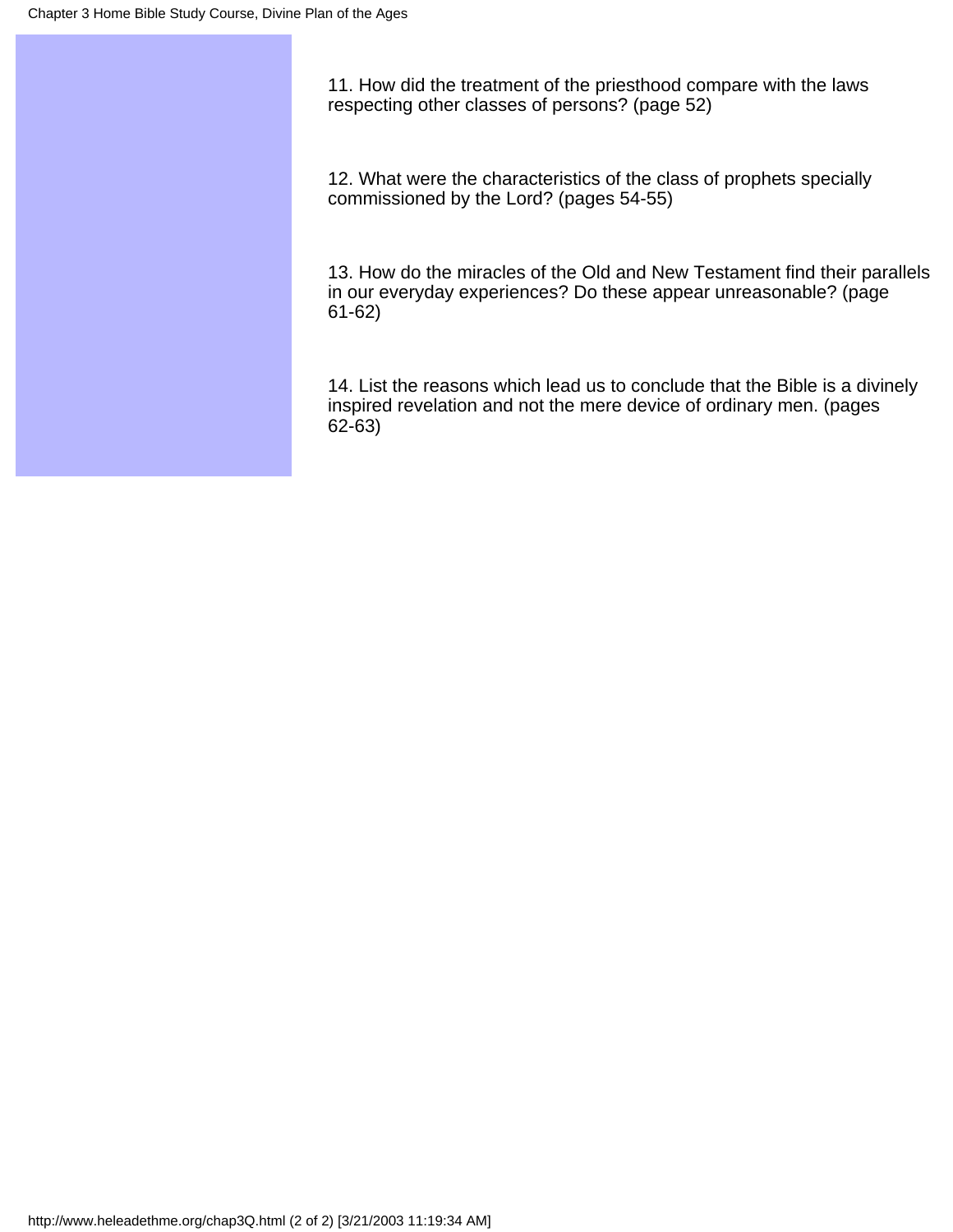<span id="page-15-0"></span>

**[Divine Plan of Ages](#page-7-0)** [for Home Study Course](#page-7-0)

#### **Answers** [Chapter 1](#page-1-0) [Chapter 2](#page-9-0) **Chapter 3** [Chapter 4](#page-19-0) [Chapter 5](#page-25-0) [Chapter 6](#page-32-0) [Chapter 7](#page-42-0) [Chapter 8](#page-48-0) [Chapter 9](#page-54-0) [Chapter 10](#page-60-0) [Chapter 11](#page-66-0) [Chapter 12](#page-72-0) [Chapter 13](#page-74-0) [Chapter 14](#page-83-0) [Chapter 15](#page-94-0) [Chapter 16](#page-105-0)

### **[HOME](http://www.heleadethme.org/index.html)**

### The Divine Plan of the Ages

**Chapter 3 Answers**

1. What does the Bible claim to be? What is the surface evidence that the Bible is what it claims to be? (pages 37-38)

The Bible claims to be a divine revelation from God. Surface evidence that the Bible is what it claims to be: It is the oldest book in existence and has found its way into every nation and language of earth. The fact that it has survived all these centuries, notwithstanding unparalleled efforts to banish and destroy it by every means possible, is at least strong circumstantial evidence that the great being whom it claims as its author has also been its preserver.

2. What has been the moral influence of the Bible? (pages 37-38)

The moral influence of the Bible is uniformly good. Those who become careful students of its pages are invariably elevated to a purer life. It brings joy and peace to the rich and poor, to the learned and the unlearned.

3. Explain the motives of the Bible writers and the general character of the writings. (page 39-40)

Reason plainly teaches that men who sacrificed home, reputation, honor and life, who lived not for present gratification, but whose central aim was to elevate their fellowmen, and who inculcated morals of the highest type, were not only possessed of a motive, but further that their motive must have been pure and their object grandly sublime. Reason further declares that the testimony of such men, actuated only by pure and good motives, is worthy of ten times the weight and consideration of ordinary writers.

4. What are "the books of Moses," and what proofs do we have that they were or were not written by Moses? (41-54)

The first five books of the Bible are known as the Books of Moses (Torah or Pentateuch), though they nowhere mention his name as their author. That they were written by Moses, or under his supervision, is a reasonable inference. Moses did lead out of Egypt the Hebrew nation. He did organize them as a nation under the laws set forth in these books, and the Hebrew nation, by common consent, for over three thousand years, has claimed these books as a gift to them from Moses and has held them so sacred that a jot or tittle must not be altered -- Titus giving assurance of the purity of the text.

5. How does the Genesis account of Creation compare with that of other nations? (page 44)

The Genesis account, in explaining the six days or epochs of preparing the earth for man, is substantially corroborated by the accumulating light of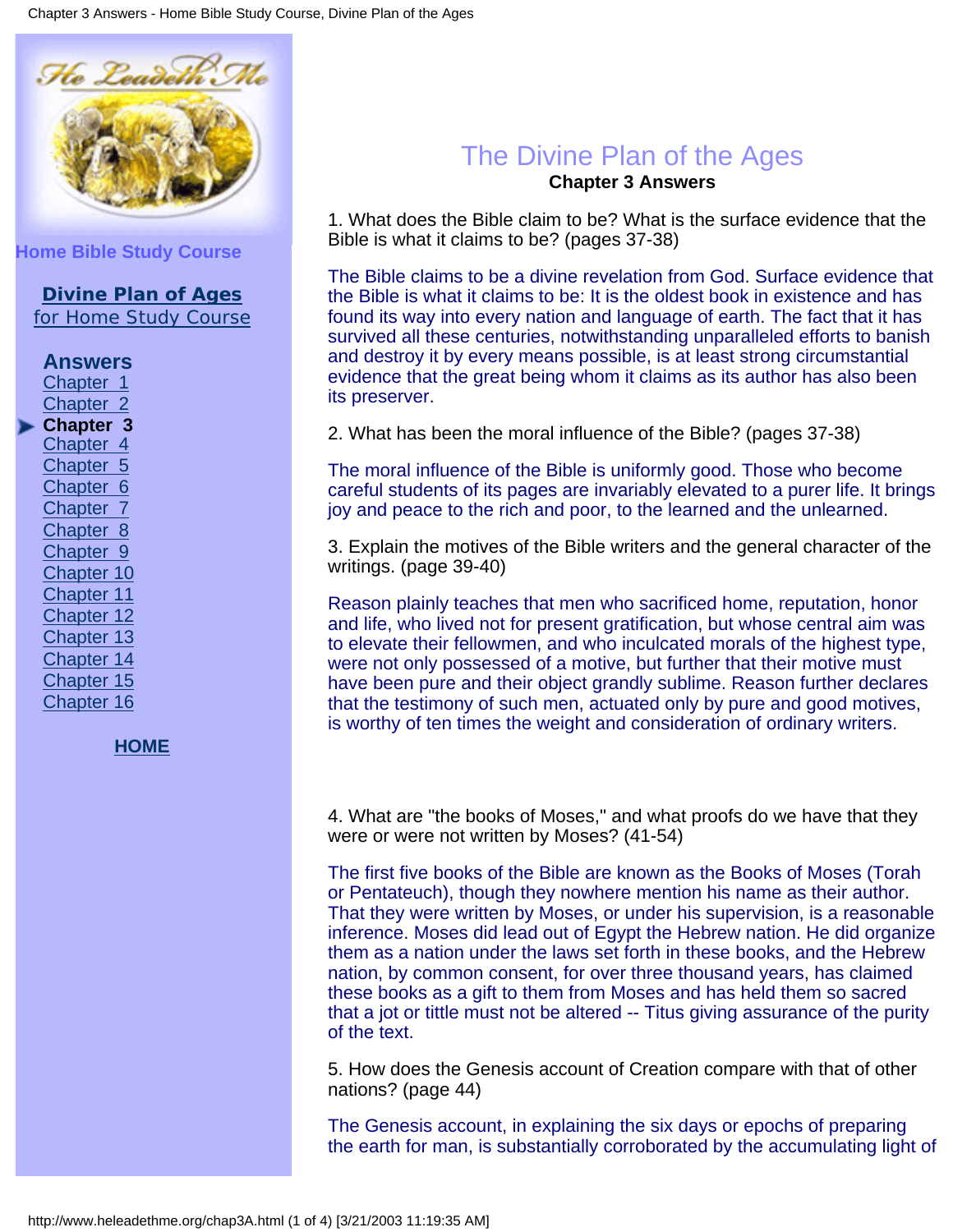science for four thousand years. The story of creation of the Chinese, for instance, is so devoid of reasoning that an intelligent child would not be fooled by it.

6. What can be said in general about the laws of Moses? (pages 44-45)

The Mosaic Law is without equal, either in their day or since. The laws of this century are based upon the principles laid down in the Laws of Moses. They lay down a code of worship and morals that must be considered remarkable and marvelous. The substance of those commandments are epitomized by Jesus as, "Thou shalt love the Lord thy God with all thy heart, and with all thy soul, and with all thy mind, and with all thy strength" and "Thou shalt love thy neighbor as thyself." Mark 12:28-31

7. What were the peculiarities of the Government established by Moses? Did this arrangement give opportunity for the priesthood to impose their authority upon the people? (pages 45-49)

The Government instituted by Moses differed from all others, ancient and modern, in that it claimed to be that of the creator himself, and the people were held accountable to him. Israel was a republic whose officers acted under a divine commission. Each family, or tribe, by common consent, elected or recognized certain members as its representatives, or chiefs. They would hear the causes between their brethren and judge righteously between every man and his brother. The judges did not respect persons in judgment, for the judgment was God's.

An order of priests was established, which had complete charge of the tabernacle, and through them alone access and communion with God was permitted. The rights and privileges of the priests were limited; they were given no civil power whatever and could not use their office to impose upon the rights or consciences of the people; this arrangement was made by Moses, a member of the priestly line.

8. What were the instructions given to the civil rulers under this government? (pages 48-49)

The civil rulers were instructed to hear the causes between their brethren and judge righteously between every man and his brother and the stranger (foreigner) that is with him. They were not to respect persons in their judgment, but hear the small as well as the great. If any case was too hard for them, they were to bring them to Moses. In this way the rich and poor stood on a common level of accountability before the civil law.

9. What safeguards were provided to prevent tampering with the rights of the people? (pages 49-50)

All laws were made public, preventing designing men from tampering with the rights of the people. The laws were exposed in such a manner that any could copy them. In order that the poorest and unlearned might not be ignorant of them, it was made a duty of the priests to read them to the people at their septennial festivals (Deut. 31:10-13). They had only one law for all, Hebrews and foreigners. Moses' law provided for a restitution every fiftieth year -- their Jubilee year. This law prevented all the wealth and property to be accumulated into the hands of a few (Lev. 25:9,13-23,22-30)

10. Was the position of the priesthood a specially favored one in Israel?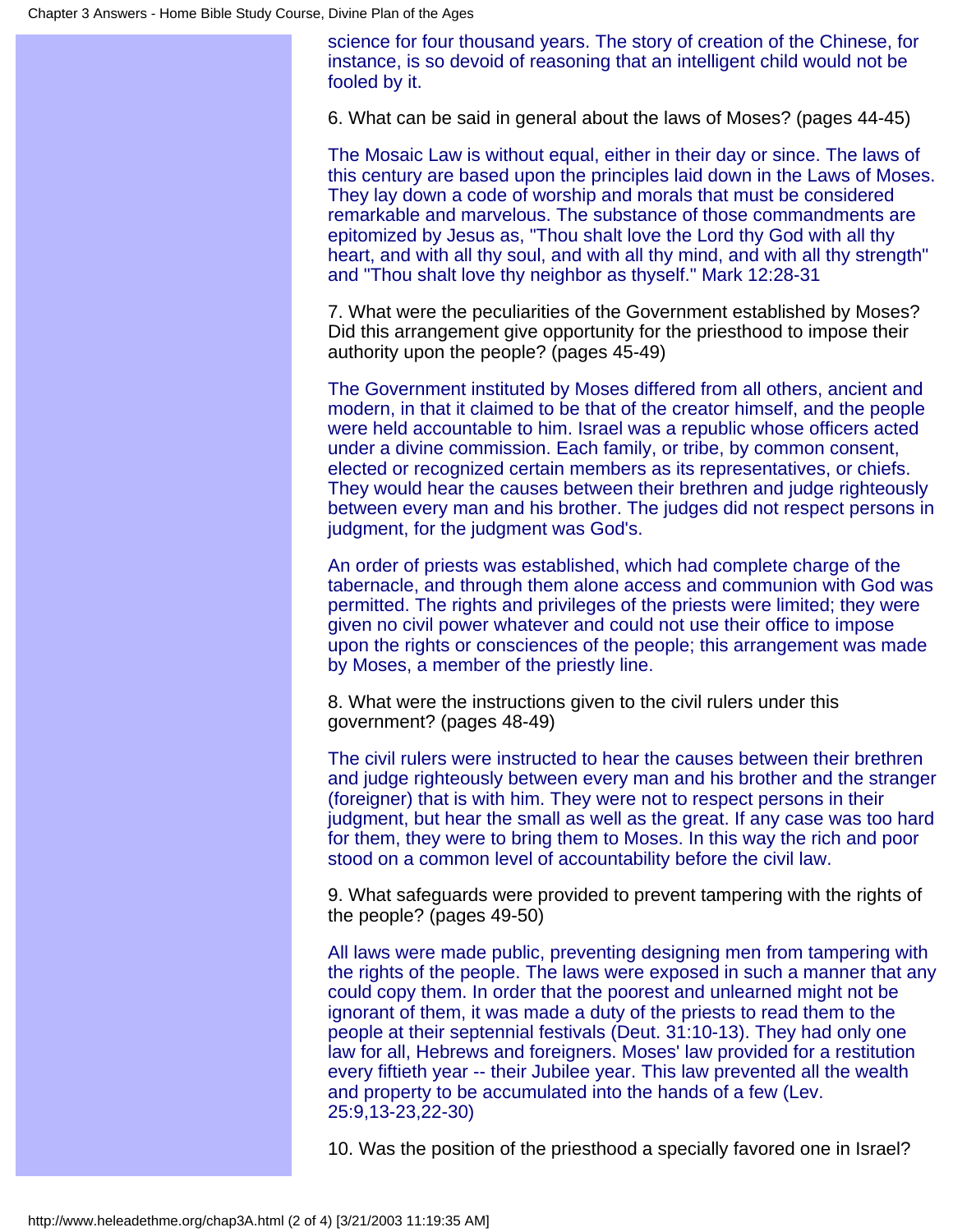How were the Levites supported? (pages 51-52)

No special arrangement was made for honoring the priesthood; no special honor, or reverence, or immunity from violence or insult is provided. The common law was their only protection. When Israel came into possession of the land of Canaan, the Levites got none of it, except for certain cities or villages for residence scattered among the tribes whom they were to serve in religious thing. They were in effect disinherited. Instead of land, the tithe, or tenth, was to be for their provision. But it was not an enforced tax and there was no penalty for not paying. It was strictly voluntary.

11. How did the treatment of the priesthood compare with the laws respecting other classes of persons? (page 52)

The priesthood were under the common law of the people; there was no special provision made for these. But there was special provisions and protection for strangers, widows, fatherless, hired servants and the elderly.

12. What were the characteristics of the class of prophets specially commissioned by the Lord? (pages 54-55)

In the giving of the law to Israel, there was no priestly intervention; it was given by God to the people by the hand of Moses. It was made the duty of every man seeing a violation of the law to reprove the sinner (Lev. 19:17). Thus all had the authority to teach and reprove; these preachers are termed prophets, which generally means public expounder. Out of the large class called prophets, God at various times made choice of some whom he specially commissioned to deliver messages. These messages were generally reproof for sin, coupled with warnings of coming punishments, intertwined with occasional promises of future blessings after they should be cleansed from sin and should return to favor with God. These prophets, with few exceptions, were not of the priestly class and they were generally reviled, many imprisoned and put to violent death because of the unpopularity of their messages.

13. How do the miracles of the Old and New Testament find their parallels in our everyday experiences? Do these appear unreasonable? (page 61-62)

The miracles of the Bible, which are not common to our experience, find parallels about us every day, which, being more common, are passed by unnoticed. The reproduction of living organisms, either animal or vegetable, is beyond our comprehension, as well as beyond our power - hence miraculous. Reason tells us the miracles of the Bible are not beyond the ability of the great creator to perform, that he can overcome any obstacle to perform his will -- even to our promised resurrection from the dead and the ultimate reign of everlasting righteousness.

14. List the reasons which lead us to conclude that the Bible is a divinely inspired revelation and not the mere device of ordinary men. (pages 62-63)

Reasons: 1. There is a God, a supreme intelligent creator, in whom wisdom, justice, love and power exist in perfect harmony. 2. It is reasonable to expect a revelation of his plans to his creatures capable of appreciating and having an interest in them. 3. It is reasonable to believe the Bible is that revelation. 4. Reason tells us the writing of the Bible in its wisdom and purity was not the work of cunning and crafty men with selfish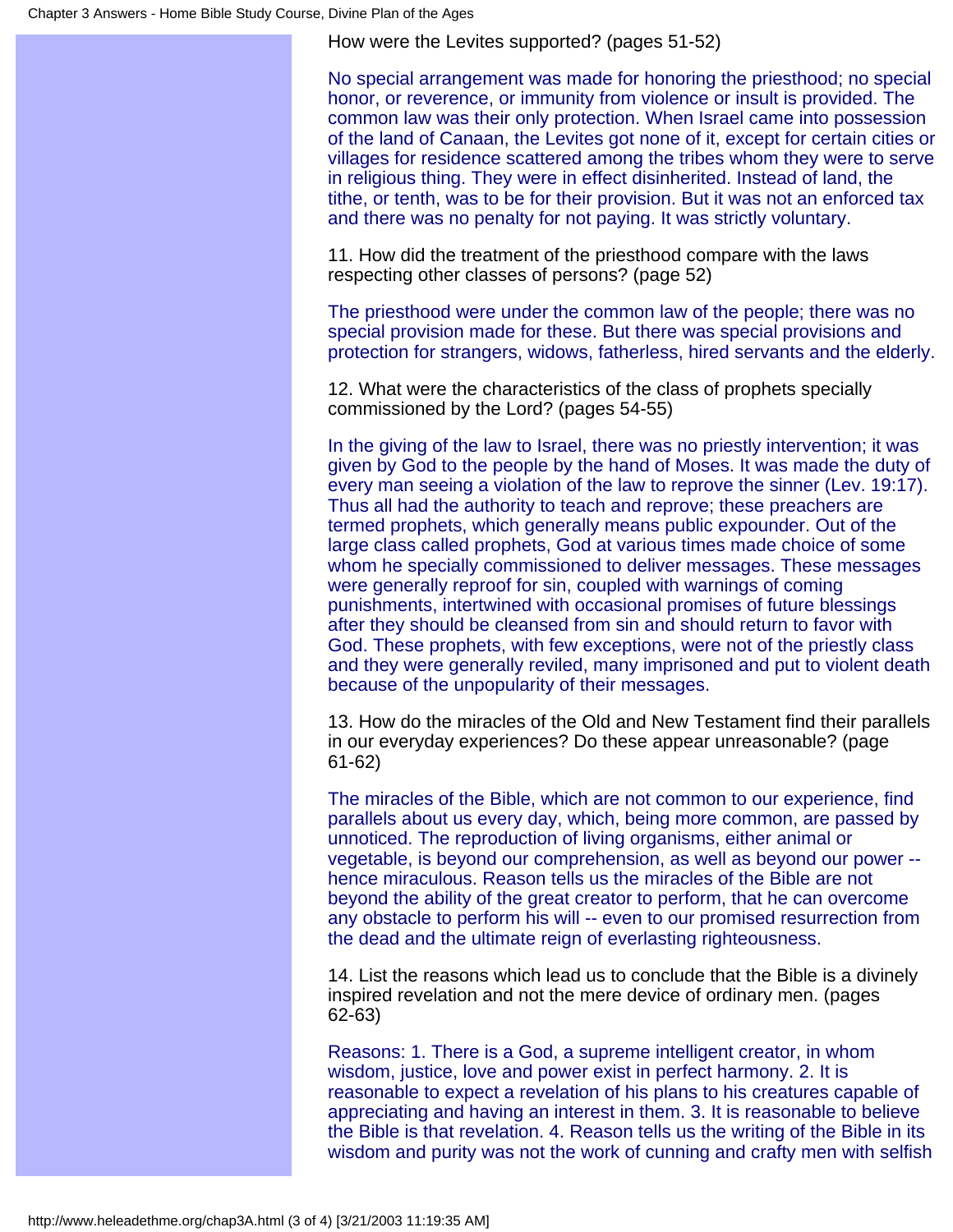motives, but of God. 5. We have seen the harmony of testimony concerning Jesus, his ransom sacrifice and the resurrection and blessing of all as the outcome in his glorious kingdom to come; and reason tells us that a scheme so grand and comprehensive must be the plan of God for which we seek.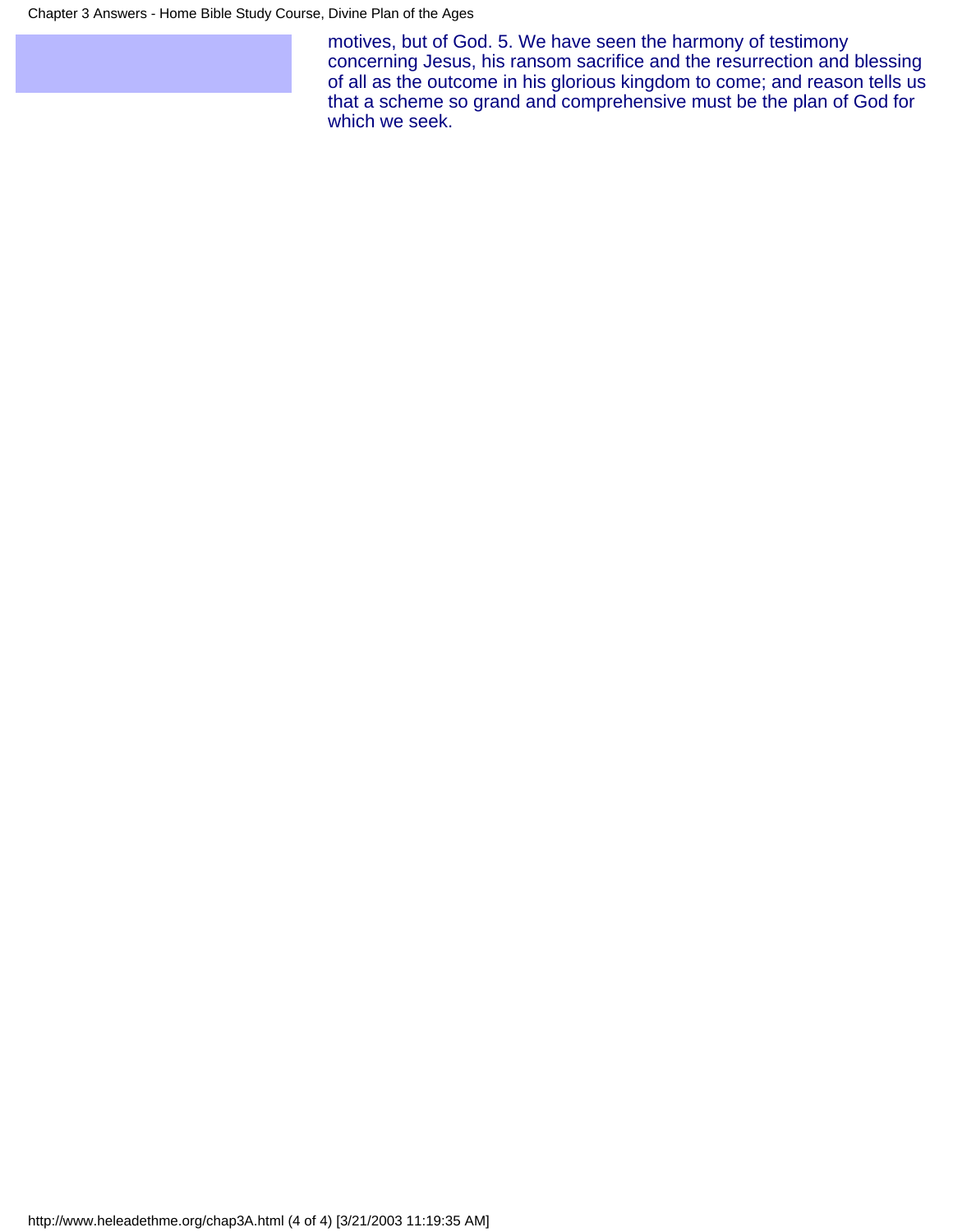<span id="page-19-0"></span>

**[Divine Plan of Ages](#page-7-0)** [for Home Study Course](#page-7-0)

### **Questions**

[Chapter 1](#page-1-0) [Chapter 2](#page-9-0) [Chapter 3](#page-13-0) **Chapter 4** Chapter<sub>5</sub> [Chapter 6](#page-32-0) [Chapter 7](#page-42-0) [Chapter 8](#page-42-0) [Chapter 9](#page-54-0) [Chapter 10](#page-60-0) [Chapter 11](#page-66-0) [Chapter 12](#page-72-0) [Chapter 13](#page-74-0) [Chapter 14](#page-83-0) [Chapter 15](#page-94-0) [Chapter 16](#page-105-0)

### **[Show Answers](#page-21-0)**

**[Home](http://www.heleadethme.org/index.html)**

# The Divine Plan of the Ages

**Chapter 4 Questions**

1. Why do many in their ignorance now misjudge the great Jehovah's character and work? (page 65)

2. However mysterious or haphazard God's dealings may appear, what does His word declare respecting the definiteness of his purposes? See Isaiah 14:24-27; 46:9-11. (pages 65-66)

3. Inquiring of our Father's word, what do we learn regarding the periods of time into which God's plan is divided? (page 66)

4. Name and list the distinctive features of the three great epochs. See 1 Pet. 3:6,7,13; Galatians 1:4; Isaiah 45:17. (page 67)

5. Why is the second dispensation called an "evil world" and the third one a "world wherein dwelleth righteousness"? What will make the future dispensation so different from the present one? See Malachi 3:15: Psalms 72:7; 37:9; Isaiah 1:19. (page 67)

6. Quote scriptures that show that Christ's Kingdom cannot now control the earth. (page 68)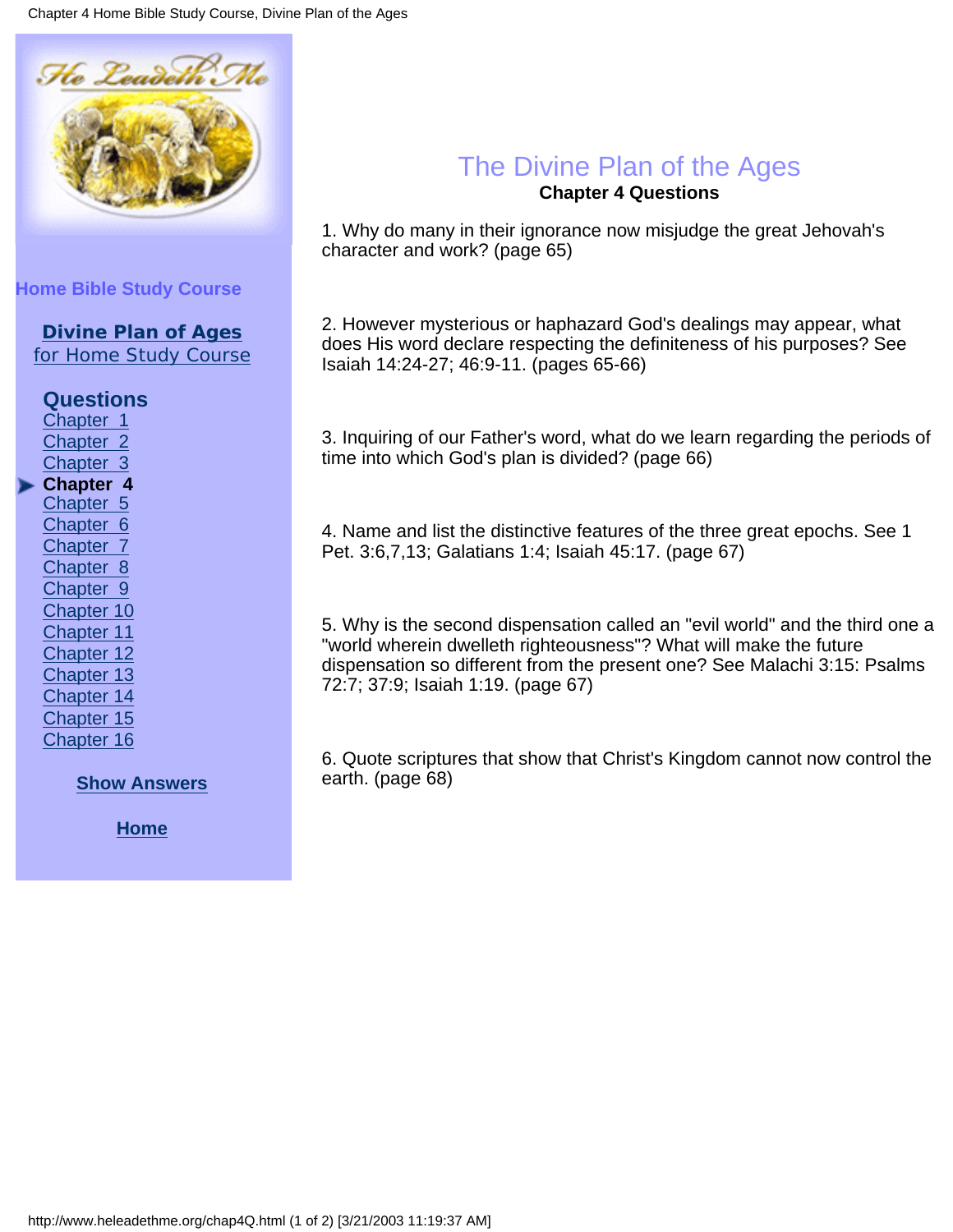7. Does the "end of the world" signify the destruction of the physical earth? How are the terms "heavens and earth" used in the scriptures? When and how did the first heavens and earth come to an end? When and under what conditions will the present heavens and earth pass away? (page 69)

8. What did Paul mean when he said he was caught away to the third heavens? What were doubtless the things which he saw but was not permitted to reveal? See 2 Cor. 12:2-4; Rev. 21:1. (page 70)

9. Name the ages into which this present dispensation and the world to come are subdivided. Why are these ages called what they are called? When did each age begin and end? (page 70-73)

11. What is the chief characteristic of the Divine Plan and what is the object of the various ages? (page 73)

12. Give an illustration showing why Jehovah's works appear like confusion and failure to the uninstructed mind. (page 74)

13. What must be remembered with respect to these various ages if we rightly divide the word of truth? (page 74)

14. What is a very common error with respect to God's kingdom being established and now ruling in the earth? (page 75)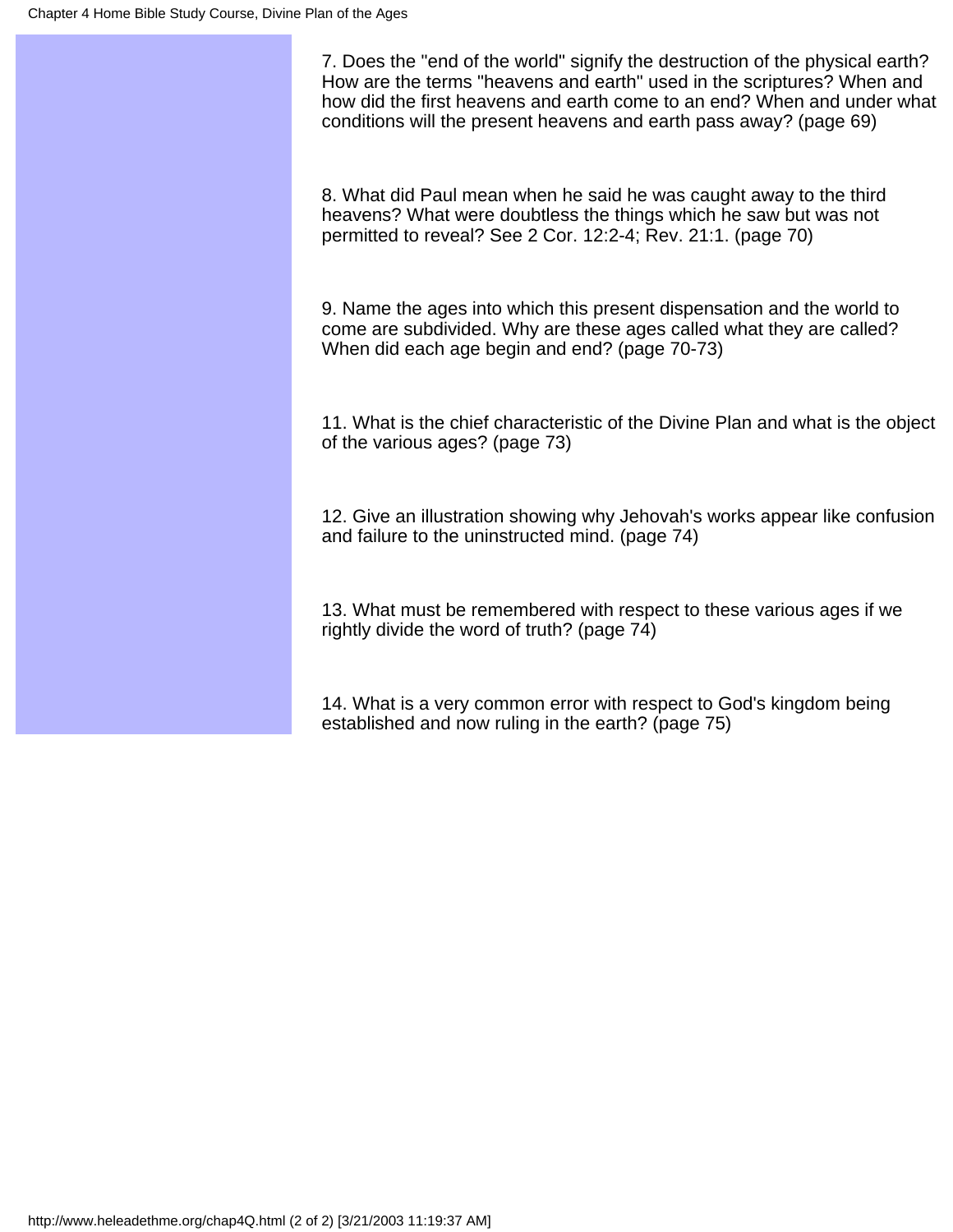<span id="page-21-0"></span>

**[Divine Plan of Ages](#page-7-0)** [for Home Study Course](#page-7-0)

**Answers** [Chapter 1](#page-1-0) [Chapter 2](#page-9-0) [Chapter 3](#page-13-0) **Chapter 4** [Chapter 5](#page-25-0) [Chapter 6](#page-32-0) [Chapter 7](#page-42-0) [Chapter 8](#page-48-0) [Chapter 9](#page-54-0) [Chapter 10](#page-60-0) [Chapter 11](#page-66-0) [Chapter 12](#page-72-0) [Chapter 13](#page-74-0) [Chapter 14](#page-83-0) [Chapter 15](#page-94-0) [Chapter 16](#page-105-0)

**[Home](http://www.heleadethme.org/index.html)**

### The Divine Plan of the Ages **Chapter 4 Answers**

1. Why do many in their ignorance now misjudge the great Jehovah's character and work? (page 65)

Many in their ignorance misjudge God by his unfinished work. They still see the evil in the world but do not understand it has been permitted for man's discipline and ultimate good. When evil is removed, God's finished work will be revealed in all its wisdom and glory.

2. However mysterious or haphazard God's dealings may appear, what does His word declare respecting the definiteness of his purposes? See Isaiah 14:24-27; 46:9-11. (pages 65-66)

God tells us that he has a definitely fixed purpose and that all his purposes shall be accomplished. Those who believe this testimony must acknowledge that his original and unalterable plan has been, and still is, progressing systematically to completion.

3. Inquiring of our Father's word, what do we learn regarding the periods of time into which God's plan is divided? (page 66)

The plan of God, with reference to man, spans three great periods of time, sometimes referred to as three epochs, three dispensations or three worlds. These time periods begin with man's creation and reach into the infinite future. These three great epochs represent three distinct manifestations of divine providence.

4. Name and list the distinctive features of the three great epochs. See 1 Pet. 3:6,7,13; Galatians 1:4; Isaiah 45:17. (page 67)

The first great epoch, or world, is called the world that was (2 Pet. 3:6) and covers a period of time from the creation of Adam to the flood. This epoch, or world, was under the ministration of angels (Gen. 6:1-4; Heb. 2:5; Jude 6-7; 2 Pet.2:4) and was a failure.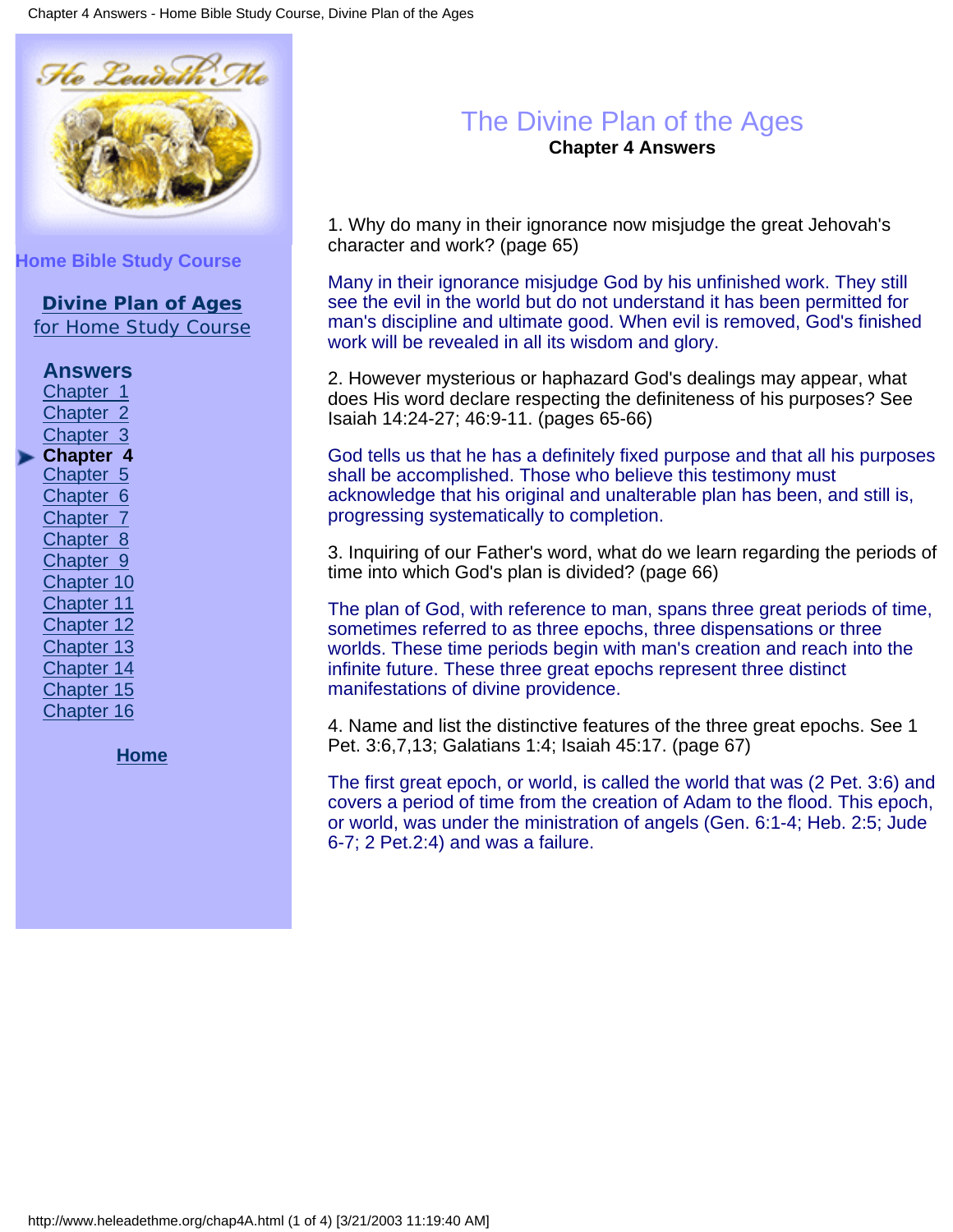The second great epoch, or world, from the flood to the establishment of the kingdom of God, is called the Present Evil World because it is under the limited control of Satan, "the prince of this world." Gal. 1:4; 2 Pet. 3:7; Jn. 12:31; 14:30; 16:11. It too has been a failure.

The third epoch, or world, is called the world to come, and it is to be a world without end. It is under divine administration and will be the kingdom of God.

5. Why is the second dispensation called an "evil world" and the third one a "world wherein dwelleth righteousness"? What will make the future dispensation so different from the present one? See Malachi 3:15: Psalms 72:7; 37:9; Isaiah 1:19. (page 67)

The second dispensation is called an evil world, not because there is nothing good in it, but because in it evil is permitted to predominate. The wicked are allowed to prosper in their evil ways, and it is easier to prosper by being unrighteous than it is by being righteous.

The third or future dispensation is called the World to Come, wherein dwelleth righteousness, not because there will be no evil in it, but because evil will not predominate. Evil will not rule or be allowed to prosper, but the righteous shall prosper and the evildoer will be cut off.

The reason these dispensations will be so opposite is that Satan rules the present and God, through Jesus Christ, rules the world to come.

6. Quote scriptures that show that Christ's Kingdom cannot now control the earth. (page 68)

Jesus said, "My kingdom is not of this world." Jn. 18:36 "For unto the angels hath he not put in subjection the world to come, whereof we speak." Heb. 2:5 Jesus taught his disciples to pray, "Thy kingdom come, thy will be done on earth as it is in heaven," Matt. 6:9-10, indicating God's will is not done in earth until his kingdom comes -- in the world to come.

"Darkness covers the earth and gross darkness the people." Isaiah 60:2

"For we wrestle not against flesh and blood, but against principalities, against powers, against the rulers of the darkness of this world, against spiritual wickedness in high places." Eph. 6:12

"Wherein in time past ye walked according to the course of this world, according to the prince of the power of the air, the spirit that now worketh in the children of disobedience." Eph. 2:2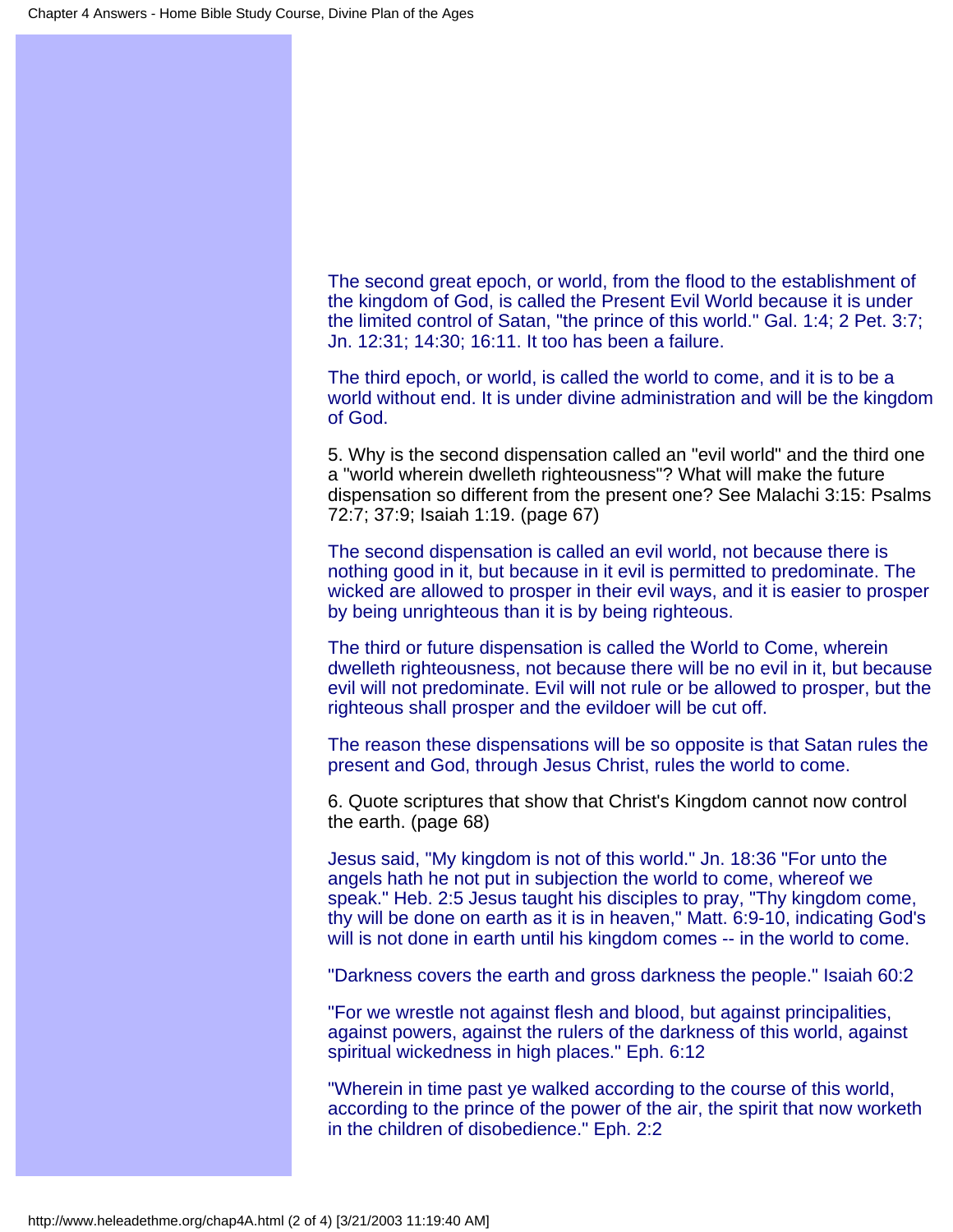See also Rev. 11:15; Mark 3:22-27; Rev. 20:2.

7. Does the "end of the world" signify the destruction of the physical earth? How are the terms "heavens and earth" used in the scriptures? When and how did the first heavens and earth come to an end? When and under what conditions will the present heavens and earth pass away? (page 69)

The end of the world does not signify the destruction of the physical earth but that order or arrangement of government and society, having served their purpose, ended. In scripture, heavens symbolize the higher or spiritual controlling powers, and the earth symbolizes human government and social arrangements. The first heaven and earth (world) ended in a flood. The present earth or world, human society as now organized under Satan's control, must (symbolically) melt and be dissolved in the begging of the day of the Lord (Mal 4:5) which shall burn as an oven. It will be replaced by a new heaven and earth under Christ's control.

8. What did Paul mean when he said he was caught away to the third heavens? What were doubtless the things which he saw but was not permitted to reveal? See 2 Cor. 12:2-4; Rev. 21:1. (page 70)

The third heaven is part of the third dispensation of the world to come. Paul was carried down the stream of time and shown in a vision the end of the present evil world, Satan bound, Christ reigning, and the new heaven and the new earth established, for the former heaven and earth were passed away.

9. Name the ages into which this present dispensation and the world to come are subdivided. Why are these ages called what they are called? When did each age begin and end? (page 70-73)

Each age is a step in the plan of God for the overflow of evil and the establishment of his kingdom. God dealt differently with the world of mankind in each age -- the name given the age gives us a clue as to how and who God deals with during that age.

World that now is subdivided thus:

Patriarchal age - from the flood to the death of Jacob. God dealt with individuals: Noah, Abraham, Isaac, Jacob. These only found favor with God during the Patriarchal age. Jewish age - from the death of Jacob until the death of Christ. Jacob's descendants, the twelve tribes of Israel, were recognized as God's peculiar people and through typical sacrifices were typically a holy nation.

Gospel age - from the death of Christ until the 1000-year reign of Christ or the Millennial age. God deals with those who by faith accept Christ Jesus as their redeemer and Lord, following in his footsteps. 10. What does Millennium signify and what great work will take place during this age? See Rev. 20:4; Acts 3:19-21; Rev. 21:4. (page 73)

Millennium signifies a thousand years. During the Millennial reign of Christ, there will be a restitution of all things lost by the fall of Adam, and before its close, all tears shall have been wiped away.

11. What is the chief characteristic of the Divine Plan and what is the object of the various ages? (page 73)

God's plan is a progressive one, gradually unfolding from age to age,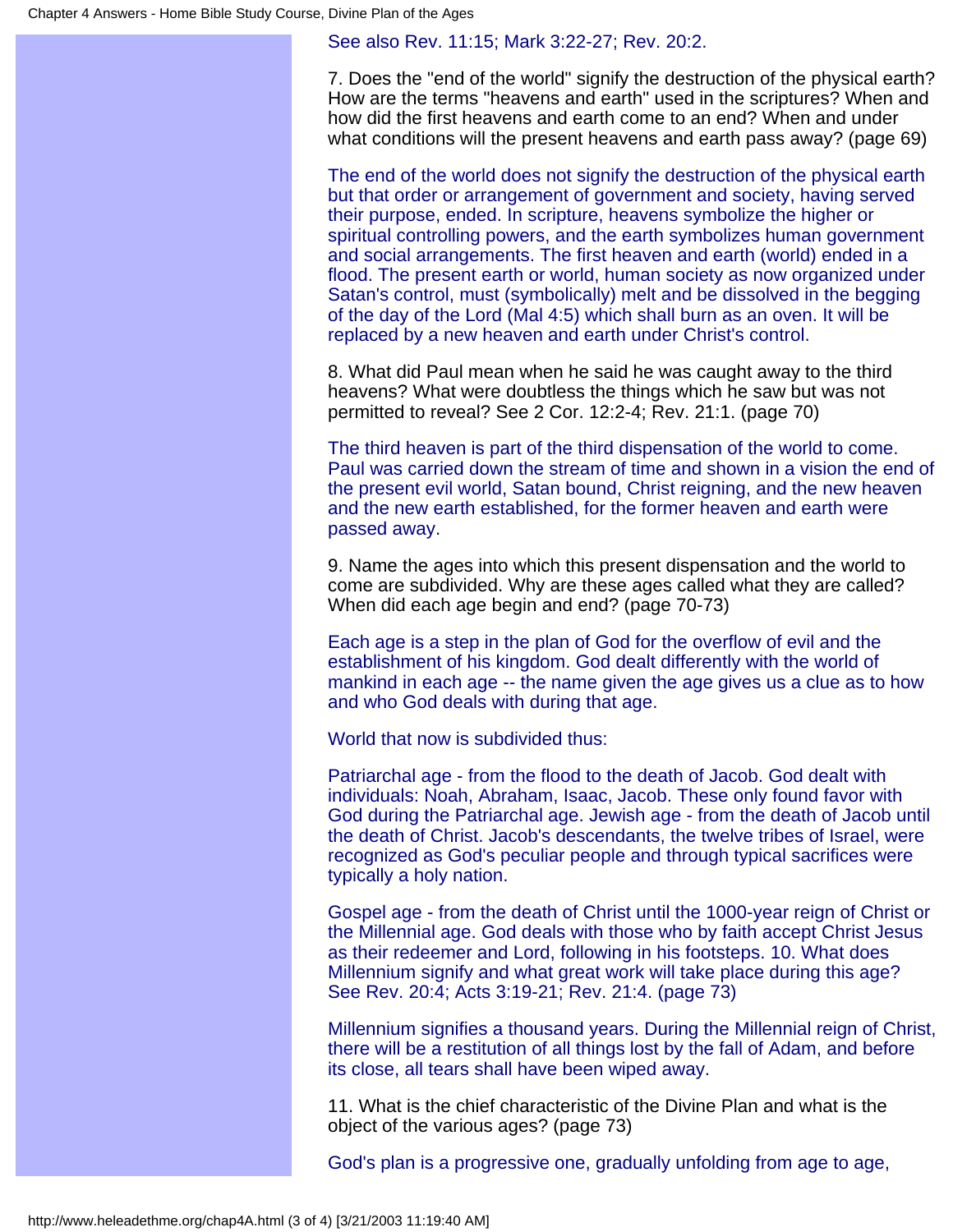upward and onward to the grand consummation of the original design of the Divine Architect.

12. Give an illustration showing why Jehovah's works appear like confusion and failure to the uninstructed mind. (page 74)

The uninstructed mind sees God's plan like a child sees a piece of intricate machinery. He sees only parts moving about and doesn't see the way they work together in harmony to work good results.

13. What must be remembered with respect to these various ages if we rightly divide the word of truth? (page 74)

Each age has their own peculiarities and objectives, and in no one of them can the entire plan be seen, but in all of them, even as a link is not a chain, but several links united form a chain. We obtain correct ideas of the whole plan by noting the distinctive features of each part.

14. What is a very common error with respect to God's kingdom being established and now ruling in the earth? (page 75)

It is a mistake to think God's kingdom is established and ruling now in the earth. One only has to look and see the oppression, injustice and deceit to know that Satan must yet be displaced and these kingdoms now under his control must become the kingdoms of our Lord and of his Anointed.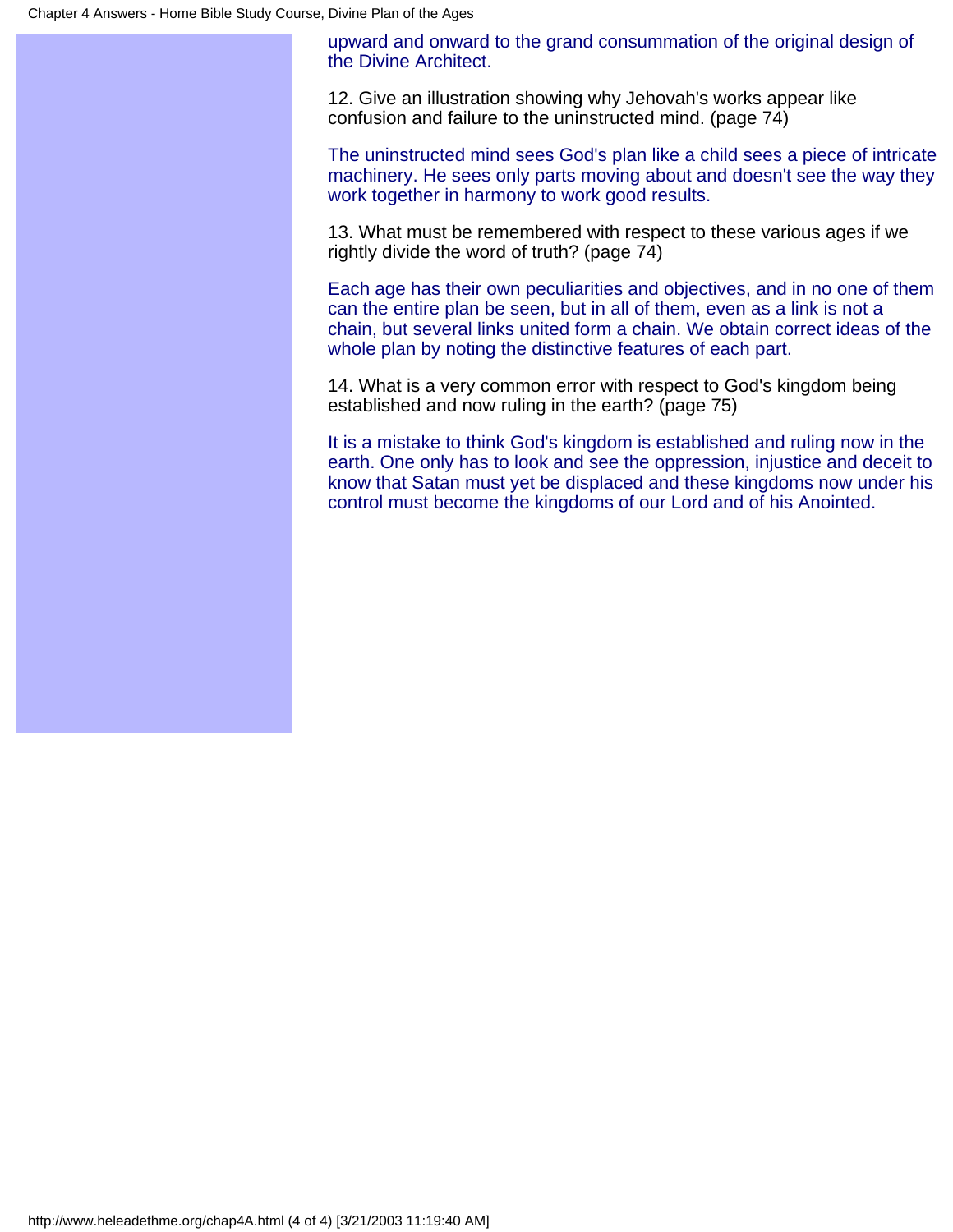<span id="page-25-0"></span>

**[Divine Plan of Ages](#page-7-0)** [for Home Study Course](#page-7-0)

#### **Questions**

[Chapter 1](#page-1-0) [Chapter 2](#page-9-0) [Chapter 3](#page-13-0) [Chapter 4](#page-19-0) **Chapter 5** [Chapter 6](#page-32-0) [Chapter 7](#page-42-0) [Chapter 8](#page-42-0) [Chapter 9](#page-54-0) [Chapter 10](#page-60-0) [Chapter 11](#page-66-0) [Chapter 12](#page-72-0) [Chapter 13](#page-74-0) [Chapter 14](#page-83-0) [Chapter 15](#page-94-0) [Chapter 16](#page-105-0)

### **[Show Answers](#page-28-0)**

**[HOME](http://www.heleadethme.org/index.html)**

# The Divine Plan of the Ages

**Chapter 5 Questions**

1. Since man sinned and the death penalty resulted, has God expressed his purpose to restore and bless mankind? If so, where do we find the first faint glimmer of light concerning man's restoration? (p. 77, par. 1,2)

2. How much time passed until God called Abraham, and to whom was the promise to Abraham afterward confirmed? (p. 77, par. 3)

3. What was the expectation of the twelve tribes of Israel at the time of Jacob's death? And who delivered Israel from their captivity? (p. 78, par. 1,2)

4. What further insight into God's plan was revealed by Moses? Who was Moses' successor, and what did he accomplish? (p. 78, par. 2)

5. Under what kings did the nation of Israel seem about to realize their hopes? How was their hope again deferred? (p. 79, par. 1)

6. What was the expectation of all Israel at the time Jesus was born? Why didn't they receive him as their long promised Messiah? (p. 79, par. 2)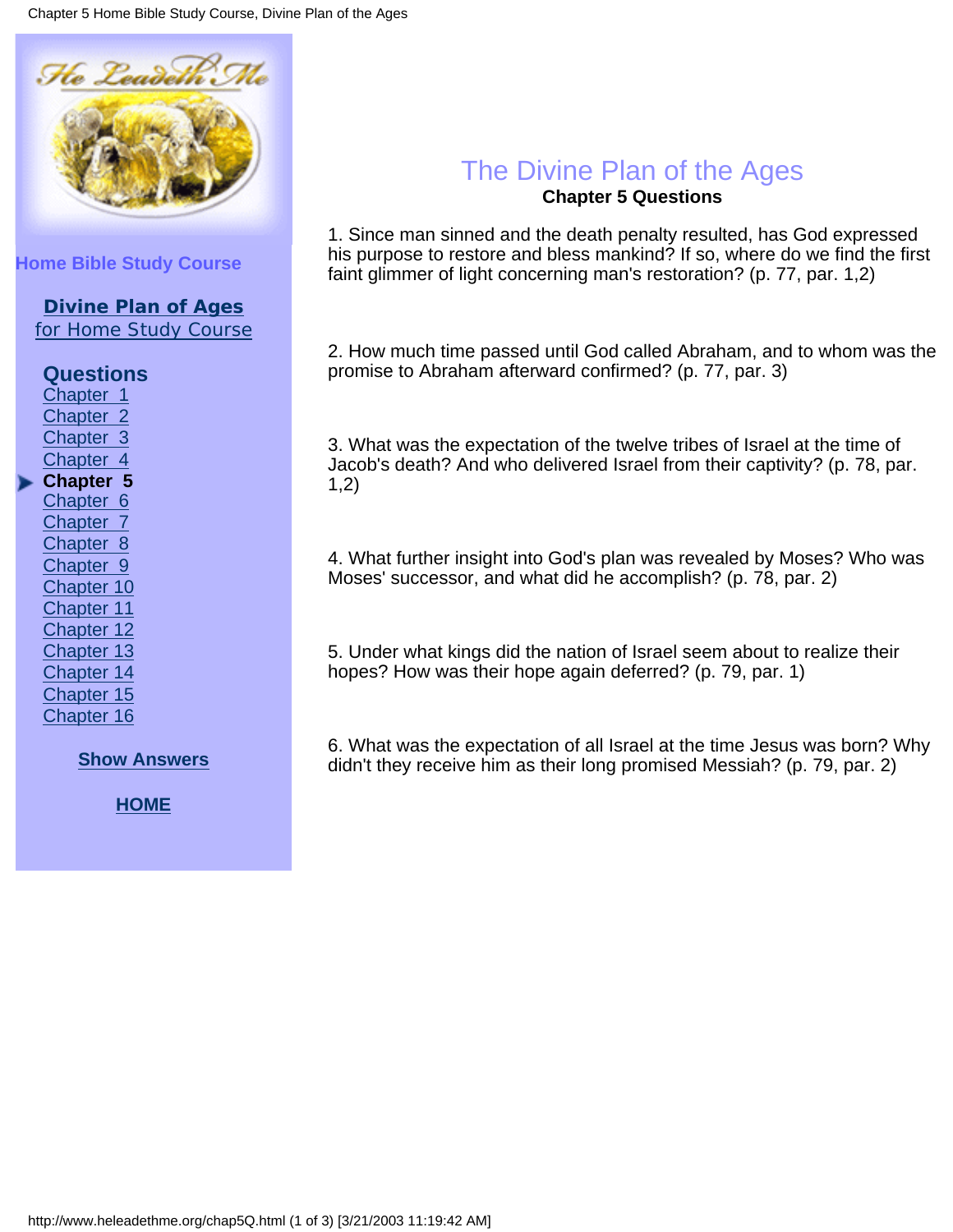7. How did Jesus' unexpected death affect his followers? What was their attitude after his ascension? (p. 79, par. 2; p. 80. par. 1)

8. When did the disciples begin to comprehend the divine purposes more clearly? What light was thrown upon the Gospel Age and its work by the Apostle James? (p. 80, par. 2; p. 81, par. 1)

9. What is the great mystery (Col. 1:27)? What does Christ in you signify? (p. 81, par. 2,3; p. 82, par. 1)

10. How has the Apostle Paul and our Lord guarded the church against any presumptive claims? (p. 82, par. 2)

11. How does the pyramid illustrate nicely the Lord and his church as an anointed company? Who is the chief corner stone in the building of God? (p. 82, par. 3,4; pg. 83, par. 1)

12. Why do "living stones" nicely illustrate the body members of the church? (p. 83, par. 2)

13. What is the "high calling," and why is it called a mystery? (p. 84, par. 1)

14. How does the Apostle Paul open up the entire mystery in Galatians 3 and 4? Why was it necessary to keep this mystery hidden for so long? (p. 84, par 2; p. 85, par. 1)

15. Why is the peculiar course that the little flock has been called to walk a mystery to the world? (p. 85, par. 2; p. 86, par. 1)

16. Will the divine purposes always remain a mystery? If not, how will the world of mankind be brought to a knowledge of God's promises which are now only appreciated by his servants and handmaids? (p. 86, par. 2,3; p. 87, par. 1)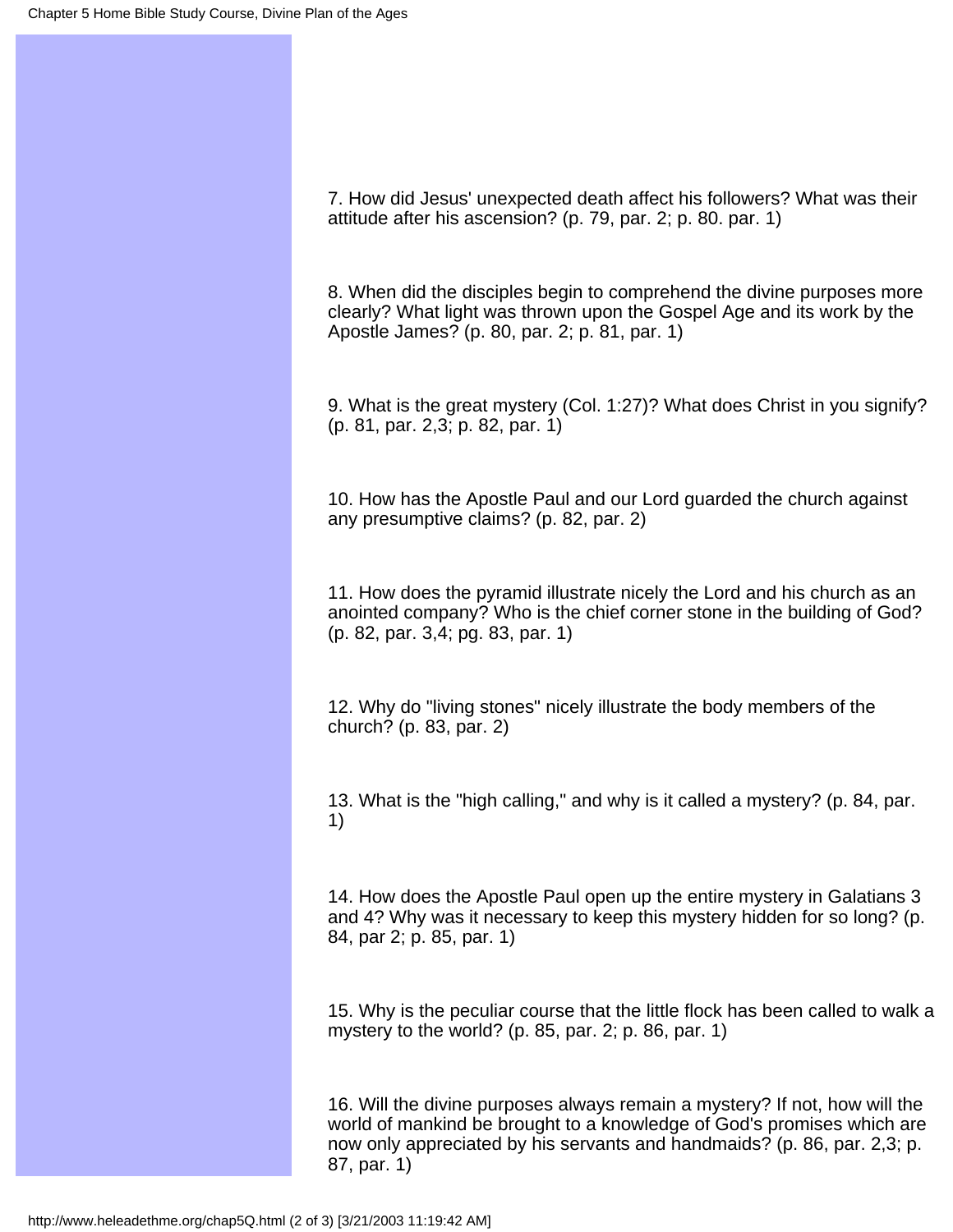17. What are the two senses in which the mystery of God is used, and when will it be "finished"? (p. 87, par. 2,3)

18. What does the greatness of the mystery, so long kept secret, suggest respecting the work to follow its completion? (p. 88)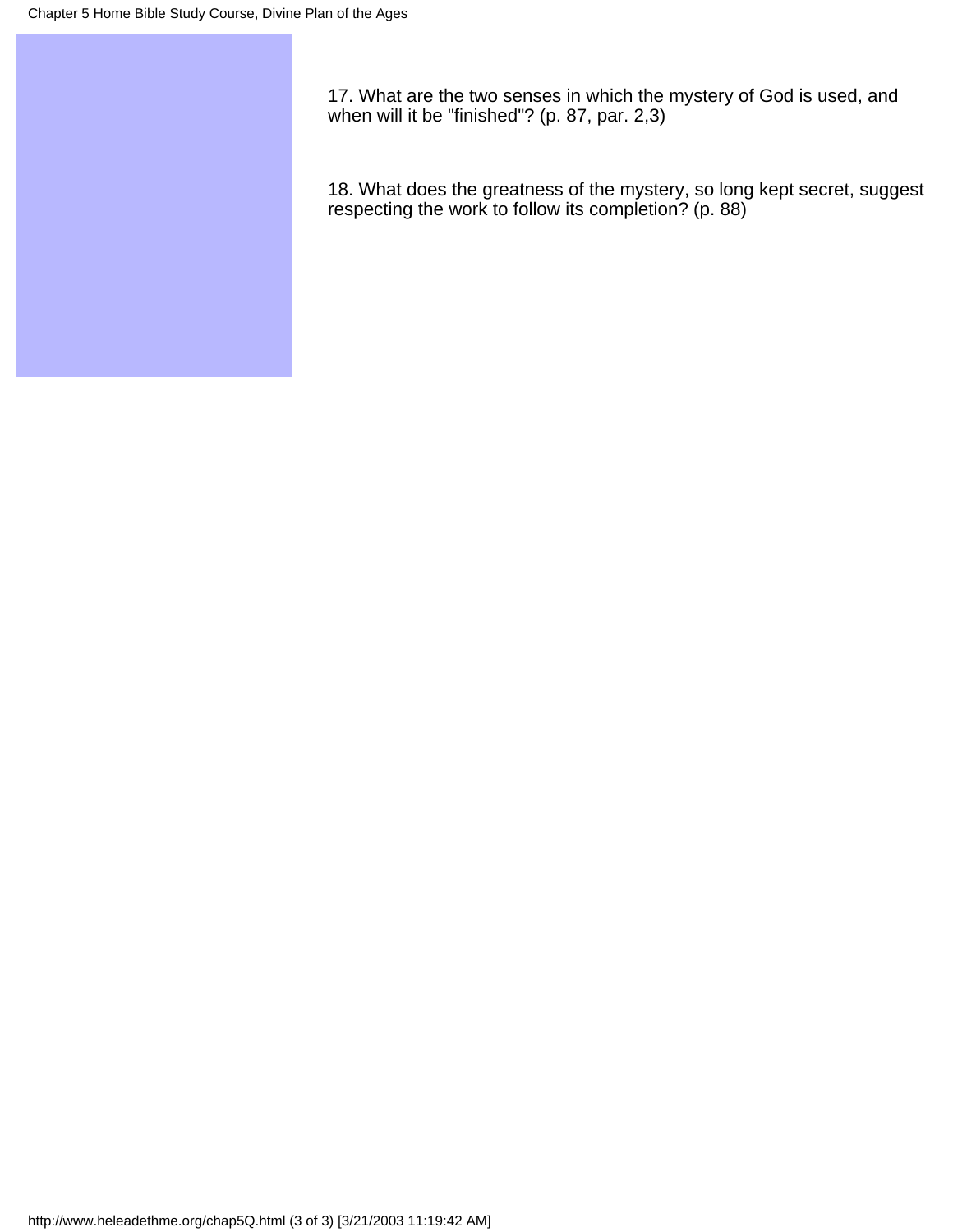<span id="page-28-0"></span>

**[Divine Plan of Ages](#page-7-0)** [for Home Study Course](#page-7-0)

#### **Answers**

[Chapter 1](#page-1-0) [Chapter 2](#page-9-0) [Chapter 3](#page-13-0) [Chapter 4](#page-19-0)

### **Chapter 5**

[Chapter 6](#page-32-0) [Chapter 7](#page-42-0) [Chapter 8](#page-48-0) [Chapter 9](#page-54-0) [Chapter 10](#page-60-0) [Chapter 11](#page-66-0) [Chapter 12](#page-72-0) [Chapter 13](#page-74-0) [Chapter 14](#page-83-0) [Chapter 15](#page-94-0) [Chapter 16](#page-105-0)

### **[HOME](http://www.heleadethme.org/index.html)**

### The Divine Plan of the Ages **Chapter 5 Answers**

1. Since man sinned and the death penalty resulted, has God expressed his purpose to restore and bless mankind? If so, where do we find the first faint glimmer of light concerning man's restoration? (p. 77, par. 1,2)

God repeatedly expressed his purpose to restore and bless mankind through a coming deliverer. The first faint glimmer of hope was in the obscure statement that the seed of the woman should bruise the serpent's head. Gen. 3:15

2. How much time passed until God called Abraham, and to whom was the promise to Abraham afterward confirmed? (p. 77, par. 3)

About two thousand years passed until God called Abraham. The promise was assured by God's oath unto Isaac and confirmed to Jacob and to Israel.

3. What was the expectation of the twelve tribes of Israel at the time of Jacob's death? And who delivered Israel from their captivity? (p. 78, par. 1,2)

The expectation was that Israel, as the promised seed of Abraham, would soon possess Canaan and rule and bless the world. Moses delivered Israel from captivity.

4. What further insight into God's plan was revealed by Moses? Who was Moses' successor, and what did he accomplish? (p. 78, par. 2)

Moses revealed that not only would the nation as a whole be associated with ruling and blessing, but that one to be selected from among them would lead to victory and to the fulfilment of the promise. Joshua was Moses' successor. Under him, they won great victories, and Joshua actually entered the land promised in the covenant.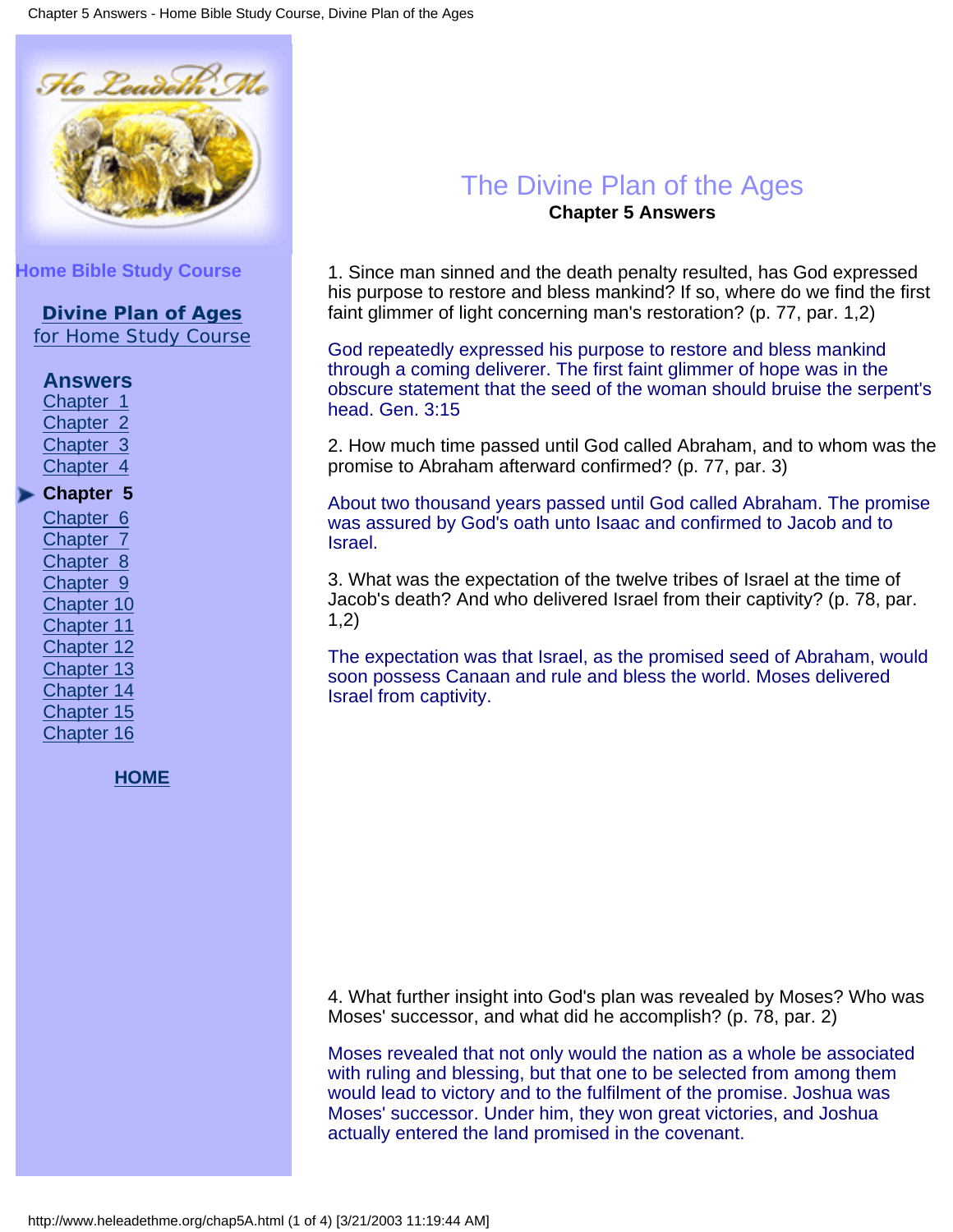5. Under what kings did the nation of Israel seem about to realize their hopes? How was their hope again deferred? (p. 79, par. 1)

Under David and Solomon, Israel reached the very zenith of their glory; but soon, instead of seeing the promise accomplished, they were shorn of their power and became tributary to other nations.

6. What was the expectation of all Israel at the time Jesus was born? Why didn't they receive him as their long promised Messiah? (p. 79, par. 2)

All men were in expectation of the Messiah, the coming king of Israel and, through Israel, of the world. Israel overlooked the types and prophecies which pointed to a work of suffering and death, as a ransom for sinners, necessary before the blessing could come. Hence, when Jesus came as a sacrifice, they did not recognize him.

7. How did Jesus' unexpected death affect his followers? What was their attitude after his ascension? (p. 79, par. 2; p. 80. par. 1)

They were sorely perplexed and felt their confidence in him had been misplaced. They failed to see the death of their leader was a surety for the New Covenant under which the blessings were to come. However, when they found that he had risen from the tomb, their withered hopes began to revive.

8. When did the disciples begin to comprehend the divine purposes more clearly? What light was thrown upon the Gospel Age and its work by the Apostle James? (p. 80, par. 2; p. 81, par. 1)

It was some time before they got a clear, full understanding of the work being done and its relation to the original covenant. James began to read in God's providence, in the sending of the Gospel through Peter to the first Gentile convert and through Paul to Gentiles in general, that during this age believing Jews and Gentiles were to be alike favored. He then looked up the prophecies and found it so written; and that after the work of this Gospel age is completed, then the promises to fleshly Israel will be fulfilled. Gradually the great mystery began to be understood by the saints.

9. What is the great mystery (Col. 1:27)? What does Christ in you signify? (p. 81, par. 2,3; p. 82, par. 1)

The great mystery is "Christ in you, the hope of glory." "Christ in you" signifies the saints of this Gospel age are an anointed company (1 Jn. 2:27), and together with Jesus, their chief and Lord, they constitute Jehovah's Anointed -- the Christ. The Christ is not one member, but many.

10. How has the Apostle Paul and our Lord guarded the church against any presumptive claims? (p. 82, par. 2)

By saying of Jesus that "God hath put all things under his feet, and gave him to be the head over all things to the Church, which is his body," "that in all things he might have the pre- eminence." (Eph. 1:22; Col. 1:18)

11. How does the pyramid illustrate nicely the Lord and his church as an anointed company? Who is the chief corner stone in the building of God? (p. 82, par. 3,4; pg. 83, par. 1)

The top-stone is a perfect pyramid of itself. Other stones may be built up under it, and, if in harmony with all the characteristic lines of the top-stone,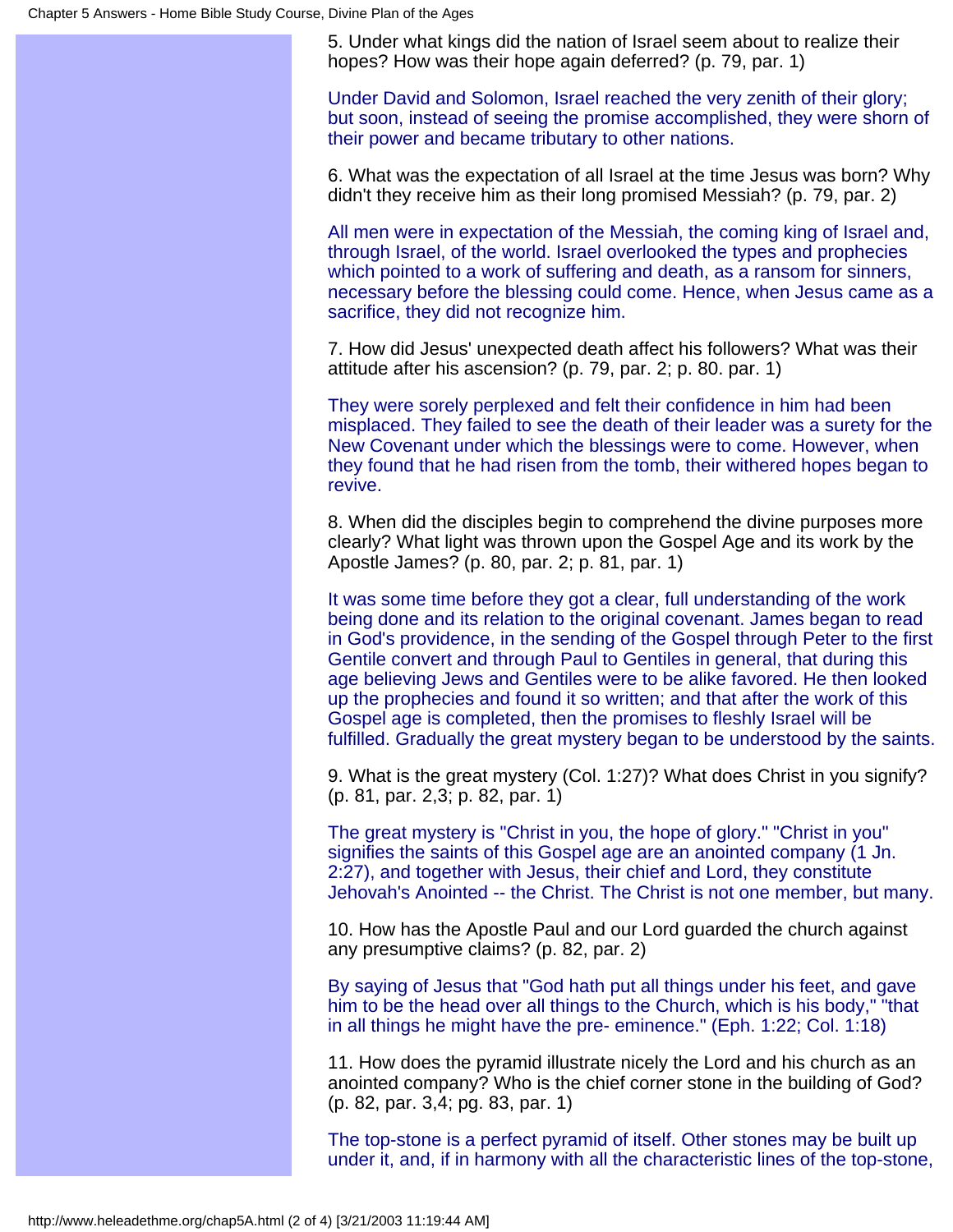the whole mass will be a perfect pyramid, just as joined to and perfectly in harmony with our Head, we, as living stones, are perfect; separated from him, we are nothing. Jesus is the chief corner stone.

12. Why do "living stones" nicely illustrate the body members of the church? (p. 83, par. 2)

Because the body members need much polishing, transforming and conforming to his example, under the direction of the great Master-builder; and in order to have the ability and ideality of the builder displayed in them, they need to see that they have no cross-grained will of their own.

13. What is the "high calling," and why is it called a mystery? (p. 84, par. 1)

God intends to raise up not only a deliverer, but a deliverer composed of many members. This is the "high calling" to which the consecrated believers of the Gospel age are privileged to attain. It is a mystery because none but new creatures can now appreciate or understand this high calling.

14. How does the Apostle Paul open up the entire mystery in Galatians 3 and 4? Why was it necessary to keep this mystery hidden for so long? (p. 84, par 2; p. 85, par. 1)

He shows that the Law given to Israel did not interfere with the original covenant and that the seed of Abraham which is to bless all nations is Christ. Then, carrying out the idea already alluded to, that the Christ includes all anointed of the Spirit, he says: "For as many of you as have been baptized into Christ have put on Christ;...and if ye be Christ's then are ye (together with Jesus) Abraham's seed, and heirs, according to the promise" made to Abraham. Following up the same line of reasoning, he shows that Abraham was a type of Jehovah, Sarah a type of the covenant and Isaac a type of Christ (head and body); and then adds, "We, brethren, as Isaac was, are the children of promise."

The mystery was hidden in types until the Gospel age began the development of the Christ.

15. Why is the peculiar course that the little flock has been called to walk a mystery to the world? (p. 85, par. 2; p. 86, par. 1)

To the world, it appeared that Jesus foolishly wasted his life. They could not understand him. The apostles and their companions were likewise mysteries in the world, in leaving their business prospects, etc., to preach forgiveness of sins through the death of the despised and crucified Jesus. All who so follow in the Master's footsteps are, like Paul, counted fools for Christ's sake.

16. Will the divine purposes always remain a mystery? If not, how will the world of mankind be brought to a knowledge of God's promises which are now only appreciated by his servants and handmaids? (p. 86, par. 2,3; p. 87, par. 1)

The dawn of the Millennial Day brings the fuller light of God to men, and "the knowledge of the Lord shall fill the whole earth." In the age to come, when God shall "pour out his spirit upon all flesh," then indeed all will understand and appreciate the promises now being grasped by the "little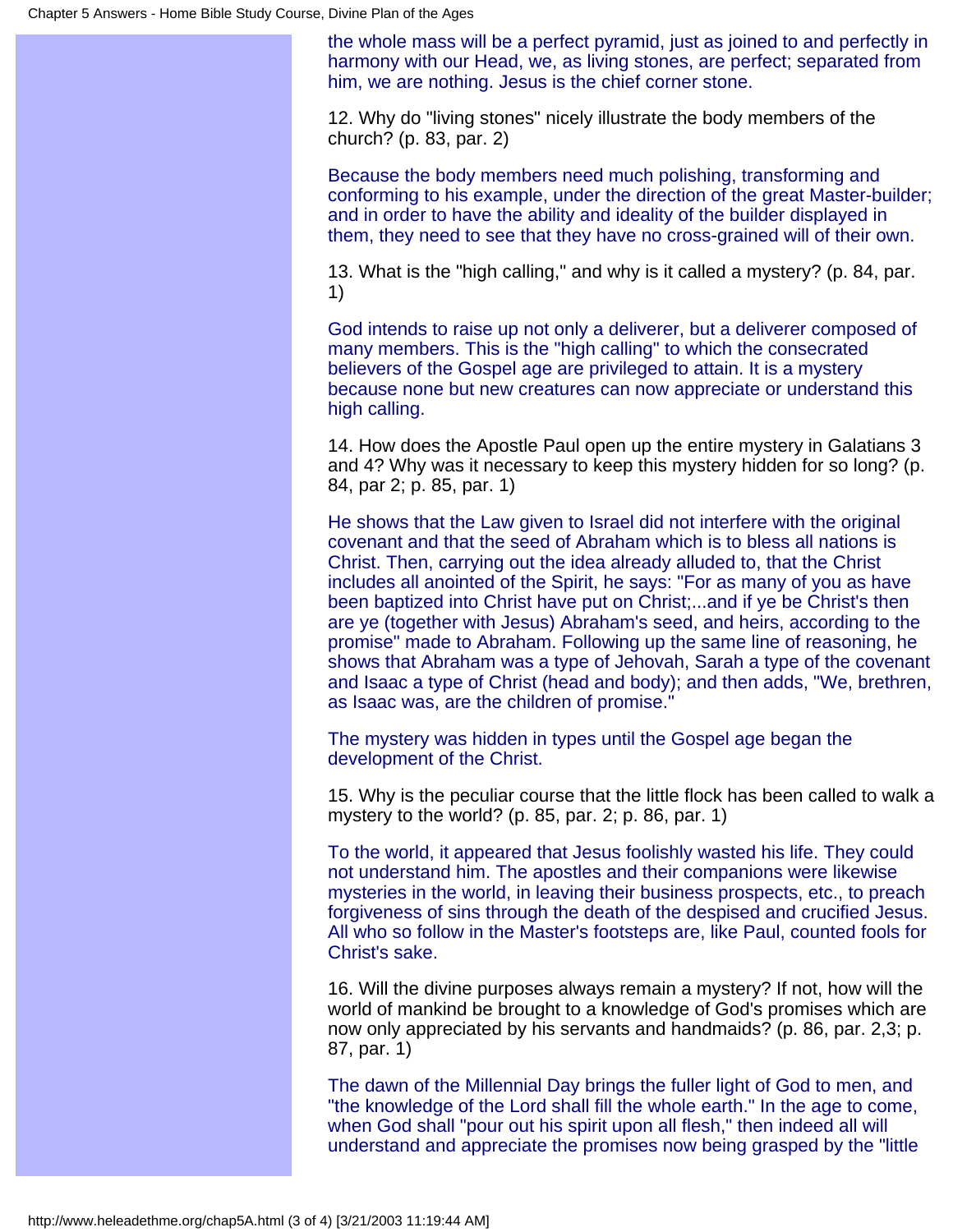flock," and they will rejoice in the Church, through whom blessing will be flowing to them.

17. What are the two senses in which the mystery of God is used, and when will it be "finished"? (p. 87, par. 2,3)

The mystery or secret features of God's plan will then be made known and will be clearly seen; and also the "mystery of God," the Church, the embodiment of that plan. The mystery of God will be finished during the period of the sounding of the seventh (symbolic) trumpet.

18. What does the greatness of the mystery, so long kept secret, suggest respecting the work to follow its completion? (p. 88)

It suggests that the work to follow its completion, for which for six thousand years Jehovah has kept mankind in expectation and hope, must be an immense work, a grand work, worthy of such great preparations. We may expect great blessings upon the world.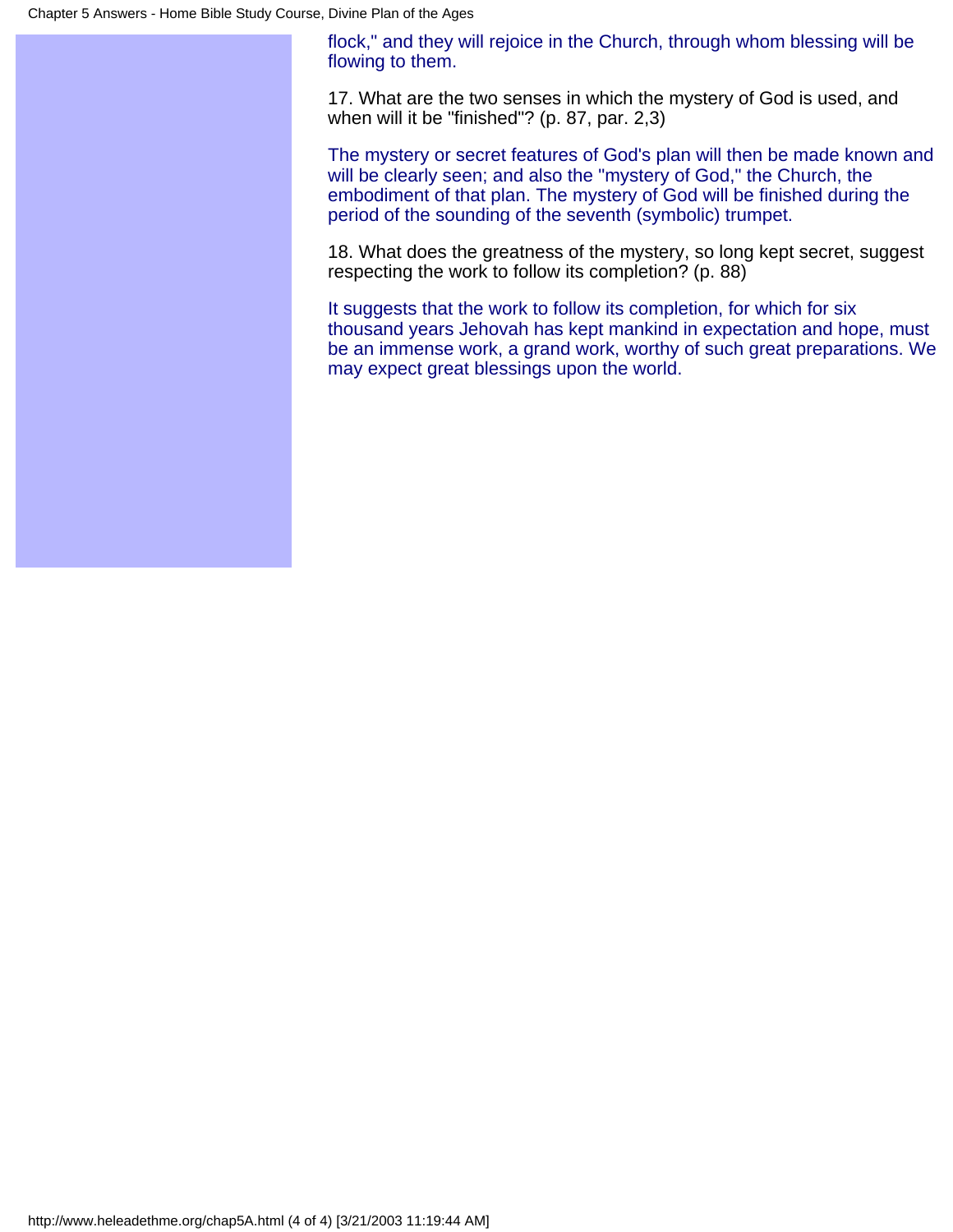<span id="page-32-0"></span>

# The Divine Plan of the Ages

**Chapter 6 Questions**

1. Our Lord intended for his disciples to understand that he would come again. List some of the ideas that Christians have concerning the return of our Lord. Also list the reasons why these ideas are not in harmony with the scriptures. (p. 89,90,91)

2. What view does the scriptures support concerning our Lord's return and what is the great work of Christ and his church at the time of his return? (p. 91, par. 1)

3. Name one of the texts relied upon by those who claim that the Lord will not come until after the Millennium. Explain why this text does not support their claim. (p. 91, par. 2)

4. What is the main object of the Gospel Age? What other scripture is used by post-millennialists to support their view? What is the proper understanding of this verse? (p. 92, par. 1,2)

5. List the purpose of both the first and second advent. Explain how the restoration and blessing of the world could have taken place following the first advent. (p. 93, par. 1,2)

6. What is the object of the long period of time between the first and second advent? When would the first advent have occurred if God did not plan the selection of the Church? (p. 94, par. 1,2) (Luke 12:32; Rom. 8:17)

7. Is God attempting to convert the world now? Explain your answer in harmony with the scriptures. (Acts 3:19-21; Rev. 11:8; Mat. 24:24; Isa. 55:11; Gen. 28:14; Gal. 3:16,29) (p. 94, par. 3; p. 95, par. 1,2)

8. Define both election and free grace. Explain when these two doctrines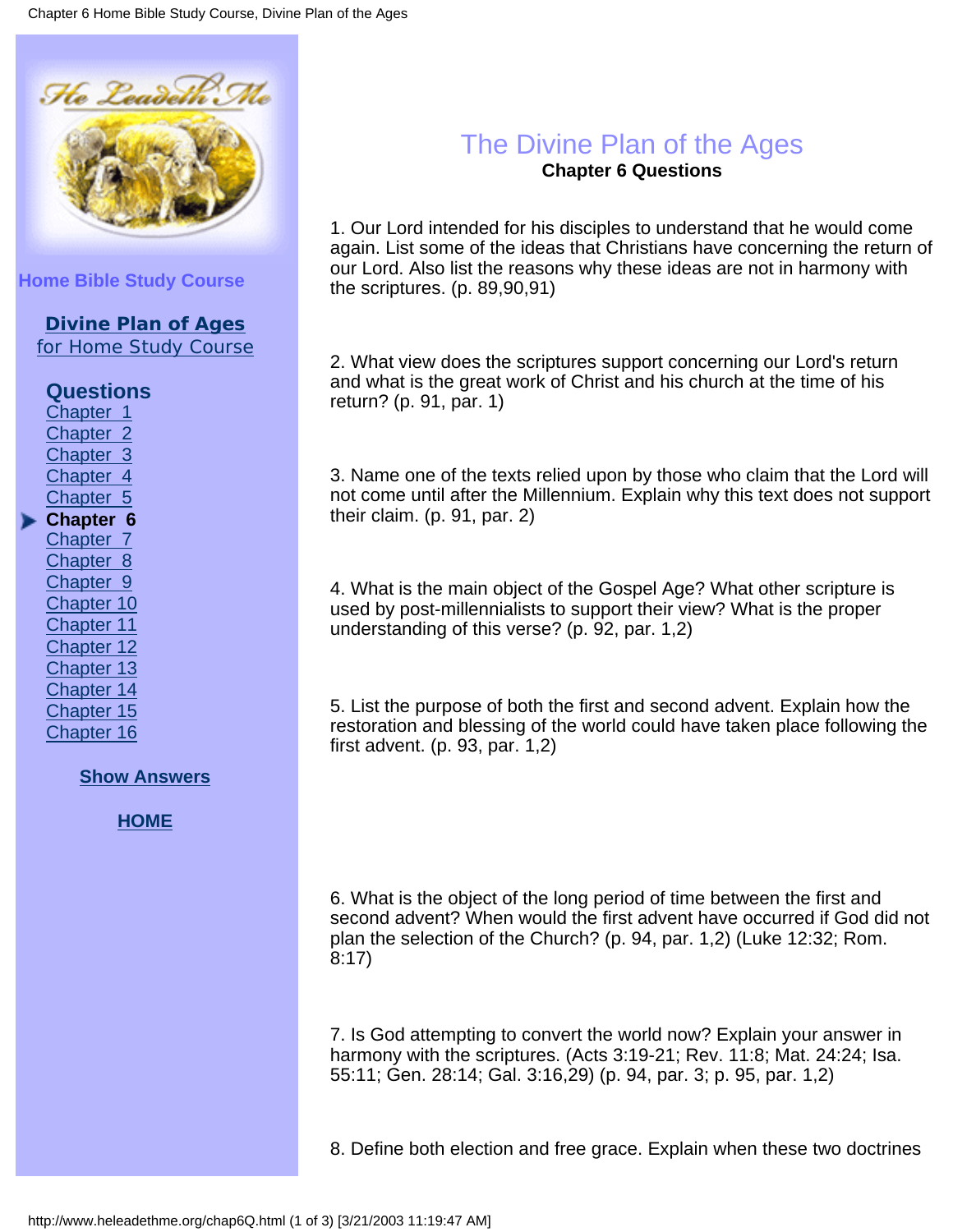are applicable (i.e. past. present and future) (2 Pet. 1:10: Acts 15:14-18; 1 Tim. 2:4-6; Rev. 22:17; Acts 3:19-21) (page 96)

9. How was the doctrine of election illustrated by God's dealing with Abraham and the nation of Israel? How has election operated during the Gospel Age? (Gal. 3:29; Amos 3:2; Mat. 10:5; Eph. 1:4; Acts 15:14-18) (page 97)

10. What is the mission of the Church during this age (Gospel Age)? What is her mission in the future? (p. 98, par. 1,2)

11. Do the scriptures hold forth any hope of Millennial blessings for those who are in their graves? (p. 99, par 1)

12. How many estimated billions have lived on the earth since Adam's creation? What is the fate of the majority of these who have died without faith? How do Atheists, Calvinists and Armenians reply? (p. 99, par. 2,3; p. 100, par. 1)

13. Which view is held by the majority of Christians? What do the scriptures say? Can one be saved by ignorance? What is the only door of hope for the condemned race? (p. 100, par. 2; p. 101)

14. What is the belief of many Christians with respect to the salvation of ignorant children and heathen? Do they act in accordance with their professed belief? (p. 102, par. 1,2)

15. What is the only door of hope through which the condemned race may enter into eternal life? What scriptural assurance do we have that the present condition of the dead is not their full reward? (p. 102, par. 3; p. 103, par. 1,2)

16. Will any be lost from a lack of knowledge? What texts prove that Christ's sacrifice will be efficacious for every man? (p. 103, par. 3; p. 104)

17. Does death end all probation? Since God is love, what is the reasonable, beautiful and scriptural plan of God for the salvation of the world? (1 Tim. 2:4-6; 1 Cor. 15:22, 45) (p. 105, 106, par. 1)

18. How many salvations do we see in God's plan? What scriptures can you use to support this truth? (p. 106, par. 2; p. 107, par. 1,2)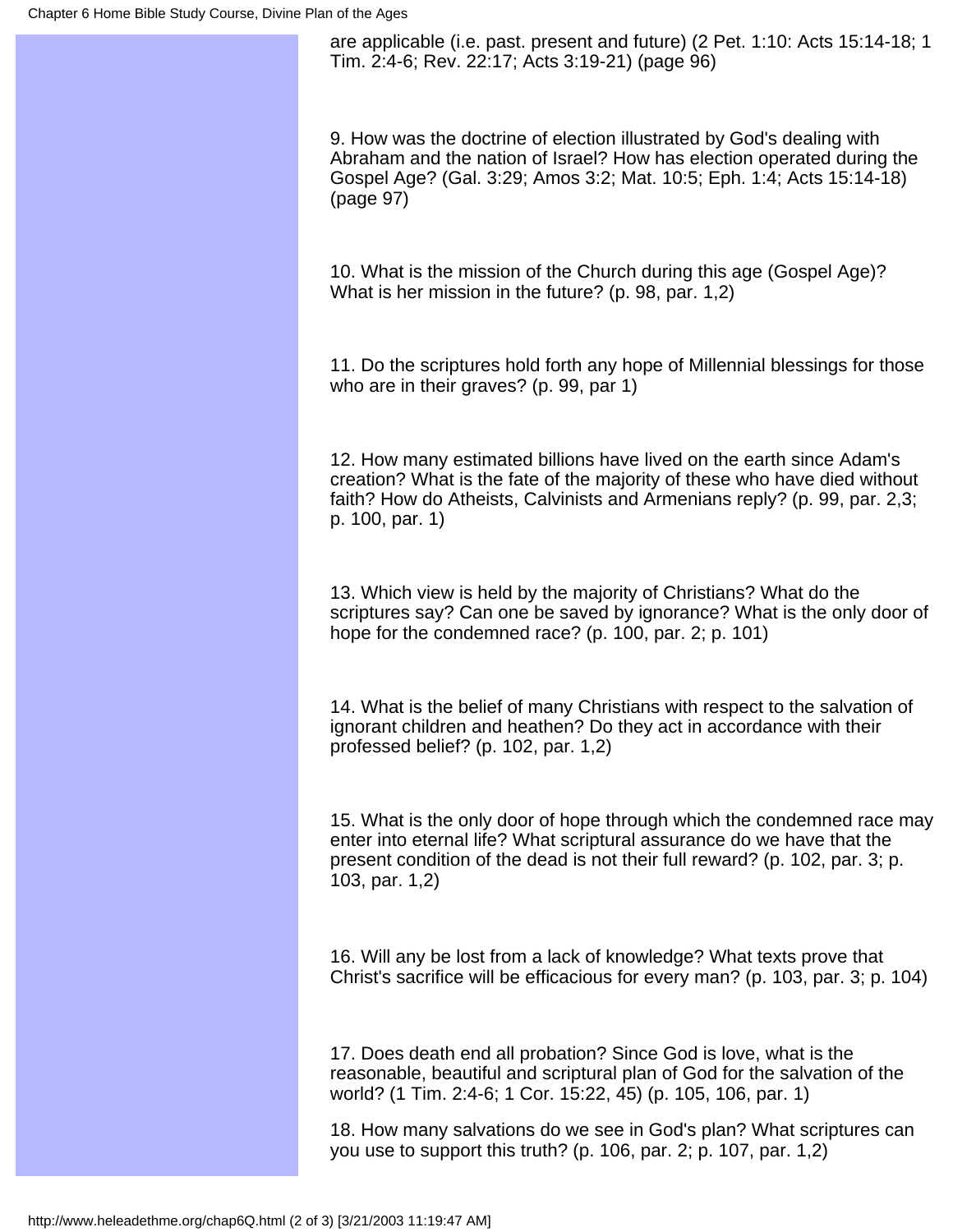19. What must be removed before the Gospel becomes Good News to all people? When will this be removed? Cite scriptures to support these truths. (p. 107, par. 3; p. 108, p. 109, par. 1)

20. Will there be other nations besides Israel who will receive future blessings? And if these nations have not received full opportunity for salvation in the past, what does future restoration to them imply? (p. 109, par. 2,3; p. 110, par. 1,2)

21. How can we understand the dealings of a God of love with those nations which he commanded Israel to "destroy utterly" (Ezek. 16:48-63)?

22. What is meant by the captivity of Sodom and Samaria and Israel (Ezek. 16)? What must a "return to their former estate" signify? How do we know that the Lord is not speaking ironically to Israel in this prophecy as some contend? (p. 112, par. 2,3)

23. What is the Apostle Paul's corroborative testimony on this matter (Rom. 11:26-29)? What mistake concerning God's Plan and promises has been made by both Jews and Christians? (p. 113, par. 2,3)

24. Have the doctrines of Calvinism and Armenianism distorted the truth? List the commendable features of Calvinism and two essential qualities that are lacking. (p. 114)

25. What does Armenianism teach? What must be the natural effect of this view concerning the divine character? (p. 115; p. 116, par. 1)

26. Seeing that so many of the glorious features of God's plan for man's salvation lie in the future, what should be the attitude of every true Christian? (p. 116, par. 3)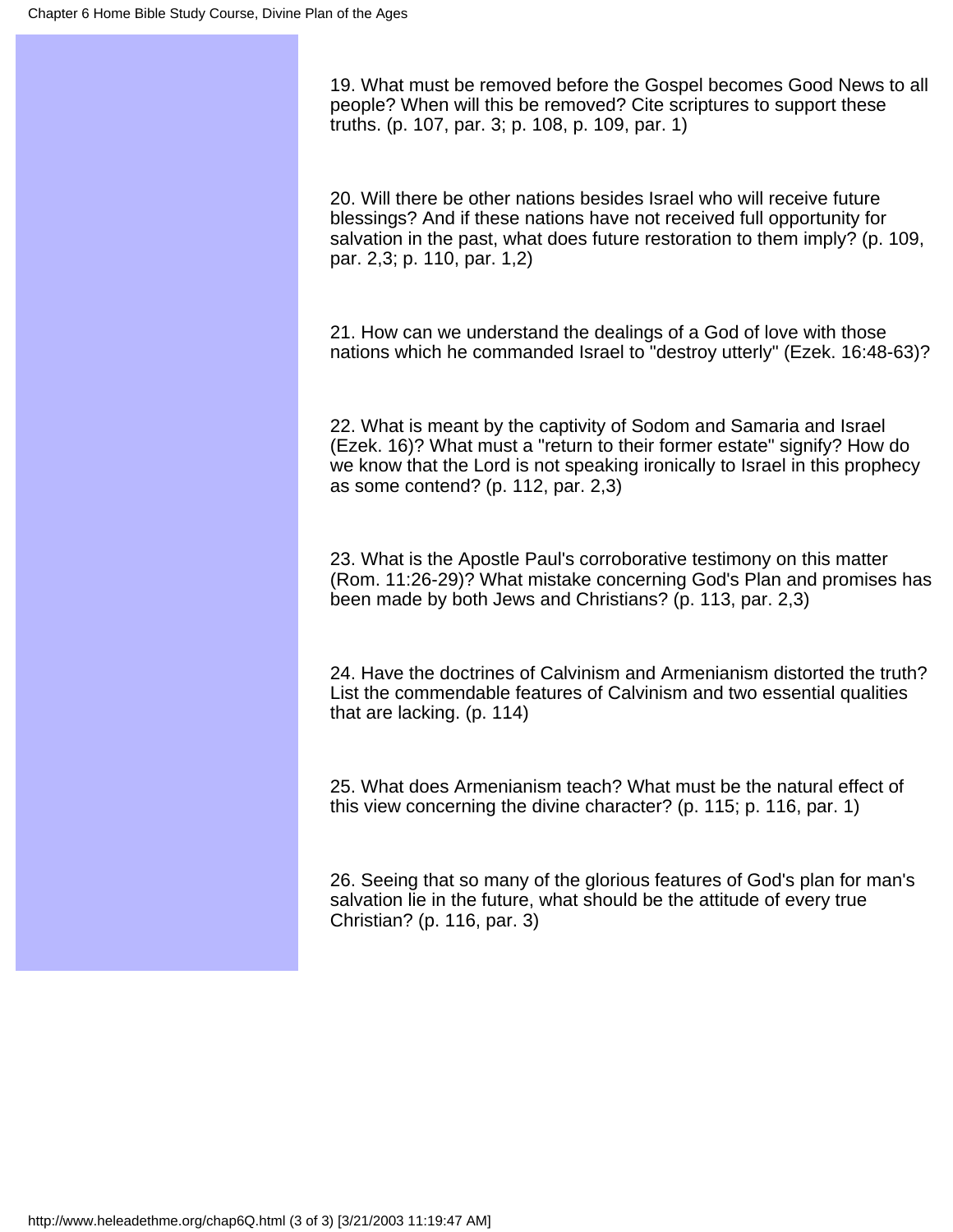<span id="page-35-0"></span>

## The Divine Plan of the Ages

**Chapter 6 Answers**

1. Our Lord intended for his disciples to understand that he would come again. List some of the ideas that Christians have concerning the return of our Lord. Also list the reasons why these ideas are not in harmony with the scriptures. (p. 89,90,91)

Some think he referred to the descent of the holy spirit at Pentecost, yet Revelation was written after Pentecost (about 60 years) and speaks of his return as future. Some think Christ comes a little bit each time a sinner is converted, when the world is converted he will have fully come. Yet Rev. 1:7 says all kindred of the earth will wail because of his return -- showing the earth will not be converted or love his appearing.

2. What view does the scriptures support concerning our Lord's return and what is the great work of Christ and his church at the time of his return? (p. 91, par. 1)

Christ comes before the conversion of the world and reigns for the purpose of converting and blessing the world.

3. Name one of the texts relied upon by those who claim that the Lord will not come until after the Millennium. Explain why this text does not support their claim. (p. 91, par. 2)

Mt. 24:14 "This gospel of the kingdom shall be preached in all the world for a witness unto all nations; and then shall the end come." This doesn't say anything about how the witness will be received. in fact, the witness has gone out to every language of earth in the printing of Bibles and the world is not converted.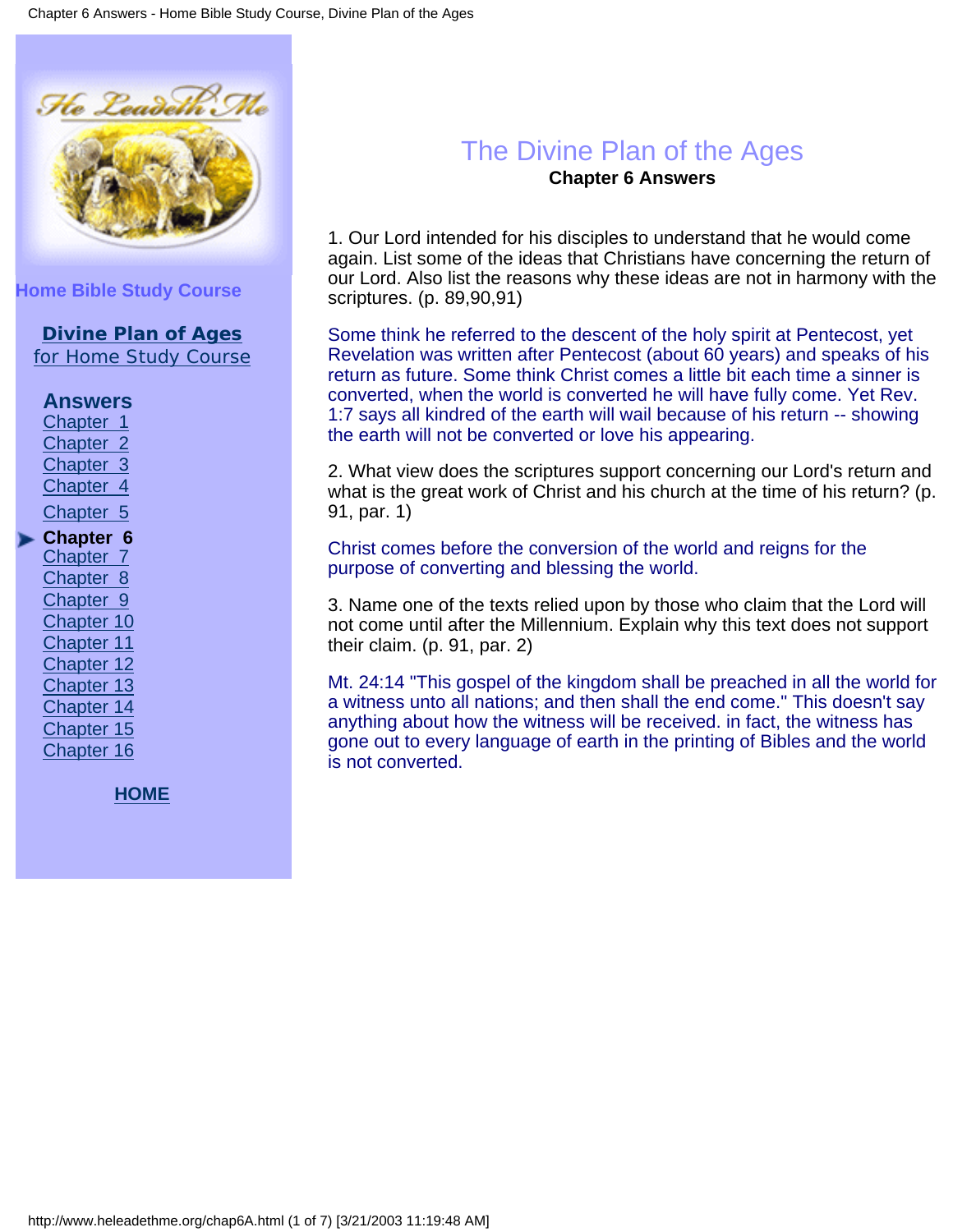4. What is the main object of the Gospel Age? What other scripture is used by post-millennialists to support their view? What is the proper understanding of this verse? (p. 92, par. 1,2)

Acts 15:14 tells us that the main object of the Gospel Age is to take out a people for Christ's name -- the Church. Post- Millennialists use Psa. 110:1 to support their view. But "right hand" in this text does not refer to a fixed location, but to power, authority and rulership. This text does not conflict with but supports Phil 3:21 in which we are told Jesus will "subdue all things unto himself."

5. List the purpose of both the first and second advent. Explain how the restoration and blessing of the world could have taken place following the first advent. (p. 93, par. 1,2)

The specific work of the first advent was to redeem (through death) mankind. The work of the second advent is to restore mankind. The time between is for the selection of the Church. The restoration and blessing could have started after the first advent after the ransom was paid by Jesus, but God provided that there should be a bride for Christ.

6. What is the object of the long period of time between the first and second advent? When would the first advent have occurred if God did not plan the selection of the Church? (p. 94, par. 1,2) (Luke 12:32; Rom. 8:17)

It is for the trial and selection of the Church, which is the body of Christ. Had God not purposed the selection of the Church, the first advent would have taken place at the time of the second advent. For God has planned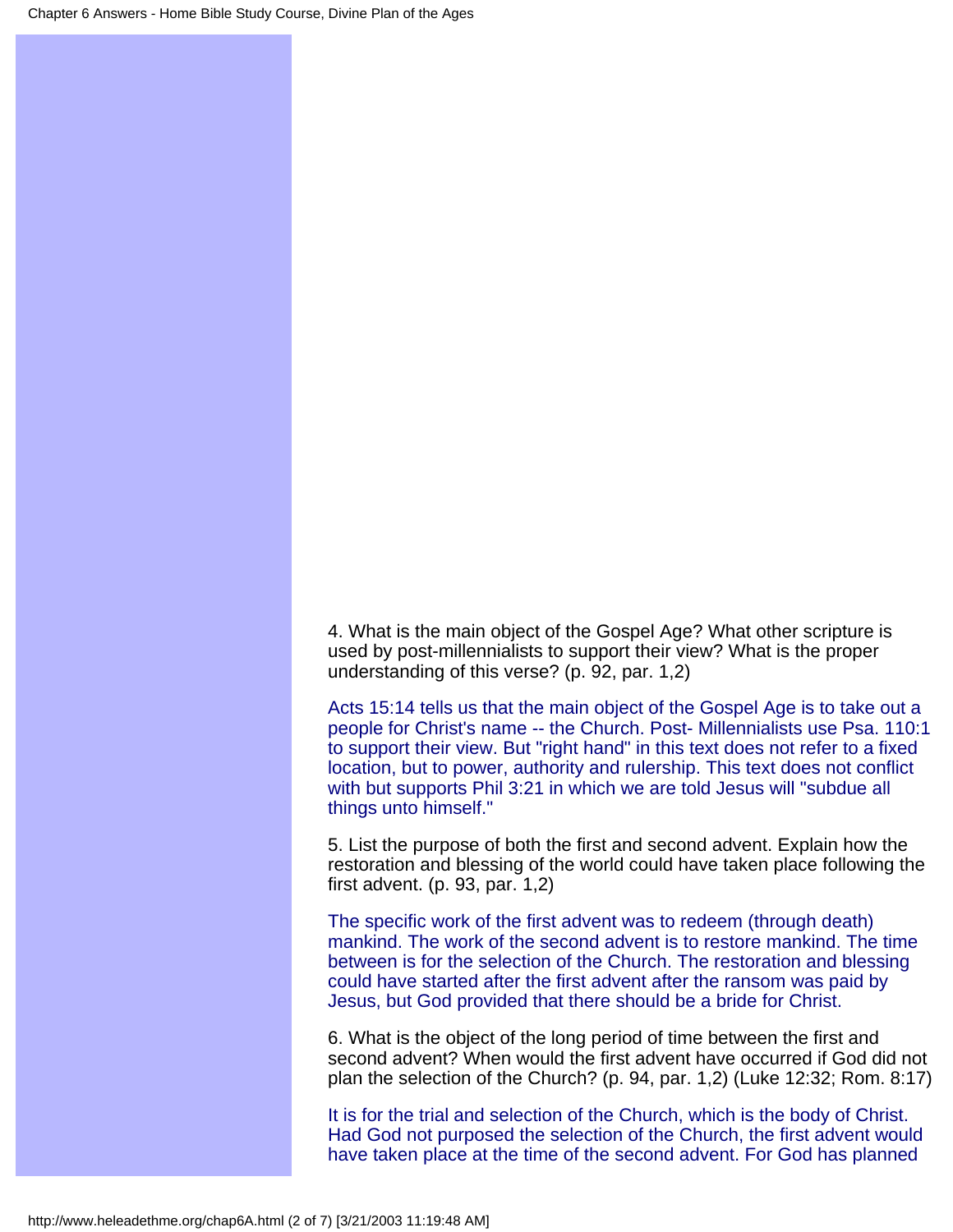six thousand years for the permission of evil and a restitution of all during the seventh thousand.

7. Is God attempting to convert the world now? Explain your answer in harmony with the scriptures. (Acts 3:19-21; Rev. 11:8; Mat. 24:24; Isa. 55:11; Gen. 28:14; Gal. 3:16,29) (p. 94, par. 3; p. 95, par. 1,2)

God has not been trying to convert the world for the past 6000 years because we are assured God's purposes will be accomplished and that his word shall not return to him void, but will accomplish his will. The fact the world is not converted and the knowledge of the Lord has not filled the earth is proof God is not attempting to convert the world.

8. Define both election and free grace. Explain when these two doctrines are applicable (i.e. past. present and future) (2 Pet. 1:10: Acts 15:14-18; 1 Tim. 2:4-6; Rev. 22:17; Acts 3:19-21) (page 96)

Election is a selection according to fitness and adaptability to the end God has in view, during a period appointed for that purpose. Free grace teaches God's grace or favor in Christ is ever free; it is unmerited. The passages that speak of election apply to the present and past ages, while those which teach free grace are fully applicable to the next age.

9. How was the doctrine of election illustrated by God's dealing with Abraham and the nation of Israel? How has election operated during the Gospel Age? (Gal. 3:29; Amos 3:2; Mat. 10:5; Eph. 1:4; Acts 15:14-18) (page 97)

God elected Abraham as the channel through which the promised seed would come -- the blesser of all the families of the earth. Israel was elected from among all nations to typically illustrate how the great work of blessing all the families of the earth should be accomplished. This nation alone was recognized until Christ came and the Gospel Age began in which an election takes place in that some parts of the world are more favored with the gospel than others. Only a small portion of the world are enlightened or blessed to a great degree by the gospel of Christ.

10. What is the mission of the Church during this age (Gospel Age)? What is her mission in the future? (p. 98, par. 1,2)

The mission of the Gospel Age Church is to make herself ready as a chaste virgin for the coming bridegroom, Jesus. When she is ready, she will go into the marriage and then the glorious work of restitution will begin. The future mission of the church will be to invite and help the world of mankind to take of the water of life freely and partake of free grace in fullest measure as provided in our father's plan.

11. Do the scriptures hold forth any hope of Millennial blessings for those who are in their graves? (p. 99, par 1)

As surely as Jesus died for all, all must have the blessings and opportunities which he purchased with his own precious blood. It is because of God's plan for their release that those in the tomb are called "prisoners of hope." Zech. 9:12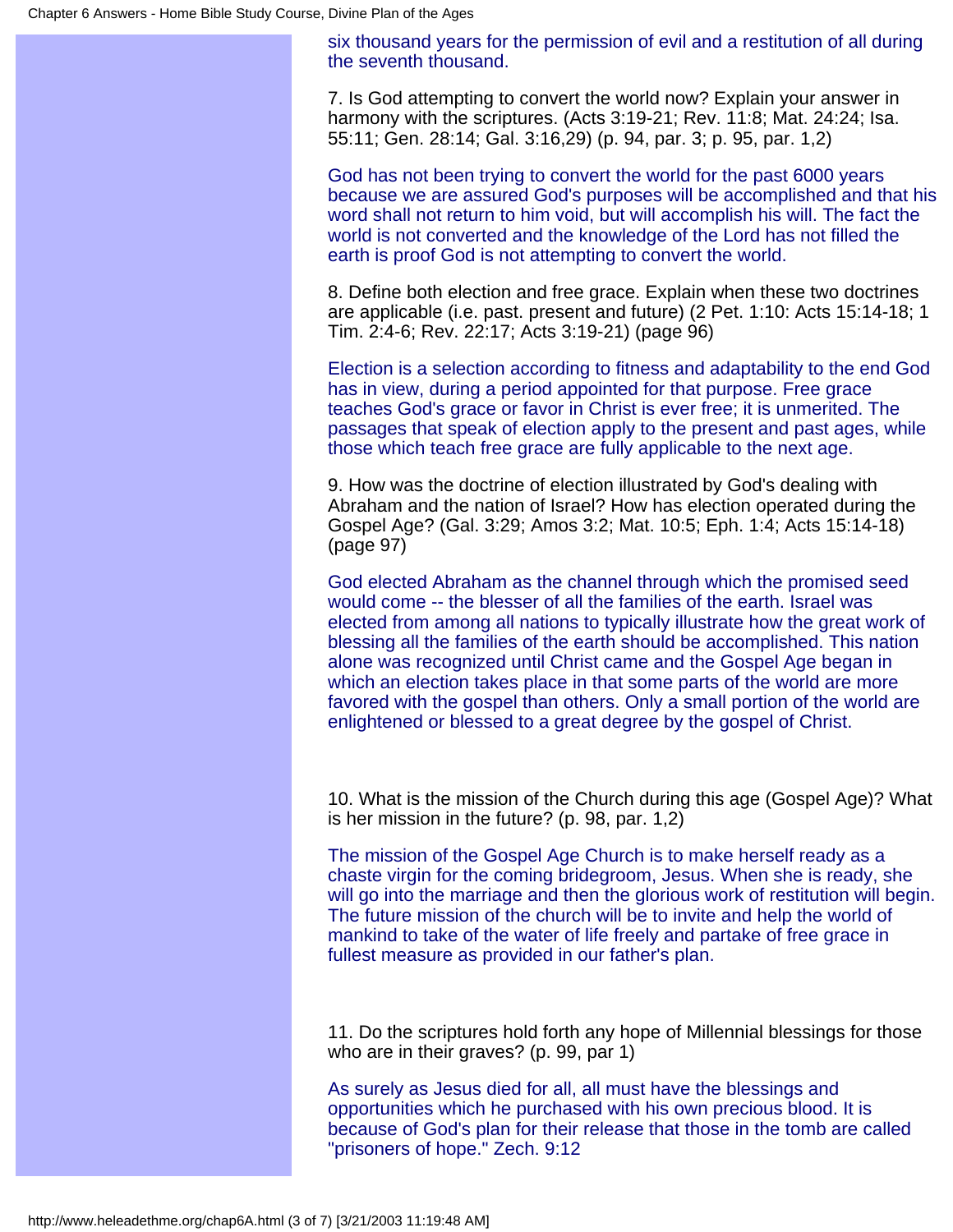12. How many estimated billions have lived on the earth since Adam's creation? What is the fate of the majority of these who have died without faith? How do Atheists, Calvinists and Armenians reply? (p. 99, par. 2,3; p. 100, par. 1)

An estimated 143 billion have lived since Adam. The fate of the majority of these who died without faith according to Atheists is they are eternally dead and will never live again. Calvinism says they were not elected to be saved -- God predestinated them to be lost -- to go to hell eternally. Armenianism says God will excuse many of them on account of ignorance if they did the best they knew how, even though they never heard of Jesus.

13. Which view is held by the majority of Christians? What do the scriptures say? Can one be saved by ignorance? What is the only door of hope for the condemned race? (p. 100, par. 2; p. 101)

The majority of Christians agree with the Armenian view that good people will be saved through ignorance. But the scriptures teach that the only ground of salvation is faith in Christ as our Redeemer and Lord. None can be saved by ignorance of or by following their conscience as there are none righteous (Rom. 3:10) and none can be made righteous without the robe of Christ's righteousness. The only door open for the condemned race is the only name under heaven whereby men must be saved.

14. What is the belief of many Christians with respect to the salvation of ignorant children and heathen? Do they act in accordance with their professed belief? (p. 102, par. 1,2)

Many Christians insist God will not condemn the ignorant even though the Bible doesn't teach this. But they continue to send missionaries to convert the very heathen they claim will be saved in their ignorance, but after they hear the gospel, they become responsible to that knowledge and only a few then believe and are saved.

15. What is the only door of hope through which the condemned race may enter into eternal life? What scriptural assurance do we have that the present condition of the dead is not their full reward? (p. 102, par. 3; p. 103, par. 1,2)

The only door of hope is through faith in the precious blood of Christ. Mt. 16:27 teaches that the full and complete reward of every man is not given until Christ comes. 2 Pet. 2:9 says, "The Lord knoweth how to reserve the unjust unto the day of judgment to be punished," so whatever may be their present condition, it is not their final reward.

16. Will any be lost from a lack of knowledge? What texts prove that Christ's sacrifice will be efficacious for every man? (p. 103, par. 3; p. 104)

None will be lost through a lack of knowledge, because God has made provision that all might hear in order to believe. It is because Jesus tasted death for every man (Heb. 2:9) that Jesus' sacrifice will be efficacious to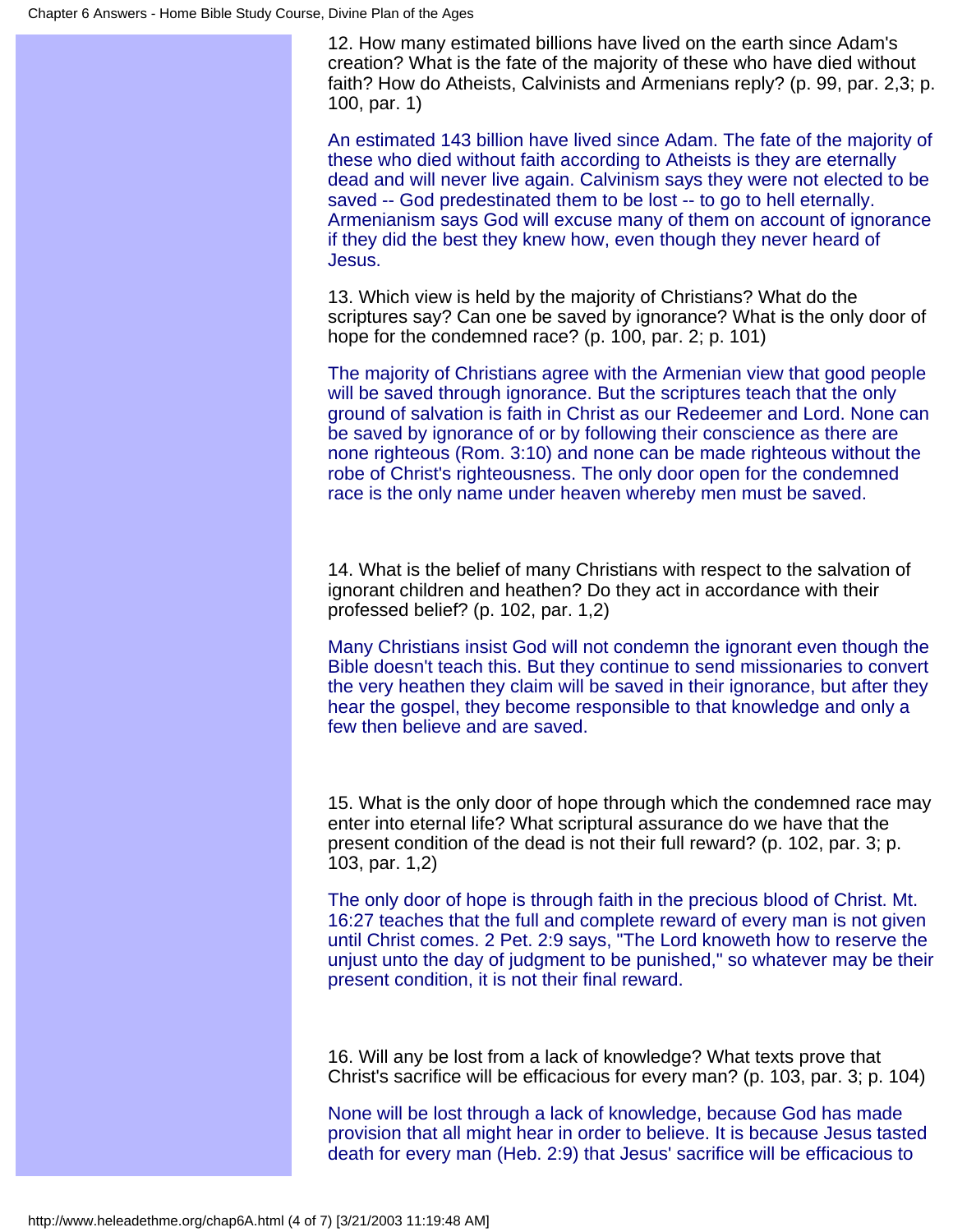"all people" (Lk. 2:10).

17. Does death end all probation? Since God is love, what is the reasonable, beautiful and scriptural plan of God for the salvation of the world? (1 Tim. 2:4-6; 1 Cor. 15:22, 45) (p. 105, 106, par. 1)

Death does not end all probation for Jesus gave himself a ransom for all, to be testified in due time. The due time for the world of mankind will be future when all will have an opportunity to believe and be blessed.

18. How many salvations do we see in God's plan? What scriptures can you use to support this truth? (p. 106, par. 2; p. 107, par. 1,2)

There are two salvations, the spiritual, which the Church will partake of, and the earthly salvation, which the world of mankind will partake of. Scriptures that support this thought of two salvations are: 1 Pet. 4:10; Lk. 2:10,11; Mt. 1:21. Following not listed in paragraphs: 1 Jn. 2:2; Jn. 12:47; Rom. 8:22,23; Gal. 3:8,16,29; Heb. 11:8-13,39-40; Gen. 22:17,18; Isa. 11:6-9; 49:8

19. What must be removed before the Gospel becomes Good News to all people? When will this be removed? Cite scriptures to support these truths. (p. 107, par. 3; p. 108, p. 109, par. 1)

Since the vast majority of the race is in the tomb and have not heard the good news, they must be brought forth from the grave in order to testify to them the good tidings of a savior. The condition of death must be removed. The blindness that has come upon Israel in order that the Bride of Christ might be selected must also be removed. Rom. 11:2, 25-36

20. Will there be other nations besides Israel who will receive future blessings? And if these nations have not received full opportunity for salvation in the past, what does future restoration to them imply? (p. 109, par. 2,3; p. 110, par. 1,2)

It must be remembered that Israel was a typical people and many of the promises made to them generally have a wider application to the whole world of mankind which that nation typified. God also names other nations beside Israel and promises their restoration; i.e., Sodom. And since they were destroyed long before Jesus died and gave the ransom price, their salvation or restoration must be future.

21. How can we understand the dealings of a God of love with those nations which he commanded Israel to "destroy utterly" (Ezek. 16:48-63)?

In due time they too will be awakened from death and brought to a knowledge of the truth and blessed with all the families of the earth. As it was, they were used as examples of how God will destroy evildoers.

22. What is meant by the captivity of Sodom and Samaria and Israel (Ezek. 16)? What must a "return to their former estate" signify? How do we know that the Lord is not speaking ironically to Israel in this prophecy as some contend? (p. 112, par. 2,3)

The captivity in death -- and Christ, comes to open the doors of the grave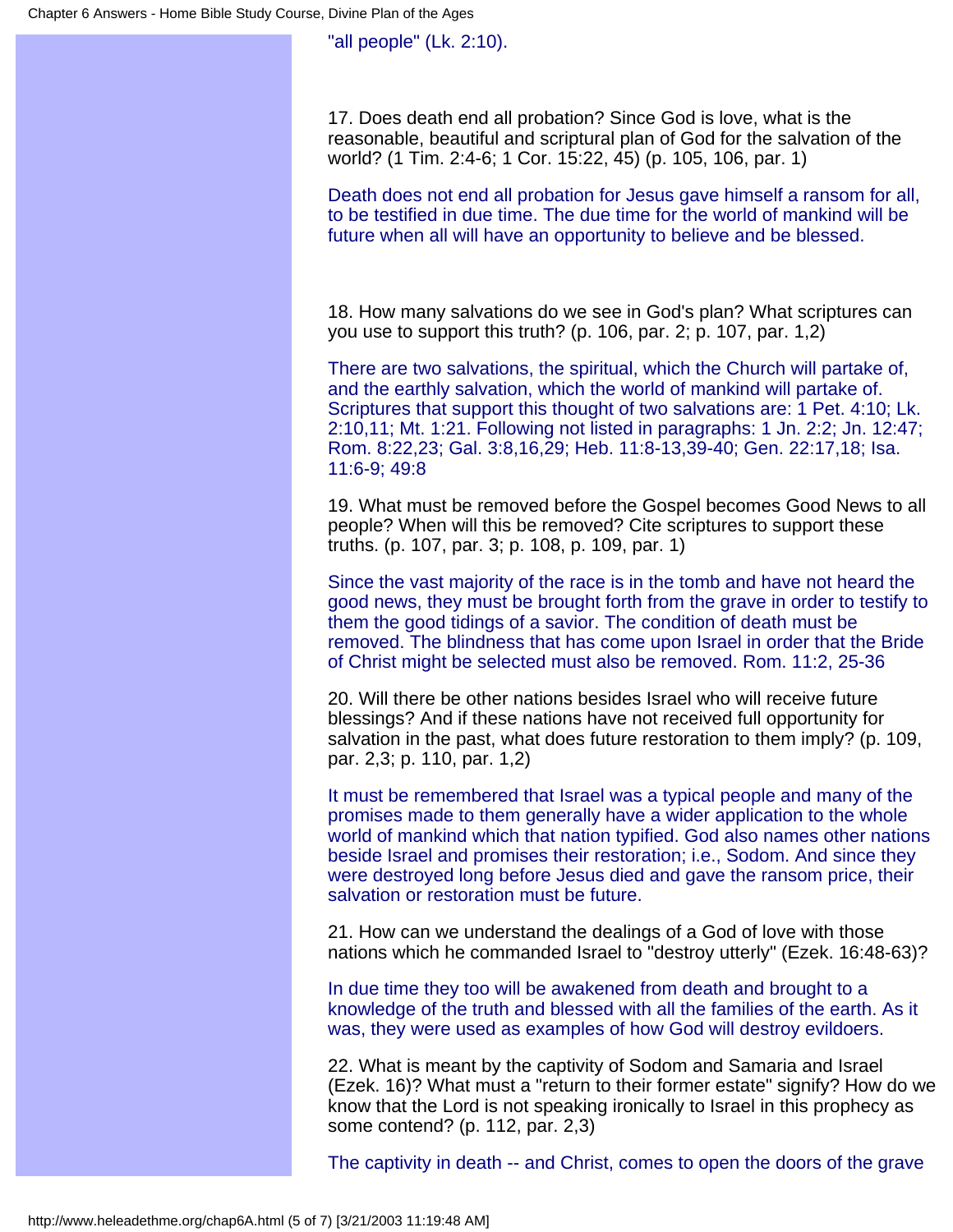and set the captives free. A return to their former estate is the restitution of life promised in the resurrection. The Lord is not speaking ironically because he promises to bring back and restore both Israel and her sisters -- Sodom and Samaria.

23. What is the Apostle Paul's corroborative testimony on this matter (Rom. 11:26-29)? What mistake concerning God's Plan and promises has been made by both Jews and Christians? (p. 113, par. 2,3)

The nation of Israel is loved of God for the fathers' sake -- those faithful prophets of the nation. In due time all Israel will be saved. The mistake made by Christians is they thought the promises were for them alone. But they are to all people.

24. Have the doctrines of Calvinism and Armenianism distorted the truth? List the commendable features of Calvinism and two essential qualities that are lacking. (p. 114)

Yes, they have. Calvinism, with its distorted doctrine of election and denial of free grace, recognizes God's wisdom and power but not his justice and love. Armenianism denies the doctrine of election and fails to see the fulness of free grace. They recognize God's justice and love but not his wisdom and power.

25. What does Armenianism teach? What must be the natural effect of this view concerning the divine character? (p. 115; p. 116, par. 1)

It teaches that God intended good for man but Satan tempted the first pair and every since God has been trying to recover man from the power of Satan. This view elevates Satan's power while implying God lacks wisdom, power and the ability to carry out His plans.

26. Seeing that so many of the glorious features of God's plan for man's salvation lie in the future, what should be the attitude of every true Christian? (p. 116, par. 3)

Since the second advent of our Lord Jesus is the first step in the plan for the world's salvation, we should earnestly long for that time.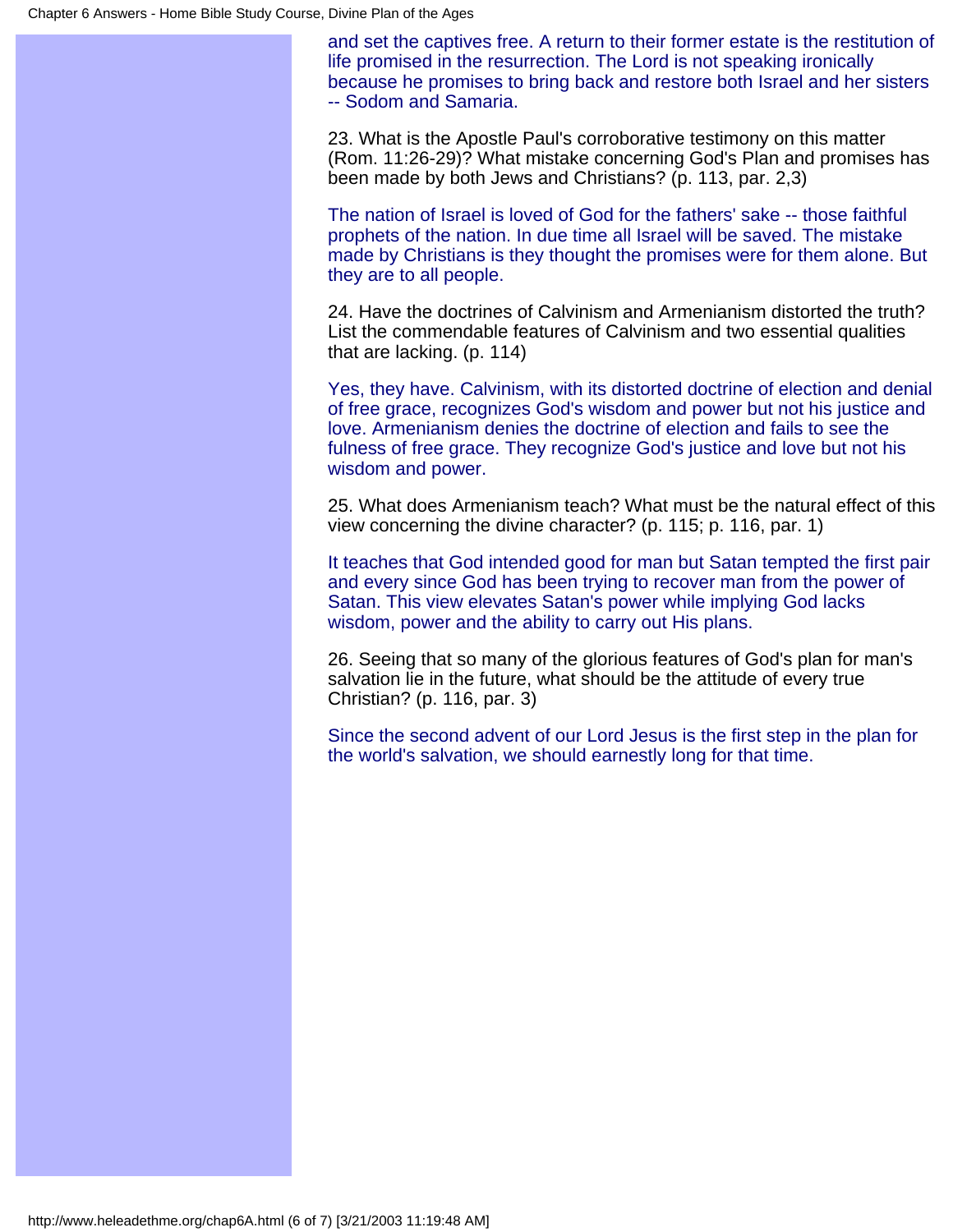Chapter 6 Answers - Home Bible Study Course, Divine Plan of the Ages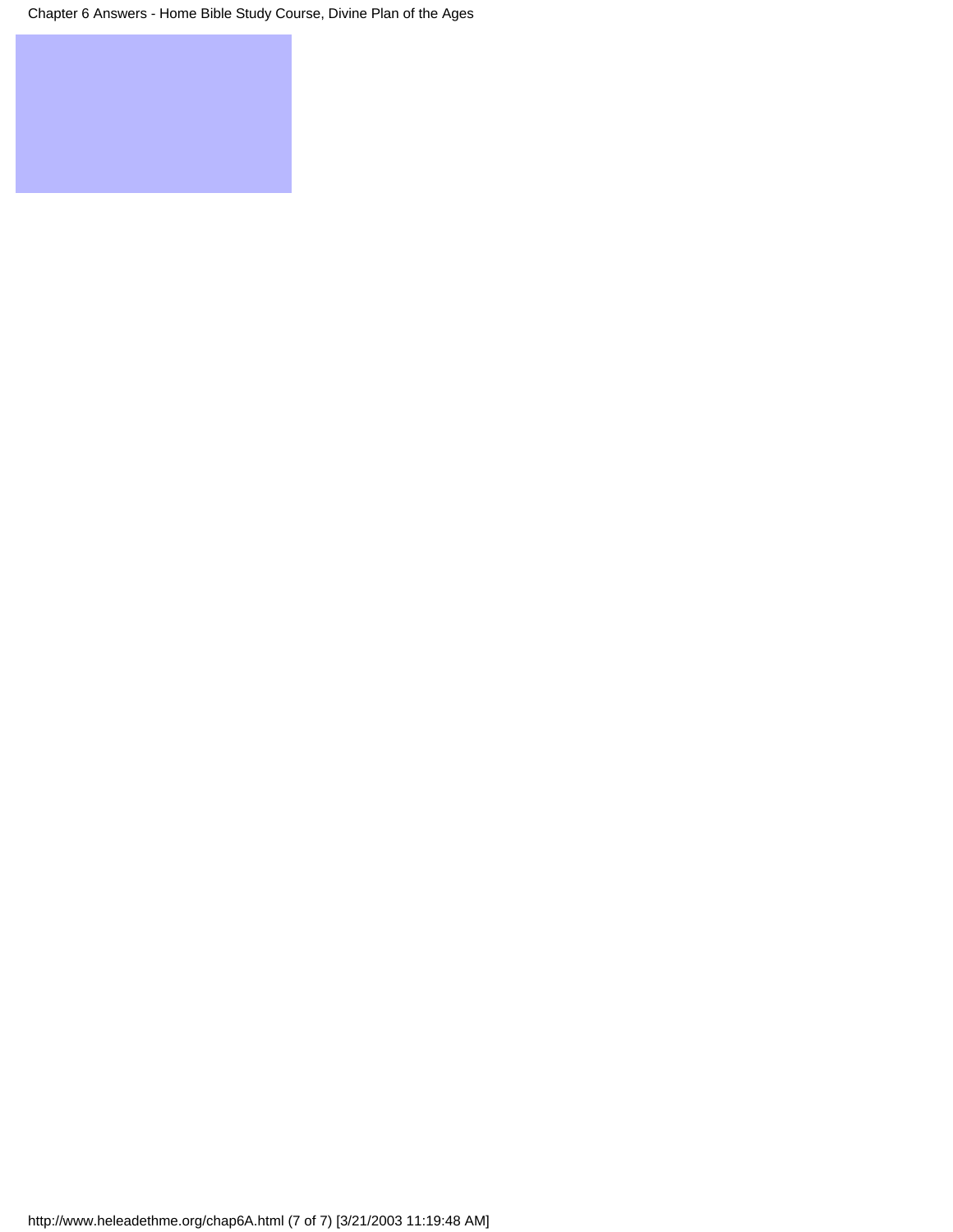<span id="page-42-0"></span>

**[Divine Plan of Ages](#page-7-0)** [for Home Study Course](#page-7-0)

## **Questions**

| <b>Chapter</b>                 |
|--------------------------------|
| <b>Chapter</b><br>2            |
| Chapter<br>3                   |
| Chapter<br>4                   |
| Chapter<br>5                   |
| Chapter<br>6                   |
| <b>Chapter</b><br>7            |
| Chapter<br>8                   |
| <b>Chapter</b><br>9            |
|                                |
| 10                             |
| Chapter<br>11                  |
| <b>Chapter</b><br>12           |
| <b>Chapter</b><br>13           |
| <b>Chapter</b><br>14           |
| Chapter<br>15                  |
| <b>Chapter</b><br>Chapter<br>6 |

## **[Show Answers](#page-44-0)**

**[HOME](http://www.heleadethme.org/index.html)**

# The Divine Plan of the Ages

**Chapter 7 Questions**

1. What is evil and why did God permit evil? (p. 117, p. 118, par. 1)

2. Describe or explain right and wrong as principles. What is the moral sense? (p. 118, par. 2; p. 119, 120, 121, par. 1,2)

3. Could man not have been acquainted with evil in some other way than by experience? (p. 121, par.3; p. 122, par. 1)

4. Why did the serpent approach Eve instead of Adam? Describe the severity of the temptation which led to Adam's transgression and why was he more culpable than Eve? (1. Tim. 2:14; 2 Cor. 11:3) (p. 122, par. 3; p. 123, par. 1)

5. How will the permission of evil ultimately result in good? Since God permitted sin, does this make him the author of sin? Explain your answer. (p. 124, 125)

6. Why wouldn't God force man into sin or righteousness? How will God's permission of man to choose his own course ultimately work out to man's favor? (p. 126)

7. Was God's penalty for sin unjust or too severe? (p. 127, par. 1,2)

8. Man was placed on trial for life. What then was the penalty for disobedience? Is eternal torment anywhere suggested in the Old Testament? What portions of the New Testament are misconstrued to teach this doctrine? (p. 127, par. 3; p. 128, par. 1)

9. Explain why God was not unjust when he condemned all in Adam. (p. 128, par. 2,3; p. 129)

10. Does the fact that all will receive a fair trial in the future mean a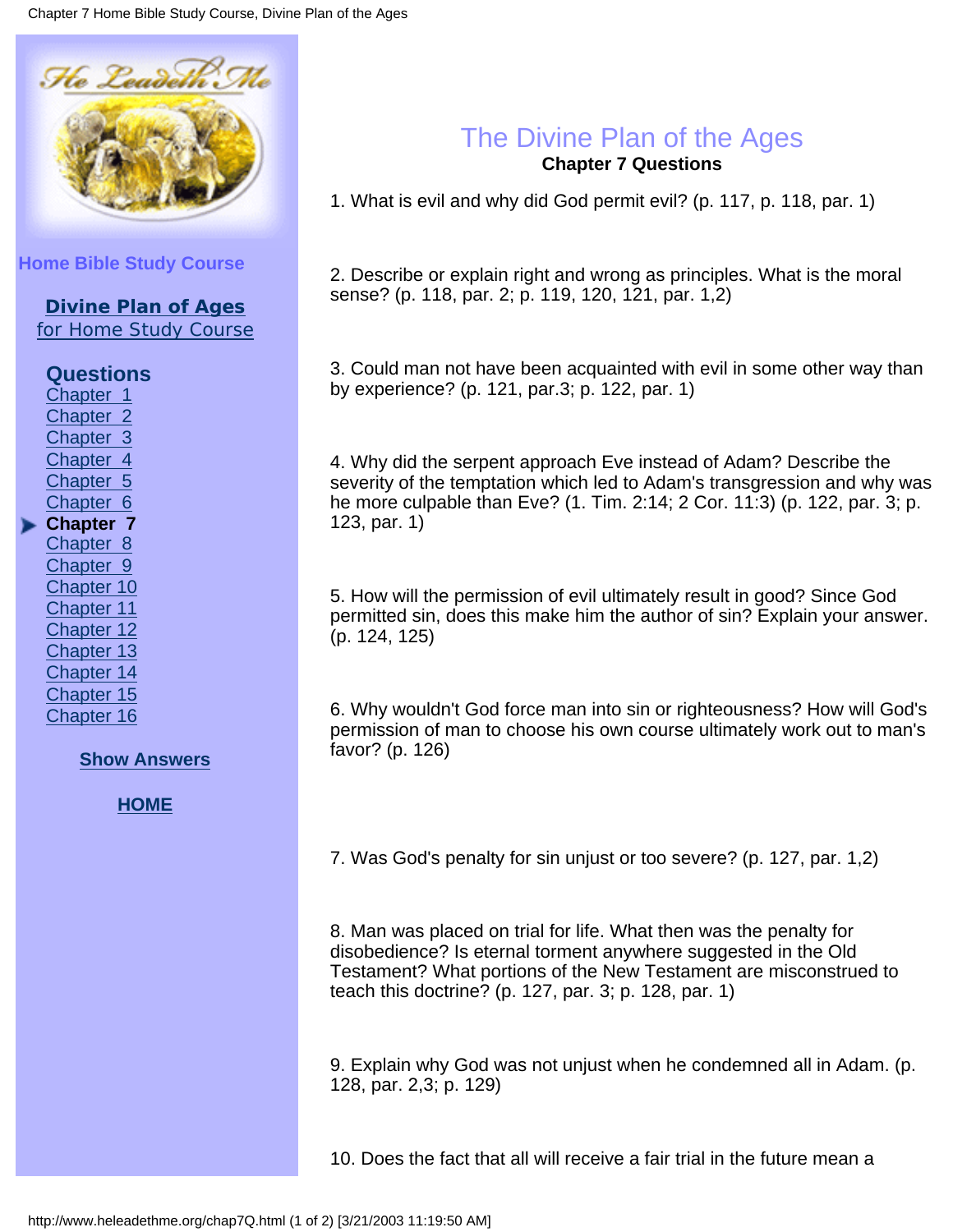second chance for some of the race? Explain. (p. 130, par. 1)

11. Why not give mankind an individual trial now? (p. 131, par. 1,2,3)

12. Why is Jehovah's plan much wiser than that suggested on page 132?

13. What is the chief objection to a separate trial for each individual at first? How would this plan affect the divine plan for the selection of the church? (p. 133, par. 1,2,3) It would have required the sacrifice of a redeemer for each condemned individual. One unforfeited life could redeem one forfeited life, but no more.

14. How do those who appreciate that all were condemned in one man, find in it the solution of many perplexities? (p. 134, par. 1)

15. What blessings will eventually result through the permission of evil? What purpose has the permission of evil served in the discipline and development of the church? (p. 135, par. 1,2,3)

16. What law of God will ultimately govern all of God's intelligent creatures? How will the temporary permission of sin be ultimately viewed by all creatures in heaven and earth? (p. 136, par. 1)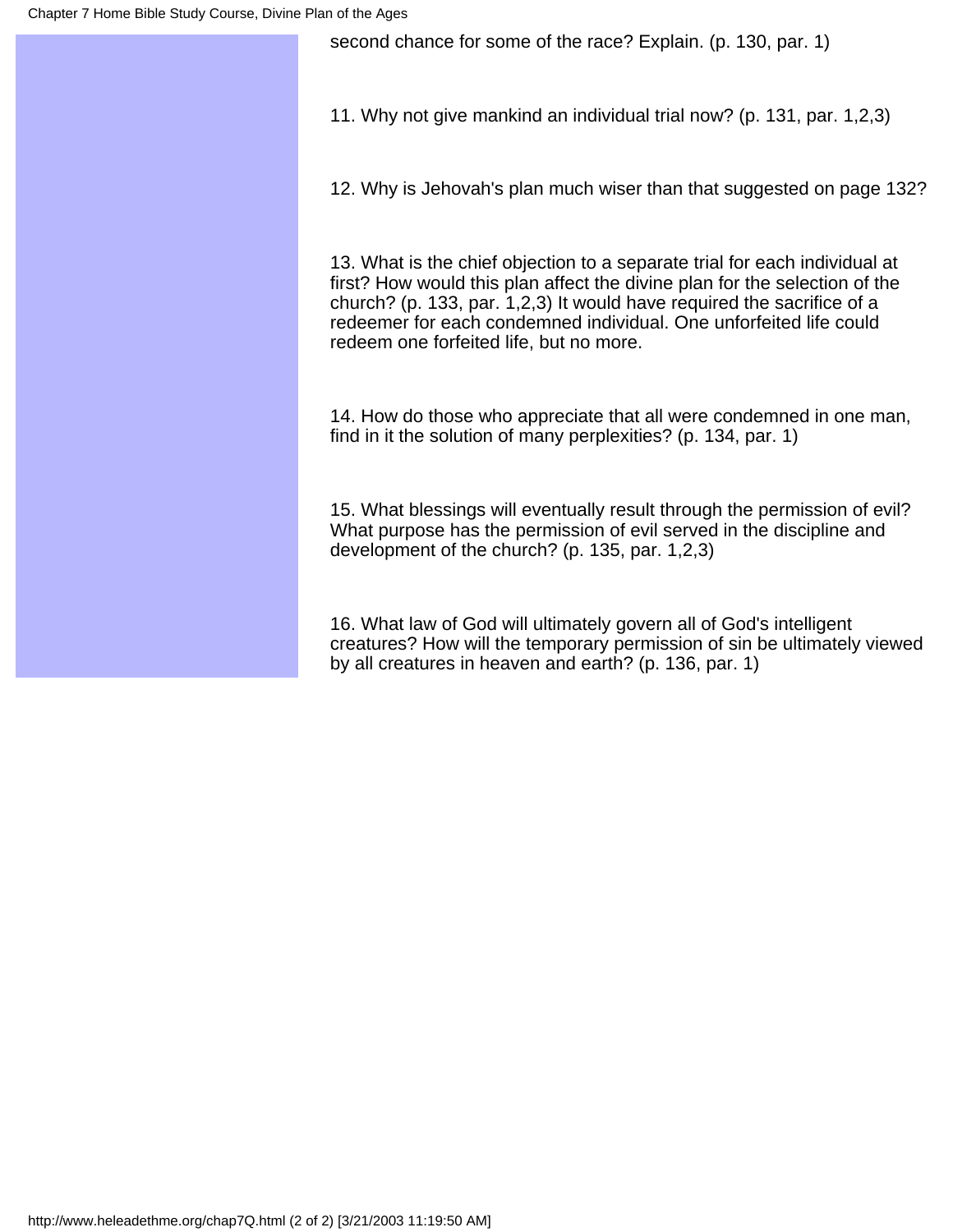<span id="page-44-0"></span>

## **[Divine Plan of Ages](#page-7-0)** [for Home Study Course](#page-7-0)

**Answers** [Chapter 1](#page-1-0) [Chapter 2](#page-9-0) [Chapter 3](#page-13-0) [Chapter 4](#page-19-0) [Chapter 5](#page-25-0) [Chapter 6](#page-32-0) **Chapter 7** [Chapter 8](#page-48-0) [Chapter 9](#page-54-0) [Chapter 10](#page-60-0) [Chapter 11](#page-66-0) [Chapter 12](#page-72-0) [Chapter 13](#page-74-0) [Chapter 14](#page-83-0) [Chapter 15](#page-94-0) [Chapter 16](#page-105-0)

**[HOME](http://www.heleadethme.org/index.html)**

## The Divine Plan of the Ages **Chapter 7 Answers**

1. What is evil and why did God permit evil? (p. 117, p. 118, par. 1)

Evil is that which produces unhappiness; anything which either directly or remotely causes suffering of any kind. The fact God permitted evil is proof that its present permission is designed ultimately to work out some greater good. God's plans, seen in their completeness, will prove the wisdom of the course pursued. His purpose was to make manifest the perfection, majesty and righteous authority of his law, and to prove both to men and to angels the evil consequences resulting from its violation. God permits evil for a time because his wisdom sees a way in which it may be made a lasting and valuable lesson to his creatures.

2. Describe or explain right and wrong as principles. What is the moral sense? (p. 118, par. 2; p. 119, 120, 121, par. 1,2)

That principle the result of which, when active, is beneficial and productive of ultimate order, harmony and happiness, we call a right principle; and the opposite, which is productive of discord, unhappiness and destruction, we call a wrong principle.

The faculty of discerning between right and wrong principles is called the moral sense, or conscience. The moral sense, or judgment of right and wrong, and the liberty to use it, which Adam possessed, were important features of his likeness to God.

3. Could man not have been acquainted with evil in some other way than by experience? (p. 121, par.3; p. 122, par. 1)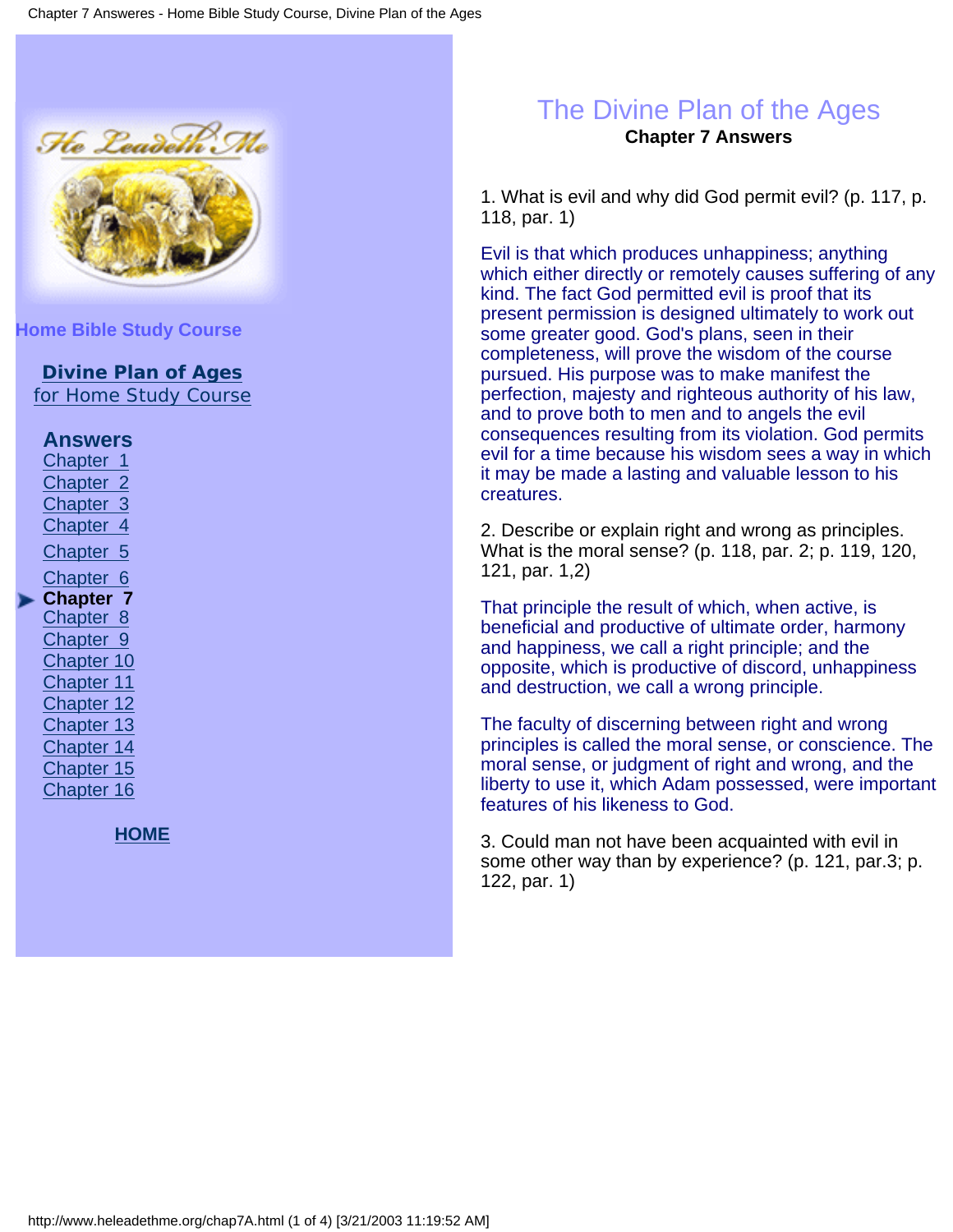Man's knowledge of evil might have come by observation, but in that event there must needs have been some exhibition of evil and its results for man to observe. This would imply the permission of evil somewhere, among some beings, and why not as well among men, as among others elsewhere? Adam already had a knowledge of evil by information, but that was insufficient to restrain him from trying the experiment. They had a theoretical knowledge of evil, though they had never observed or experienced its effects. Consequently, they did not appreciate their Creator's loving authority and law, nor the dangers from which he thereby proposed to protect them.

4. Why did the serpent approach Eve instead of Adam? Describe the severity of the temptation which led to Adam's transgression and why was he more culpable than Eve? (1. Tim. 2:14; 2 Cor. 11:3) (p. 122, par. 3; p. 123, par. 1)

Eve was weaker than Adam and therefore deceived. Her experience and acquaintance with God were even more limited than Adam's, for he was created first, and God had directly communicated to him before her creation the knowledge of the penalty of sin, while Eve probably received her information from Adam. When she had partaken of the fruit, she, having put confidence in Satan's deceptive misrepresentation, evidently did not realize the extent of the transgression. She was a transgressor, though not so culpable as if she had transgressed against greater light.

Adam was not deceived; hence he must have transgressed with a fuller realization of the sin, and with the penalty in view, knowing certainly that he must die. Adam wilfully shared her act of disobedience in order to share the death-penalty which he probably supposed rested on her.

5. How will the permission of evil ultimately result in good? Since God permitted sin, does this make him the author of sin? Explain your answer. (p. 124, 125)

God designed to permit evil because, having the remedy provided for man's release from its consequences, he saw that the result would be to lead him, through experience, to a full appreciation of sin and righteousness.

God is not the author of sin. He permitted it because man has the liberty of will or choice. Those who believe God authored it believe the false theory only justice, not a sacrifice for our sins, is needed, which leads to the theory of Universalism.

6. Why wouldn't God force man into sin or righteousness? How will God's permission of man to choose his own course ultimately work out to man's favor? (p. 126)

Such a course would be inconsistent with his righteous character, and therefore an impossibility. And he seeks the worship and love of only such as worship him in spirit and in truth. To this end he has given man a liberty of will like unto his own, and desires him to choose righteousness.

It will work out to man's favor because God provided a Redeemer who would save all who would return unto God through him, so that man might have a free will and yet be enabled to profit by his first failure in its misues, in disobedience

7. Was God's penalty for sin unjust or too severe? (p. 127, par. 1,2)

The severity of the penalty was not a display of hatred and malice on God's part, but the necessary and inevitable, final result of evil, which God thus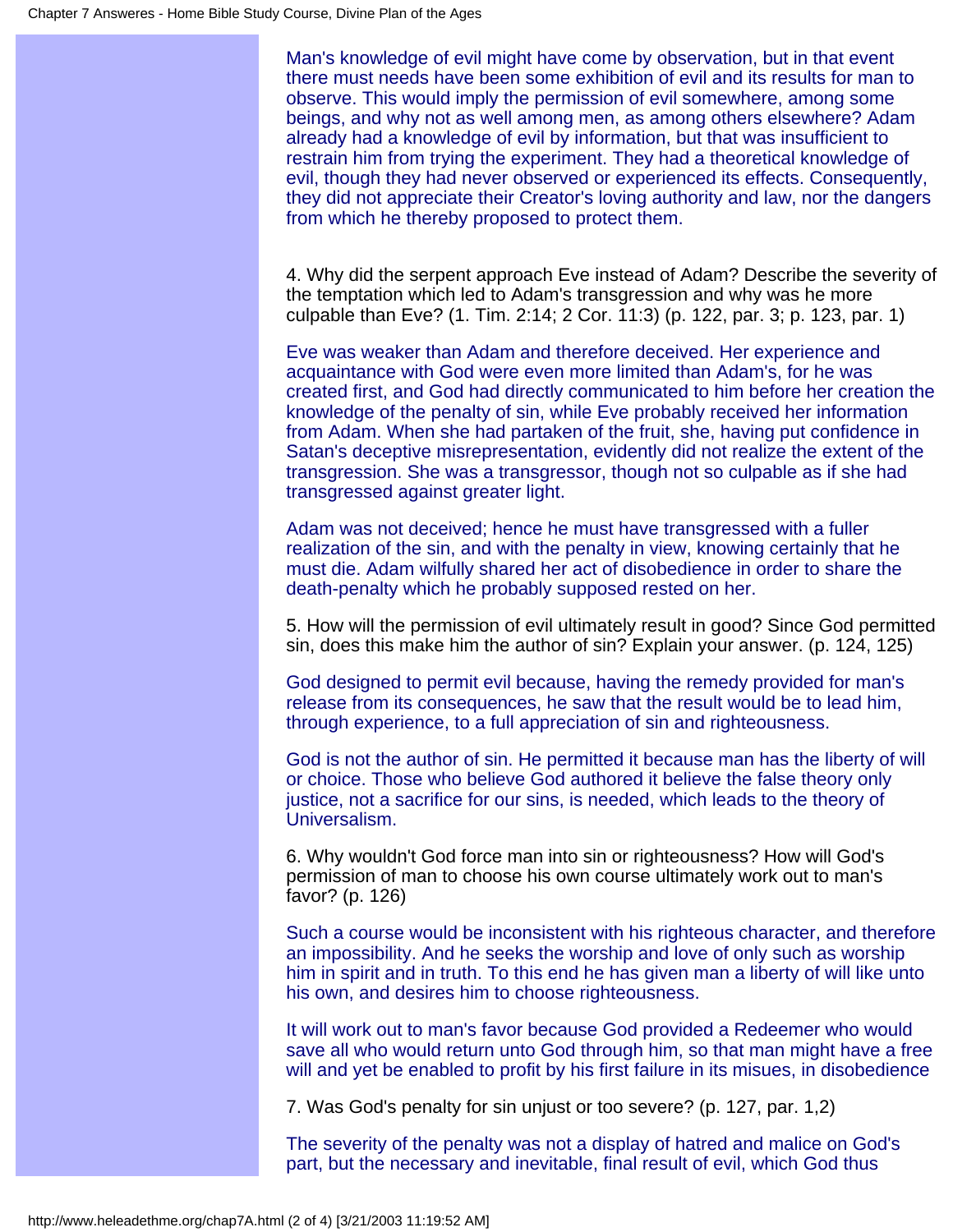allowed man to see and feel. No injustice has been done to Adam's posterity in not affording them each an individual trial. Jehovah was in no sense bound to bring us into existence; and, having brought us into being, no law of equity or justice binds him to perpetuate our being everlastingly, nor even to grant us a trial under promise of everlasting life if obedient.

8. Man was placed on trial for life. What then was the penalty for disobedience? Is eternal torment anywhere suggested in the Old Testament? What portions of the New Testament are misconstrued to teach this doctrine? (p. 127, par. 3; p. 128, par. 1)

Death was the penalty for disobedience. Eternal torture is nowhere suggested in the Old Testament. Only a few statements in the New Testament can be so misconstrued as to appear to teach it; and these are found either among the symbolisms of Revelation, or among the parables and dark sayings of our Lord, which were not understood by the people who heard them.

9. Explain why God was not unjust when he condemned all in Adam. (p. 128, par. 2,3; p. 129)

The world's opportunity and trial for life will be much more favorable than was Adam's and God adopted this plan of permitting Adam's race to share his penalty in a natural way. Christ purchased the lives of Adam and his race by his death and offers to adopt as his seed all who accept the terms of his New Covenant and they will receive everlasting life. The injury we received through Adam's fall is, by God's favor, to be more than offset with favor through Christ, and all will sooner or later have a full opportunity to be restored to the same standing that Adam enjoyed before he sinned.

10. Does the fact that all will receive a fair trial in the future mean a second chance for some of the race? Explain. (p. 130, par. 1)

The first chance for everlasting life was lost for himself and all of his race by Adam's disobedience. It will be the first INDIVIDUAL opportunity of Adam's descendants, who, when born, were already under condemnation to death.

11. Why not give mankind an individual trial now? (p. 131, par. 1,2,3)

If children did not partake of the results of parental sins and all had favorable Edenic condition for their testing, how many might we presume would, under all those favorable condition, be found worthy, and how many unworthy of life? None would have been found perfectly obedient and worthy because none would possess that clear knowledge of and experience with God, which would develop in them full confidence in his laws, beyond their personal judgment. Even if there were obedient, they might forever feel a curiosity toward things forbidden. Their service could not be so hearty as though they knew good and evil.

12. Why is Jehovah's plan much wiser than that suggested on page 132?

It is wiser to confine sin to certain limits, as his plan does. How much better even our finite minds can discern it to be, to have but one perfect and impartial law, which declare the wages of wilful sin to be death. God thus limits the evil which he permits, by providing the reign of Christ.

13. What is the chief objection to a separate trial for each individual at first? How would this plan affect the divine plan for the selection of the church? (p. 133, par. 1,2,3) It would have required the sacrifice of a redeemer for each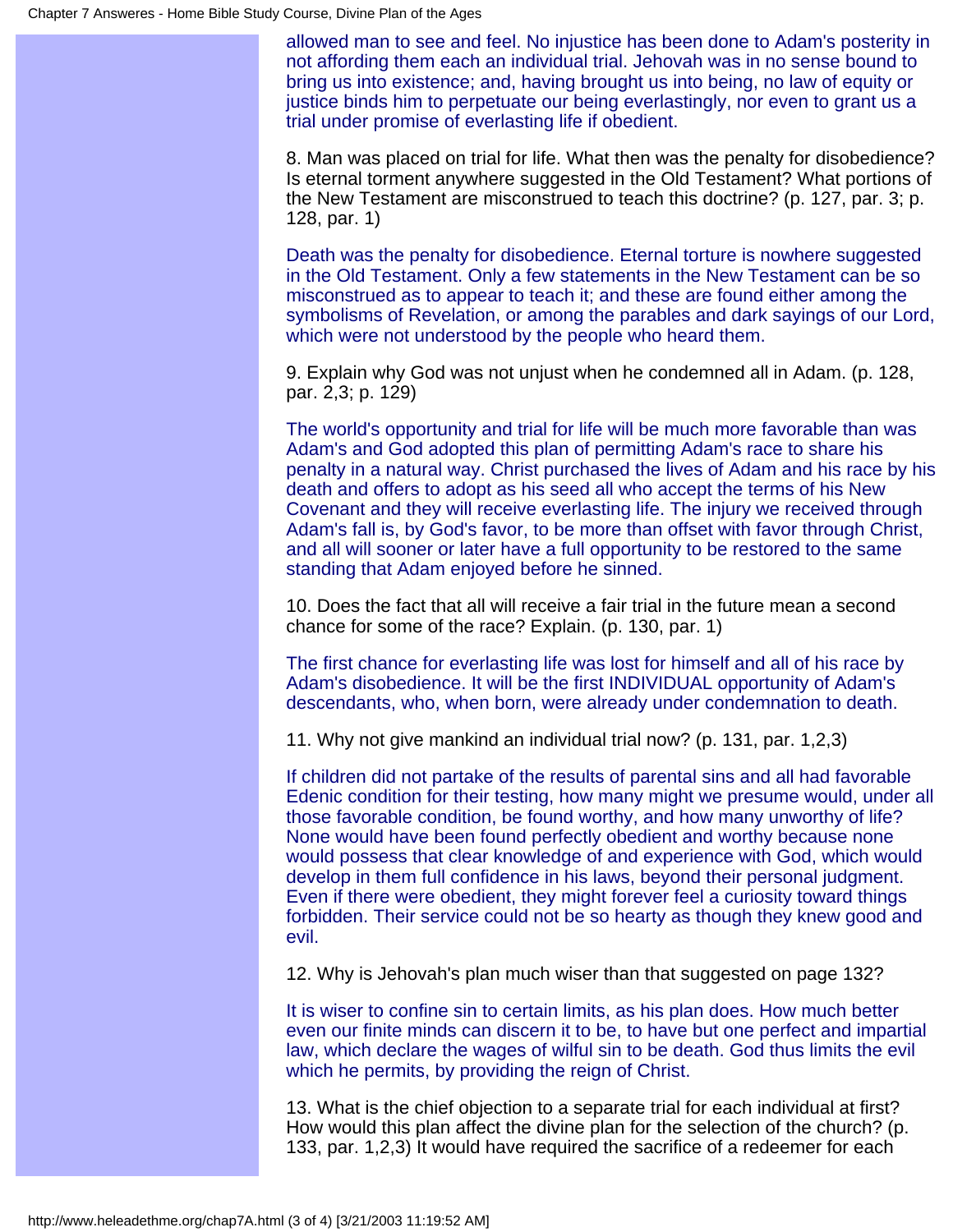condemned individual. One unforfeited life could redeem one forfeited life, but no more.

It would seriously disarrange God's plans relative to the selection and exaltation to the divine nature of a "little flock." God could not justly command the many obedient to give their lives as ransoms for the sinners because their obedience would have won the right to lasting life. God would set some special reward before them so they might endure the penalty of their brethren. Then there would be an immense number on the divine plane, which the wisdom of God did not approve.

14. How do those who appreciate that all were condemned in one man, find in it the solution of many perplexities? (p. 134, par. 1)

They will see that the condemnation of all in one was the reverse of injury: it was a great favor to all when taken in connection with God's plan for providing justification for all through another one's sacrifice.

15. What blessings will eventually result through the permission of evil? What purpose has the permission of evil served in the discipline and development of the church? (p. 135, par. 1,2,3)

Men are benefited to all eternity by the experience gained and angels by their observation of man's experiences. All are further advantaged by a fuller acquaintance with God's character as manifested in his plan.

Had sin not been permitted, the sacrifice of our Lord Jesus and of his Church, the reward of which is the divine nature, would have been impossible.

16. What law of God will ultimately govern all of God's intelligent creatures? How will the temporary permission of sin be ultimately viewed by all creatures in heaven and earth? (p. 136, par. 1)

The law of love. It will be viewed to have been a wise feature in the divine policy.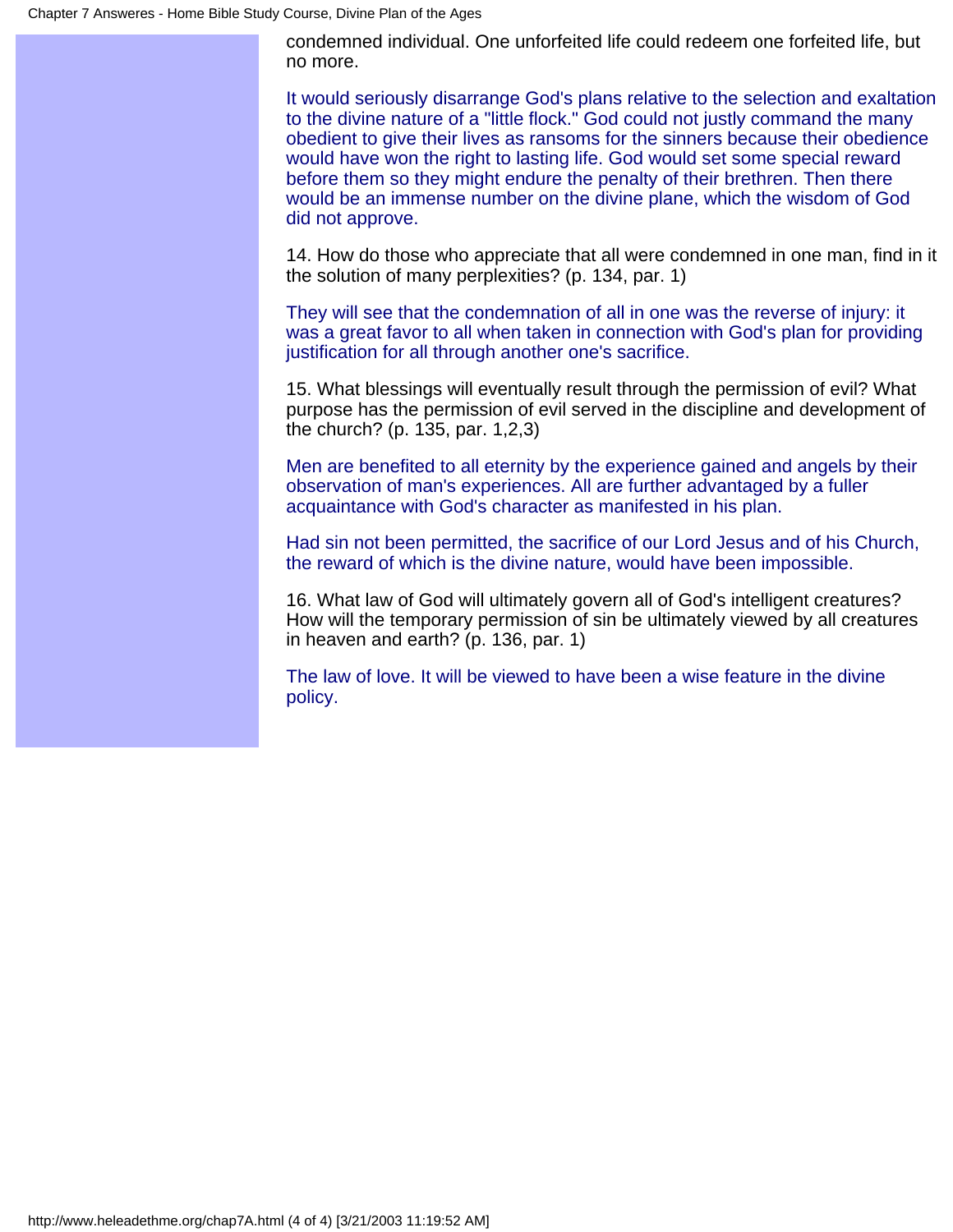<span id="page-48-0"></span>

## **[Divine Plan of Ages](#page-7-0)** [for Home Study Course](#page-7-0)

### **Questions**

[Chapter 1](#page-1-0) [Chapter 2](#page-9-0) [Chapter 3](#page-13-0) [Chapter 4](#page-19-0) [Chapter 5](#page-25-0) [Chapter 6](#page-32-0) [Chapter 7](#page-44-0) **Chapter 8** [Chapter 9](#page-54-0) [Chapter 10](#page-60-0) [Chapter 11](#page-66-0) [Chapter 12](#page-72-0) [Chapter 13](#page-74-0) [Chapter 14](#page-83-0) [Chapter 15](#page-94-0) [Chapter 16](#page-105-0)

### **[Show Answers](#page-51-0)**

#### **[HOME](http://www.heleadethme.org/index.html)**

## The Divine Plan of the Ages **Chapter 8 Questions**

1. What is the general view of the day of judgment and is it scriptural? (pg. 137,138, par. 1)

2. What parable is used as the basis for this erroneous view, and how is it misapplied? (pg. 138, par. 2)

3. What does the term judgment signify and how is the term day applied both in scripture and in common usage? (pg. 138, par. 3,4)

4. When we consider the scope of the work to be accomplished, why is the common view of the judgment day absurd? Have there been other judgment days during which certain elect classes have been on trial? (pg. 139, par. 1,2)

5. Where and when did the first great judgment of the human race take place, and what was the verdict? Are there evidences that the penalty has been enforced? (pg. 140, par. 1,2)

6. Has God made provision for the condemned race? Does the fact that the church alone has "escaped the corruption that is in the world" signify that the rest of mankind will have no future hope of escape (pg. 140, par. 2)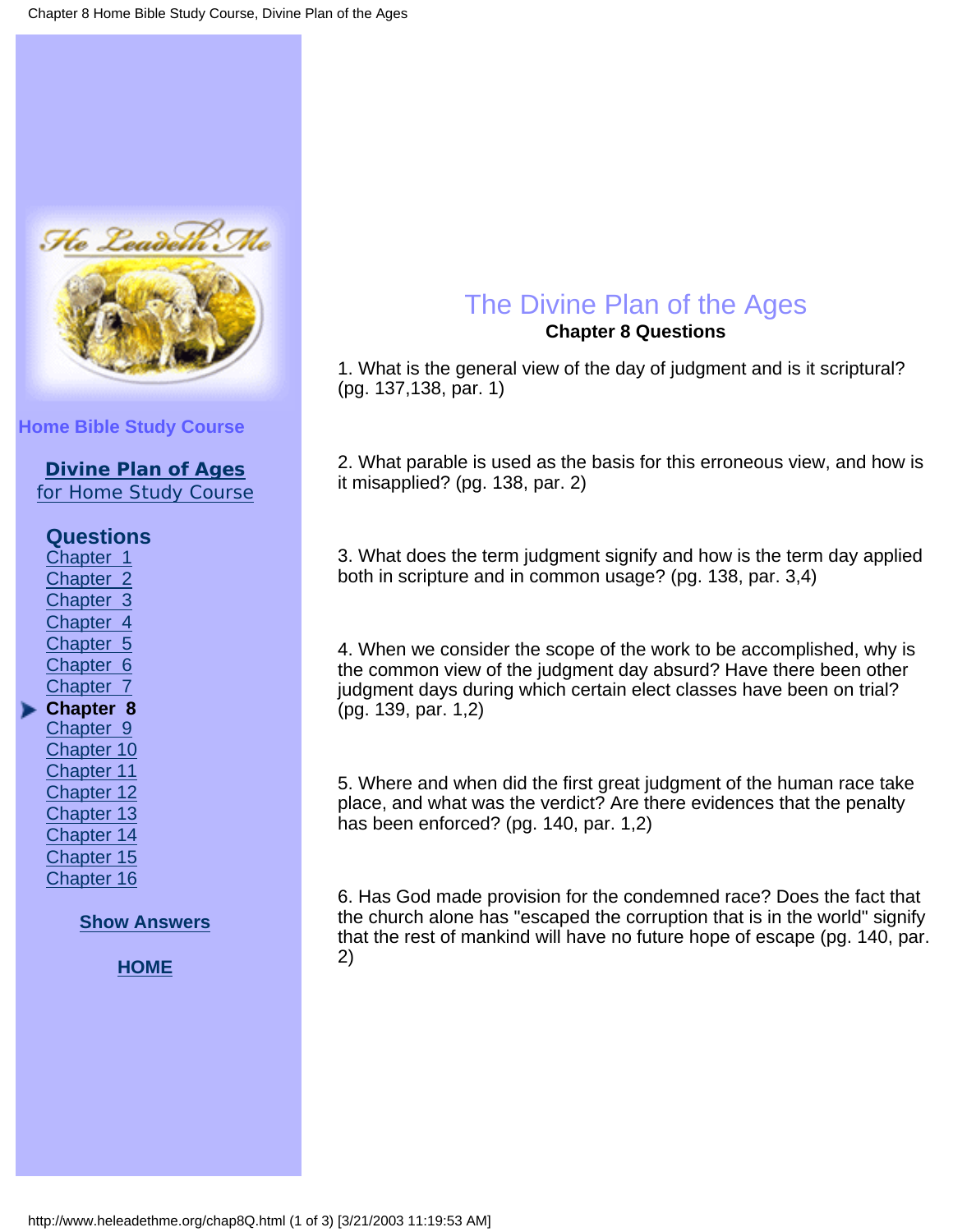7. The scriptures declare, "He hath appointed a day in which he will judge the world" (Acts 17:31). Does this mean that God has changed his mind?

8. Who will be the judge in the world's trial and what does the character of the judge guarantee for this judgment? (pg. 142, par. 1,2)

9. What were the duties of a judge in Old Testament times, and how will Christ fulfill these in the world's judgment day? (pg. 142, par. 3; 143, par. 1)

10. Why will the second trial be more favorable for mankind than the first? What will be the experience of the willful sinners? And how many years of trial are guaranteed to each individual? (pg. 143, 144, par. 1)

11. What parable and scriptures describe the conclusion of the Judgment Day? And how does the coming trial affect each individual's present responsibility? (pg. 144, par. 2; pg. 145, par. 1)

12. What has been the object of the long interval between the first and second advent? How are these two classes designated and will they come into judgment with the world? (pg. 145, par. 2,3)

13. What was necessary before the members of these two classes could be placed on trial? And what is the difference between the trial of these two classes as compared to the world? (pg. 146, par. 1,2)

14. Who has deceived the world and nominal church and how have they been deceived? How did the Prophets and Apostles regard the promised Judgment Day? Explain how John 5:28,29 has been mistranslated and misapplied.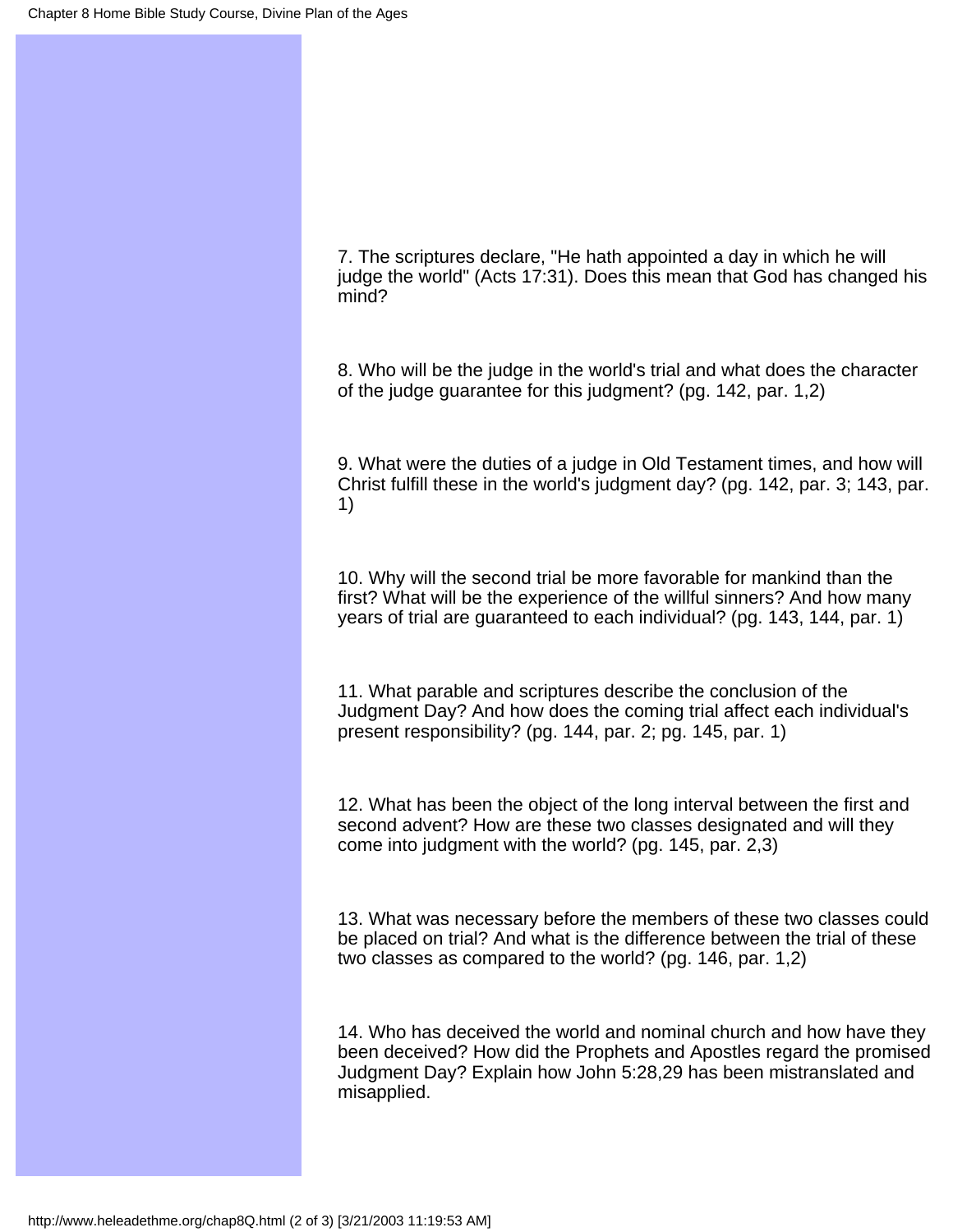Chapter 8 Home Bible Study Course, Divine Plan of the Ages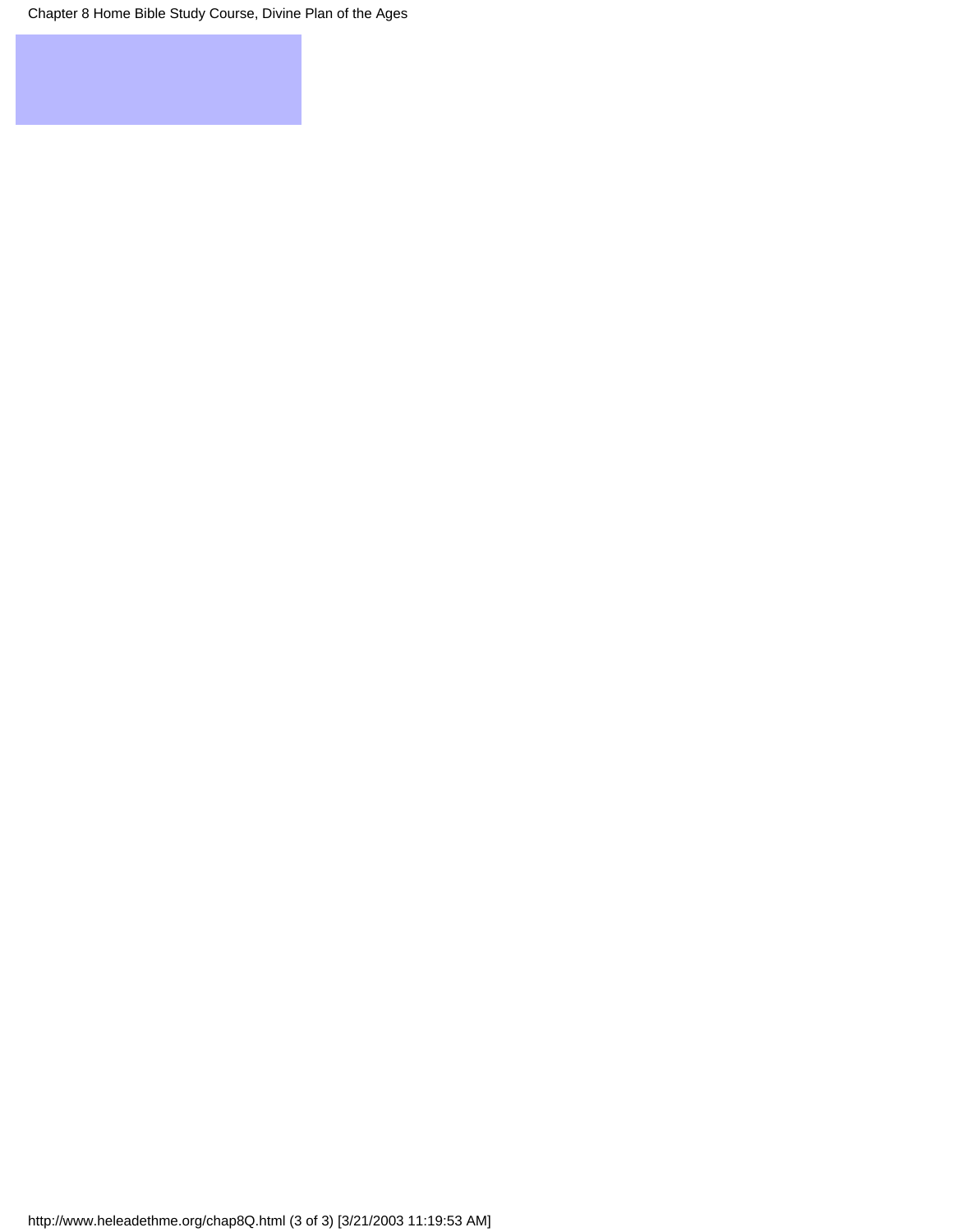<span id="page-51-0"></span>

**[Divine Plan of Ages](#page-7-0)** [for Home Study Course](#page-7-0)

## **Answers** [Chapter 1](#page-1-0) [Chapter 2](#page-9-0) [Chapter 3](#page-13-0) [Chapter 4](#page-19-0) [Chapter 5](#page-25-0) [Chapter 6](#page-32-0) [Chapter 7](#page-42-0) **Chapter 8** [Chapter 9](#page-54-0) [Chapter 10](#page-60-0) [Chapter 11](#page-66-0) [Chapter 12](#page-72-0) [Chapter 13](#page-74-0) [Chapter 14](#page-83-0) [Chapter 15](#page-94-0) [Chapter 16](#page-105-0)

## **[HOME](http://www.heleadethme.org/index.html)**

## The Divine Plan of the Ages **Chapter 8 Answers**

1. What is the general view of the day of judgment and is it scriptural? (pg. 137,138, par. 1)

The view generally entertained is that Christ will come to earth, seated upon a great white throne, and that he will summon saint and sinner in rank and file before him to be judged, amidst great convulsions of nature -- earthquakes, opening graves, rending rocks and falling mountains; that the trembling sinners will be brought from the depths of everlasting woe to hear their sins rehearsed, only to be again returned to an eternal and merciless doom; and that the saints will be brought from heaven to witness the misery and despair of the condemned, to hear again the decision in their own cases, and to return. This is not scriptural.

2. What parable is used as the basis for this erroneous view, and how is it misapplied? (pg. 138, par. 2)

It is drawn from a too literal interpretation of our Lord's parable of the sheep and the goats. (Mt. 25:331-46)

3. What does the term judgment signify and how is the term day applied both in scripture and in common usage? (pg. 138, par. 3,4)

"Judgment" includes the idea of a trial as well as a decision based upon that trial. "Day," though most frequently used to represent a period of twelve or twenty-four hours, really signifies any definite or special period of time. (Noah's day, Luther's day, Washington's day)

4. When we consider the scope of the work to be accomplished, why is the common view of the judgment day absurd? Have there been other judgment days during which certain elect classes have been on trial? (pg. 139, par. 1,2)

Those who will carefully consult a complete concordance of the Bible with reference to the Day of Judgment, and note the kind and amount of work to be accomplished within that period, will soon see the absurdity of the common view, and the necessity for giving to the term "day" its wider significance. Yes, there have been other judgment days during which certain elect classes have been on trial.

5. Where and when did the first great judgment of the human race take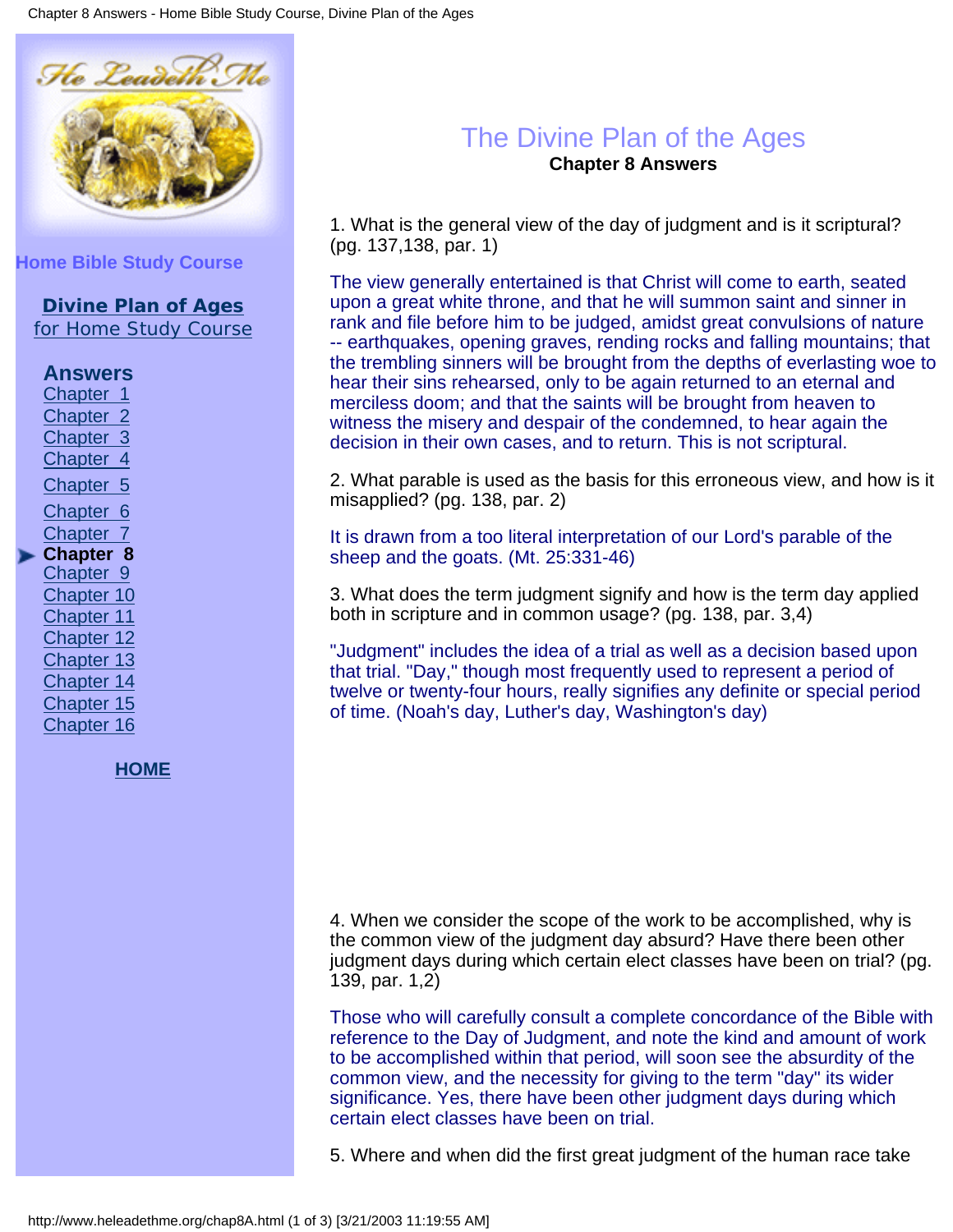place, and what was the verdict? Are there evidences that the penalty has been enforced? (pg. 140, par. 1,2)

The first great judgment was at the beginning in Eden, when the whole human race, as represented in its head, Adam, stood on trial before God. We see the evidences that the penalty has been enforced in the death and pain and sickness we see all about us.

6. Has God made provision for the condemned race? Does the fact that the church alone has "escaped the corruption that is in the world" signify that the rest of mankind will have no future hope of escape (pg. 140, par. 2)

Mankind are to be recovered from the sentence of that first trial by the one sacrifice for all, which the great Redeemer provides. The church's escape from death in Adam to life in Christ is but a foretaste of the deliverance of whosoever wills to be delivered from death to life, regardless of the distinctions of nature God has provided for his sons on different planes of being.

7. The scriptures declare, "He hath appointed a day in which he will judge the world" (Acts 17:31). Does this mean that God has changed his mind?

It is not that God considers his decision in the first judgment unjust, but that he has provided a redemption from the penalty of the first judgment, in order that he may grant another judgment under more favorable conditions to the entire race.

8. Who will be the judge in the world's trial and what does the character of the judge guarantee for this judgment? (pg. 142, par. 1,2)

When God gives the world this individual trial, it will be under Christ as Judge. The character of the Judge is a sufficient guarantee that the judgment will be just and merciful, and with due consideration for the infirmities of all, until the willing and obedient are brought back to the original perfection lost in Eden.

9. What were the duties of a judge in Old Testament times, and how will Christ fulfill these in the world's judgment day? (pg. 142, par. 3; 143, par. 1)

A judge in ancient times was one who executed justice and relieved the oppressed. Christ will deliver and judge those whom he so loved as to redeem. Ps. 98:9 "With righteousness shall he judge the world, and the people with equity."

10. Why will the second trial be more favorable for mankind than the first? What will be the experience of the willful sinners? And how many years of trial are guaranteed to each individual? (pg. 143, 144, par. 1)

The second trial will be more favorable than the first because of the experience gained under the results of the first trial. Unlike the first trial, the second trial will be one in which every man will stand the test for himself alone, and not for another. None will then die because of Adam's sin, or because of inherited imperfections.

Any who sin wilfully, against full light and ability, will perish in the second death. All must have at least one hundred years of trial; and, if not so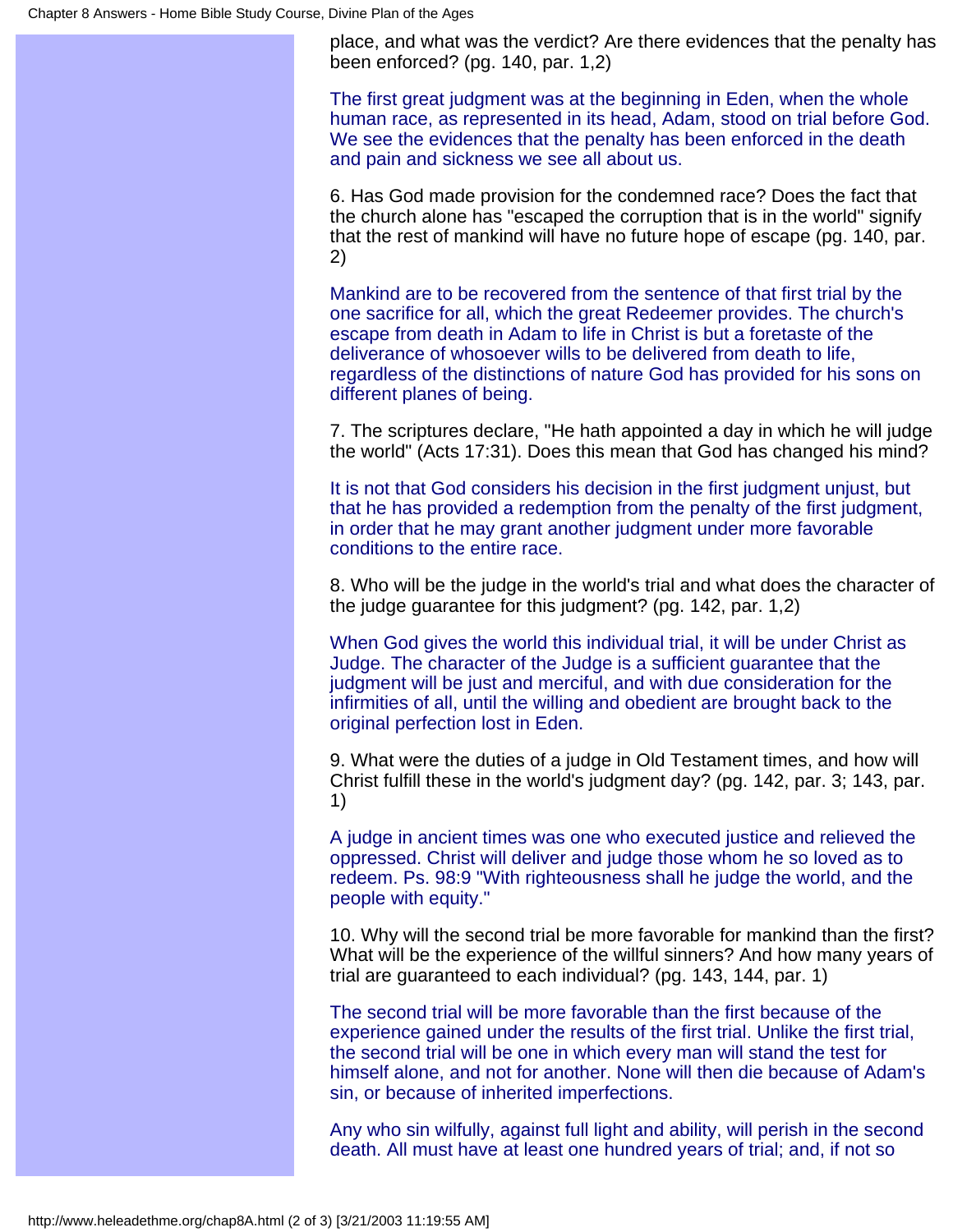obstinate as to refuse to make progress, their trial will continue throughout the entire day of Christ.

11. What parable and scriptures describe the conclusion of the Judgment Day? And how does the coming trial affect each individual's present responsibility? (pg. 144, par. 2; pg. 145, par. 1)

The conclusion of the world's coming judgment is clearly shown in the parable of the sheep and the goats. The good and the evil deeds of the present time will receive a just recompense of reward either now or hereafter.

12. What has been the object of the long interval between the first and second advent? How are these two classes designated and will they come into judgment with the world? (pg. 145, par. 2,3)

During this interval God has been selecting two special classes from among men, and specially trying them to be his honored instruments during the world's judgment. These two classes are the house of sons and the house of servants (Heb. 3:5,6). They will not come into judgment with the world, but will enter upon their reward when the world is coming into judgment.

13. What was necessary before the members of these two classes could be placed on trial? And what is the difference between the trial of these two classes as compared to the world? (pg. 146, par. 1,2)

After being first justified by faith in God's promises, and having then fulfilled the subsequent conditions of the respective callings, they are accounted worthy of high exaltation to stations of honor and authority.

The trial of these classes has been much more severe than the trial of the world because they have had to withstand Satan, who will be bound during the world's trial. They have suffered persecution for righteousness, while the world will be rewarded for righteousness.

14. Who has deceived the world and nominal church and how have they been deceived? How did the Prophets and Apostles regard the promised Judgment Day? Explain how John 5:28,29 has been mistranslated and misapplied.

Satan has deceived men by errors which have crept into the creeds and hymn books of the various religious sects. The Prophets and Apostles looked to the Judgment Day as being glorious and desirable.

In John 5:28,29 a precious promise for the world of a coming judgment-trial for life everlasting is, by a mistranslation, turned into a fearful imprecation. According to the Greek, they that have done evil - that have failed of divine approval -- will come forth unto resurrection by judgments, stripes, disciplines.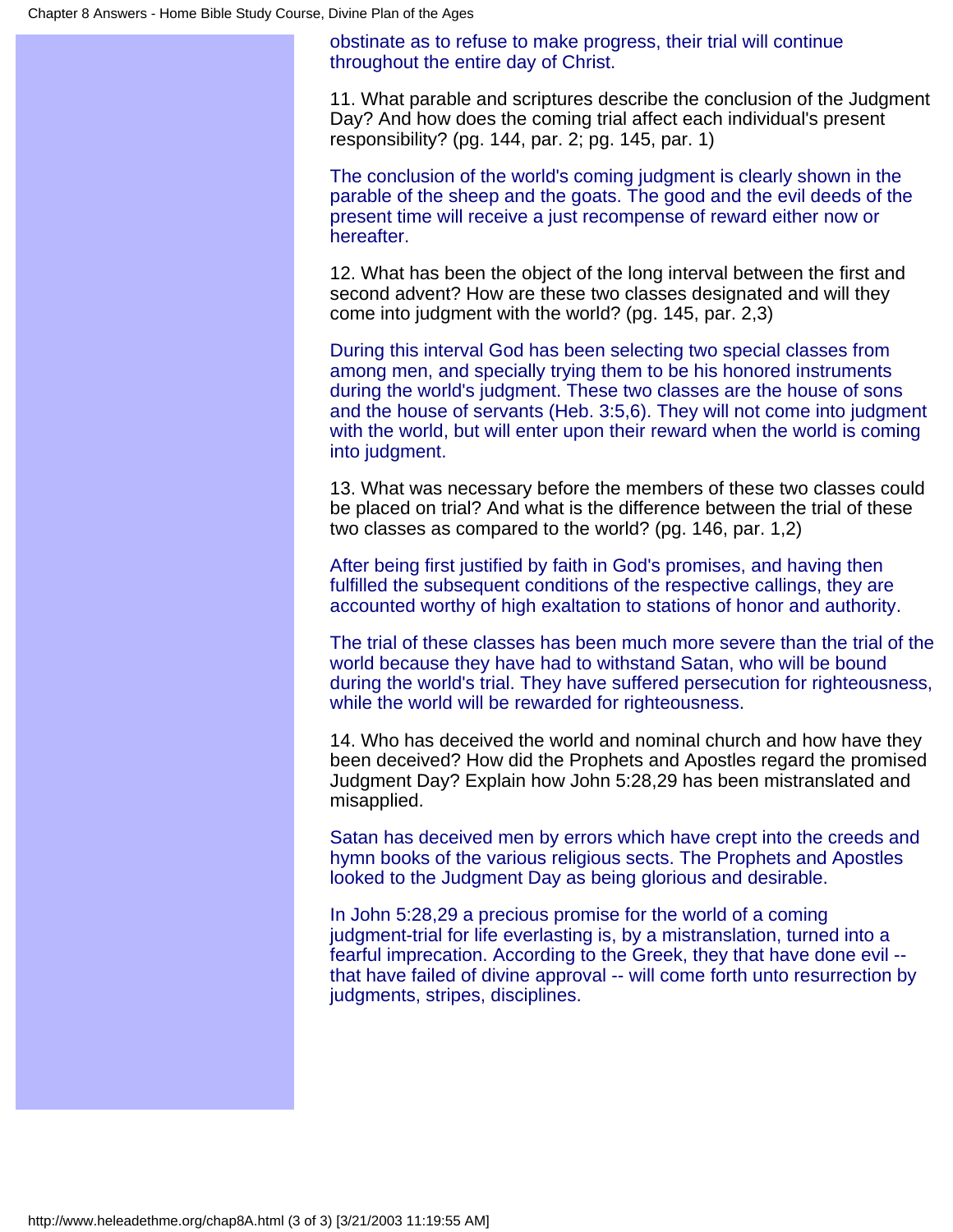<span id="page-54-0"></span>

**[Divine Plan of Ages](#page-7-0)** [for Home Study Course](#page-7-0)

### **Questions**

[Chapter 1](#page-1-0) [Chapter 2](#page-9-0) [Chapter 3](#page-13-0) [Chapter 4](#page-19-0) [Chapter 5](#page-25-0) [Chapter 6](#page-32-0) [Chapter 7](#page-44-0) [Chapter 8](#page-48-0) **Chapter 9** [Chapter 10](#page-60-0) [Chapter 11](#page-66-0) [Chapter 12](#page-72-0) [Chapter 13](#page-74-0) [Chapter 14](#page-83-0) [Chapter 15](#page-94-0) [Chapter 16](#page-105-0)

## **[Show Answers](#page-56-0)**

### **[HOME](http://www.heleadethme.org/index.html)**

## The Divine Plan of the Ages **Chapter 9 Questions**

1. Explain why restitution is guaranteed by the Ransom. (pages 149, 150)

2. Was everlasting life secured by the Ransom? If not, what did the Ransom secure? (pages 150, 151)

3. Explain the conditions and advantages of mankind's future trial. (pages 151, 152)

4. Do all now have a full, fair opportunity in order to be on trial for life? Explain why or why not. (pages. 152, 153)

5. Explain the difference between the experiences of the church during her trial and the experiences of the world under her trial. (page 153)

6. What is the penalty for sin and what gleam of hope was given to man after sin entered? (pages 154, 155)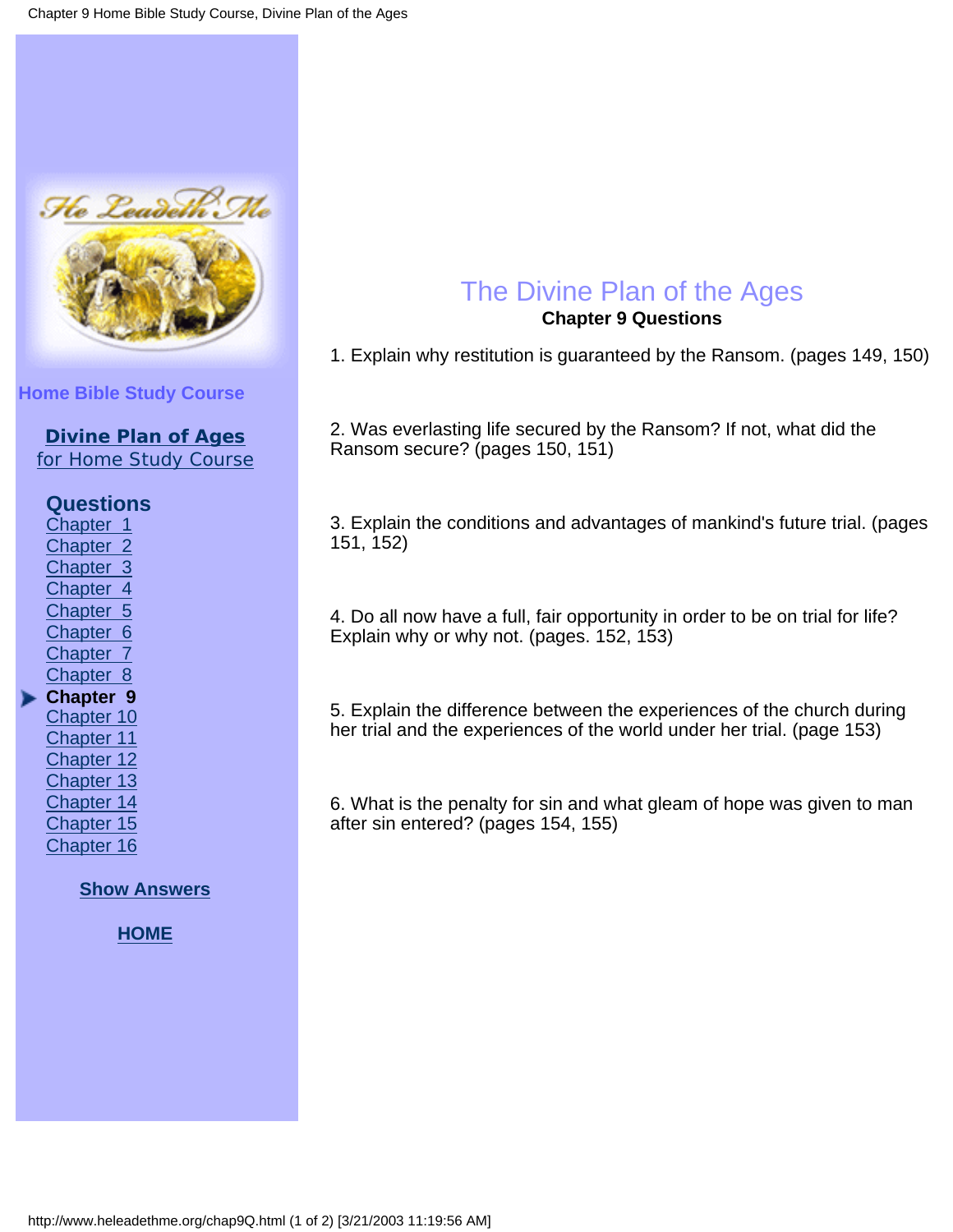8. Explain how the race could be and was redeemed by the death of one. (page 156)

9. There has been no recovery from the Adamic loss since our Lord's death almost 2,000 years ago. Is this fact a valid argument against a future restitution of mankind? (page 157)

10. Will faith and works still be necessary to secure salvation? Explain. (page 158)

11. What are the wages of wilful sin? (pages 158, 159)

12. Will there be room on the earth for the resurrected billions? Explain your answer. (pages 159, 160)

13. Evolutionists state that primitive man was lacking in intelligence. Is the brain capacity today greater than in by- gone days? Give examples to support your answers. (pages 161- 165)

14. If the mental capacity of today is not greater than that of the past, how do we account for the increase of general knowledge, modern, inventions, etc.? (pages 165-168)

15. What have the blessings of our day (i.e. inventions, labor saving machinery) lead to and why? (pages 168-171)

16. Explain the Bible account of man's creation. Is God's account of creation in harmony with evolution? (pages 171-172)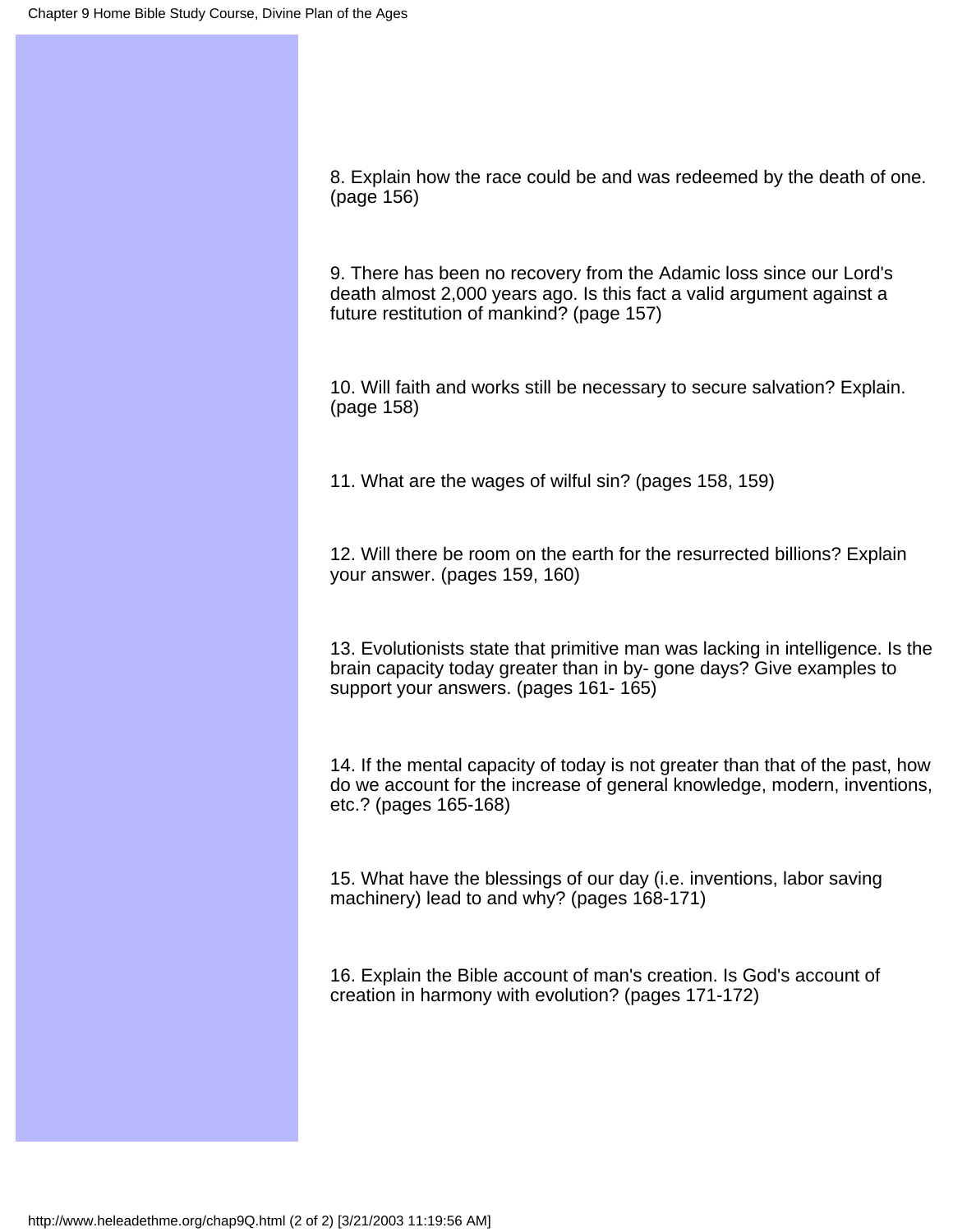<span id="page-56-0"></span>

[Chapter 6](#page-32-0) [Chapter 7](#page-42-0) [Chapter 8](#page-48-0) **Chapter 9** [Chapter 10](#page-60-0) [Chapter 11](#page-66-0) [Chapter 12](#page-72-0) [Chapter 13](#page-74-0) [Chapter 14](#page-83-0) [Chapter 15](#page-94-0) [Chapter 16](#page-105-0)

## **[HOME](http://www.heleadethme.org/index.html)**

## The Divine Plan of the Ages **Chapter 9 Answers**

1. Explain why restitution is guaranteed by the Ransom. (pages 149, 150)

From the outline of God's revealed plan, it is evident that his design for mankind is a restitution or restoration to the perfection and glory lost in Eden. The restitution foretold by the apostles and prophets must follow the ransom as the just and logical sequence. The original plan of God, of which the ransom for all is the basis, will, in God's due time, bring to all faithful believers the blessing of release from the Adamic condemnation and an opportunity to return to the rights and liberties of sons of God, as enjoyed before sin and the curse. The ransom for all, given by the man Christ Jesus, guarantees to every man another opportunity or trial for life everlasting.

2. Was everlasting life secured by the Ransom? If not, what did the Ransom secure? (pages 150, 151)

No. The ransom does guarantee to every man another opportunity or trial for life everlasting.

3. Explain the conditions and advantages of mankind's future trial. (pages 151, 152)

The condition of man will be no more favorable, so far as surroundings are concerned, than the conditions and surroundings in Eden; but the great difference will be the increased knowledge. The experience with evil, contrasted with the experience with good, will constitute the advantage by reason of which the results of the second trial will differ so widely from the first.

4. Do all now have a full, fair opportunity in order to be on trial for life? Explain why or why not. (pages. 152, 153)

No. The fall has not injured all of Adam's children alike. Some have come into the world so weak and depraved as to be easily blinded by Satan and led captive by sin. Small indeed is the number who in the present time truly and experimentally learn of the liberty wherewith Christ makes free those who accept of his ransom and put themselves under his control for future guidance.

5. Explain the difference between the experiences of the church during her trial and the experiences of the world under her trial. (page 153)

One difference will be that the obedient of the world, during their trial, is that they begin to receive the blessings of restitution by a gradual removal of their weaknesses mental and physical; whereas, the Church goes down into death and gets her perfection instantaneously in the first resurrection.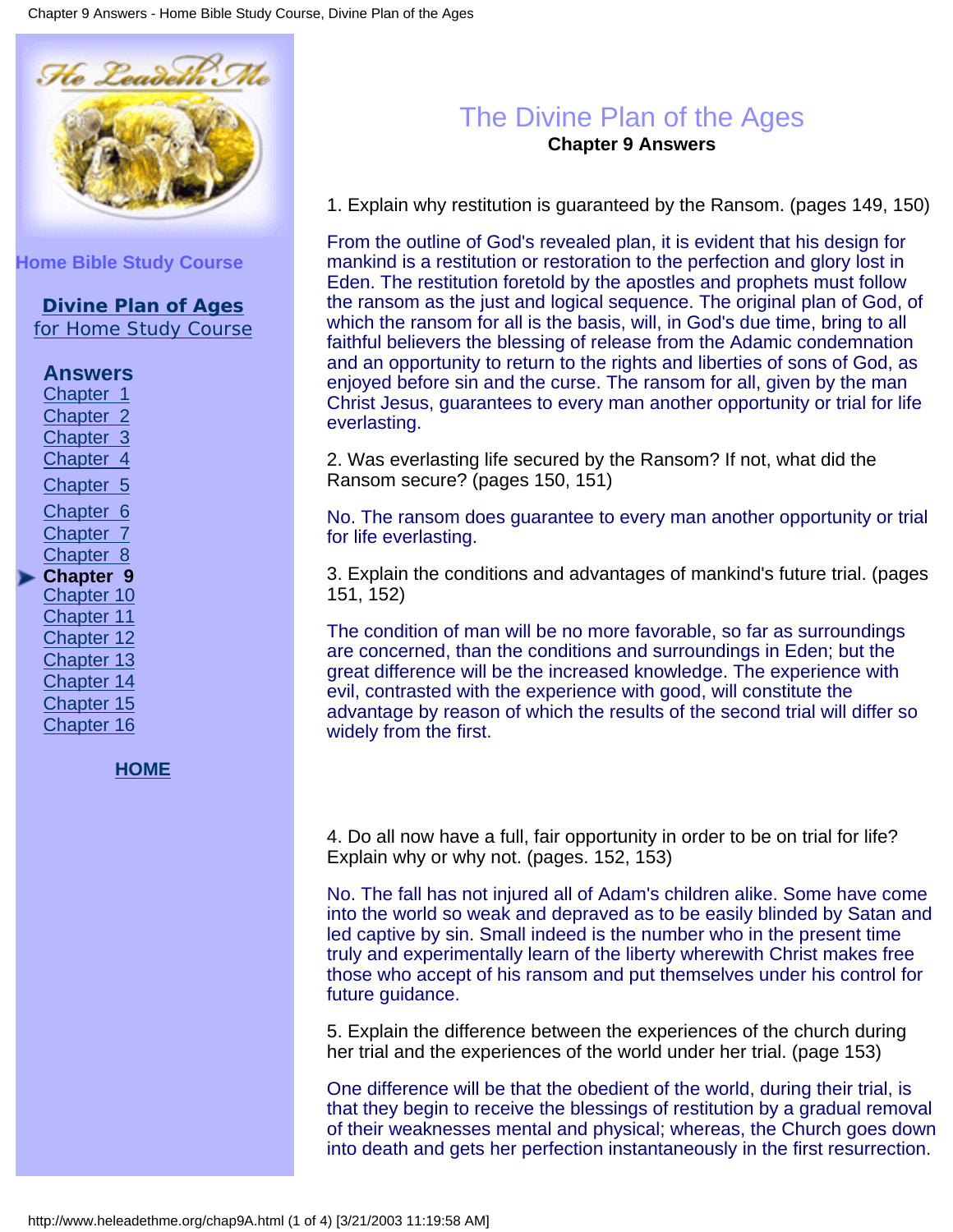Another difference between the two trials is that the world's trial will be under favorable conditions wherein righteousness reigns; whereas, the Church's trial is under conditions unfavorable to righteousness.

6. What is the penalty for sin and what gleam of hope was given to man after sin entered? (pages 154, 155)

Death, the extinction of life, with no intimation of release, was the penalty for sin. The gleam of hope was the statement that the seed of the woman should bruise the serpent's head, which indicated God had some plan for their benefit. When to Abraham God swore that in his seed all the families of the earth should be blessed, it implied a resurrection or restitution of all. Explain why Christ's sacrifice was necessary. (page 155)

God's just penalty for sin is death. God showed, by various typical sacrifices, that all who would approach him had to bring a sufficiency of sacrifice to meet that penalty. Without such a sacrifice, God could not excuse the sin. Because God could not clear the guilty, He sent His own son to be that sacrifice for us all.

8. Explain how the race could be and was redeemed by the death of one. (page 156)

Rom. 5:18, 19 show that as many as have shared death on account of Adam's sin will have life-privileges offered to them by Jesus, who died for them and sacrificially became Adam's substitute before the broken law. As the sentence of condemnation extended to all the seed of Adam, even so, through the obedience of Jesus, a free gift is extended to all -- a gift of forgiveness, which, if accepted, will constitute a justification or basis for life everlasting.

9. There has been no recovery from the Adamic loss since our Lord's death almost 2,000 years ago. Is this fact a valid argument against a future restitution of mankind? (page 157)

The completeness of the ransom is the very strongest possible argument for the restitution of all mankind who will accept it on the proffered terms. Every promise which God has made and every typical sacrifice pointed to the great and sufficient ransom sacrifice. The fact that no recovery from the Adamic loss is yet accomplished, though nearly 2,000 years have elapsed since our Lord died, is no more an argument against restitution than is the fact that 4,000 years elapsed before his death a proof that God had not planned the redemption before the foundation of the world. Both the 2,000 years since and the 4,000 years before the death of Christ were appointed times for other part of the work, preparatory to the times of restitution of all things.

10. Will faith and works still be necessary to secure salvation? Explain. (page 158)

The teaching of the Scriptures is that faith toward God, repentance for sin and reformation of character are indispensable to salvation. Each individual must prove by obedience or disobedience their worthiness or unworthiness of everlasting life.

11. What are the wages of wilful sin? (pages 158, 159)

The death which comes as a result of individual, wilful apostasy is final.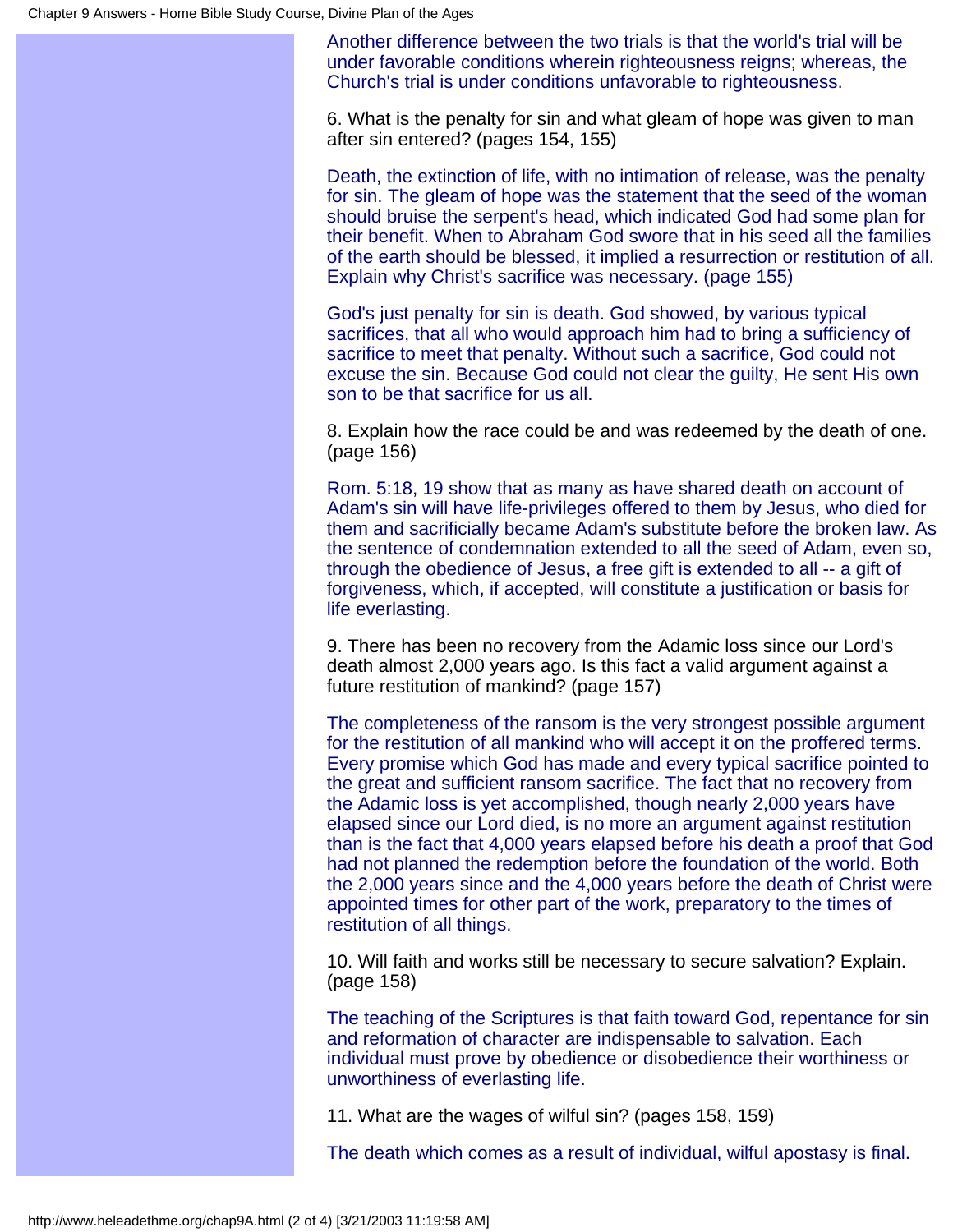This sin hath never forgiveness, and its penalty, the second death, will be everlasting -- not everlasting dying, but everlasting death -- a death unbroken by a resurrection.

12. Will there be room on the earth for the resurrected billions? Explain your answer. (pages 159, 160)

Yes. According to a liberal estimate of 252,000,000,000 as the total number of our race from creation to the present time, the state of Texas would hold nearly three times as many people that have lived on the earth. The island of Ireland would furnish standing room for more than twice the number of people who have ever lived on the earth.

13. Evolutionists state that primitive man was lacking in intelligence. Is the brain capacity today greater than in by- gone days? Give examples to support your answers. (pages 161- 165)

The mental capacity was probably greater in past ages than it is today. As examples we point to the study of painting and sculpture goes back to the masters of the past. This is also true of architecture and philosophy. The law of Moses has been the foundation for the laws of all civilized nations and is still recognized as the embodiment of wisdom.

The ancient methods of embalming, of tempering copper, of making elastic glass and Damascus steel and the Great Pyramid of Egypt are among the achievements of the remote past which modern science is unable to either comprehend or to duplicate.

14. If the mental capacity of today is not greater than that of the past, how do we account for the increase of general knowledge, modern, inventions, etc.? (pages 165-168)

With the invention of printing in A.D. 1440 came books, general education, and finally schools, which make mental exercise more general. Modern invention teaches, not an increase of brain capacity, but a sharpened perception from natural causes. Yet these natural causes were all planned and ordered by God. As the 6,000 years of the reign of evil began to draw to a close, God permitted circumstances to favor discoveries.

15. What have the blessings of our day (i.e. inventions, labor saving machinery) lead to and why? (pages 168-171)

God's choicest blessings would lead to and be productive of greater evils if bestowed upon those whose hearts are not in accord with the righteous laws of the universe. The invention of labor-saving machinery must tend to make the rich richer and the poor poorer. The manifest tendency is toward monopoly and self- aggrandizement.

If the advantages of labor-saving machinery were evenly divided, the result would be a great decrease of hours of labor and a great increase of leisure, leading to idleness. Hence the wisdom and goodness of God in withholding these blessings until it was due time for their introduction as a preparation for the Millennial reign of blessing. It is the very increase of these blessings which is already beginning to bring upon the world the time of trouble. The knowledge causes the trouble because of the depravity of the race.

16. Explain the Bible account of man's creation. Is God's account of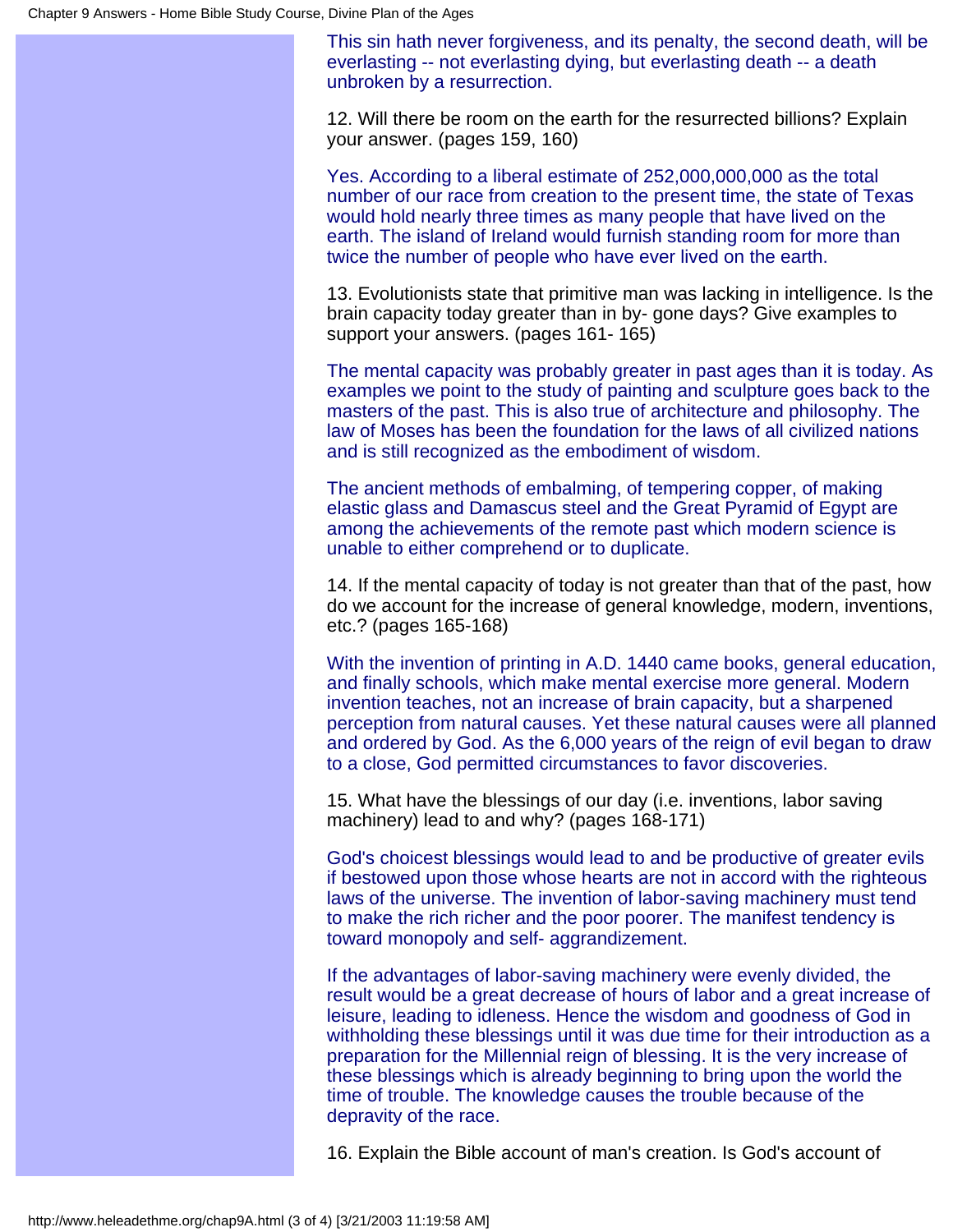creation in harmony with evolution? (pages 171-172)

God created man perfect and upright, an earthly image of himself; man thought out various inventions and defiled himself; man became sinners; God provided his Son as a ransom-price so that in due time he will bring to pass a restitution of the race to the original perfection. This account of the Bible is in direct opposition to the Evolution theory.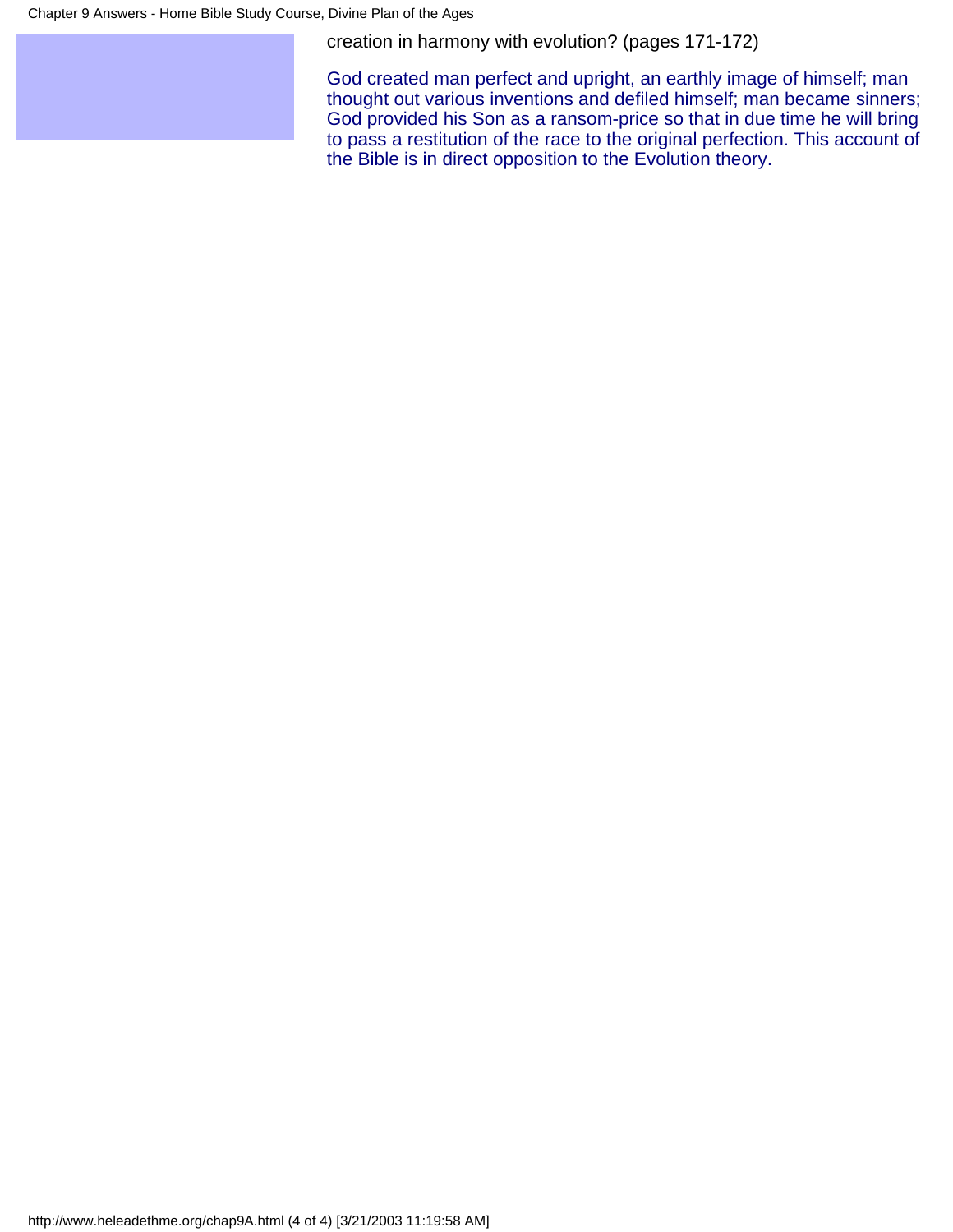<span id="page-60-0"></span>

## **[Divine Plan of Ages](#page-7-0)** [for Home Study Course](#page-7-0)

## **Questions**

[Chapter 1](#page-1-0) [Chapter 2](#page-9-0) [Chapter 3](#page-13-0) [Chapter 4](#page-19-0) [Chapter 5](#page-25-0) [Chapter 6](#page-32-0) [Chapter 7](#page-44-0) [Chapter 8](#page-48-0) [Chapter 9](#page-54-0) **Chapter 10** [Chapter 11](#page-66-0) [Chapter 12](#page-72-0) [Chapter 13](#page-74-0) [Chapter 14](#page-83-0) [Chapter 15](#page-94-0) [Chapter 16](#page-105-0)

### **[Show Answers](#page-62-0)**

### **[HOME](http://www.heleadethme.org/index.html)**

# The Divine Plan of the Ages

**Chapter 10 Questions**

1. What is the common misapprehension respecting those who will be saved? (page 173)

2. How was man created and has God abandoned his original plan for man? (page 174)

3. Does a little lower in degree mean a little less perfect? Explain your answer. (pages 175,176)

4. Describe the contrast between man, now degraded by sin, and man as he was originally created. What will man be restored to? (page 177)

5. How does our Lord's change of nature, his Ransom sacrifice, and, finally, his exaltation to the divine nature prove that the divine, angelic and human natures are separate and distinct? (pages 178-181)

6. What is the Bible testimony concerning spirit beings? In other words, what do the Scriptures tell us about spirit beings? (pages 181-184)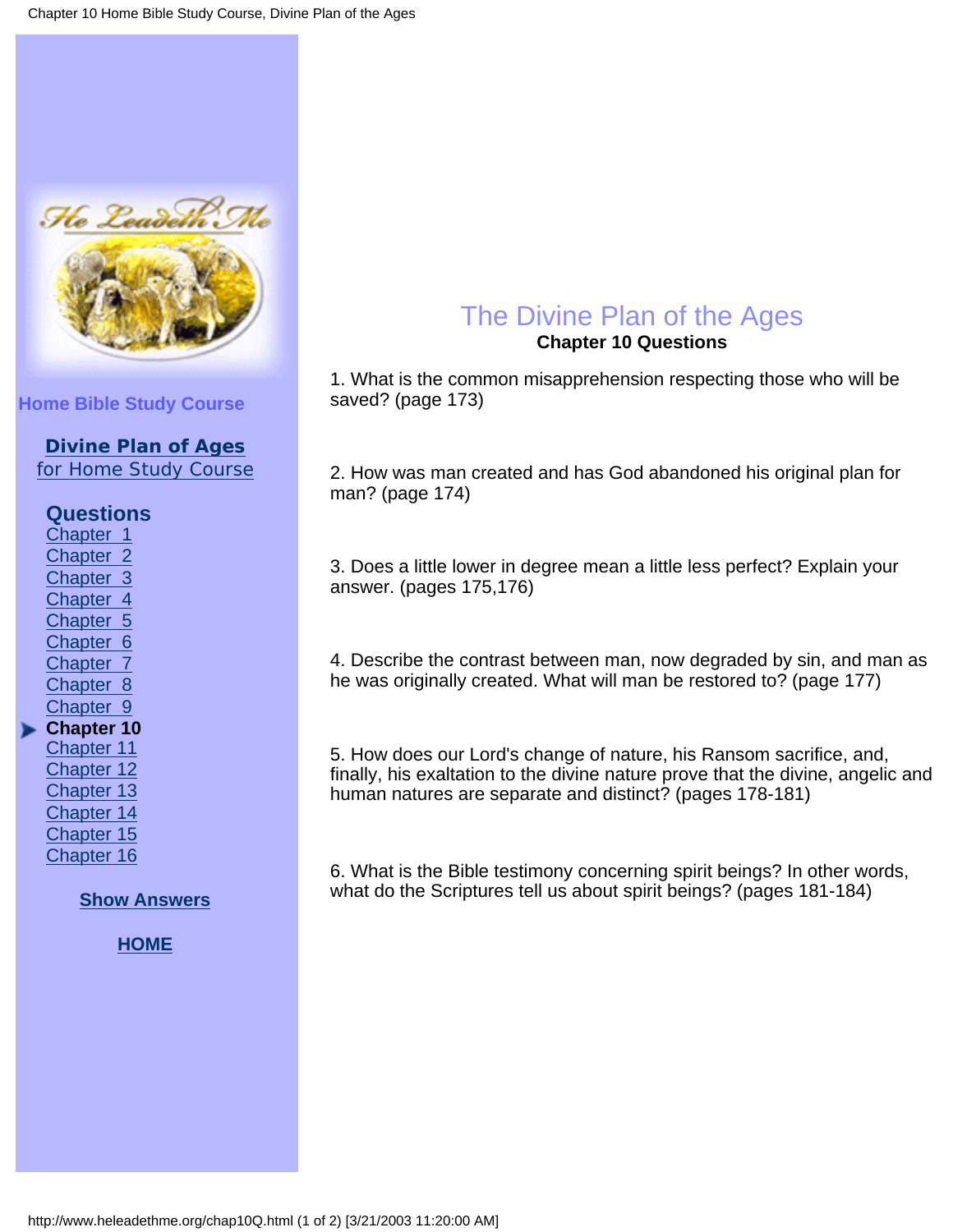7. Define the terms "mortality" and "immortality." Explain the confusion that has been caused by the false understanding of the word "mortality." (pages 184-185)

8. Was Adam on trial for immortality? If no, can mortal beings have everlasting life? Explain. (pages 186,187)

9. Does justice require that God should make no difference in the bestowment of his favors among his creatures?

10. Does all nature, both animate and inanimate, exhibit the glory and diversity of divine power and wisdom?

11. What confusion has a false idea concerning justice caused and what are God's sovereign rights?

12. Is God's provision for man a satisfying portion? Explain your answer. (pages 191-193)

13. Explain the election of the body of Christ. (pages 193-196)

14. How does the church's change of natures take place? Explain or describe the developmental process of the new nature. (pages 196-198)

15. Explain the difference between a transformation of character and a transformation of nature and how they take place. (pages 198-204)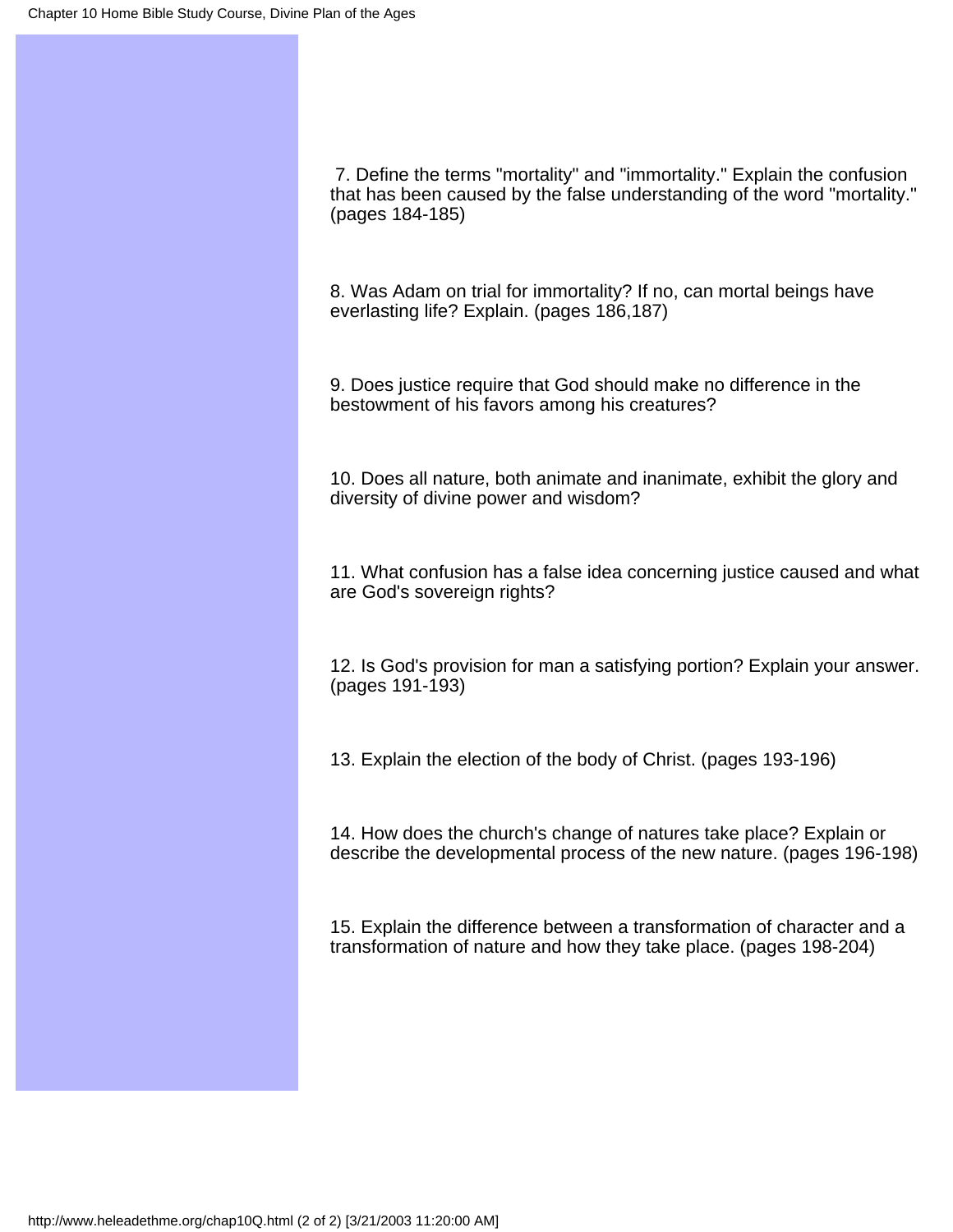<span id="page-62-0"></span>

**[Divine Plan of Ages](#page-7-0)** [for Home Study Course](#page-7-0)

#### **Answers**

[Chapter 1](#page-1-0) [Chapter 2](#page-9-0) [Chapter 3](#page-13-0) [Chapter 4](#page-19-0) [Chapter 5](#page-25-0) [Chapter 6](#page-32-0) [Chapter 7](#page-42-0) [Chapter 8](#page-48-0) [Chapter 9](#page-54-0) **Chapter 10** [Chapter 11](#page-66-0) [Chapter 12](#page-72-0) [Chapter 13](#page-74-0) [Chapter 14](#page-83-0) [Chapter 15](#page-94-0) [Chapter 16](#page-105-0)

## **[HOME](http://www.heleadethme.org/index.html)**

# The Divine Plan of the Ages

**Chapter 10 Answers**

1. What is the common misapprehension respecting those who will be saved? (page 173)

Failing to see that the plan of God for mankind in general contemplates a restitution to their former estate, the human perfection lost in Eden, Christian people generally have supposed that none will be saved except those who reach the spiritual nature.

2. How was man created and has God abandoned his original plan for man? (page 174)

Man was created in the image of God; that is, with the similar mental powers of reason, memory, judgment and will, and the moral qualities of justice, benevolence, love, etc. He was made a ruler over all earthly things, created perfect. God has not abandoned his original plan to have man in his own image and the king of earth, and that he will remember him, redeem him and restore him to the same again.

3. Does a little lower in degree mean a little less perfect? Explain your answer. (pages 175,176)

No. Perfect man is lower in degree, or nature, than angels the same way that a perfect horse is lower in degree, or nature, than perfect man.

4. Describe the contrast between man, now degraded by sin, and man as he was originally created. What will man be restored to? (page 177)

Man was created perfect. Sin has gradually changed his features, as well as his character. Multiplied generations, by ignorance, licentiousness and general depravity, have so blurred and marred humanity that in the large majority of the race the likeness of God is almost obliterated. The moral and intellectual qualities are dwarfed; and the animal instincts, unduly developed, are no longer balanced by the higher. Man has lost physical strength so that his length of life is shortened. Man will be restored to his original perfection of mind and body and to glory, honor and dominion.

5. How does our Lord's change of nature, his Ransom sacrifice, and, finally, his exaltation to the divine nature prove that the divine, angelic and human natures are separate and distinct? (pages 178-181)

When Jesus was in the flesh, he was a man, perfect man. (Phil. 2:7,8; Heb. 2:16; John 1:14) Previous to that time, he was a perfect spiritual being. (John 17:5; 2 Cor. 8:9; Heb. 2:9) Since his resurrection, he is a perfect spiritual being of the highest divine order (2 Pet. 1:2-4; Matt.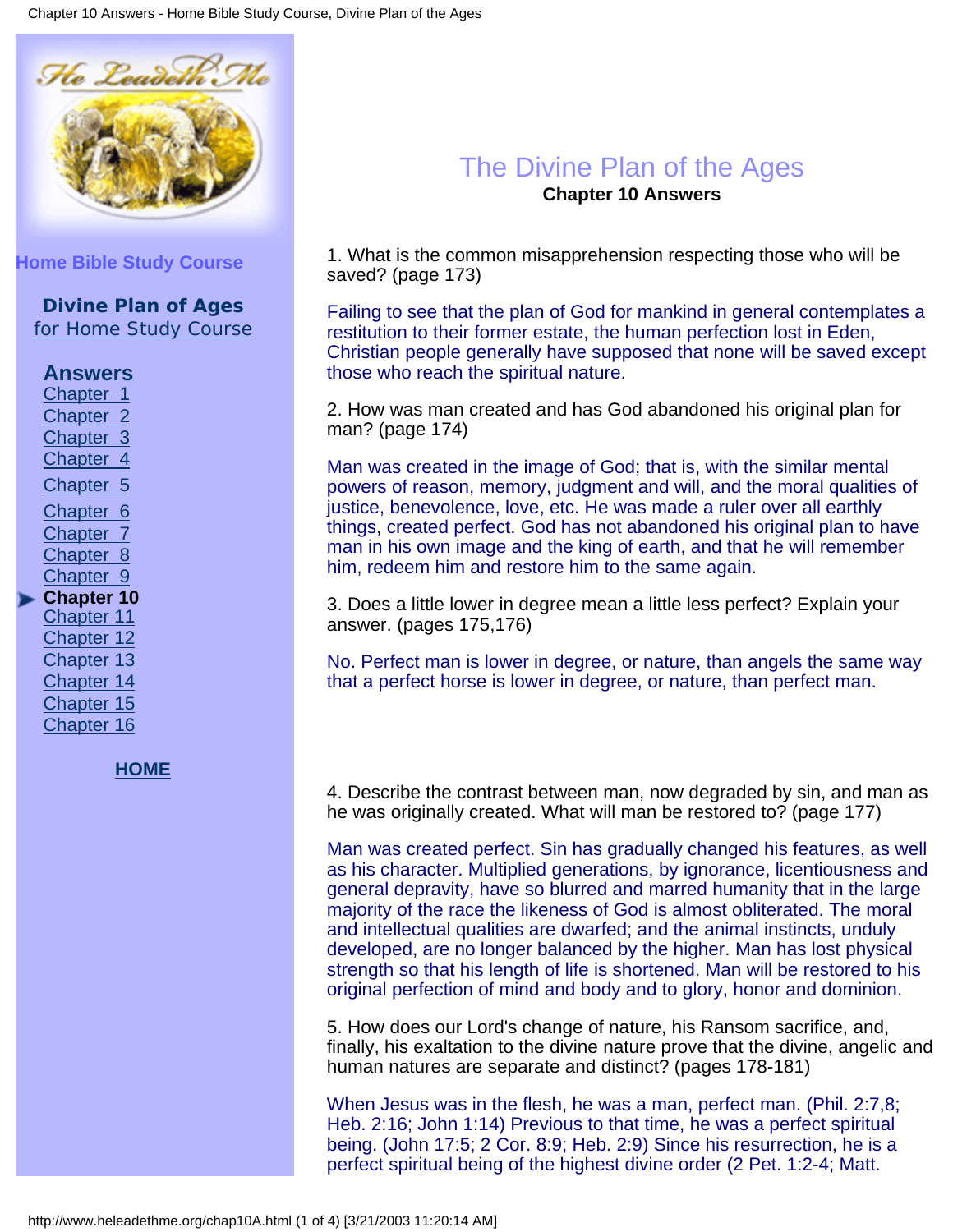3:16,17; Luke 3:21,22) This proves that a perfect man is not an angel and that a perfect angel is not the same divine nature of God.

6. What is the Bible testimony concerning spirit beings? In other words, what do the Scriptures tell us about spirit beings? (pages 181-184)

Spirit beings are separate and distinct from the human nature and are not composed of flesh, blood and bones. They are heavenly, celestial, spiritual. They can be present, yet invisible. They can assume human bodies and appear as men. They are glorious in their normal condition, and are frequently referred to as glorious and bright.

7. Define the terms "mortality" and "immortality." Explain the confusion that has been caused by the false understanding of the word "mortality." (pages 184-185)

Mortality signifies a state or condition of liability to death; not a condition of death, but a condition in which death is a possibility. Immortality signifies a state or condition not liable to death; not merely a condition of freedom from death, but a condition in which death is an impossibility. Confusion has been caused by the erroneous idea of mortality meaning a state in which death is unavoidable. The conclusion is then made that Adam was immortal before he died because had he been mortal, there could have been no threat or penalty to him since he could not have avoided death anyhow. The correct understanding is that Adam had life and death was entirely avoidable, yet he was in such a condition that death was possible -- he was mortal.

8. Was Adam on trial for immortality? If no, can mortal beings have everlasting life? Explain. (pages 186,187)

No. His trial was to see whether he was worthy or unworthy of a continuance of the life and blessings already possessed. Immortality is ascribed only to the divine nature -- God, Jesus, and the Church. The fact that Satan can be destroyed (Heb. 2:14) proves that angels as a class are mortal. Immortal beings will possess a nature incapable of death, life in themselves. Mortal beings will have a nature susceptible to death, yet, because of perfection of being and knowledge of the evil and sinfulness of sin, giving no cause for death. They will be everlastingly supplied with those elements necessary to sustain them in perfection, and shall never die.

9. Does justice require that God should make no difference in the bestowment of his favors among his creatures?

No. God had the right to create Jesus higher than the angels, for example. Otherwise, there would be no limit to making all creatures equal -- that even insects should eventually attain the very highest plane of existence.

10. Does all nature, both animate and inanimate, exhibit the glory and diversity of divine power and wisdom?

Yes. As the heavens declare the glory of God, and the firmament showeth his handiwork in wonderful variety and beauty, much more shall his intelligent creation exhibit in variety the superior glory of his power.

11. What confusion has a false idea concerning justice caused and what are God's sovereign rights?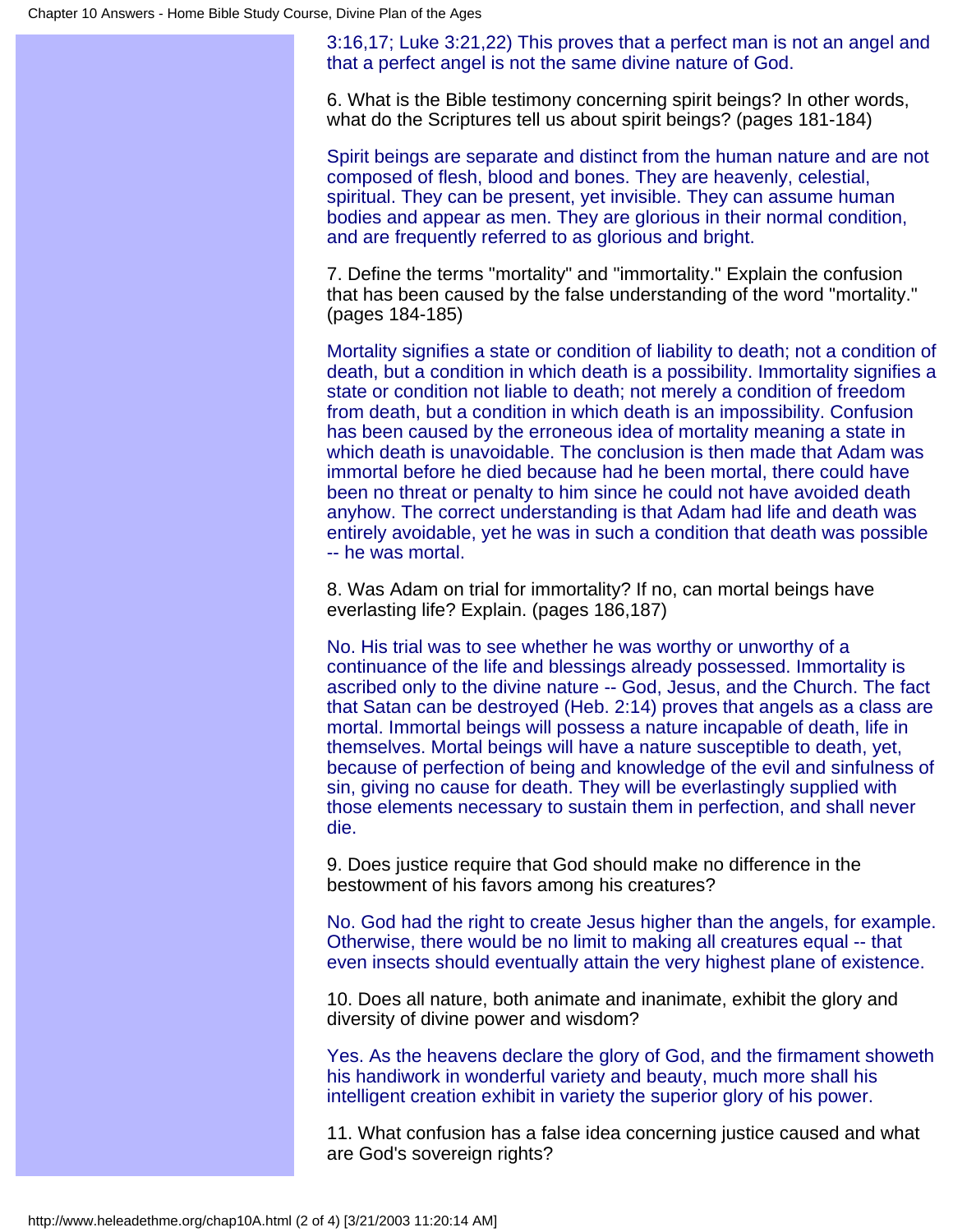A false idea of justice has caused the idea that election as taught in the Bible is either an arbitrary, unconditional election or that it is conditional. An election on God's part is the expression of his choice for a certain purpose or condition. Though God selects according to certain conditions all who will be admitted to the divine nature, yet it cannot be said that these more than others merit it.

A favor should never be esteemed as a justly merited recompense. It is purely of favor that any creature has existence on any plane. God has a right to do as he pleases with his own; and he chooses to exercise this right for the accomplishment of his plans.

12. Is God's provision for man a satisfying portion? Explain your answer. (pages 191-193)

In the resurrection, the human race will be restored to that glorious perfection and be crowned with glory, honor, and have dominion over the earth as its representative Adam had originally. The earth also will be restored to its original condition of Edenic paradise.

13. Explain the election of the body of Christ. (pages 193-196)

The election is not an individual predestination, as some claim. But it is a class that was predetermined in God's purpose to fill the honorable position of the Body of Christ. The selection of the individuals in this class would be upon conditions of severe trials of faith, obedience, and sacrifice. Thus, individual members of the predetermined class are being chosen or accepted during the Gospel Age to be the Body of Christ.

14. How does the church's change of natures take place? Explain or describe the developmental process of the new nature. (pages 196-198)

The conditions on which the Church may be exalted with her Lord to the divine nature are precisely the same as the conditions on which Jesus received it, consecrating their all and then faithfully carrying out that consecration vow until the sacrifice terminates in death. They will share the likeness and glory of the Lord in the divine nature.

The new nature begins with hearing the call through the Word of truth to consecrate themselves and from the moment of consecration, they are reckoned as new creatures. The embryo new creature continues to grow as the human nature is crucified. As the Spirit of God continues to unfold through his Word, he thus quickens the mortal body to render him service. The birth of the new creature is in the first resurrection, when we are spirit beings.

15. Explain the difference between a transformation of character and a transformation of nature and how they take place. (pages 198-204)

The transformation of nature is a gradual process which takes place over the lifetime of the Christian by submitting ourselves to the will of God, to be transformed by heavenly influences exercised through the word of God. The divine will becomes our will and we reckon the human will as not ours. We begin to think, to reason, and to judge from the divine standpoint. God's plan becomes our plan and God's ways, our ways. This is the process by which the transforming work is accomplished. When a person is converted and turns from sin to righteousness, from unbelief and opposition to God to faith and the reliance upon him, that is a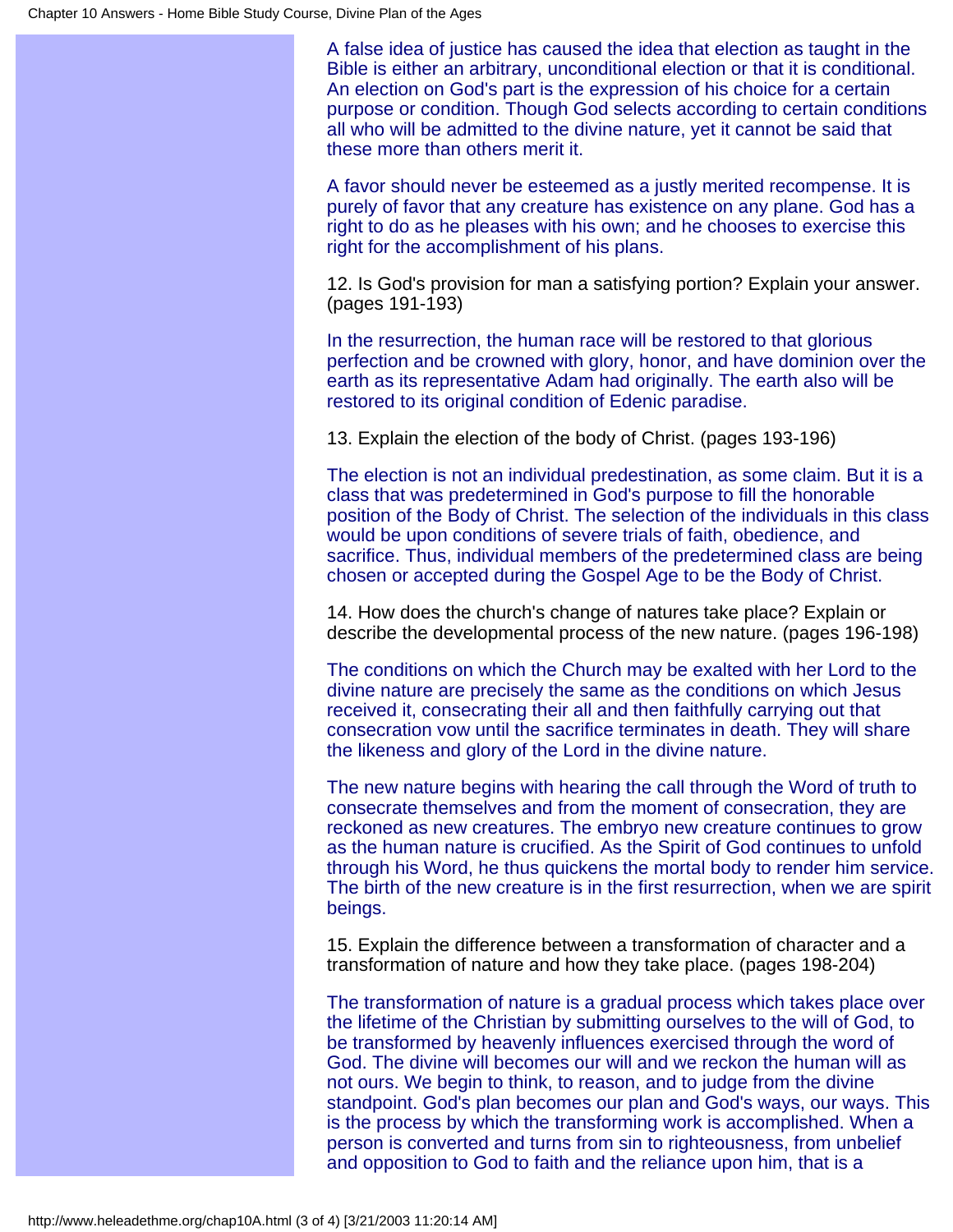transformation of character.

Transformation of character will lead to the process of a transformation of nature, which will, if faithful, lead to spirit birth.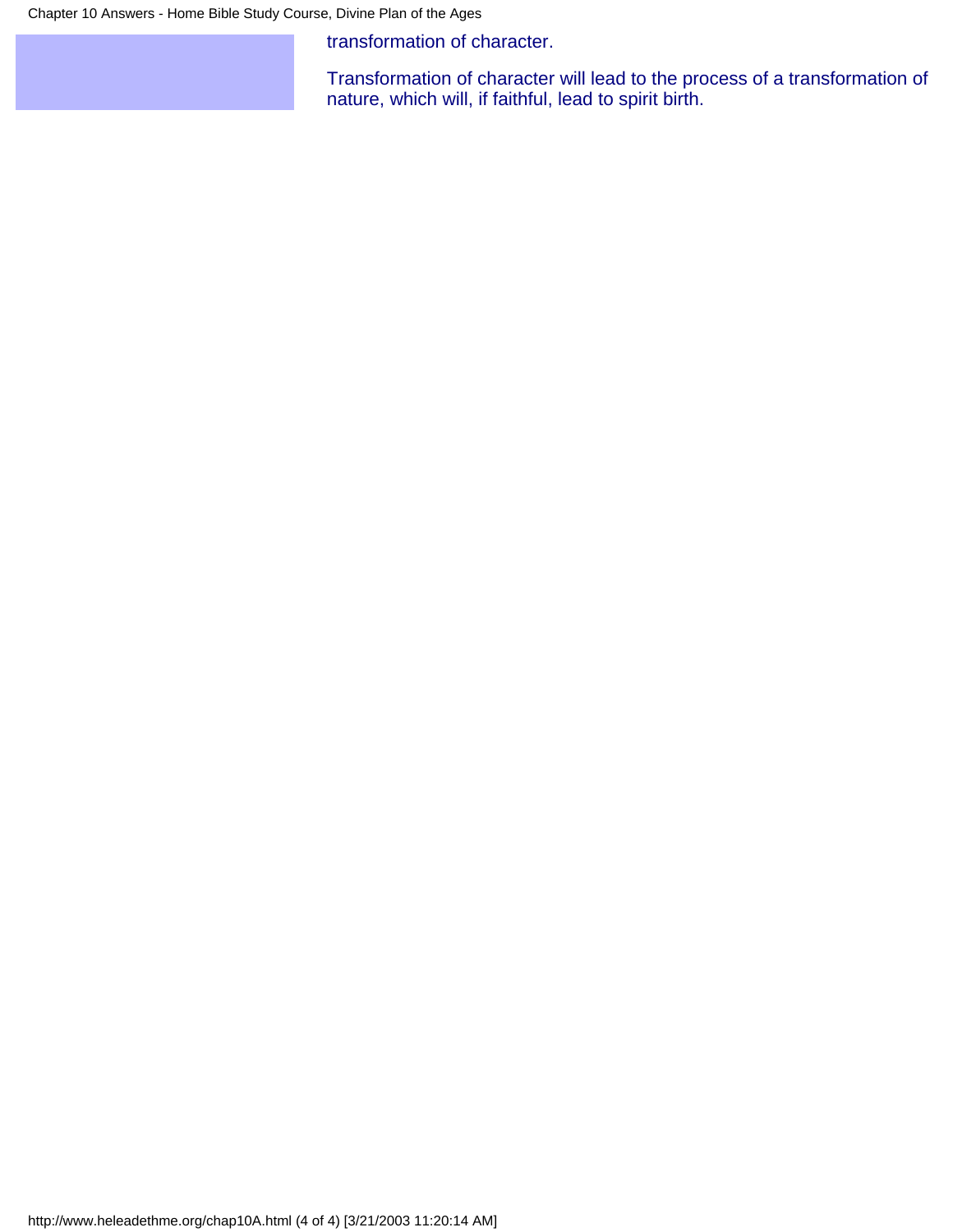<span id="page-66-0"></span>

**[Divine Plan of Ages](#page-7-0)** [for Home Study Course](#page-7-0)

### **Questions**

[Chapter 1](#page-1-0) [Chapter 2](#page-9-0) [Chapter 3](#page-13-0) [Chapter 4](#page-19-0) [Chapter 5](#page-25-0) [Chapter 6](#page-32-0) [Chapter 7](#page-44-0) [Chapter 8](#page-48-0) [Chapter 9](#page-54-0) [Chapter 10](#page-60-0) **Chapter 11** [Chapter 12](#page-72-0) [Chapter 13](#page-74-0) [Chapter 14](#page-83-0) [Chapter 15](#page-94-0) [Chapter 16](#page-105-0)

### **[Show Answers](#page-68-0)**

**[HOME](http://www.heleadethme.org/index.html)**

# The Divine Plan of the Ages

## **Chapter 11 Questions**

1. Describe the "broad road." Who is on it? What does it lead to? How long has it been traveled and can one escape the broad road? (pages 205-207)

2. Describe the "narrow way" and what it leads to. (page 207)

3. Who is the fountain of life and what proceeds from the divine immortal fountain? (pages 207-208)

4. What is one of the strongest proofs that man is not immortal? (page 209)

5. What was the result of man's sin and why was he removed from the paradise in which he was placed? (pages 209,210)

6. What will happen to all who have gone down into their graves, and why? (page 210)

7. Who originally possessed immortality and who during the Gospel Age has been invited to receive the divine nature? (pages 210,211)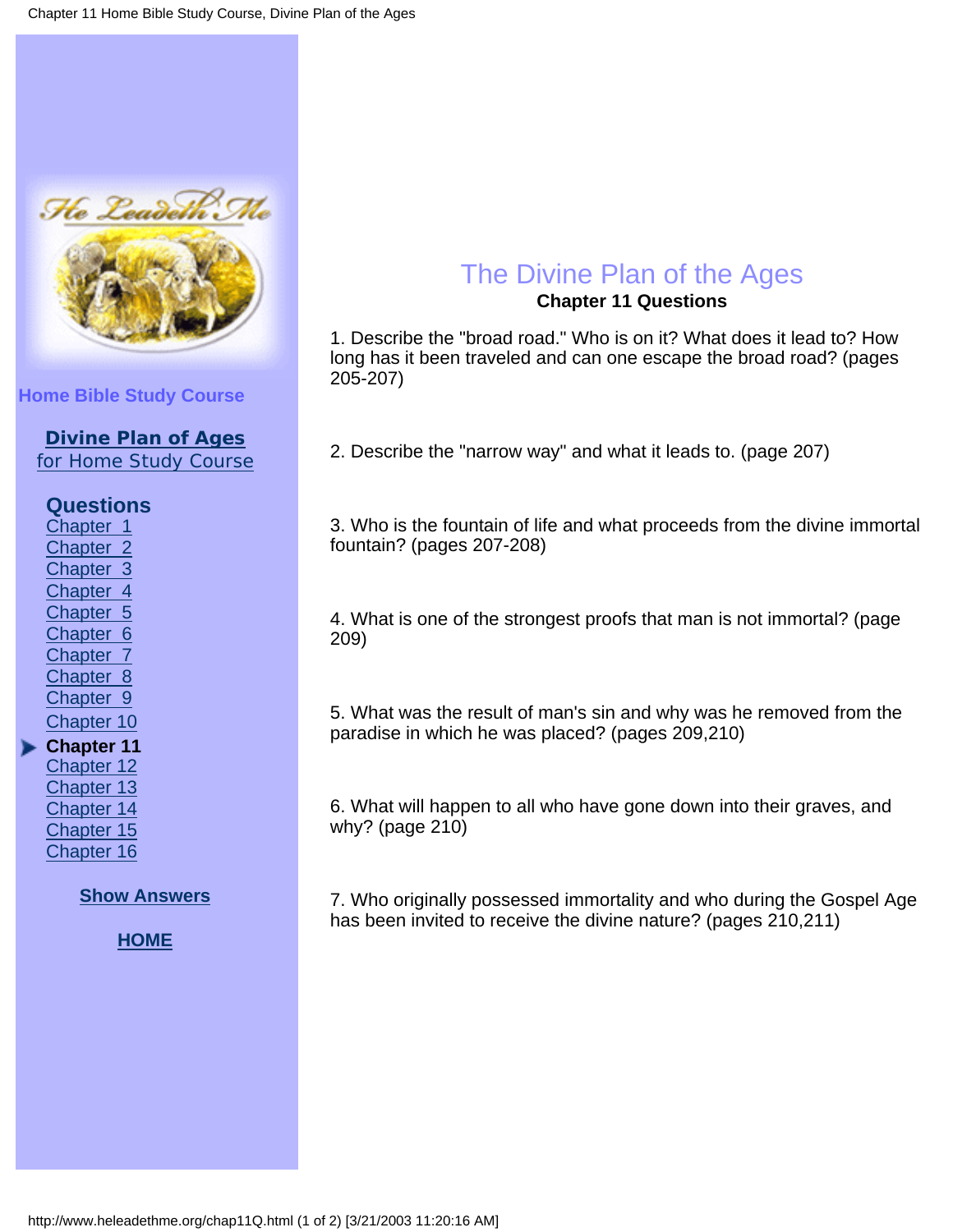8. What is the only way to life now opened and what way do the masses of mankind prefer? (pages 211,212)

9. Why might the "narrow way that leads unto life" be called a way of death? (page 212)

10. Is it possible for one who has been begotten of the spirit to die? Please explain. (page 213)

11. Describe the experiences of those who try to walk a middle road and what their reward will be. (pages 213, 214)

12. Why is this narrow way so steep and rugged and how only can we successfully complete the course? (pages 214, 215)

13. What way will be opened in the next age? What will it lead to and how is it different from the narrow way? (pages 215, 216)

14. Since Jesus died a ransom for all and desires all to come to a knowledge of the truth, why didn't he at once open up the highway for all? (pages 216,217)

15. What are the "lions," "ravenous beasts," and "stumbling stones" that will be removed from the highway? (pages 217,218)

16. When and how were the three ways opened and to what do they lead? (page 218)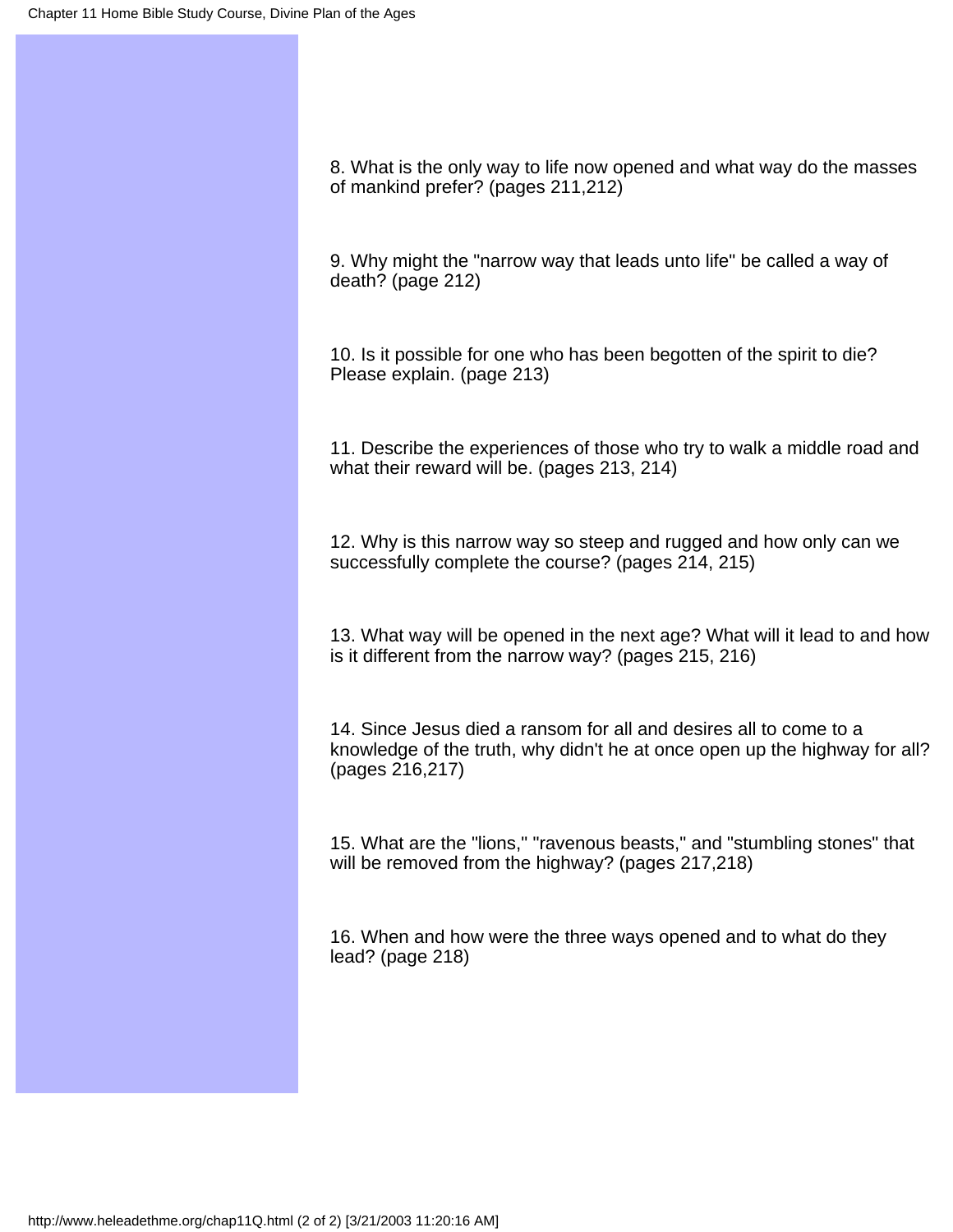<span id="page-68-0"></span>

**[Divine Plan of Ages](#page-7-0)** [for Home Study Course](#page-7-0)

### **Answers**

[Chapter 1](#page-1-0) [Chapter 2](#page-9-0) [Chapter 3](#page-13-0) [Chapter 4](#page-19-0) [Chapter 5](#page-25-0) [Chapter 6](#page-32-0) [Chapter 7](#page-42-0) [Chapter 8](#page-48-0) [Chapter 9](#page-54-0) [Chapter 10](#page-60-0) **Chapter 11** [Chapter 12](#page-72-0) [Chapter 13](#page-74-0) [Chapter 14](#page-83-0) [Chapter 15](#page-94-0) [Chapter 16](#page-105-0)

**[HOME](http://www.heleadethme.org/index.html)**

## The Divine Plan of the Ages

**Chapter 11 Answers**

1. Describe the "broad road." Who is on it? What does it lead to? How long has it been traveled and can one escape the broad road? (pages 205-207)

The broad road is a wide road and has a wide gate and is easy for fallen man to travel. The world of mankind not under the blood of Christ travel this road. It leads to destruction. It has been traveled for almost six thousand years. Yes, one can escape the broad road by taking the narrow road by following the light, which is Jesus Christ.

2. Describe the "narrow way" and what it leads to. (page 207)

The narrow way has a narrow gate and is strait, or difficult. The narrow way leads to life -- immortality.

3. Who is the fountain of life and what proceeds from the divine immortal fountain? (pages 207-208)

Jehovah, the divine being, is the fountain of life. All living things proceed from the divine immortal fountain.

4. What is one of the strongest proofs that man is not immortal? (page 209)

One of the strongest proofs that man is not immortal is that he has not an exhaustless supply of life in himself. Men die.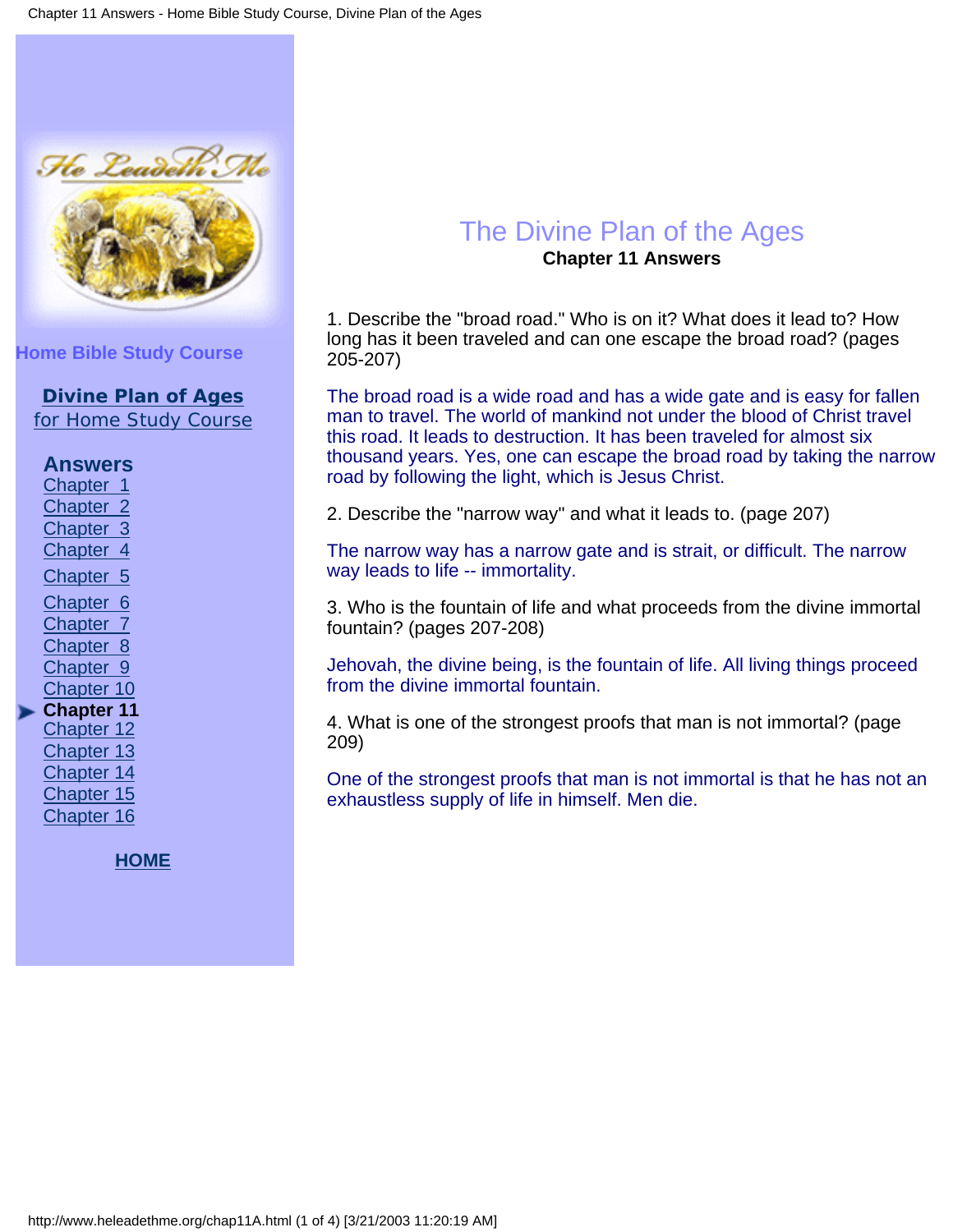

The result of man's sin is depriving him the right to life -- the death penalty. Mankind was removed from paradise because he could eat freely and may have eaten from the trees of life which sustained life perfectly.

6. What will happen to all who have gone down into their graves, and why? (page 210)

Because of Jesus' sacrifice, offering himself as a sin-offering, all that are in their graves shall come forth. There shall be a restitution of all things; first an opportunity or offer of restitution to all, and ultimately the attainment of human perfection by all who will obey the Redeemer.

7. Who originally possessed immortality and who during the Gospel Age has been invited to receive the divine nature? (pages 210,211)

God originally possessed immortality. Jesus received divine nature after his resurrection. The same offer is made to the church if faithful.

8. What is the only way to life now opened and what way do the masses of mankind prefer? (pages 211,212)

The narrow way through Jesus Christ. The masses of mankind prefer the broad road leading to destruction.

9. Why might the "narrow way that leads unto life" be called a way of death? (page 212)

Because one must sacrifice human nature unto death. Jesus Christ took the narrow way sacrificing his own life.

10. Is it possible for one who has been begotten of the spirit to die? Please explain. (page 213)

Yes, it is possible. Paul explains this by saying after we have been begotten of the spirit through the truth, if we live after the flesh, we shall die (lose our life.)

11. Describe the experiences of those who try to walk a middle road and what their reward will be. (pages 213, 214)

They try to keep the favor of God and the favor of the world, forgetting the friendship of the world is enmity with God. By walking the middle road,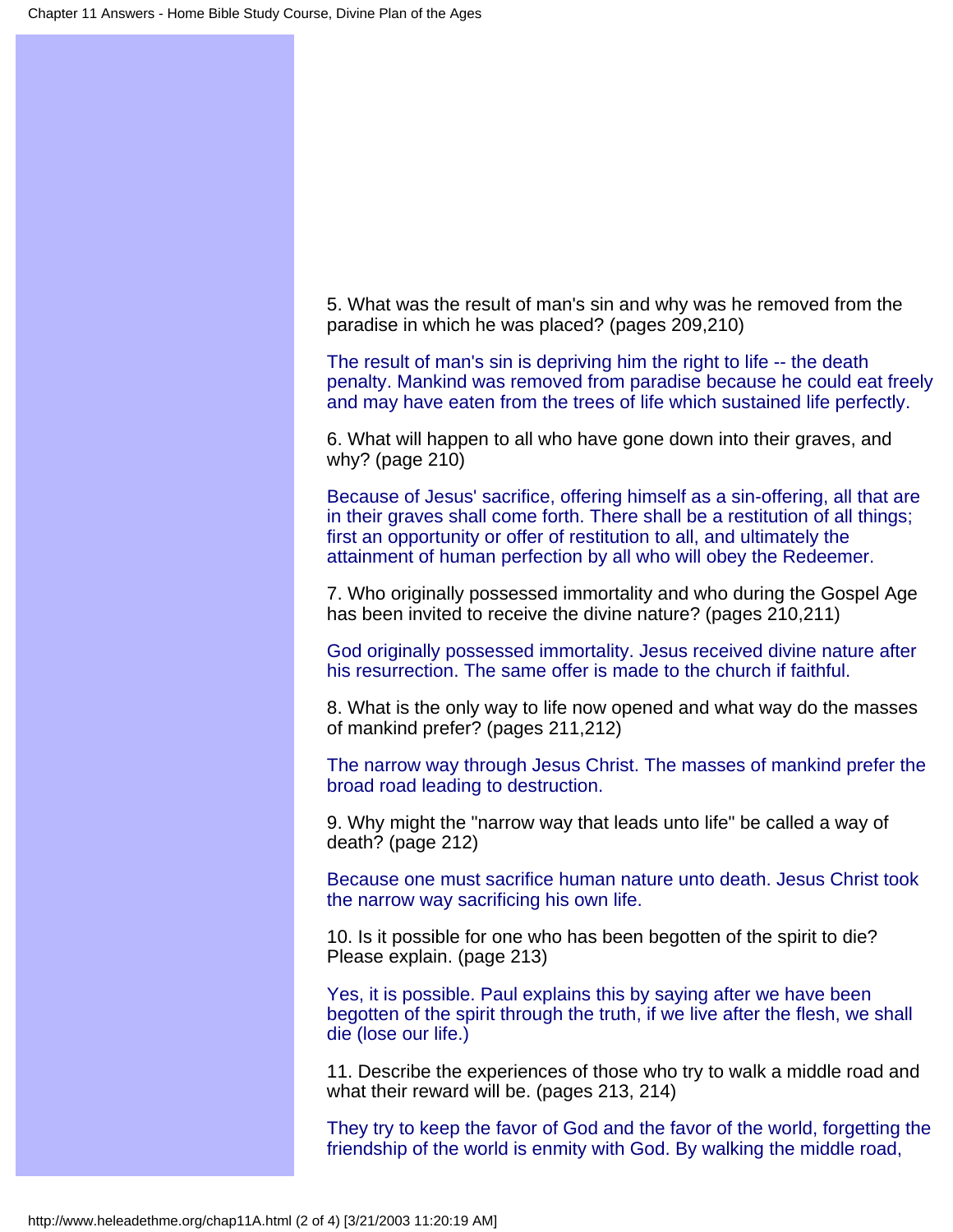their reward will be they lose the prize of immortality, but they may be purified by the fire of affliction that the spirit may be saved and if rightly exercised, they will receive a spiritual resurrection like unto angels and serve God.

12. Why is this narrow way so steep and rugged and how only can we successfully complete the course? (pages 214, 215)

There is a separating principle to sanctify and refine a peculiar people to be heirs of God and joint-heirs with Jesus Christ. By coming boldly to the throne of grace, here we may obtain mercy and find grace to help us to climb this steep and rugged way.

13. What way will be opened in the next age? What will it lead to and how is it different from the narrow way? (pages 215, 216)

The highway of holiness. It will lead to a new order of things such as personal purification and restoration to the image of God as enjoyed by Adam before sin entered the world -- perfect humanity.

It is termed a highway, a public roadway, not like the narrow way, which is steep, rugged, difficult, but a way specially prepared for any travel - especially arranged for the convenience and comfort of the travelers, who will be aided every step of the way by the administration of Christ's new government.

14. Since Jesus died a ransom for all and desires all to come to a knowledge of the truth, why didn't he at once open up the highway for all? (pages 216,217)

The present narrow way is for the trial and selection of the body of Christ, which, when exalted with Christ, will open the highway of holiness for man's blessing.

15. What are the "lions," "ravenous beasts," and "stumbling stones" that will be removed from the highway? (pages 217,218)

Lions are things that stand in the way of those who would like to give up sinful ways. Ravenous beasts are organizations that advance selfishness, self-interest, at the expense of the public good. Stumbling stones are the ignorance and superstition that will be removed.

16. When and how were the three ways opened and to what do they lead? (page 218)

The broad road began when Adam sinned and leads to destruction.

The narrow way began with the precious blood of Jesus, continuing through the Gospel Age. It leads to the divine nature.

The highway of holiness is to be opened in the future. It is for those redeemed from destruction on the broad road.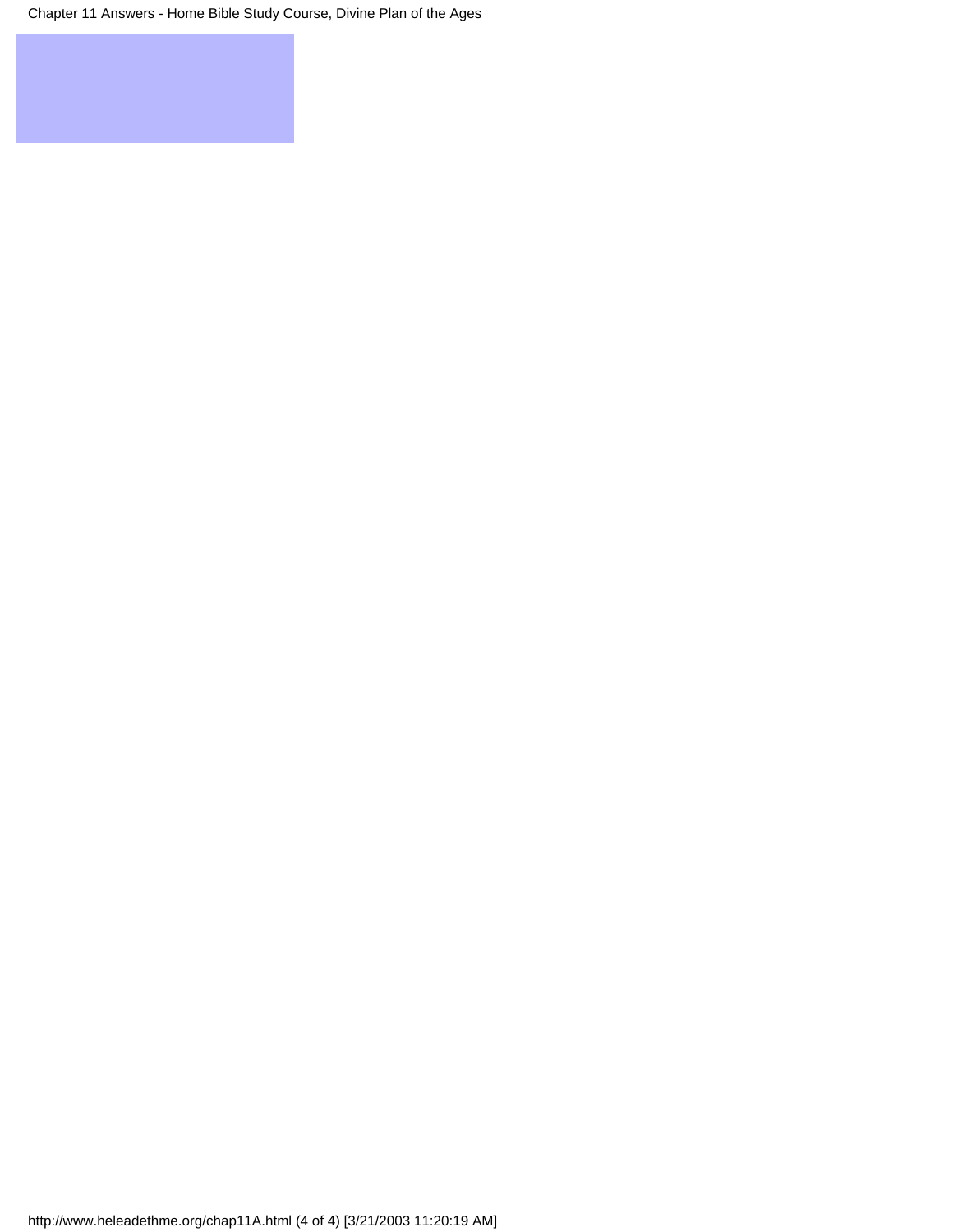<span id="page-72-0"></span>

**Home Bible Study Course**

## **[Divine Plan of Ages](#page-7-0)** [for Home Study Course](#page-7-0)

#### **Questions**

| <b>Chapter</b><br>1 |
|---------------------|
| Chapter<br>2        |
| <b>Chapter</b><br>3 |
| Chapter<br>4        |
| Chapter<br>5        |
| 6<br><b>Chapter</b> |
| 7<br>Chapter        |
| Chapter<br>8        |
| Chapter 9           |
| Chapter 10          |
| <b>Chapter 11</b>   |
| <b>Chapter 12</b>   |
| <b>Chapter 13</b>   |
| Chapter 14          |
| <b>Chapter 15</b>   |
| <b>Chapter 16</b>   |

**Show Answers**

**[HOME](http://www.heleadethme.org/index.html)**

## The Divine Plan of the Ages **Chapter 12**

*This course is currently not available.*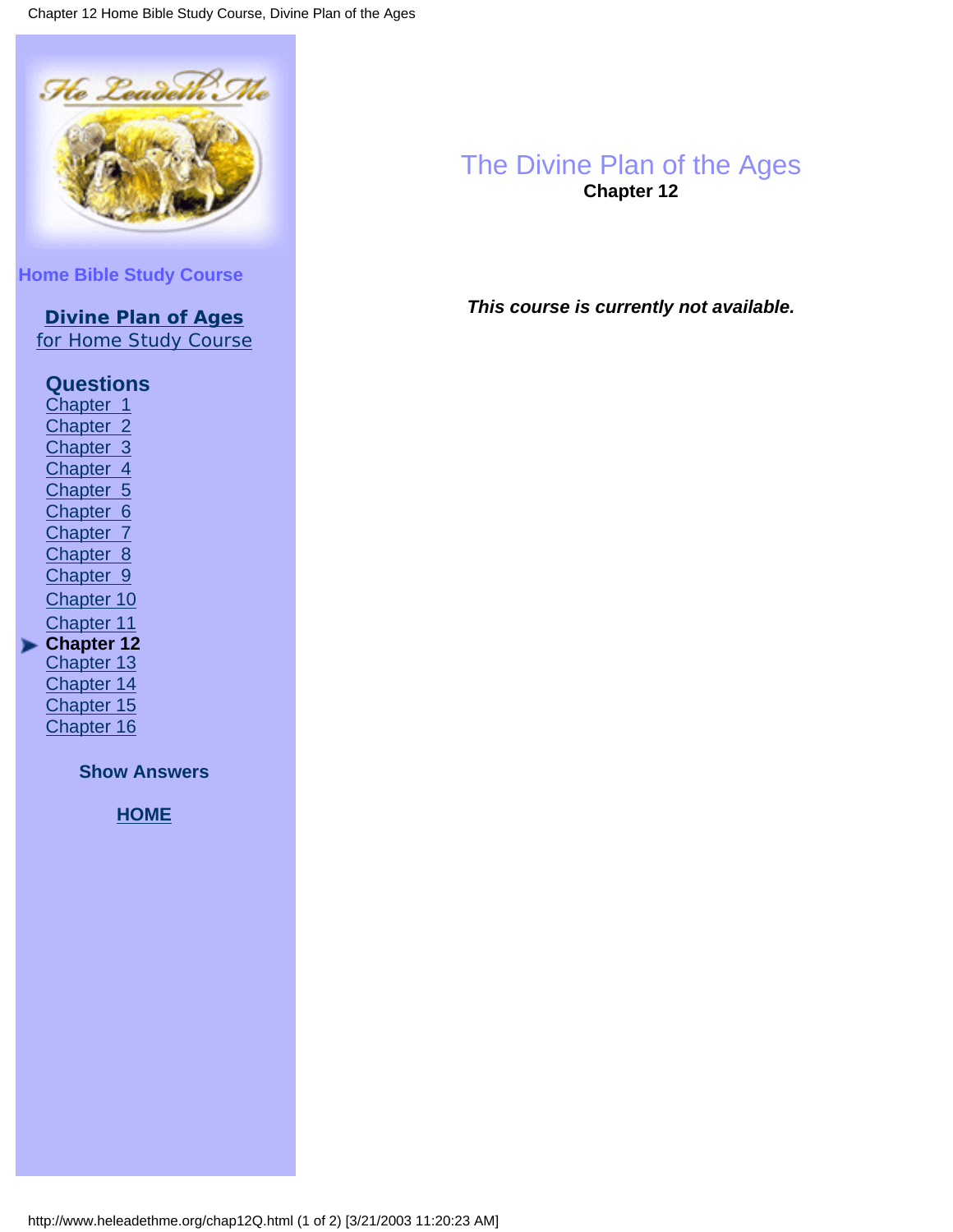Chapter 12 Home Bible Study Course, Divine Plan of the Ages

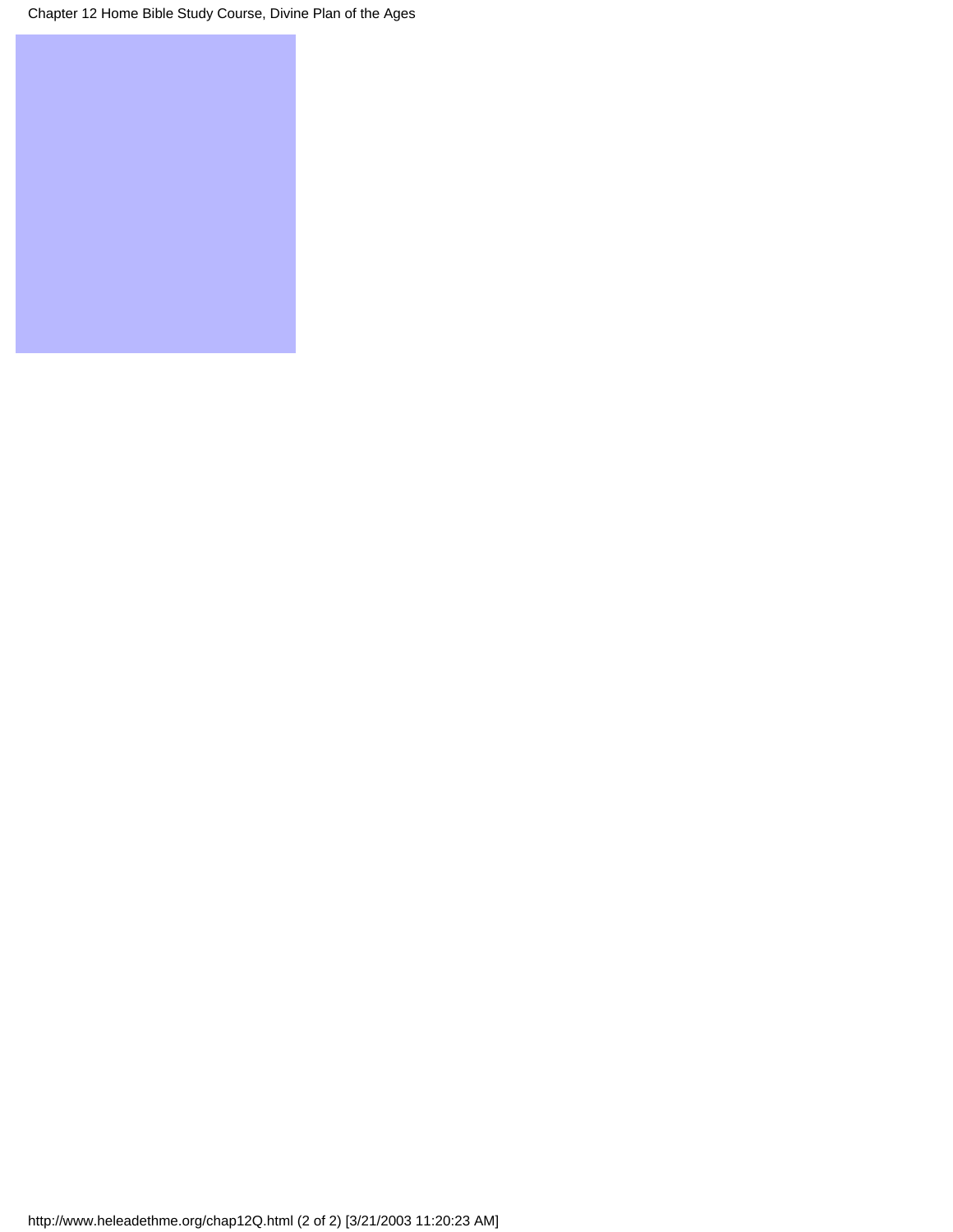<span id="page-74-0"></span>

**Home Bible Study Course**

**[Divine Plan of Ages](#page-7-0)** [for Home Study Course](#page-7-0)

#### **Questions**

| <b>Chapter</b>       |  |
|----------------------|--|
| <b>Chapter</b><br>2  |  |
| 3<br><b>Chapter</b>  |  |
| 4<br>Chapter         |  |
| Chapter<br>5         |  |
| 6<br>Chapter         |  |
| 7<br><b>Chapter</b>  |  |
| <b>Chapter</b><br>8  |  |
| Chapter <sub>9</sub> |  |
| <b>Chapter 10</b>    |  |
| <b>Chapter 11</b>    |  |
| <b>Chapter 12</b>    |  |
| <b>Chapter 13</b>    |  |
|                      |  |
| <b>Chapter 14</b>    |  |
| <b>Chapter 15</b>    |  |
| Chapter 1<br>6       |  |
|                      |  |

#### **[Show Answers](#page-77-0)**

**[HOME](http://www.heleadethme.org/index.html)**

## The Divine Plan of the Ages

**Chapter 13 Questions**

1. In the beginning, who was given dominion over the human race and what form of government was originally designed by God? (pages 245,246)

2. Upon what one contingency did the everlasting continuance of the first dominion depend and how was this first dominion over earth overthrown? (pages 246,247)

3. How and by whom was the forfeited inheritance redeemed and when will it be restored? Will the reign of Messiah on earth be everlasting? Please explain. (pages 247,248)

4. Under what two forms of government was the typical kingdom of God established during the Jewish Age? When and why was this kingdom overthrown and for how long? (pages 248,249)

5. During which time period will the Gentile governments rule and why has God permitted these evil governments to reign? Can man establish a perfect government? Please explain. (pages 249-251)

6. Name the two phases of the kingdom of earth. What has been man's experiences for the past centuries and what is he hoping for? (page 251)

7. Have God's faithful children been left in darkness respecting the reign of darkness now and the better government in due time? Has Jehovah allowed man to rule, or is he defying God's will by ruling over the earth? (pages 251,252)

8. What was the dream of Nebuchadnezzar and its divine interpretation through the prophet Daniel? See Daniel 2:31-45. (pages 252-255)

9. Explain the symbolic interpretation of the "stone cut out of the mountain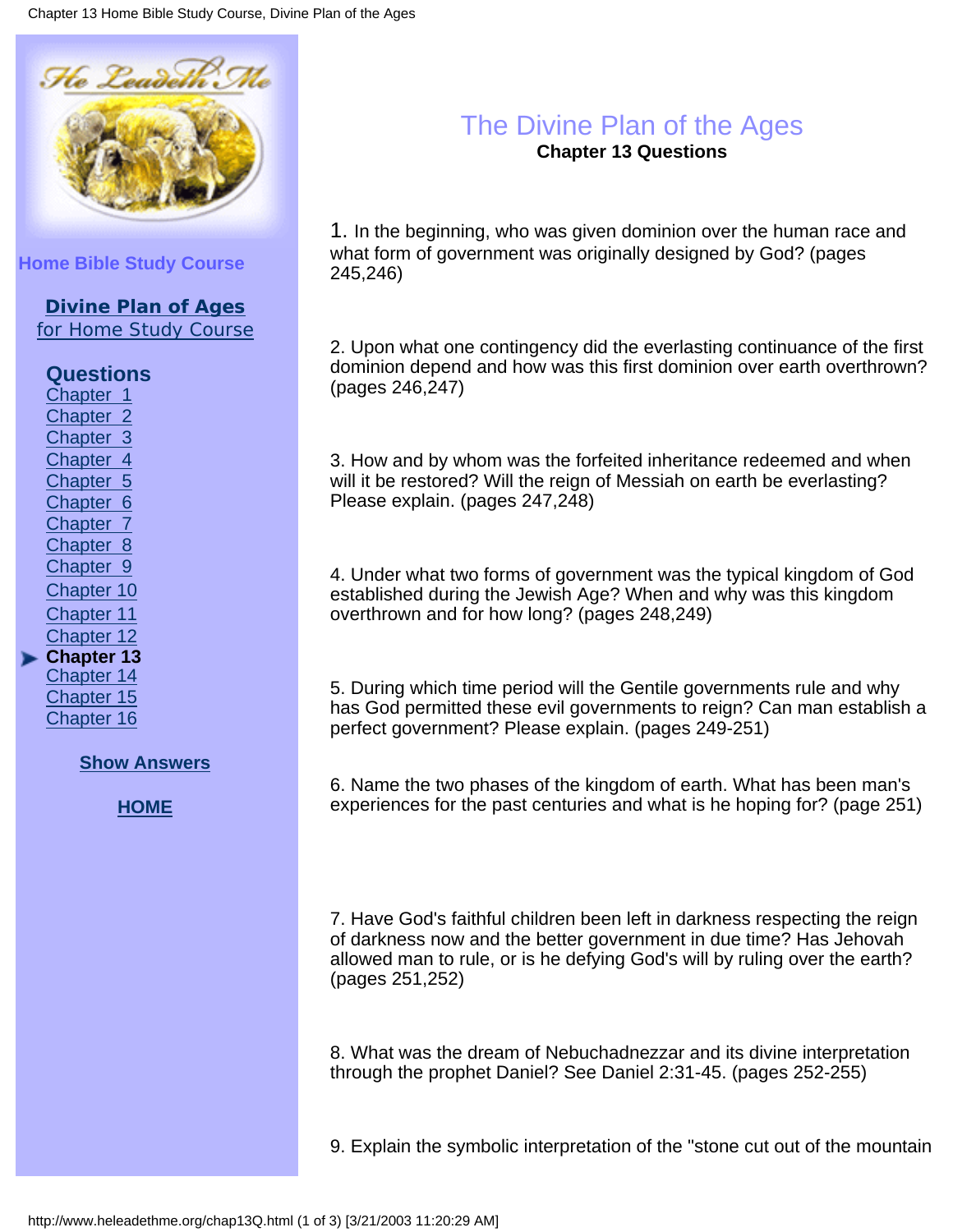without hands." How might the stone be considered while it's being cut out of the mountain and how does this apply to the church? (page 255)

10. What New Testament Scriptures corroborate this interpretation of the stone smiting the nations? (pages 255,256)

11. Compare how the world views the empires of the earth in contrast with the stone class, the church. What will the smiting of the image by the stone accomplish for the world of mankind? (pages 256,257)

12. Describe the four universal empires from the standpoint of God, especially the fourth beast and the little horn. Why is "the devil" an appropriate name for the fourth beast and is this beast still in existence today? (pages 257-259)

13. What is the difference between the destruction of the fourth beast and its three predecessors? Describe the fifth universal empire which will take its place. (pages 260,261)

14. As we view these beastly governments from the Lord's standpoint, what should our hearts long for? Is the fifth universal empire in existence today? When and how will it be established in power? (pages 261,262)

15. Why is the character of the earthly governments beastly and what has been the object of all governments organized under men? (pages 262-264)

16. What has been the natural result of the increase of knowledge amongst men? To what will this awakening lead? What should be our attitude toward the governments of this world? (pages 265,267)

17. On what should the church of God give its entire attention? What resulted when the church began to dabble in politics shortly after the death of the Apostles? (Pages 267,268)

18. What have the kingdoms of Europe claimed and why hasn't God approved these claims? What serious injury has resulted by this improper recognition of these earthly kingdoms. (pages 268-270)

19. From the divine standpoint, how should the best and worst of earthly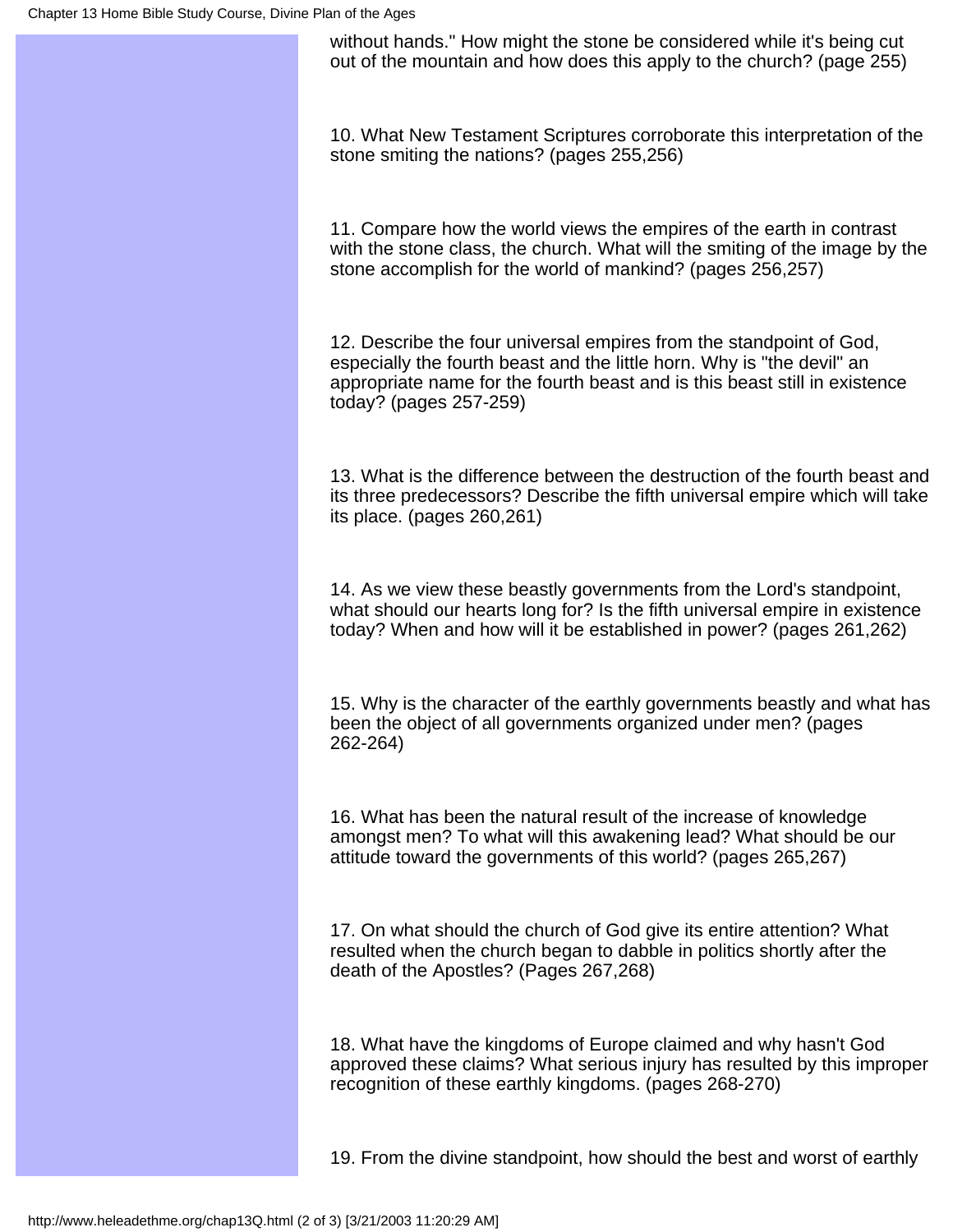governments be regarded? Since man has a false sense of duty toward these so-called "Christian nations," to what side are many Christians being forced? (page 270)

20. What is mankind's attitude towards Christendom as people rapidly awaken? How might the great time of trouble be averted and what is the Lord's exhortation to the world through the word of the Psalmist? (pages 270,271)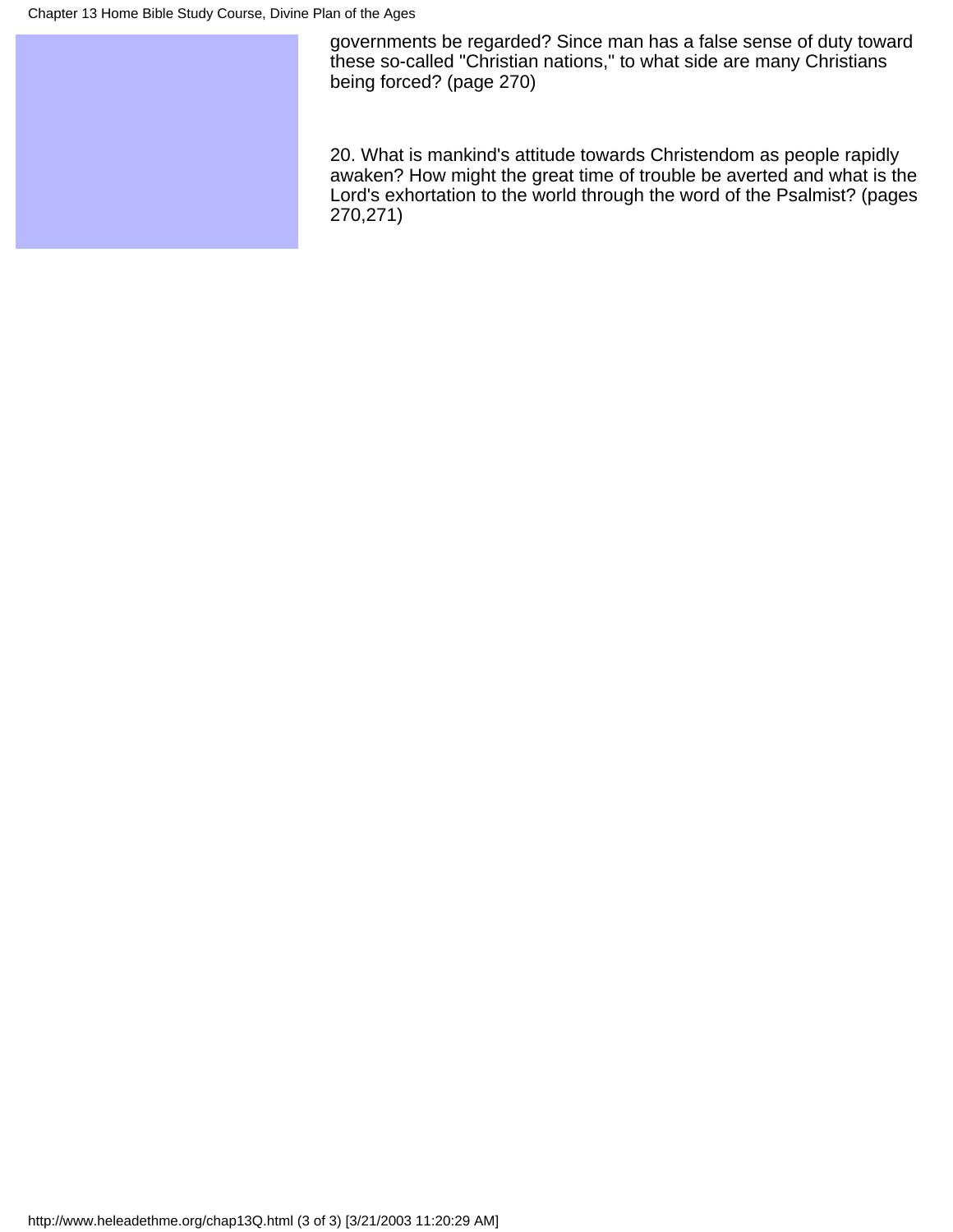<span id="page-77-0"></span>

**Home Bible Study Course**

#### **[Divine Plan of Ages](#page-7-0)** [for Home Study Course](#page-7-0)

**Answers** [Chapter 1](#page-1-0) [Chapter 2](#page-9-0) [Chapter 3](#page-13-0) [Chapter 4](#page-19-0) [Chapter 5](#page-25-0) [Chapter 6](#page-32-0) [Chapter 7](#page-42-0) [Chapter 8](#page-48-0) [Chapter 9](#page-54-0) [Chapter 10](#page-60-0) [Chapter 11](#page-74-0) [Chapter 12](#page-72-0) **Chapter 13** [Chapter 14](#page-83-0) [Chapter 15](#page-94-0) [Chapter 16](#page-105-0)

#### **[HOME](http://www.heleadethme.org/index.html)**

# The Divine Plan of the Ages

**Chapter 13 Answers**

1. In the beginning, who was given dominion over the human race and what form of government was originally designed by God? (pages 245,246)

The dominion of earth was placed in the hands of the human race as represented in the first man Adam, who was perfect, and therefore fully qualified to be the lord, ruler or king of earth. No man is given dominion or authority over fellowmen, but the whole race is given dominion over the earth.

The original design of the Creator for earth's government was a Republic in form, a government in which each individual would share; in which every man would be a sovereign, amply qualified in every particular to exercise the duties of this office for both his own and the general good.

2. Upon what one contingency did the everlasting continuance of the first dominion depend and how was this first dominion over earth overthrown? (pages 246,247)

This divinely-conferred rulership be always exercised in harmony with the Supreme Ruler of the universe, whose one law, briefly stated, is Love.

Man's disobedience to the Supreme Ruler forfeited not only his life, but also all his rights and privileges as God's representative ruler of earth. He was thenceforth a rebel, dethroned and condemned to death.

3. How and by whom was the forfeited inheritance redeemed and when will it be restored? Will the reign of Messiah on earth be everlasting? Please explain. (pages 247,248)

Our Lord's death redeemed or purchased not only man, but also all his original inheritance, including the dominion of earth. In due time, and shortly, he will take possession of his purchase. He will restore man's dominion and original blessings when man is capable of exercising them in harmony with the will of God. The reign of Messiah will not be everlasting. It will continue only until he will have put down all rebellion and insubordination and restored the fallen race to the original perfection, when they will be fully capable of rightly exercising the dominion of earth as originally designed. When thus restored, it will again be the Kingdom of God on earth, under man.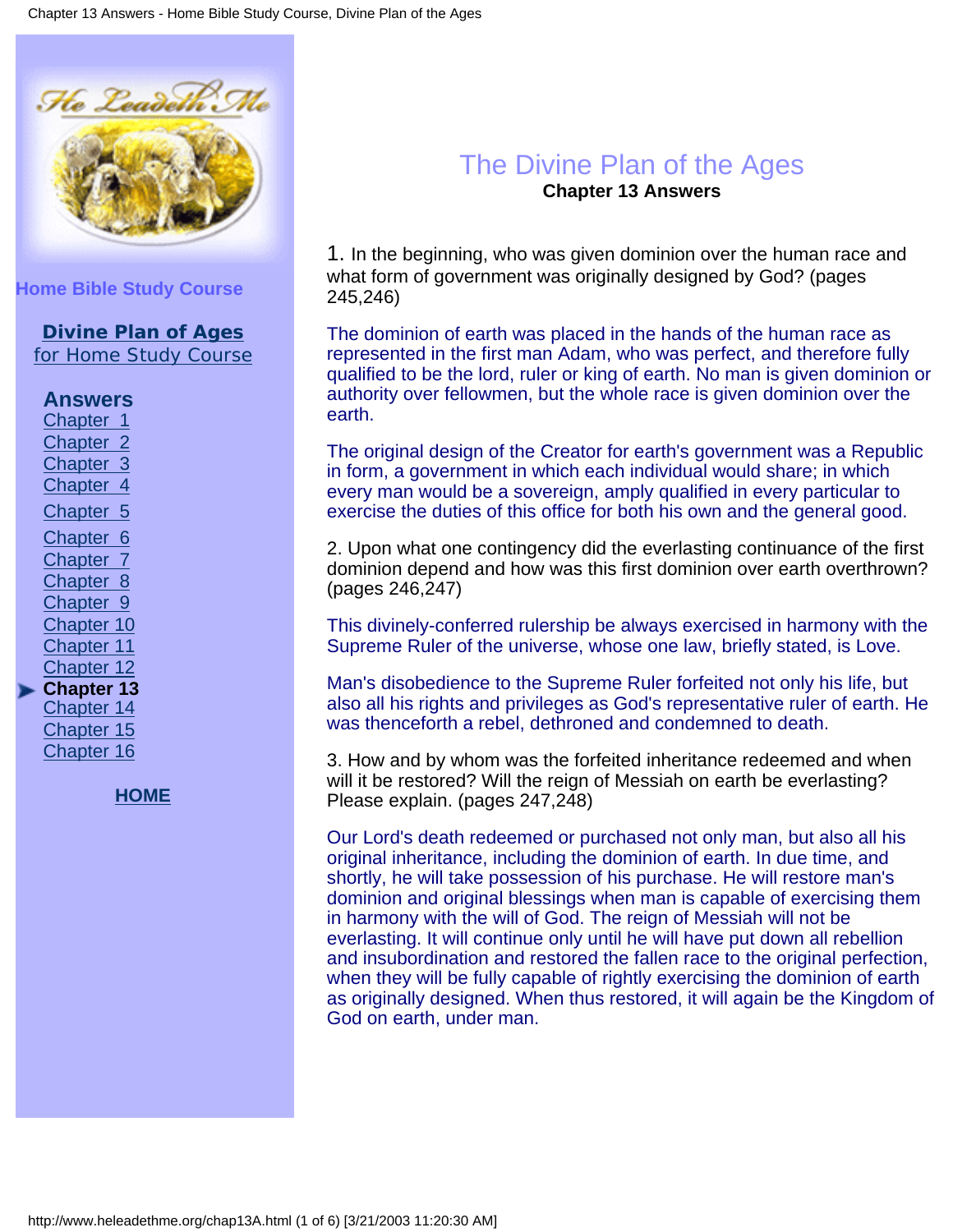4. Under what two forms of government was the typical kingdom of God established during the Jewish Age? When and why was this kingdom overthrown and for how long? (pages 248,249)

God organized the people of Israel as his kingdom, under Moses and the Judges -- a sort of Republic -- but it was typical only. And the more despotic rule afterward established, especially under David and Solomon, was in some respects typical of the kingdom promised, when Messiah should reign.

When the people of Israel transgressed against the Lord, he chastised them repeatedly, until finally he took away their kingdom entirely. In the days of Zedekiah, the last who reigned of the line of David, the scepter of royal power was removed. There the typical kingdom of God was overthrown.

5. During which time period will the Gentile governments rule and why has God permitted these evil governments to reign? Can man establish a perfect government? Please explain. (pages 249-251)

After the removal of God's kingdom in the days of Zedekiah, the world was without any government of which God could approve. The Gentile governments God recognized indirectly, in that he publicly declares his decree that during the interregnum the control of Jerusalem and the world should be exercised by Gentile governments. This interregnum, or intervening period of time between the removal of God's scepter and government and the restoration of the same in greater power and glory in Christ, is Scripturally termed "The Times of the Gentiles."

Man can't establish a perfect government because of his own weaknesses in his fallen, depraved condition. These weaknesses, which of themselves would thwart human efforts to produce a perfect government, have also been taken advantage of by Satan. Satan has led man captive at his will.

6. Name the two phases of the kingdom of earth. What has been man's experiences for the past centuries and what is he hoping for? (page 251)

The spiritual phase is invisible, and the human phase is visible -- the visible earthly kingdoms measurably under the control of a spiritual prince, Satan. The fallen, blinded, groaning creation has for centuries plodded along its weary way, defeated at every step, even its best endeavors proving fruitless, yet ever hoping that the golden age dreamed of by its philosophers was at hand.

7. Have God's faithful children been left in darkness respecting the reign of darkness now and the better government in due time? Has Jehovah allowed man to rule, or is he defying God's will by ruling over the earth? (pages 251,252)

No. God has given us, through his prophets, several grand panoramic views of the kingdoms of this world, each time showing, for our encouragement, their overthrow by Messiah.

Man is ruling by God's permission, shown by God's message to Nebuchadnezzar, wherein God gives permission to rule until the time for setting up of Christ's kingdom.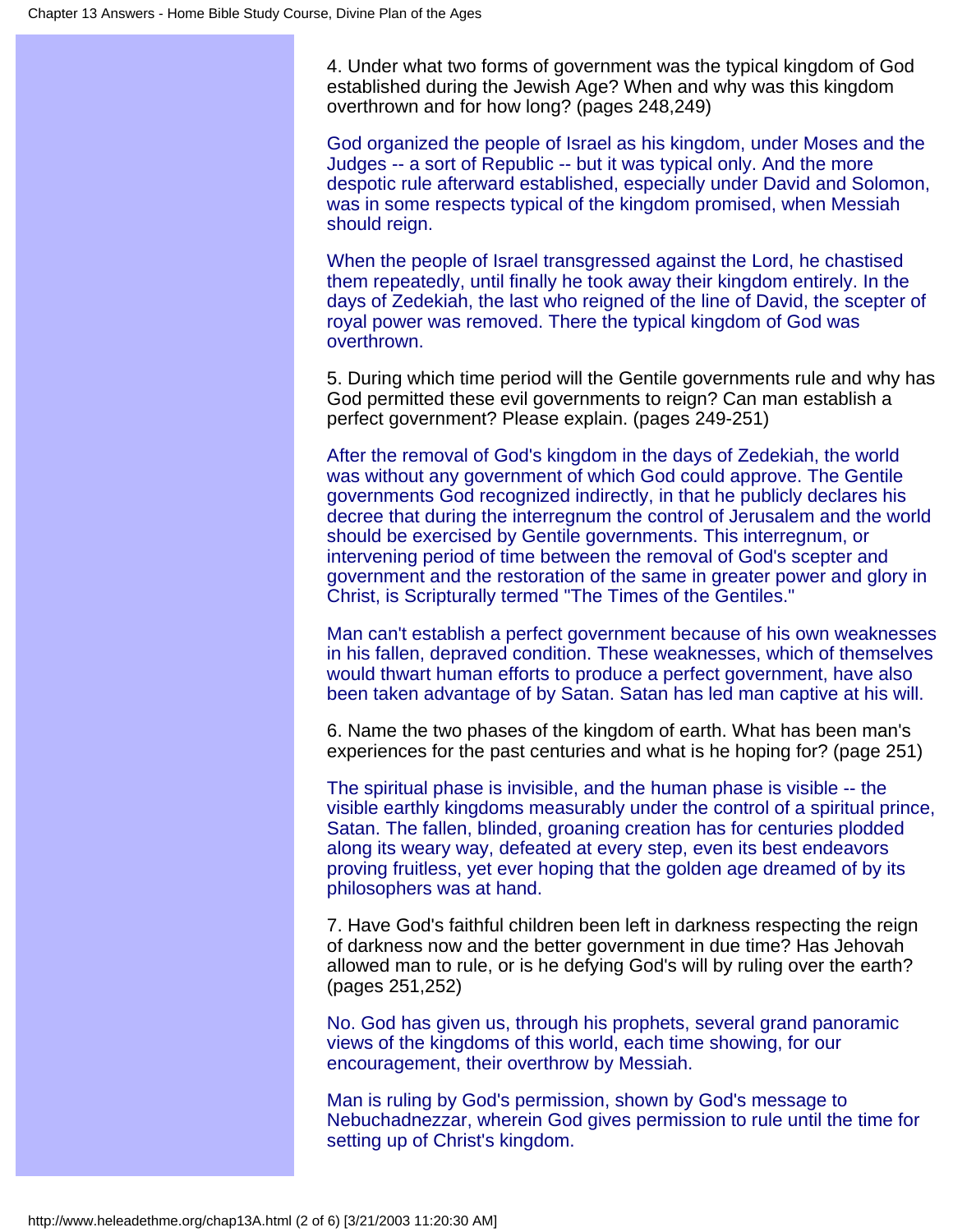8. What was the dream of Nebuchadnezzar and its divine interpretation through the prophet Daniel? See Daniel 2:31-45. (pages 252-255)

Four universal empires were symbolized: Babylon was the head of gold; Medo-Persia was the breast of silver; Greece, was the belly of brass; and Rome was the iron legs and clay-mixed feet.

9. Explain the symbolic interpretation of the "stone cut out of the mountain without hands." How might the stone be considered while it's being cut out of the mountain and how does this apply to the church? (page 255)

It represents the true Church, the Kingdom of God. During the Gospel age, this stone kingdom is being formed, cut out, carved and shaped for its future position and greatness. When complete, when entirely cut out, it will smite and destroy the kingdoms of this world.

While being cut out, it might be called an embryo mountain, in view of its future destiny; so, too, the Church could be, and sometimes is, called the Kingdom of God. In fact, however, the stone does not become the mountain until it has smitten the image; and so the Church, in the full sense, will become the Kingdom to fill the whole earth when the day of the Lord will be over, and when it will be established.

10. What New Testament Scriptures corroborate this interpretation of the stone smiting the nations? (pages 255,256)

Rev. 3:21; 2:26, 27.

11. Compare how the world views the empires of the earth in contrast with the stone class, the church. What will the smiting of the image by the stone accomplish for the world of mankind? (pages 256,257)

The world views the empires to be an exhibition of human glory, grandeur, and power. The stone class has been esteemed by the world as of no value. It has been despised and rejected of men. They see no beauty in it that they should desire it. The world loves, admires, praises and defends the rulers and governments represented in this great image, though it has been continually disappointed, deceived, wounded and oppressed by them.

It will accomplish the liberating of the oppressed and the blessing of all.

12. Describe the four universal empires from the standpoint of God, especially the fourth beast and the little horn. Why is "the devil" an appropriate name for the fourth beast and is this beast still in existence today? (pages 257-259)

They were shown as four great and ravenous wild beasts, inglorious and beastly. The fourth was so ferocious and hideous that none of the beasts of earth could be compared with it.

Devil is an appropriate name because Rome has been the most devilish of all earthly governments. Even in its change from Rome Pagan to Rome Papal, it illustrated one of Satan's chief characteristics; for he also transforms himself to appear as an angel of light, as Rome transformed itself from heathenism and claimed to be Christian. The Roman Empire in its horns or division still exists. It began to be consumed when Napoleon took the Pope prisoner to France, but it is not yet slain.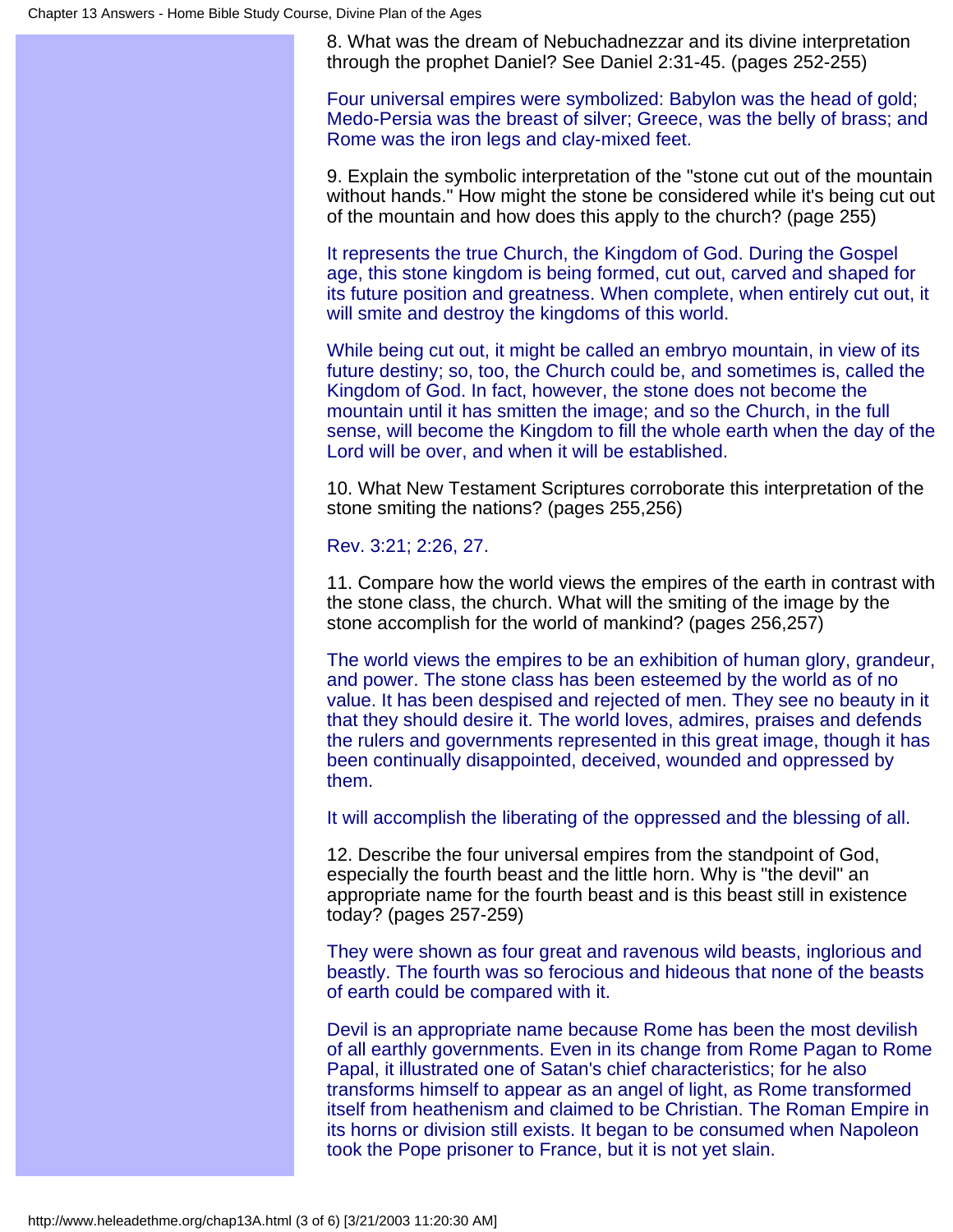13. What is the difference between the destruction of the fourth beast and its three predecessors? Describe the fifth universal empire which will take its place. (pages 260,261)

The three predecessors successively had their dominion taken from them, but their lives as nations did not cease immediately. The fourth beasts will lose dominion and life at once and go into utter destruction; and with it the others will pass away also. The fifth empire will be the Kingdom of God, under Christ, who will reign until he shall have put down all authority and power in conflict with the will and law of Jehovah.

14. As we view these beastly governments from the Lord's standpoint, what should our hearts long for? Is the fifth universal empire in existence today? When and how will it be established in power? (pages 261,262)

Our hearts long for the end of Gentile governments and joyfully look forward to that blessed time when the overcomers of the present age will be enthroned with their Head to rule, bless and restore the groaning creation.

Each of these governments represented in the image and by the beasts existed before it came into power as the universal empire. So, too, with the true Kingdom of God: it has long existed separate from the world, not attempting rulership, but awaiting its time -- the time appointed by God. And, like the others, it must receive its appointment and must come into authority or be set up before it can exercise its power in the smiting and slaying of the beast or kingdom preceding it. We must expect God's Kingdom to be inaugurated before the fall of the kingdoms of this world, and that its power and smiting will bring their overthrow.

15. Why is the character of the earthly governments beastly and what has been the object of all governments organized under men? (pages 262-264)

The object of all governments ever organized among men has been to promote justice and the well-being of all the people.

The dark deeds of base tyrants, who gained positions of power in the governments of the world, did not represent the laws and institutions of those governments, but in usurping authority and turning it to base ends, they gave to those governments their beastly character. The governments were beastly because of the exaltation to power of a majority of unrighteous rulers, through the intrigues and deceptions of Satan, operating through man's weaknesses and depraved tastes and ideas.

16. What has been the natural result of the increase of knowledge amongst men? To what will this awakening lead? What should be our attitude toward the governments of this world? (pages 265,267)

It awakens a feeling of self-respect among men, and a realization of their natural and inalienable rights, which they will not long permit to be ignored or despised; rather, they will go to an opposite extreme. A more general and widespread dissatisfaction will finally express itself in a world-wide revolution, in the overthrow of all law and order; that anarchy and distress upon all classes will be the result.

We should not interfere with the earthly rulers in any way, but submit to these powers, obey the laws and respect those in authority because of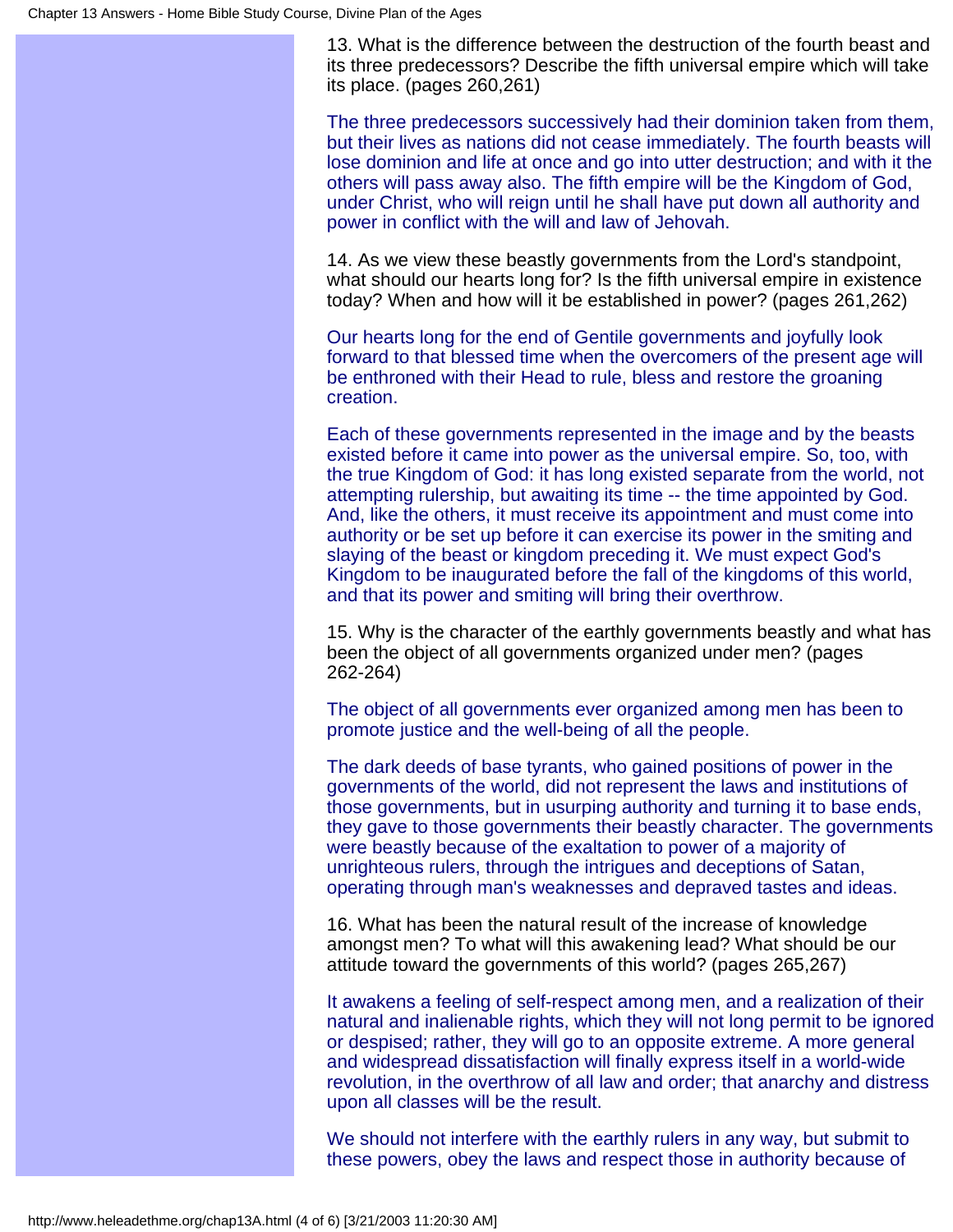their office. We are to be law-abiding, though separate from the governments of this world.

17. On what should the church of God give its entire attention? What resulted when the church began to dabble in politics shortly after the death of the Apostles? (Pages 267,268)

To preaching the Kingdom of God and to the advancement of the interests of that Kingdom according to the plan laid down in the Scriptures.

The result was Papacy was developed and in time became the mistress and queen of nations.

18. What have the kingdoms of Europe claimed and why hasn't God approved these claims? What serious injury has resulted by this improper recognition of these earthly kingdoms. (pages 268-270)

They claim to be Christian kingdoms and announce that sovereigns reign by the grace of God; i.e, through appointment of either Papacy or some of the Protestant sects. God hasn't approved because, deceived by the church nominal, these nations are sailing under false colors, claiming to be what they are not. Their only title is in God's limited grant, until he come whose right the dominion is.

A serious injury is that the attention of the children of God has thereby been attracted away from the promised heavenly kingdom; and they have been led to an improper recognition of an intimacy with earthly kingdoms.

19. From the divine standpoint, how should the best and worst of earthly governments be regarded? Since man has a false sense of duty toward these so-called "Christian nations," to what side are many Christians being forced? (page 270)

As kingdoms of this world, whose lease of power from God is now about expired, that they may give place to their ordained successor, the Fifth Universal Empire. They feel bound to champion the present falling kingdoms of so-called Christendom, whose time is fast expiring; and thus their sympathies are often forced to the side of oppression, rather than to the side of right and freedom -- to the side of the kingdoms of this world, and the prince of this world, rather than to the side of the coming true Kingdom of Christ.

20. What is mankind's attitude towards Christendom as people rapidly awaken? How might the great time of trouble be averted and what is the Lord's exhortation to the world through the word of the Psalmist? (pages 270,271)

The tendency with many is to conclude that Christianity itself is an imposition without foundation and that, leagued with civil rulers, its aim is merely to hold in check the liberties of the masses.

It would be averted if they would apply their hearts to understand the work and plan of the Lord. "Be wise now, therefore, O ye kings; be instructed, ye judges of the earth. Serve the Lord with fear and rejoice with trembling. Kiss the Son lest he be angry and ye perish in the way; for his wrath may soon be kindled. Blessed are all they that take refuge in him." Psa. 2:1-6,10-12.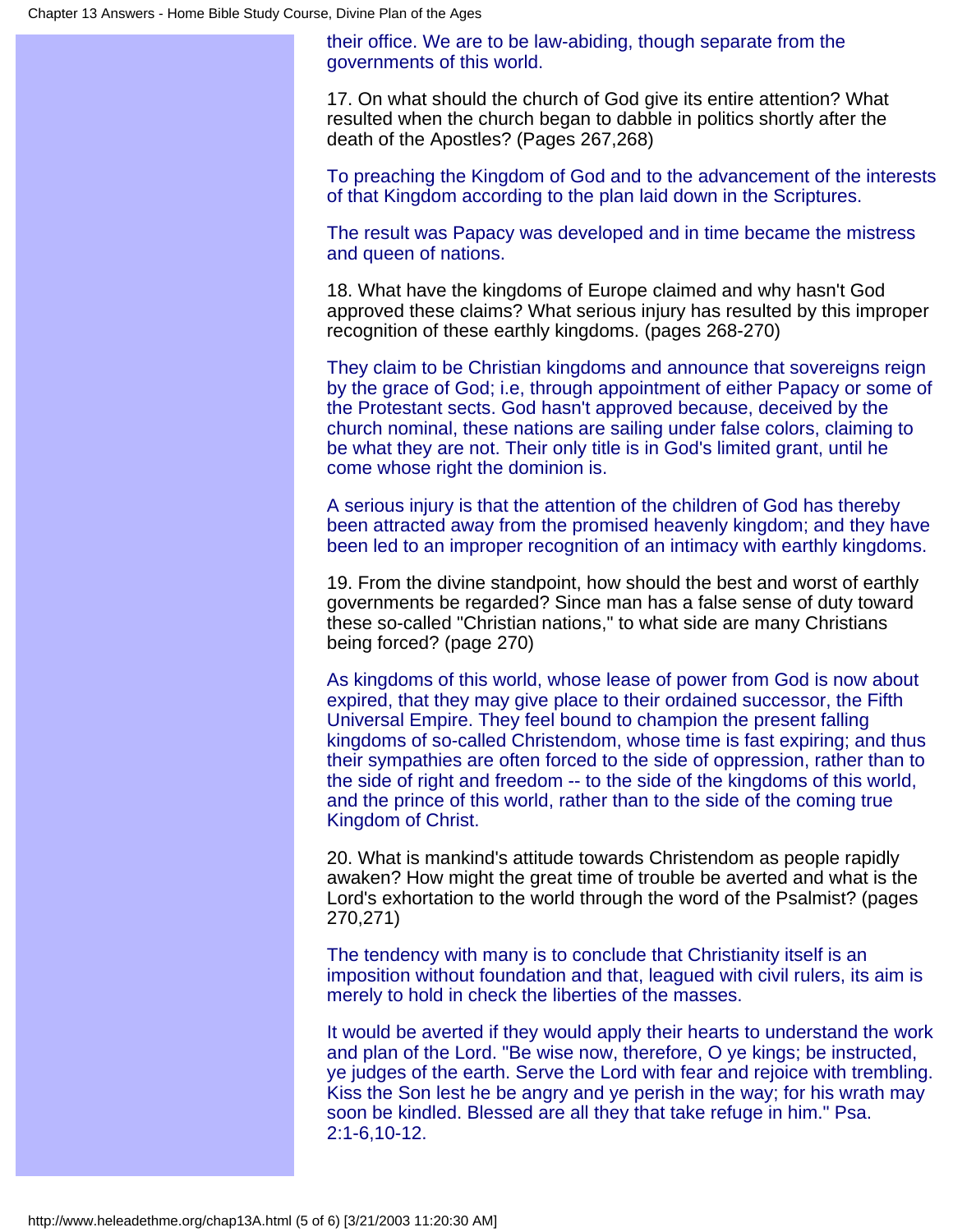.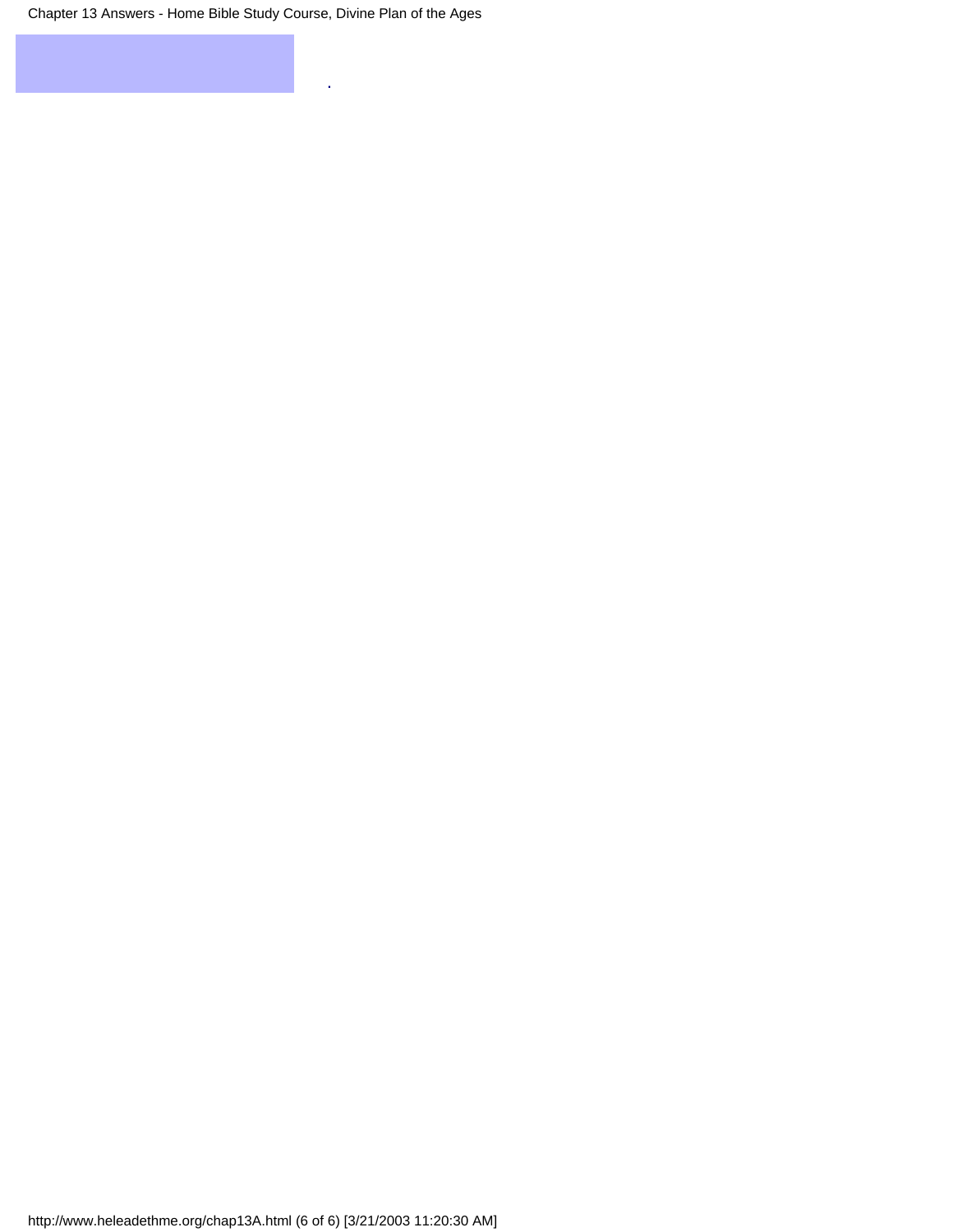<span id="page-83-0"></span>

#### **Questions**

| <b>Chapter</b>       |
|----------------------|
| <b>Chapter</b><br>2  |
| Chapter<br>3         |
| Chapter<br>4         |
| <b>Chapter</b><br>5  |
| Chapter<br>6         |
| <b>Chapter</b><br>7  |
| <b>Chapter</b><br>8  |
| <b>Chapter</b><br>9  |
| Chapter<br>10        |
|                      |
| Chapter<br>11        |
| <b>Chapter</b><br>12 |
| Chapter<br>13        |
| <b>Chapter 14</b>    |
| <b>Chapter 15</b>    |
| Chapter 1            |
|                      |

#### **[Show Answers](#page-87-0)**

**[HOME](http://www.heleadethme.org/index.html)**

### The Divine Plan of the Ages **Chapter 14 Questions**

1.What prominence do the Scriptures give to God's Kingdom, and what was the burden of John the Baptist's message, our Lord's parables, and the Apostles' preaching?

2 What was the hope of the apostles and the early church? If Jesus had been given the dominion of earth without redeeming mankind, what would have been the result?

3. What was the incorrect concept of the disciples regarding the nature of the kingdom? How were their hopes in the kingdom revived? How do many today err concerning the kingdom?

4. What was the attitude of the worldly-wise Jews towards Jesus' claims? What was the question of the Pharisees, and our Lord's reply, concerning when this kingdom would appear?

5. What was Nicodemus' apparent attitude towards Jesus and what was his question regarding "the kingdom of heaven at hand?" What was Jesus' response?

6. What illustration was given by our Lord in describing that nature of beings who were born of the spirit?

7. Why would it have been useless for our Lord to tell Nicodemus about heavenly things?

8. For what chief reason did the Jewish nation lose their opportunity to share in Messiah's kingdom?

9. What has been the serious error of the nominal churches' teaching with respect to the kingdom of God?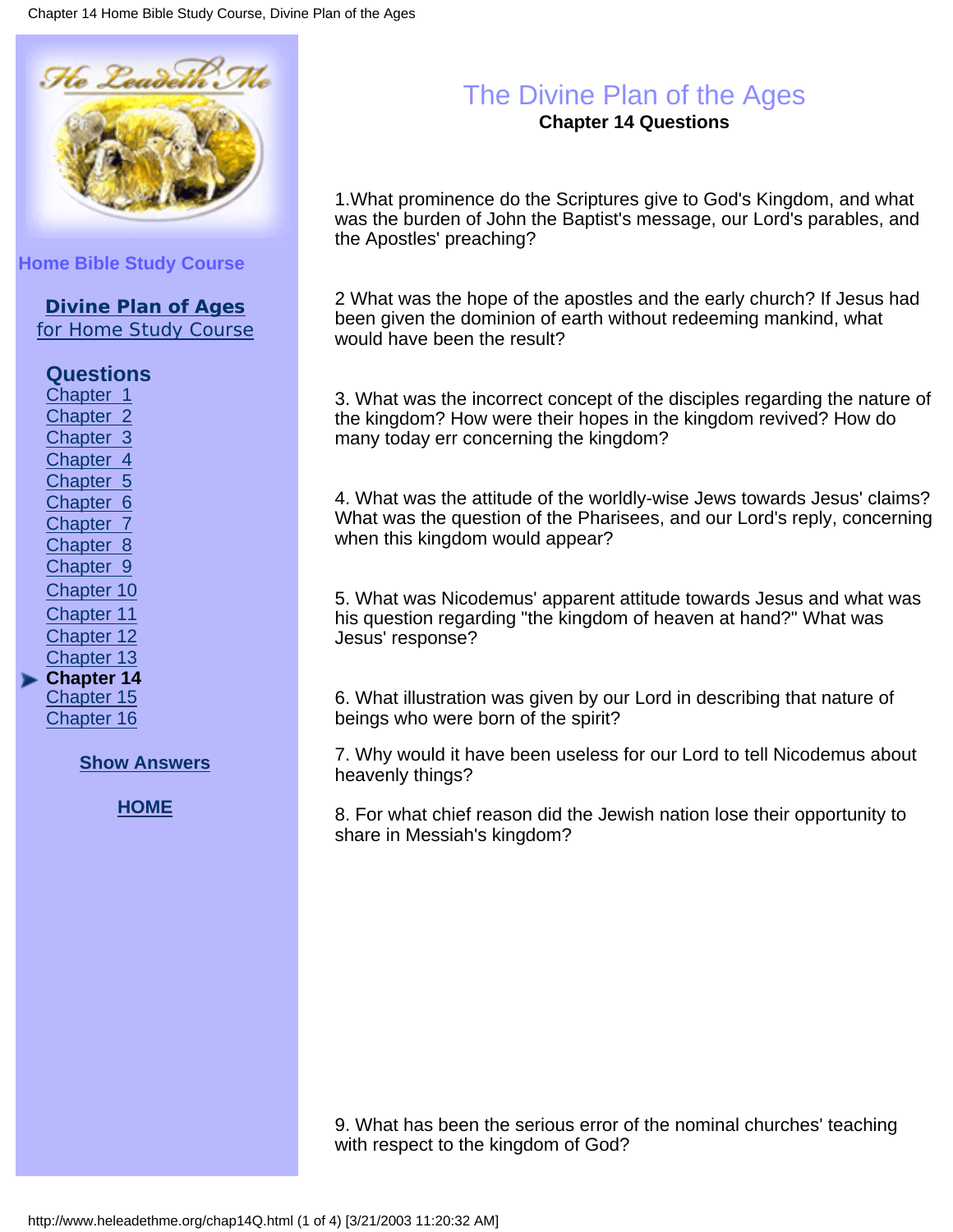10. In what sense is Christ's Kingdom now reigning and how does this fact affect the promise of a future kingdom of heaven "which shall be from sea to sea . . ."?

11. What parable locates the time of the establishment of the Kingdom? In what condition is the kingdom of heaven at present, and what are its experiences?

12. How do we understand the Apostle Paul's words in Romans 14:17? What are the promises given to the church and what are their terms?

13. What false ideas concerning the kingdom were corrected by the Apostle Paul? What was the ultimate result of the false theories regarding the church's mission?

14. What is the Protestant claim with respect to the reign of the church, and how does the popular view of the kingdom harmonize with the teachings of our Lord and His Apostles?

15. What are the two phases of God's kingdom, and who will constitute the spiritual phase of the kingdom? Who will make up the human agents of the Christ in restoring and blessing the remainder of mankind?

16. What illustration might give us some insight concerning the harmonious operation of the two phases of the kingdom? What will it mean to gain a place in the earthly phase of the kingdom? What great reward will await the honored instruments of this work among mankind?

17. What will be the glory of the heavenly and earthly phases of the kingdom? Explain how God's promise to Abraham is to be verified through these two phases of the kingdom. What is the order of their development?

18. Of what nature was the promise to Abraham? What does Paul say about when these promises will be fulfilled and the church's relationship with the "Ancient Worthies?" See Heb. 11:13, 39, 40.

19. Why should we expect the Jews to be the first to come into harmony with the laws of the kingdom? Would a nation have any advantage under the terms of the high calling if they were found to be descendants of the "lost tribes" of Israel?

20. Explain how God's kingdom is symbolized by the New Jerusalem. Will there be two cities or governments in the kingdom?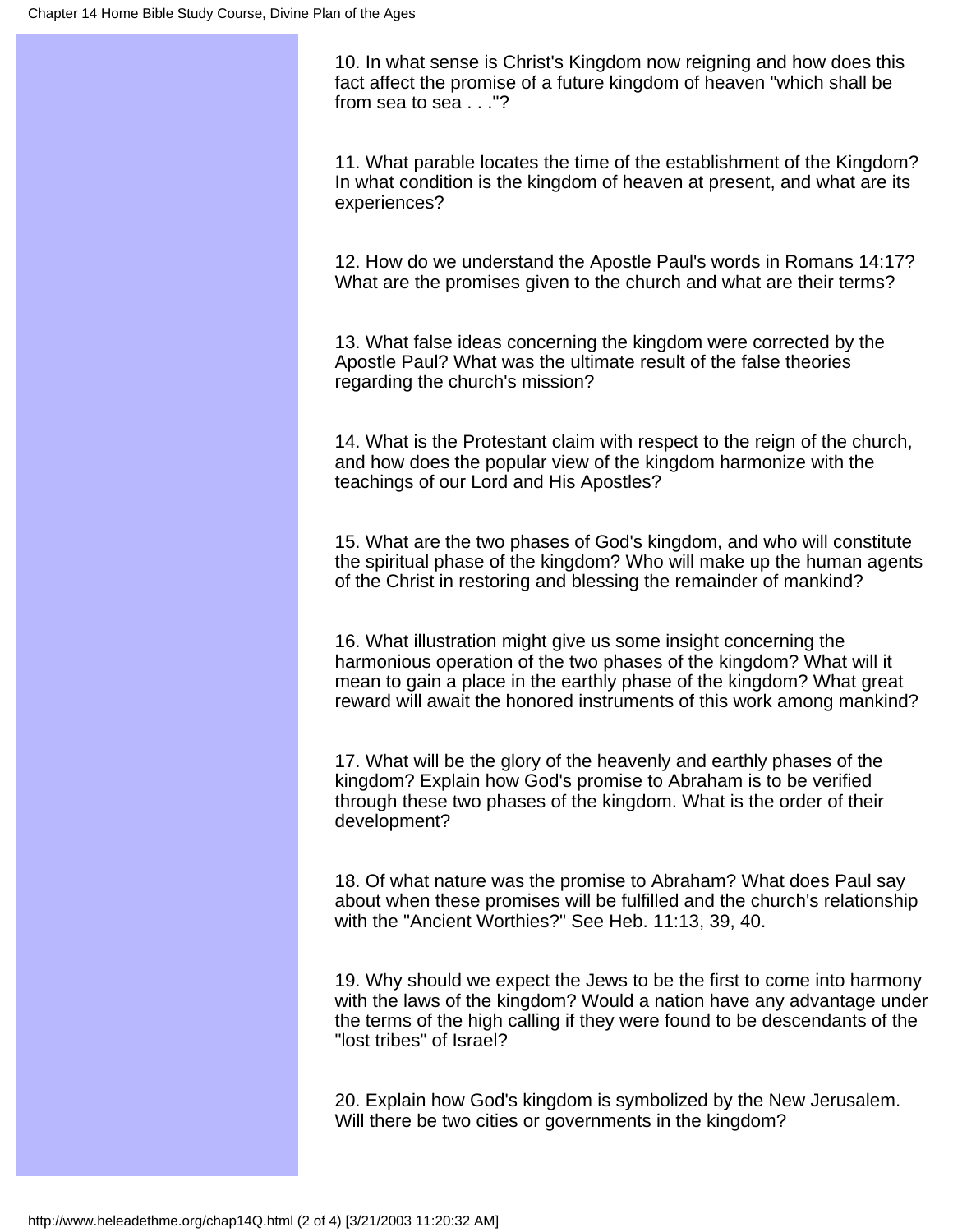21. What will be man's experience reaching perfection? What is the promise concerning the building of literal Jerusalem and what do the Scriptures teach about the future glory of the kingdom of God, of which Jerusalem is a symbol?

22. How was the nation of Israel typical with respect to the Law Covenant, the New Covenant and the Blood of Atonement? In what respect only will the Jews have precedence in God's favor and why?

23. Describe the loss and recovery of natural Israel. See Romans 11. Is the fact that Israel lost the chief blessing proof that the Jews are to have no future favors? How were the spiritual favors kept hidden until the due time to be revealed?

24. What are Paul's words with respect to the two "elect" classes and their relationship to each other?

25. Describe the two parts of the literal city of Jerusalem and what they symbolize. What are the requirements for all who would be heirs of the kingdom of God in either phase?

26. What will be the nature of the iron rule of Christ's kingdom? Why will many feel rebellious against the perfect rule of the new government? Ultimately, what facts will the world of mankind learn to appreciate?

27. Give an illustration of the manner in which the kingdom of heaven will be under the direct control of Christ as God's Vicegerent. Will the kingdom, when delivered over to the Father, cease to be the kingdom of God?

28. Will mankind be able to stand before God's law of exact justice at the end of the Millennial Age? Explain how the kingdom of God will be an everlasting kingdom at the close of that age.

29. What scriptural distinction is made between the kingdom prepared for mankind and the kingdom and glory prepared for the church, respecting their location in time in the Father's plan? Will Christ's glory and power cease with the Millennial Age?

30. For what has the whole creation been earnestly longing?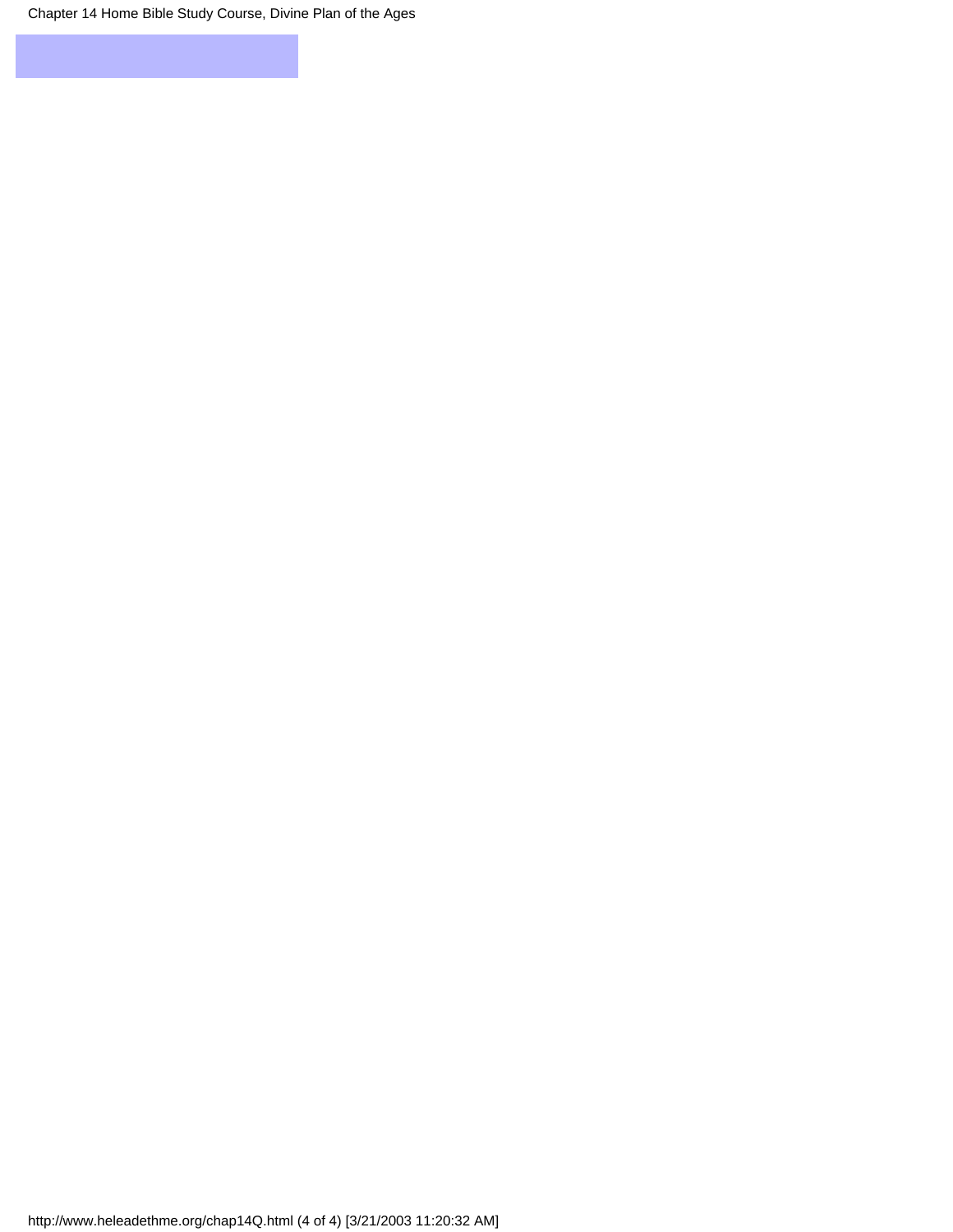<span id="page-87-0"></span>

[Chapter 3](#page-13-0) [Chapter 4](#page-19-0) [Chapter 5](#page-25-0) [Chapter 6](#page-32-0) [Chapter 7](#page-42-0) [Chapter 8](#page-48-0) [Chapter 9](#page-54-0) [Chapter 10](#page-60-0) [Chapter 11](#page-74-0) [Chapter 12](#page-72-0) [Chapter 13](#page-74-0) **Chapter 14** [Chapter 15](#page-94-0) [Chapter 16](#page-105-0)

**[HOME](http://www.heleadethme.org/index.html)**

### The Divine Plan of the Ages **Chapter 14 Answers**

1 What prominence do the Scriptures give to God's Kingdom, and what was the burden of John the Baptist's message, our Lord's parables, and the Apostles' preaching?

(page 273) The Old Testament abounds with promises and prophecies in which the Kingdom of God and its King, Messiah, figure as the very center. John the Baptist opened his mission with the announcement, "Repent ye; for the Kingdom of Heaven is at hand." (Matt. 3:2) The Lord commenced his ministry with the same announcement exactly (Matt. 4:17); and the apostles were sent forth to preach the same message (Matt. 10:7). The Kingdom was the main topic of all our Lord's preaching, and the majority of his parables were either illustrations of the kingdom from various standpoints or else served to point out entire consecration to God as essential to a share in the kingdom, and to correct the Jewish misapprehension that they were sure of the kingdom because natural children of Abraham.

2 What was the hope of the apostles and the early church? If Jesus had been given the dominion of earth without redeeming mankind, what would have been the result?

(pages 274, 275) The hope of the apostles and the early church was they thought our Lord Jesus would deliver them from the Roman yoke and make Israel the kingdom of God in power and glory. If Jesus had been given the dominion of earth without redeeming mankind, such a kingdom could have brought blessings only of a temporary character, since all of mankind were under condemnation to death.

3. What was the incorrect concept of the disciples regarding the nature of the kingdom? How were their hopes in the kingdom revived? How do many today err concerning the kingdom?

(page 275) They supposed it to be exclusively an earthly kingdom, even as many today err in an opposite direction in supposing it to be exclusively a heavenly kingdom. In explaining the prophecies, Jesus revived the disciples' hope of a coming kingdom is evident from the fact that afterward, as he was leaving them, they inquired, "Lord, wilt thou at this time restore the kingdom to Israel?" His answer, though not explicit, did not contradict their hopes. He said, "It is not for you to know the times and seasons."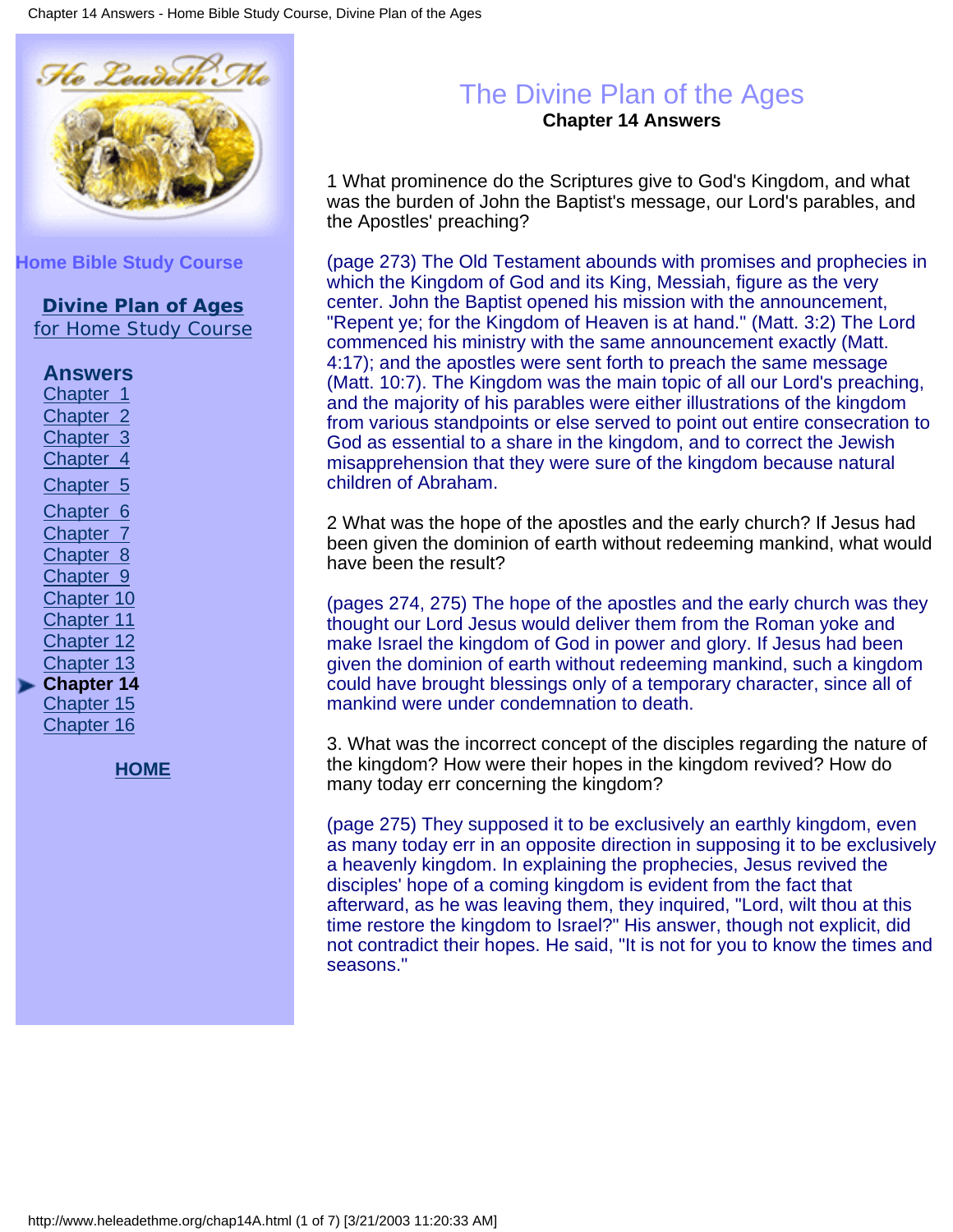4. What was the attitude of the worldly-wise Jews towards Jesus' claims? What was the question of the Pharisees, and our Lord's reply, concerning when this kingdom would appear?

(pages 275-277) To the worldly-wise Jews, our Lord seemed an impostor and fanatic; and they considered his disciples mere dupes. They considered his claim that he would establish the kingdom which would rule the world absurd. The Pharisees demanded of him, When will this kingdom which you preach begin to make its appearance? When will your soldiers arrive? When will this Kingdom of God appear? Our Lord answered that his kingdom would never appear in the manner in which they expected it. The kingdom which he preached was an invisible kingdom and they must not expect to see it. Luke 17:20-30

5. What was Nicodemus' apparent attitude towards Jesus and what was his question regarding "the kingdom of heaven at hand?" What was Jesus' response?

(pages 277-279) It was probably because of the adverse public sentiment, especially among the Pharisees, that Nicodemus came to Jesus by night, being anxious to solve the mystery, yet apparently ashamed to acknowledge publicly that such claims had any weight upon his mind. Nicodemus inquired what sort, when and whence is this kingdom you proclaim? and when and how is it to be established? Jesus' reply was that his request to have a full understanding couldn't be answered because a man must be begotten from above before he can understand these things.

6. What illustration was given by our Lord in describing that nature of beings who were born of the spirit?

(pages 280, 281) As the wind blows here and there and you cannot see it, though it exerts an influence all about you, so those who are born of the Spirit in the resurrection will all be as invisible as the wind.

7. Why would it have been useless for our Lord to tell Nicodemus about heavenly things?

(page 281) Because he would not be convinced and Jesus' preaching would seem the more foolish to him. The things Jesus taught of an earthly character had not brought conviction to his mind for him to become a disciple, so certainly the heavenly things would not be understood until one is begotten of the Spirit.

8. For what chief reason did the Jewish nation lose their opportunity to share in Messiah's kingdom?

(pages 281, 282) Their prejudices and education hindered their seeing anything except distorted views of the earthly phase of the kingdom. Through their unreadiness for it, and their failure to grasp and comply with the conditions presented, the privilege of sharing in Messiah's kingdom passed from them as a people.

9. What has been the serious error of the nominal churches' teaching with respect to the kingdom of God?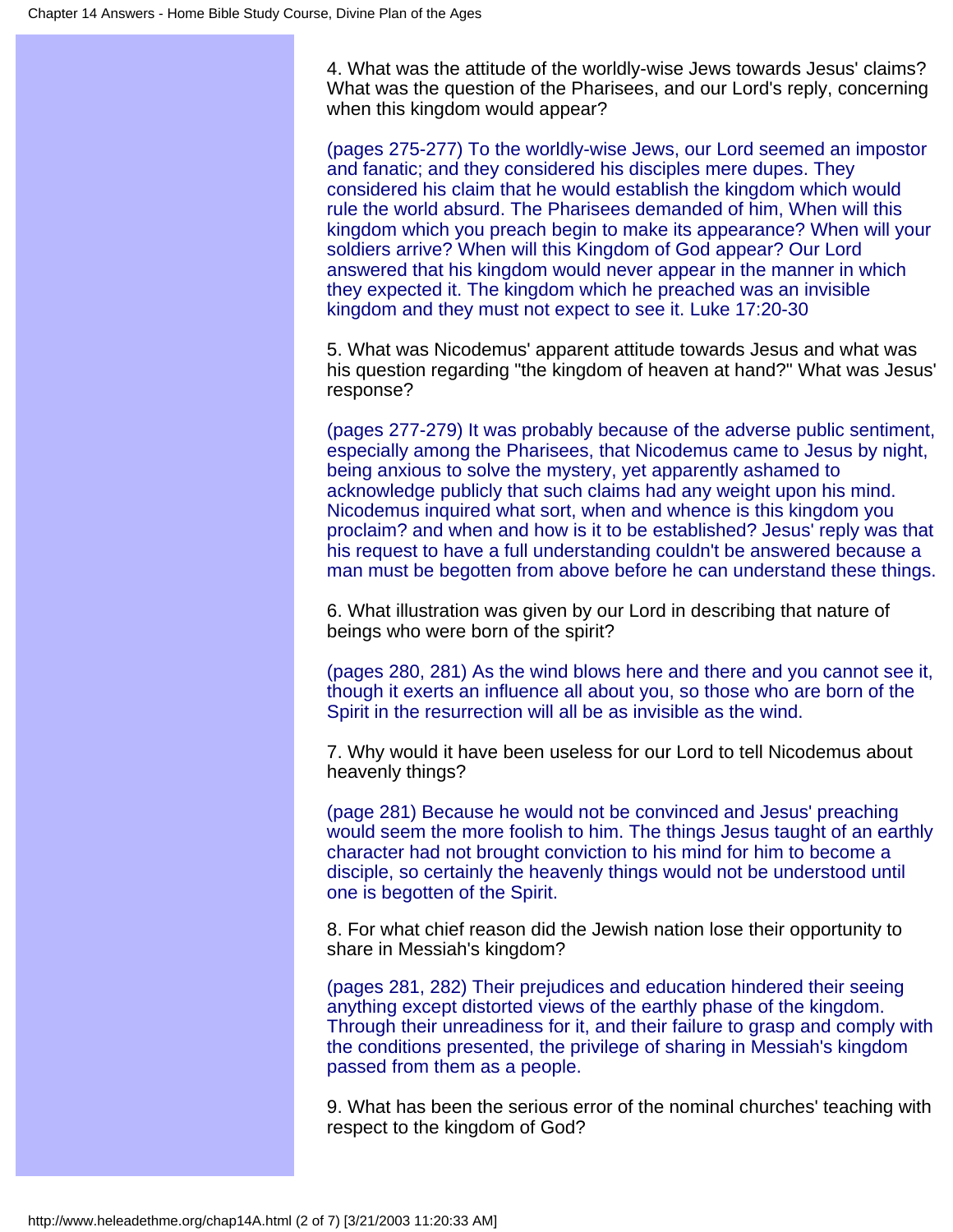(page 282) The error misinterprets this promised kingdom to mean merely the Church nominal in its present condition, and its work merely a work of grace in the hearts of believers; and to such an extreme has this error been carried that the present unholy alliance and reign of the Church nominal with the world is believed by many to be the reign of the Kingdom of God on the earth.

10. In what sense is Christ's Kingdom now reigning and how does this fact affect the promise of a future kingdom of heaven "which shall be from sea to sea . . ."?

(page 283) In the parables of our Lord, the Church is frequently called the kingdom; and the Apostle speaks of it as the kingdom over which Christ now reigns, saying that God hath translated us out of the kingdom of darkness into the kingdom of his dear Son.

11. What parable locates the time of the establishment of the Kingdom? In what condition is the kingdom of heaven at present, and what are its experiences?

(page 283, 284) The parable of the young nobleman going into a far county to receive a kingdom and to return (Luke 19:11-15) clearly locates the establishment of the Kingdom at the return of Christ. The Church at present is not the Kingdom of God set up in power and glory, but in its incipient, embryo condition.

12. How do we understand the Apostle Paul's words in Romans 14:17? What are the promises given to the church and what are their terms?

(page 285) Paul's statement in Romans means that we have certain liberties as to our food, etc. which we didn't have as Jews under the law. But we should not use this liberty to stumble our brethren who do not realize this liberty. The privileges of the kingdom, now and in the future, consist of much greater blessings than liberty as to food; namely, in our liberty as to right-doing, our peace toward God through Christ, and our joy in participating in the holy spirit of God. These liberties are so great that the minor liberty as to food may well be sacrificed for our brother's good. The promises to the early church were kingdom honor and joint-heirship with the Master under present trials and persecutions.

13. What false ideas concerning the kingdom were corrected by the Apostle Paul? What was the ultimate result of the false theories regarding the church's mission?

(pages 286, 287) Some in the Church were disposed to appropriate the promises of future honor and power to the present life and were beginning to act as though they thought the time had already come for the world to honor and even to obey the Church. This laid the foundation for worldly intrigue, pomp and pride, ostentatious show and ceremony in the Church, which was designed to impress, captivate and overawe the world, and which led step by step to the great claims of Papacy that as God's kingdom on earth, it had a right to command the respect and obedience to its laws and officers of every nation. Under this false claim, Papacy for a time crowned and uncrowned the kings of Europe and still claims the authority.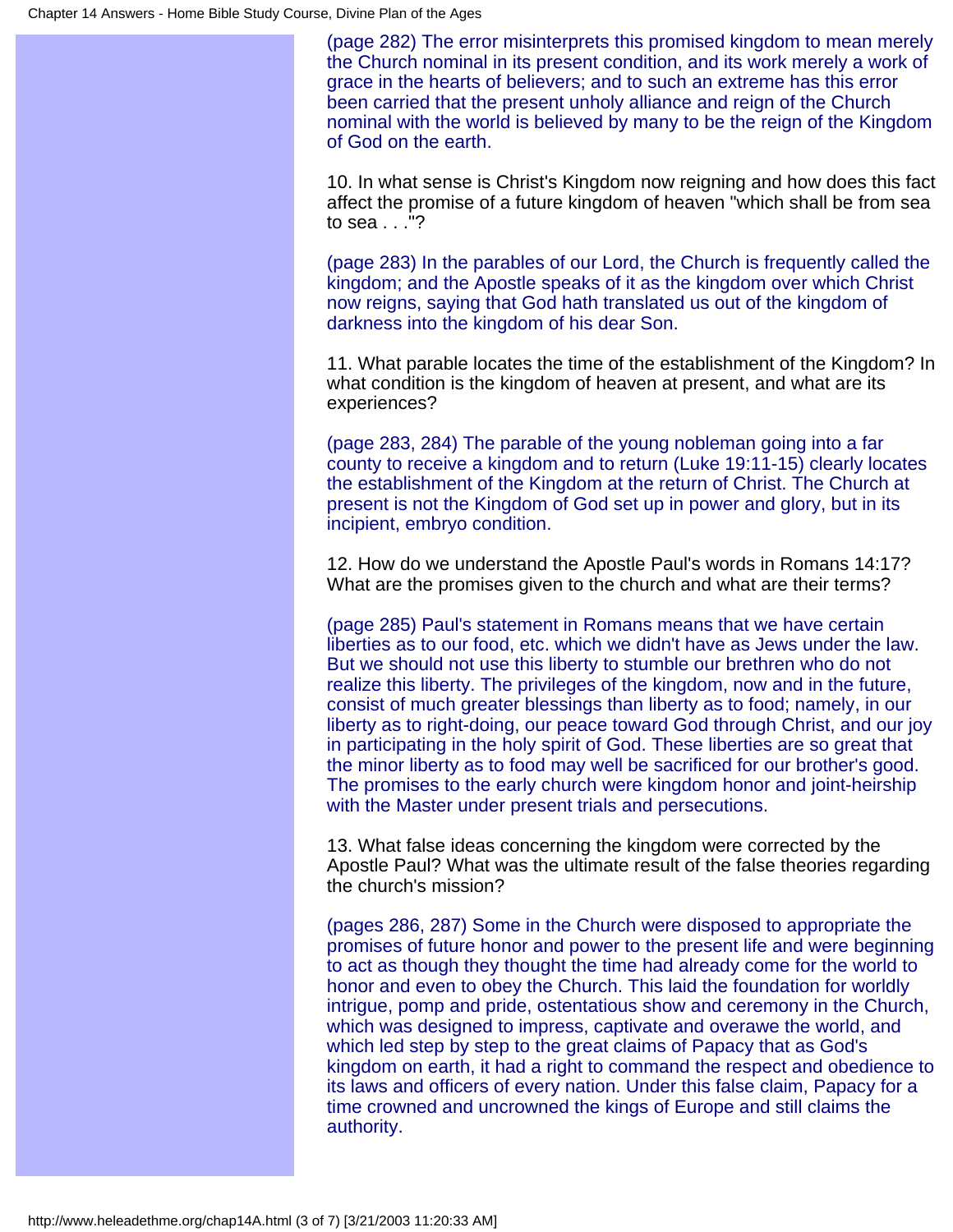14. What is the Protestant claim with respect to the reign of the church, and how does the popular view of the kingdom harmonize with the teachings of our Lord and His Apostles?

(page 287) The Protestant claim is that somehow the reign of the Church is in progress; and like the Corinthians its adherents are "full" and "rich," and reign "as kings." There is a manifest incongruity between the popular view and the teaching of Jesus and the apostles. They taught that there can be no kingdom until the King comes. Consequently the kingdom of heaven must suffer violence until that time, when it shall be set up in glory and power.

15. What are the two phases of God's kingdom, and who will constitute the spiritual phase of the kingdom? Who will make up the human agents of the Christ in restoring and blessing the remainder of mankind?

(page 288-290) The Kingdom will be a spiritual or heavenly phase and an earthly or human phase. Those who will constitute the spiritual phase of the kingdom are the overcoming saints of the Gospel age -- the Christ, head and body -- glorified. The ancient worthies will be the human agents in restoring and blessing mankind.

16. What illustration might give us some insight concerning the harmonious operation of the two phases of the kingdom? What will it mean to gain a place in the earthly phase of the kingdom? What great reward will await the honored instruments of this work among mankind?

(pages 290, 291) We have an illustration in God's dealings with Israel through their representatives, Moses, Aaron, Joshua, the prophets, etc. To gain a place in the earthly phase of the kingdom of God will be to find the gratification of every desire and ambition of the perfect human heart. Those who were instrumental in the work will shine among their fellowmen and before God and Christ and the angels as "the stars forever and ever." Their work and labor of love will never be forgotten by their grateful fellowmen. They will be held in everlasting remembrance.

17. What will be the glory of the heavenly and earthly phases of the kingdom? Explain how God's promise to Abraham is to be verified through these two phases of the kingdom. What is the order of their development?

(pages 292, 293) The earthly phase will shine as the stars forever; the heavenly will shine as the brightness of the firmament -- as the sun. (Dan. 12:3) "Thy seed shall be as the sand of the sea, and as the stars of heaven" -- an earthly and a heavenly seed, both God's instruments of blessing to the world. Both phases of the promises were clearly seen and intended by God from the beginning, but only the earthly was seen by Abraham. Paul speaks of the Abrahamic covenant as a root out of which fleshly Israel grew naturally, but into which the Gentile believers were grafted when the natural branches were cut off because of unbelief. This proves the double fulfillment of the promise in the development of the two seeds, earthly and heavenly. In order of development it was first the natural (earthly), afterward the heavenly rulers; but in order of grandeur of position and time of installment, it will be first the spiritual, afterward the natural; and so there are last which shall be first, and first which shall be last.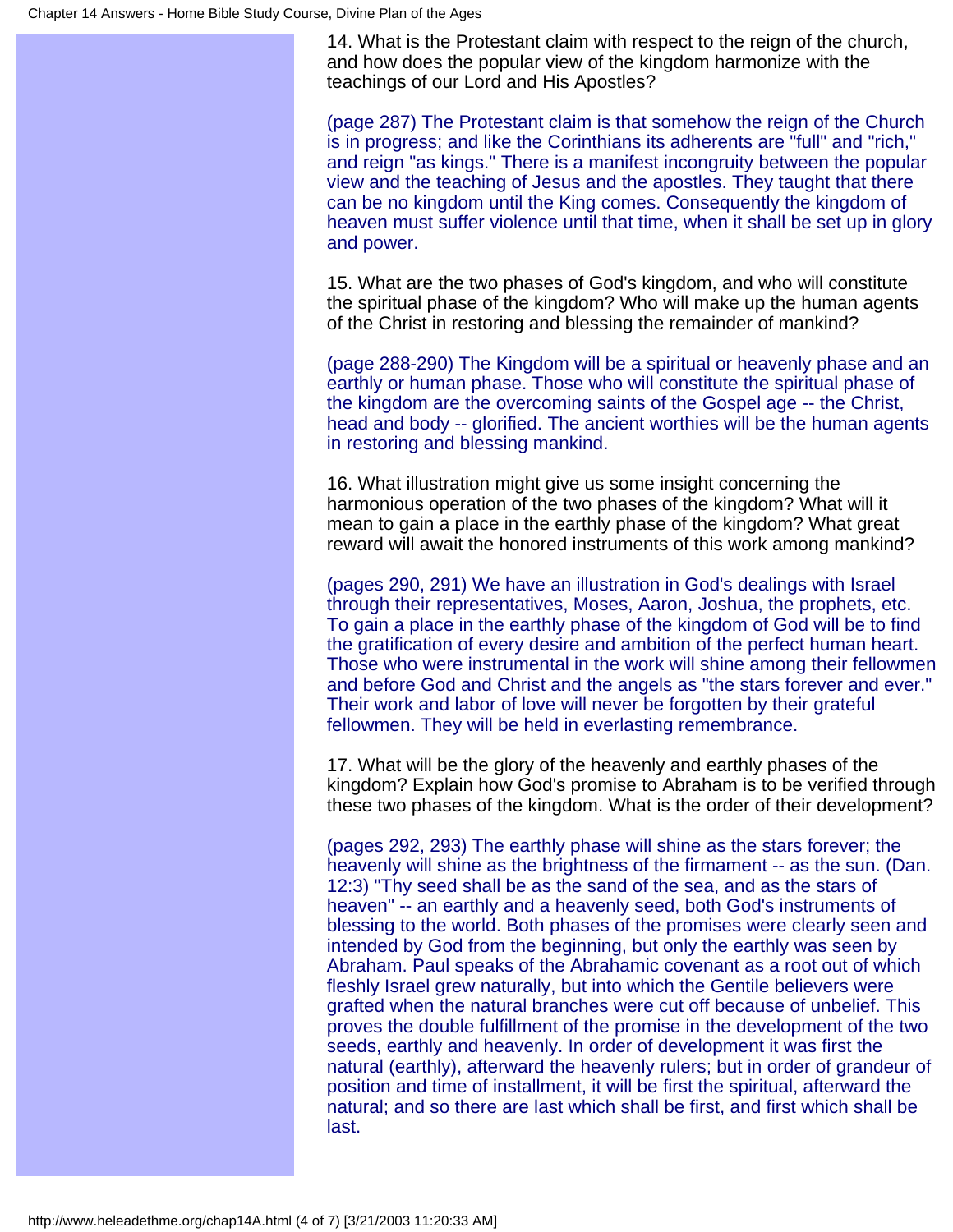18. Of what nature was the promise to Abraham? What does Paul say about when these promises will be fulfilled and the church's relationship with the "Ancient Worthies?" See Heb. 11:13, 39, 40.

(pages 293, 294) The promise made to Abraham was earthly. Paul says that the promise to Abraham has not yet been fulfilled and those earthly promises cannot and will not be fulfilled until the heavenly promises concerning the Christ head and body are fulfilled.

19. Why should we expect the Jews to be the first to come into harmony with the laws of the kingdom? Would a nation have any advantage under the terms of the high calling if they were found to be descendants of the "lost tribes" of Israel?

(pages 294, 295) Israel will first rejoice to recognize the prophets and patriarchs, and their acquaintance with and long discipline under the law will have prepared them for tractability and obedience under the authority of the kingdom. Natural attachment, as well as a still surviving measure of trust in the long unfulfilled promises, and all their natural prejudices, will be favorable to Israel's general and speedy acceptance of the new rulers; while their habits of measurable obedience to the law will also be favorable to their speedy harmony with the principles of the new government. It would prove no advantage to be descendants of the "lost tribes" because since their national rejection, the high calling knows no difference between Jew and Greek, bond and free.

20. Explain how God's kingdom is symbolized by the New Jerusalem. Will there be two cities or governments in the kingdom?

(page 295) A city is a symbol of a kingdom or dominion, and so God's Kingdom is symbolized by the New Jerusalem, the new dominion coming from heaven to earth. There will not be two cities, but one city, one heavenly government established in righteousness.

21. What will be man's experience reaching perfection? What is the promise concerning the building of literal Jerusalem and what do the Scriptures teach about the future glory of the kingdom of God, of which Jerusalem is a symbol?

(pages 296, 297) When mankind reaches perfection at the close of the Millennial age, they will be admitted into membership in the Kingdom of God and given the entire control of earth as at first designed -- each man a sovereign, a king. The literal city of Jerusalem will be rebuilt and it will become the capital of the world. The Scriptures teach that the Kingdom of God will be established in great splendor, joy, and rejoicing.

22. How was the nation of Israel typical with respect to the Law Covenant, the New Covenant and the Blood of Atonement? In what respect only will the Jews have precedence in God's favor and why?

(pages 297, 298) In one aspect they are typical of the whole world of mankind; and their Law Covenant was typical of the New Covenant to be established with the world during the Millennial and future ages. The blood of atonement under their typical covenant, and the priesthood which applied it to that nation, typified the blood of the New Covenant and the Royal Priesthood which will, during the Millennium, apply its cleansings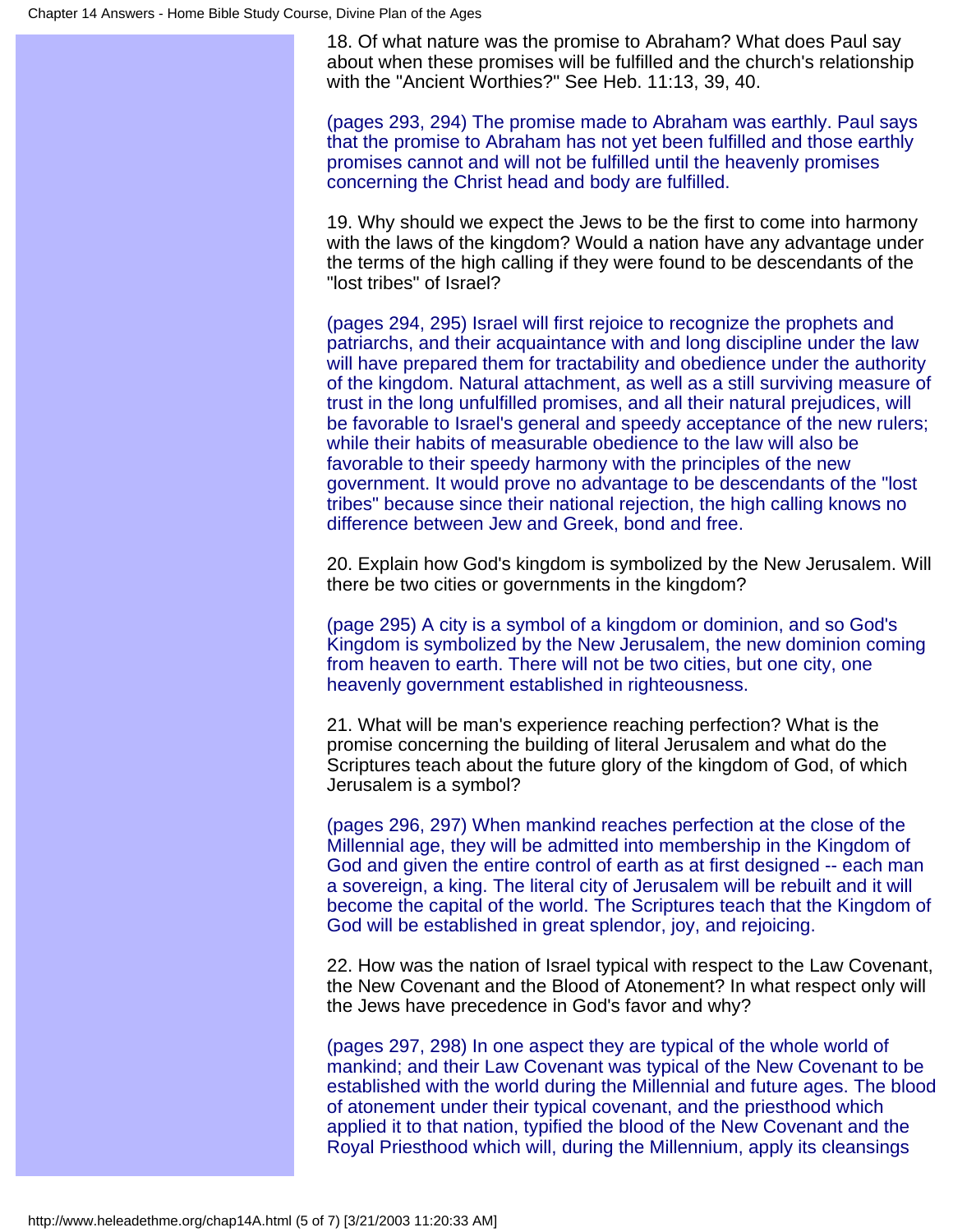and blessings to the whole world. Thus their priesthood typified the Christ, and that nation typified all for whom the real sacrifice was made. It will be in the matter of time only that the Jews will have the precedence to divine favor; and this would be a natural consequence of their training under the Law.

23. Describe the loss and recovery of natural Israel. See Romans 11. Is the fact that Israel lost the chief blessing proof that the Jews are to have no future favors? How were the spiritual favors kept hidden until the due time to be revealed?

(pages 98-300) It was because of pride, hardness of heart and unbelief that Israel as a people had not obtained that for which they sought. Through the rejection of Messiah, Israel lost their special favor during the time the Bride of Christ is being selected from both Jews and Gentiles; yet the divine favor will return to fleshly Israel and so all Israel will be saved. God knew that Israel would reject Messiah. God's covenant promises to Israel were of such a nature as to leave it open and indefinite whether as a people they would be the heavenly or the earthy seed. God kept secret the higher spiritual favor until due time, and the promises made to them mentioned the earthly favor only, though He favored them by the first offer of the spiritual favors also, and so offered them more than he had ever promised. The heavenly promises were hidden in the earthly.

24. What are Paul's words with respect to the two "elect" classes and their relationship to each other?

(page 300) In Rom. 11:25-33 Paul explains that though Israel as a nation is cast off, yet the time will come when the Deliverer (Christ, Head and body) being complete, divine favor will return to fleshly Israel and the glorious Deliverer will turn away ungodliness form Israel.

25. Describe the two parts of the literal city of Jerusalem and what they symbolize. What are the requirements for all who would be heirs of the kingdom of God in either phase?

(pages 301, 302) Jerusalem was built upon a mountain top, a double top. It was separated by the valley Tyropoeon into two parts. It was one city, surrounded by one wall, with bridges connecting the two divisions. On one of these mountain tops the Temple was built, symbolizing union of the kingly and the priestly qualities in the glorified Church -- the one kingdom of God with the heavenly and earthly phase. Purity, sincerity, and entire consecration to God are essential to all who will enter the kingdom of God.

26. What will be the nature of the iron rule of Christ's kingdom? Why will many feel rebellious against the perfect rule of the new government? Ultimately, what facts will the world of mankind learn to appreciate?

(pages 302, 303) The iron rule will be felt by many to be a severe one, breaking up all their former habits and customs, as well as breaking up present institutions founded upon these false habits and false ideas of liberty. Many will feel rebellious against the perfect and equitable rule because accustomed in the past, under the rule of the present prince, to lord it over their fellow mortals, and to live wholly at the expense of others without rendering compensating service. Mankind will learn that God's plan and laws are best in the end for all concerned, and ultimately they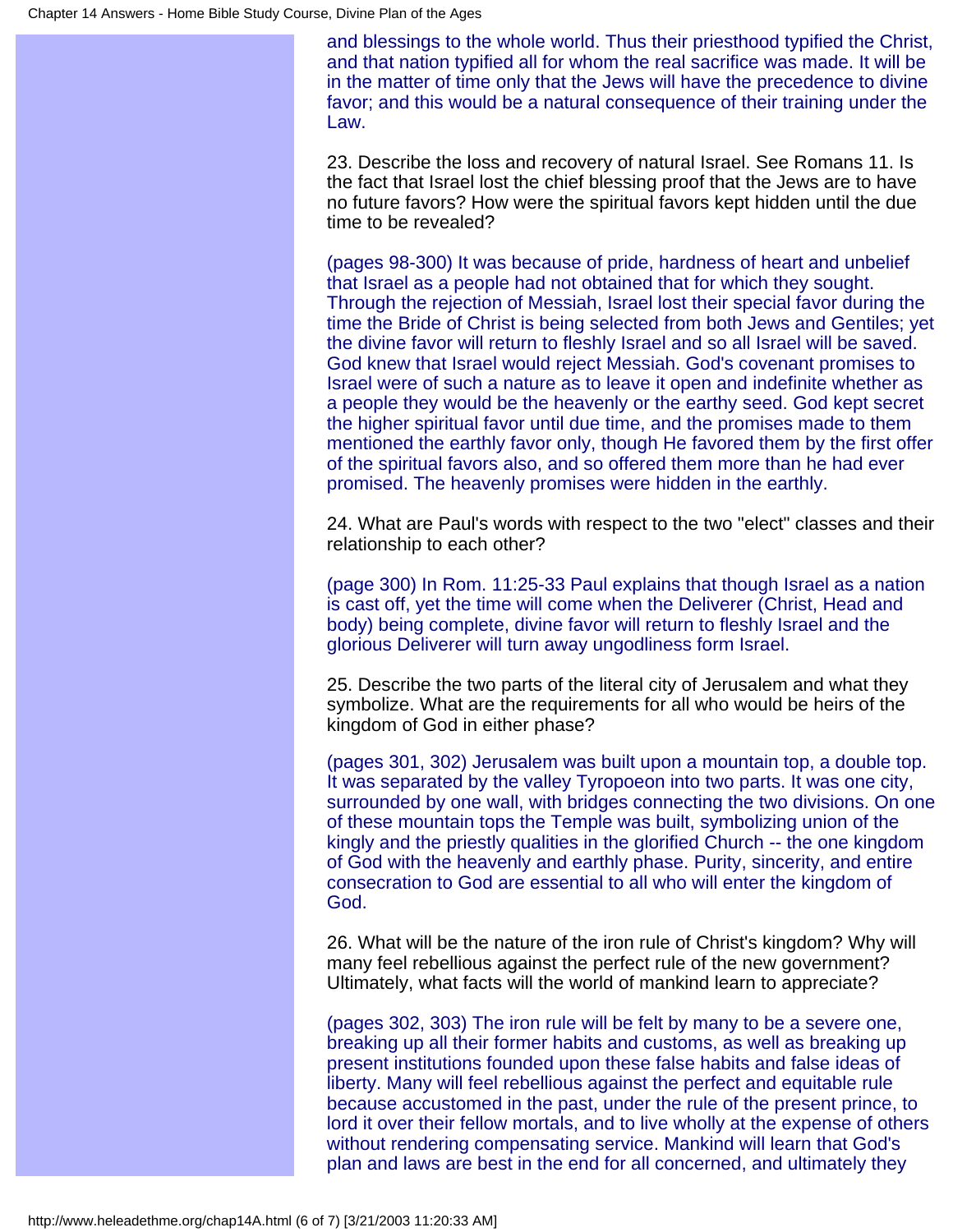will learn to love righteousness and hate iniquity.

27. Give an illustration of the manner in which the kingdom of heaven will be under the direct control of Christ as God's Vicegerent. Will the kingdom, when delivered over to the Father, cease to be the kingdom of God?

(pages 303-305) It will be in much the same manner as the Southern States were dealt with after the Rebellion by the United States government. The Southern States for a while were not permitted to govern themselves by electing their own officer, lest they should not conform to the Constitutional laws of the Union; but governors, with full power to act, were placed in control for the purpose of reconstructing those state governments and bringing them back into full harmony with the central government. No. The kingdom, when delivered up to the Father, will still be the Kingdom of God.

28. Will mankind be able to stand before God's law of exact justice at the end of the Millennial Age? Explain how the kingdom of God will be an everlasting kingdom at the close of that age.

(page 305) All mankind, perfectly restored, will be capable of rendering perfect obedience, in letter as well as in spirit. When Christ delivers up the kingdom to the Father, he will present mankind faultless before him to stand before God's law of justice. The Kingdom of God lasts forever in that Christ delivers up the dominion of earth to mankind, as the Father's representatives, who were designed from the first to have this honor.

29. What scriptural distinction is made between the kingdom prepared for mankind and the kingdom and glory prepared for the church, respecting their location in time in the Father's plan? Will Christ's glory and power cease with the Millennial Age?

(page 305, 306) The higher kingdom prepared for the Christ was ordained before the world, and to which we were chosen in Christ before the foundation of the world. No. Christ is associated forever with all the divine glory and power at the right hand of Jehovah's favor; and his Bride and joint-heir will forever share his increasing glory.

30. For what has the whole creation been earnestly longing?

(page 306) The creation has been groaning and waiting for the manifestation of the Sons of God, the kingdom which will crush out evil and bless and heal all nations.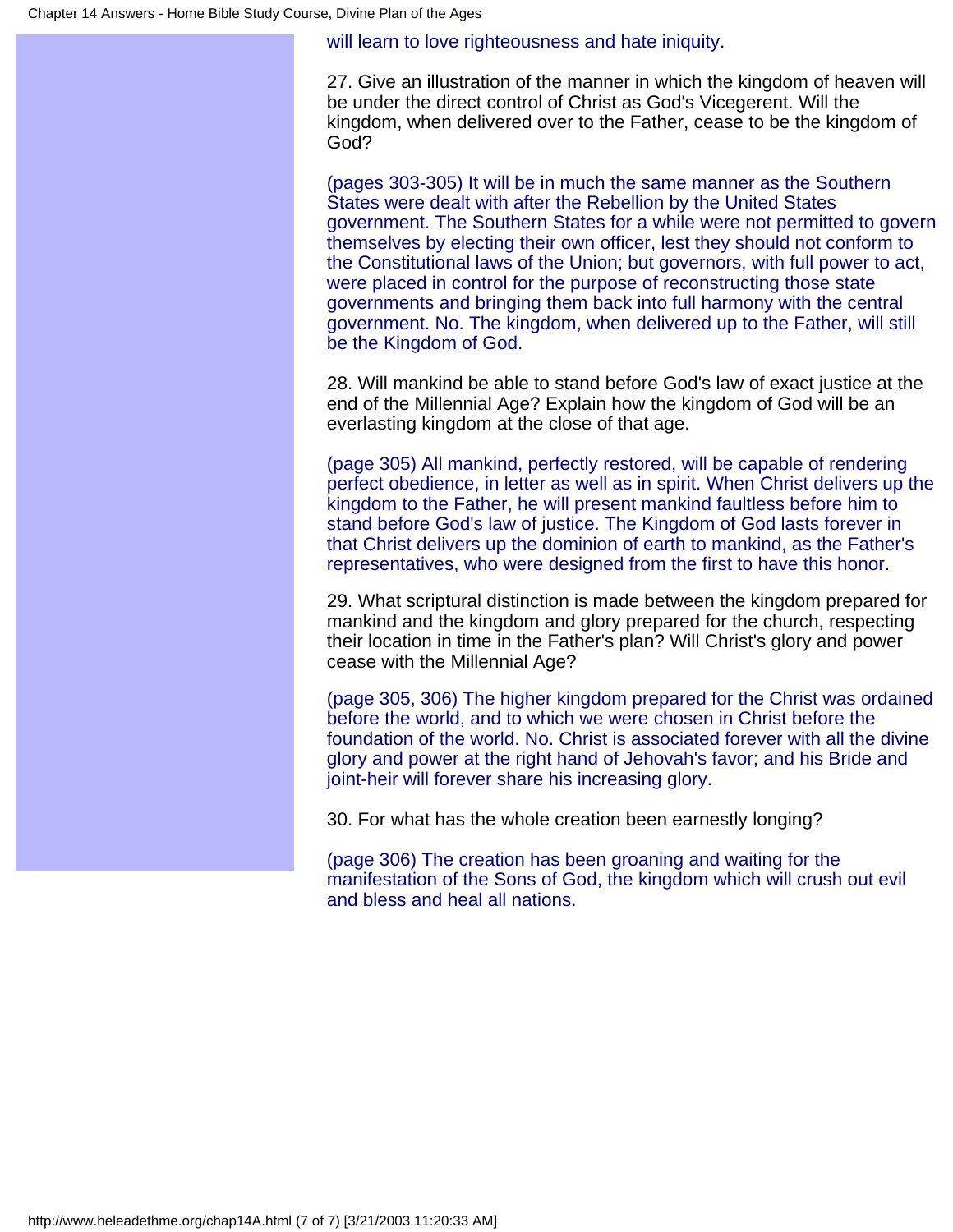<span id="page-94-0"></span>

# The Divine Plan of the Ages

**Chapter 15 Questions**

1. What is the day of Jehovah, and what other names are scripturally applied to this same period of time and why?

2. What has been the message of the true church to the world during the Gospel Age and what is God's message to the church and, then, to the world, during this same period of time? Why hasn't the message been received and what are the natural consequences of rejecting God's counsel?

3. What has always been the attitude of the depraved mind with respect to the rights of others? And how did this change from original godlikeness to selfishness come about?

4. What are the advantages of wealth and in whose hands has the wealth been concentrated in the past ages? How is the general increase of knowledge changing these conditions?

5. What trend continues to grow between the wealthy and laboring classes? When considering Old Testament prophecies, do we expect to find symbolic and antitypical, as well as literal, fulfillments concerning Egypt, Babylon and Israel?

6. How does the Apostle James (James 5:1-4) describe this great time of trouble? What exhortation is given to the brethren? (James 5:7-8) Are there any present indications of the nearness of this Day of Jehovah?

7. What was Israel's day of wrath a shadow of? What do we learn from Zephaniah's prophecy? -- Zephaniah 1:7-9, 14-18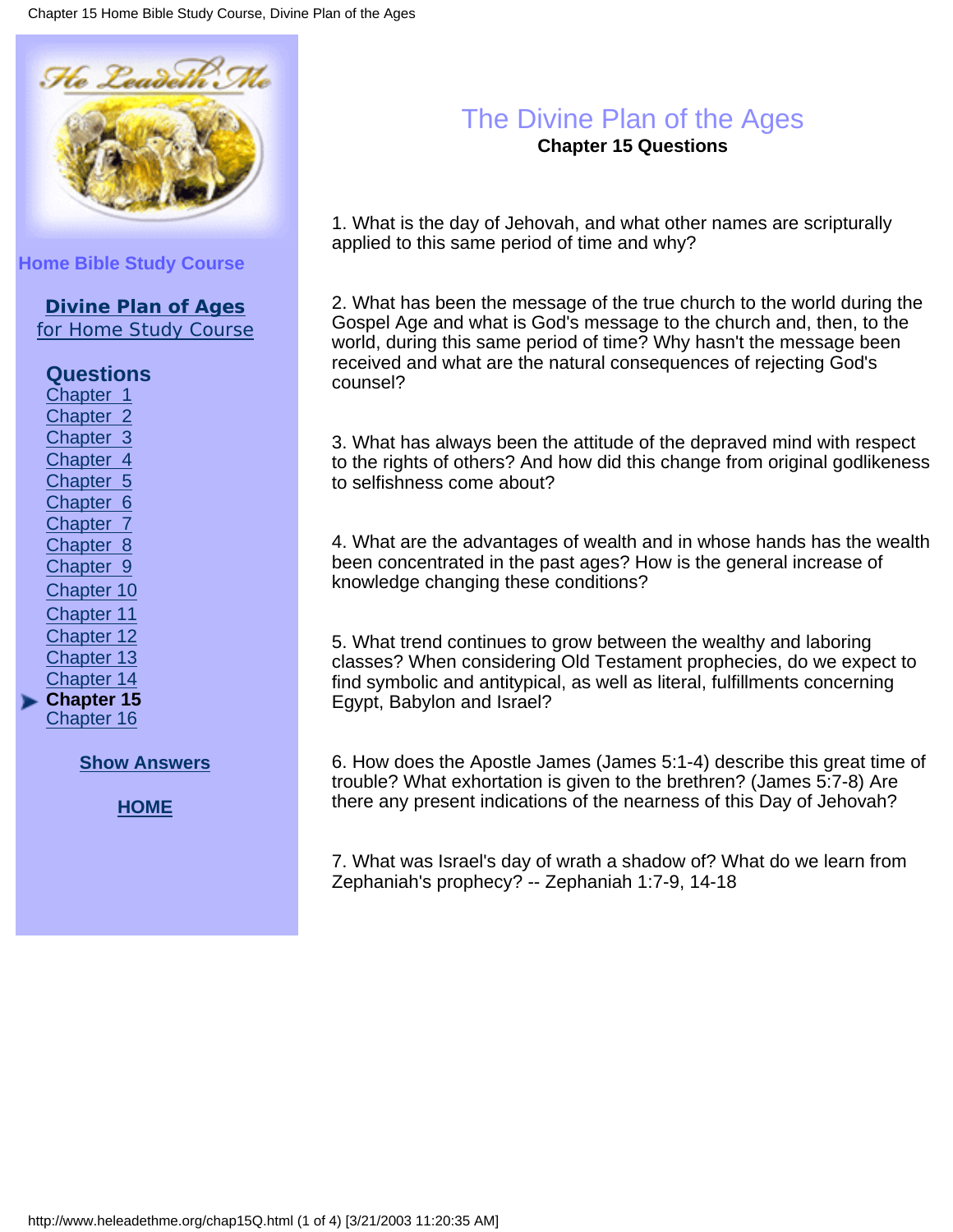8. In what manner will the earth be devoured by fire? How do we know that this is symbolic and not literal fire? What do the symbols earth, mountains, heavens, seas, fire and brimstone represent in scriptural usage?

9. Explain St. Peter's prophecy concerning the day of wrath. What other office did the Apostles (Peter, Paul, John, etc.) exercise? How has the Lord used this gift to guide and edify the church?

10. How does the prophet Malachi describe the Day of Vengeance? Will some be pulled out of the consuming fire? (Jude 23) What effect will this symbolic fire have upon the Lord's people? -- Malachi 3:1-3; 1 Cor. 3:12-15; 1 Peter 1:5-11

11. In what other way is the great time of trouble described by St. Paul? -- Heb. 12:26-29

12. What symbols does the psalmist use to give a vivid description of the great day of the Lord? -- Psalm 50:3; 97:2-6; 46:1-6; 110:2-6; 46:6-10

13. How does the Revelator prove that the day of the Lord will be destructive to every form of evil (yet not a time of literal burning of the earth)? (Rev. 11:17, 18; 19:15, 19) How does Joel 2:9-16 and Isa. 13:1-11 describe the same event under similar figures and why are so many various symbols used to depict the day of wrath?

14. Who are the two rival parties? What is the present situation and future outlook as viewed by the opposing parties? Why is it difficult, under present conditions, for both parties to see alike? How do the wealthy naturally feel, compared to the laboring classes?

15. What is the ultimate result of many real blessings unless restrained by wise and equitable laws? What conditions have delayed this injurious result? What is the two-fold effect of labor saving agricultural equipment? What similar results have been wrought in other departments of labor?

16. What is the peculiar situation related to over-production vs. lack of employment? What remedies are being urged by wage workers and what argument is being used by labor against the "watering" of railroad and other stocks?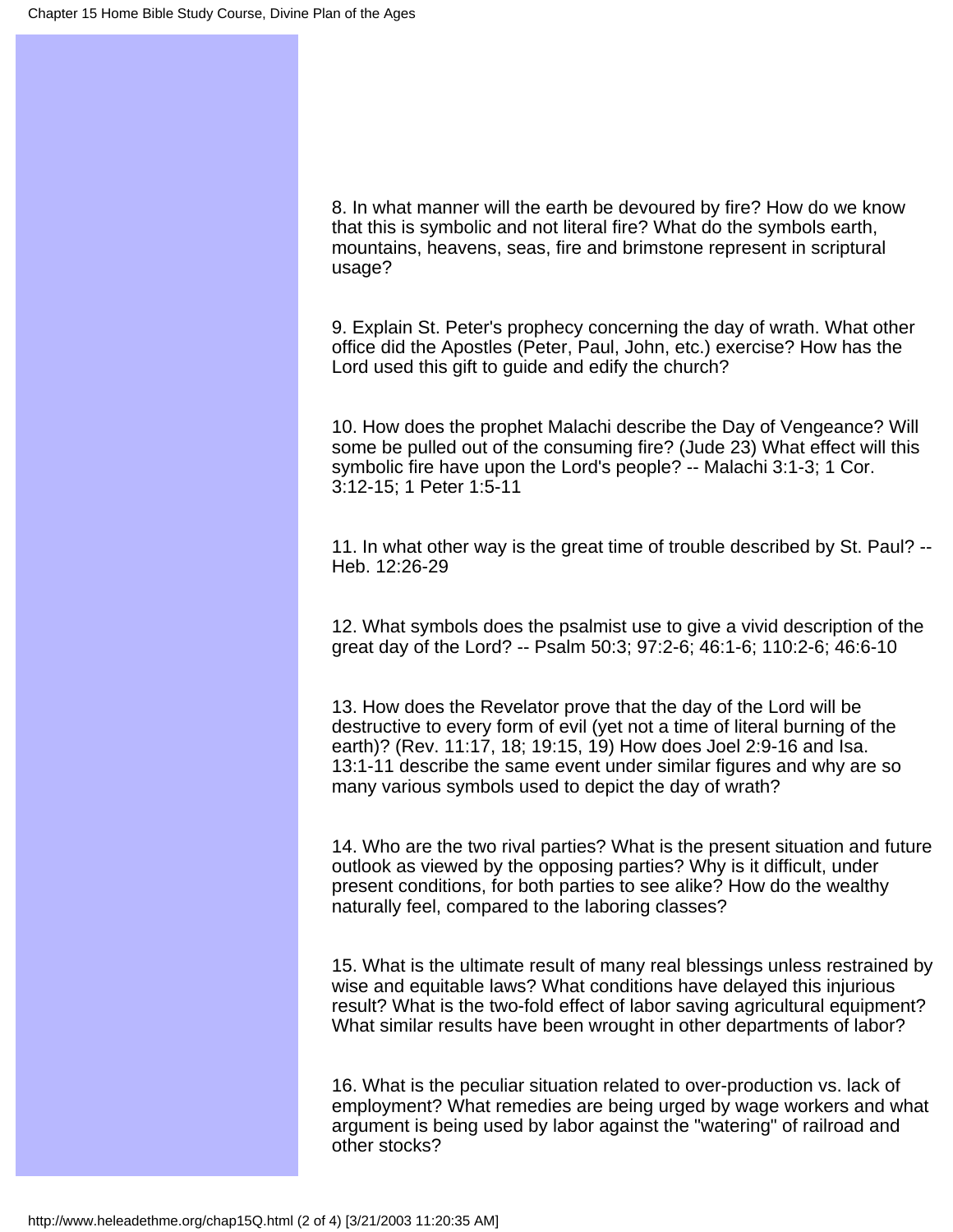17. What is the declared object of labor unions? What happy results might be obtained if the golden rule could be put into practice by both parties? And why is it impossible under present conditions?

18. What is the natural cause of the Day of Vengeance and what will be its climax? What will be the ultimate effect of this time of trouble on the minds of people? How will it prepare their hearts to receive the Kingdom of Heaven?

19. What would be the attitude of all who realize the state of things which shall shortly come to pass? What figures of speech are used in the Scriptures to describe the manner of approach of the Day of Vengeance? -- Zeph. 2:2; 1 Thess. 5:2, 3

20. What attempted remedies will be tried by society's physicians in the time of her travail and what will be the results? What will be the effect of the efforts of the masses for deliverance from the grasp of capital?

21. How does Israel's deliverance and the plagues upon Egypt illustrate the coming emancipation of the world at the hand of the Anti-typical Moses?

22. What is the relation of the day of the Lord to the plan of the ages? How would an earlier development of labor saving machinery have resulted?

23. What unanswerable argument proves that this is God's "due time" for introducing a new order of things? Why is the lifting of the veil of superstition and ignorance most opportune now?

24. How will the position of the saints differ from that of all others during the great time of trouble? What is the first duty of the saints toward the world at this time? How can they let their "light shine" to the best advantage?

25. Why should the saints take no part in the present struggle for wealth? What makes the saints content in the midst of the most unfavorable surroundings?

26. Why are some of the Lord's people discontented at present? What exhortation by St. Paul is most appropriate for the saints at this time?

27. By what example and counsel may the church be most helpful to the world at present? In what way may the saints best fulfill their mission as ambassadors of peace?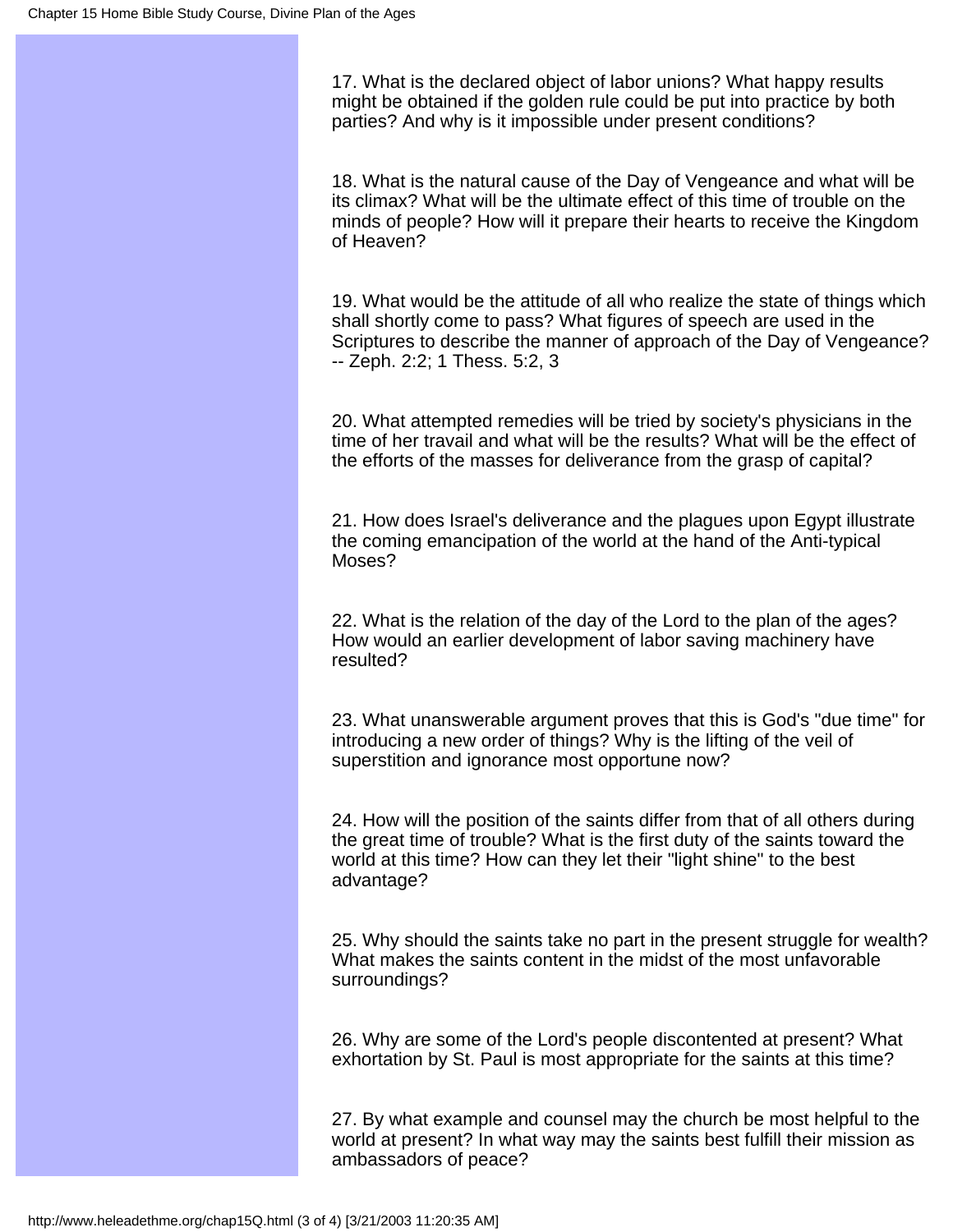28. With which of the opposing classes should the Lord's people sympathize? And in general, what attitude should they take regarding this Battle of the Day of God Almighty?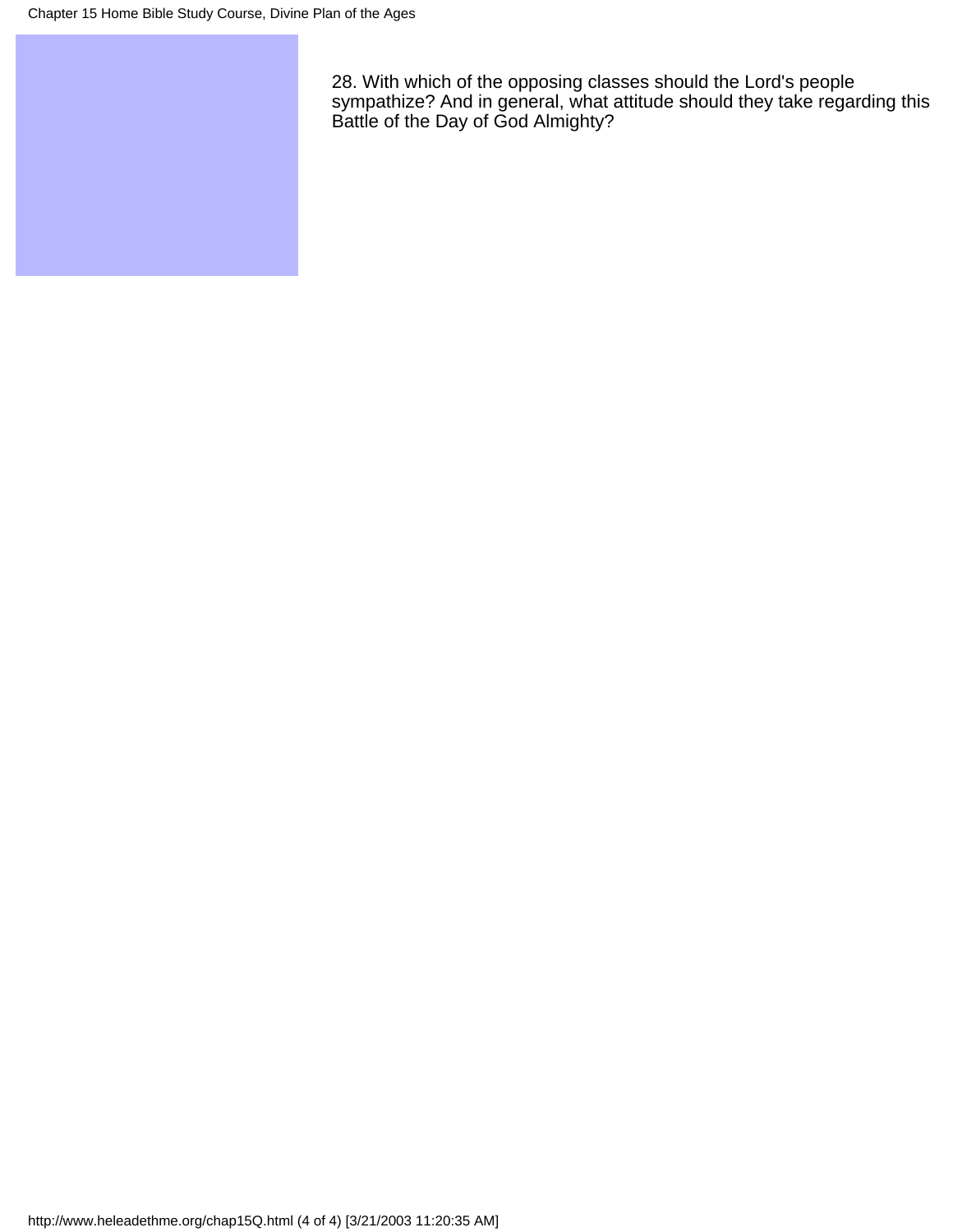<span id="page-98-0"></span>

### The Divine Plan of the Ages **Chapter 15 Answers**

1. What is the day of Jehovah, and what other names are scripturally applied to this same period of time and why?

(pages 307-308) The Day of Jehovah is the name of that period of time in which God's kingdom, under Christ, is to be gradually set up in the earth, while the kingdoms of this world are passing away and Satan's power and influence over men are being bound. Other names applied to this period are "Day of vengeance of our God" and "Day of wrath" because Christ, as the general of Jehovah, will be subduing all things and it will be a time of trouble.

2. What has been the message of the true church to the world during the Gospel Age and what is God's message to the church and, then, to the world, during this same period of time? Why hasn't the message been received and what are the natural consequences of rejecting God's counsel?

(pages 308-309) The message of the church has been the difference between right and wrong, good and evil, and of a coming time in which the one will be rewarded and the other punished. God's message to the church is "Present your bodies a living sacrifice." Rom. 12:1 God's message to the world is, "Depart from evil and do good." Ps. 34:13, 14 The message hasn't been received because the world heeded the voice of greed, and as a result, the trouble of the Day of the Lord will come.

3. What has always been the attitude of the depraved mind with respect to the rights of others? And how did this change from original godlikeness to selfishness come about?

(pages 310-311) The depraved mind, so far from loving its neighbor as itself, has always been selfish and grasping -- often leading even to violence and murder to get for self the things possessed by others. The circumstances tending to promote selfishness were encountered as soon as man, through disobedience, lost the divine favor and was exiled from his Eden home, where his every want had been bountifully supplied. Gradually the mental and moral qualities began to dwarf from lack of exercise, while the lower qualities retained fuller scope from constant exercise. Sustenance became the principal aim and interest of life; and its cost in labor became the standard by which all other interests were estimated.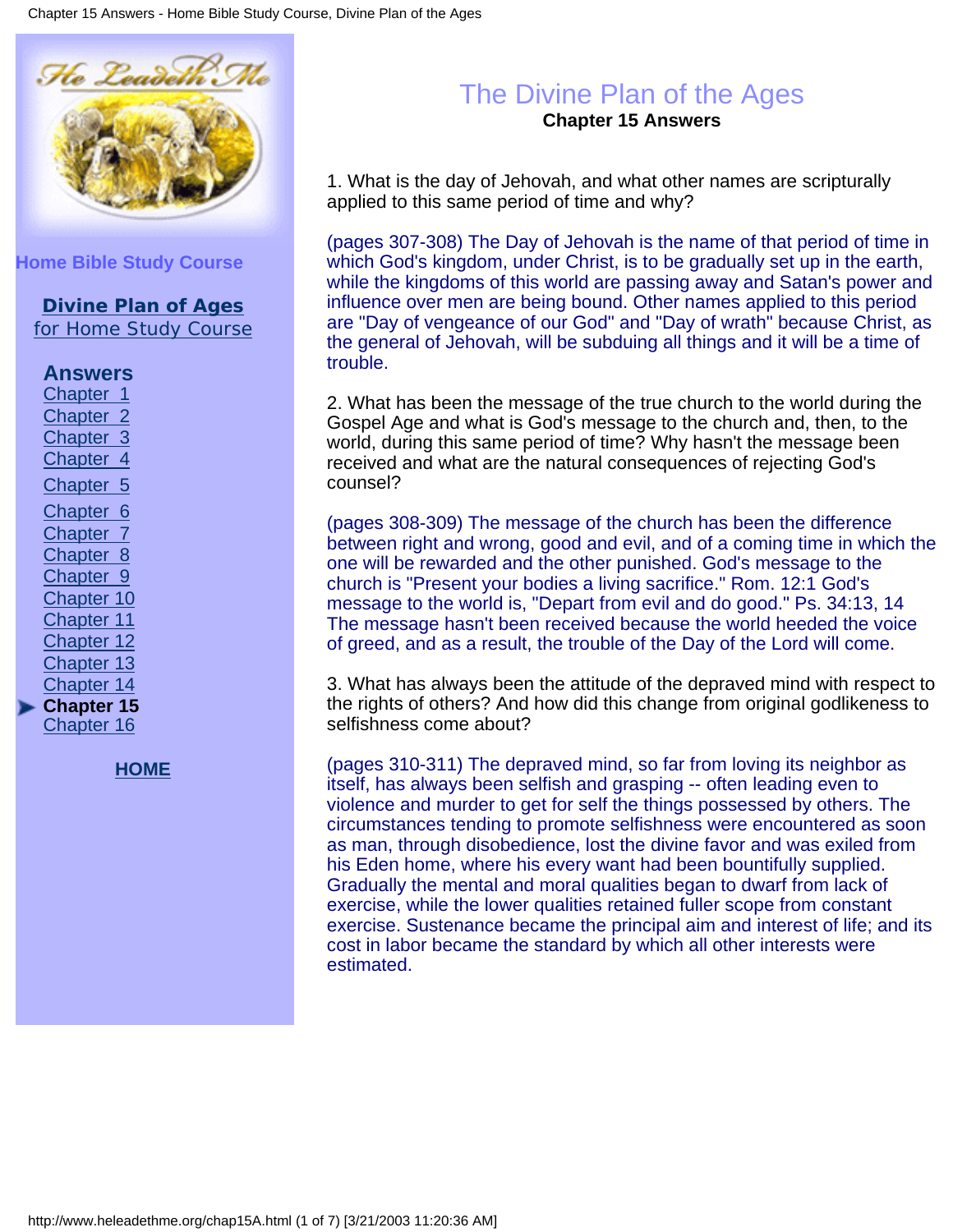4. What are the advantages of wealth and in whose hands has the wealth been concentrated in the past ages? How is the general increase of knowledge changing these conditions?

(pages 311-312) During past ages, under various influences (among others, ignorance, race prejudices, and national pride), the great wealth of the world has generally been in the hands of the few -- the rulers. Though wealth brings many evils, it also brings some blessings. The wealthy obtain better educations, but thus they are lifted intellectually above the poorer people and become more or less associated with royalty. Hence an aristocracy exists which has both money and education to back it, and to assist in its avaricious struggle to get all it can and to keep self in the front rank at any cost. But, as intelligence spreads, as the people take advantage of educational facilities, now so abundant, they begin to think for themselves; and with the self-esteem and selfishness in them led on by a little learning, they fancy that they see ways and means by which the interests and circumstances of all men, and especially their own, can be promoted at the cost of the fewer numbers in whose hands the wealth now lies.

5. What trend continues to grow between the wealthy and laboring classes? When considering Old Testament prophecies, do we expect to find symbolic and antitypical, as well as literal, fulfillments concerning Egypt, Babylon and Israel?

(pages 312-313) Today sees a growing opposition between the wealthy and laboring classes -- a growing bitterness on the part of labor and a growing feeling among the wealthy that nothing but the strong arm of the law will protect what they believe to be their rights. Hence, the wealthy are drawn closer to the governments; and the wage-working masses, beginning to think that laws and governments were designed to aid the wealthy and to restrain the poor, are drawn toward communism and anarchy, thinking that their interests would best be served thereby, and not realizing that the worst government, and the most expensive, is vastly better than no government at all. Yes.

6. How does the Apostle James (James 5:1-4) describe this great time of trouble? What exhortation is given to the brethren? (James 5:7-8) Are there any present indications of the nearness of this Day of Jehovah?

(pages 313-315) James tells of its being the result of differences between capital and labor. He adds that the class coming into trouble has been used to luxury, obtained largely at the cost of others, among whom were some of the righteous, and out of them, because they resisted not, the very life had been crushed. James urges the brethren to bear patiently whatever their part may be, looking beyond, and expecting deliverance through the Lord. Present indications we can see are the constant tendency of our times toward lowering wages for labor, unless where the prices are artificially sustained or advanced by labor combinations, strikes, etc.; and with the present sentiment of the masses, all can see that it is but a question of time when the lowest point of endurance will be reached, and a revolt will surely result.

7. What was Israel's day of wrath a shadow of? What do we learn from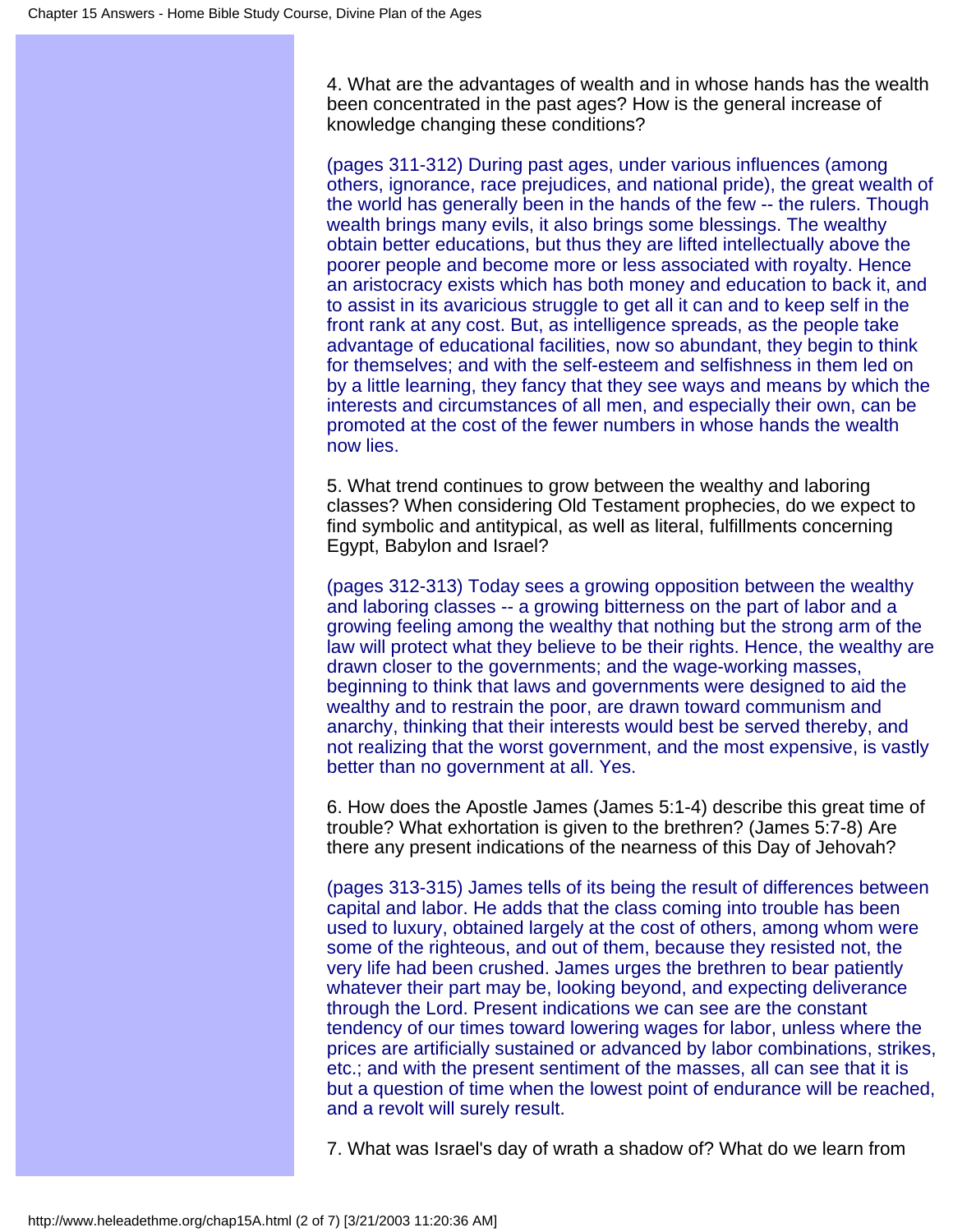Zephaniah's prophecy? -- Zephaniah 1:7-9, 14-18

(pages 315-316) It was a shadow of a still greater and more extensive trouble upon nominal Christendom. Zephaniah shows not only that there will be a great overthrow of wealth and power in the time of trouble, but that those who will for the time be the instruments of heaven in breaking down present systems will also be punished for their equally unjust and unrighteous course; for the coming trouble will involve all classes, and bring distress upon all the multitude.

8. In what manner will the earth be devoured by fire? How do we know that this is symbolic and not literal fire? What do the symbols earth, mountains, heavens, seas, fire and brimstone represent in scriptural usage?

(pages 316-318) The fire of God's zeal is a symbol of intensity of trouble and destruction on the earth. That it is not a literal fire, as some suppose, is evident from the fact that the people remain after it, and are blessed. Throughout the Scriptures, earth represents society; mountains represent kingdoms; heavens represent the power of spiritual control; seas, the restless, turbulent, dissatisfied masses of the world. Fire represents the destruction of whatever is burned, and when brimstone is added to fire in the symbol, it intensifies the thought of destruction; for nothing is more deadly to all forms of life than the fumes of sulphur.

9. Explain St. Peter's prophecy concerning the day of wrath. What other office did the Apostles (Peter, Paul, John, etc.) exercise? How has the Lord used this gift to guide and edify the church?

(pages 318-319) It is a symbolic prophecy of the day of wrath showing that the dispensation, or arrangement of things, before the flood, passed away with water and that the present arrangement will also be destroyed. They also exercised the office of prophets. It has been used to predict things to come, which, as they became due to be fulfilled, became meat in due season used to guide and feed the church.

10. How does the prophet Malachi describe the Day of Vengeance? Will some be pulled out of the consuming fire? (Jude 23) What effect will this symbolic fire have upon the Lord's people? -- Malachi 3:1-3; 1 Cor. 3:12-15; 1 Peter 1:5-11

(pages 319-321) Malachi describes how pride and every other cause from which haughtiness and oppression could again spring forth will be entirely consumed by the great trouble of the Day of the Lord, using the symbol of burning as an oven. Yes, some will be pulled out of the fire. The Lord's children will be purified and blessed and will have the dross of error destroyed.

11. In what other way is the great time of trouble described by St. Paul? -- Heb. 12:26-29

(page 321) The Apostle shows that the inauguration of the Law Covenant at Sinai was typical of the introduction of the New Covenant to the world at the opening of the Millennial age. The apostle uses a storm to symbolize the trouble of this Day of the Lord.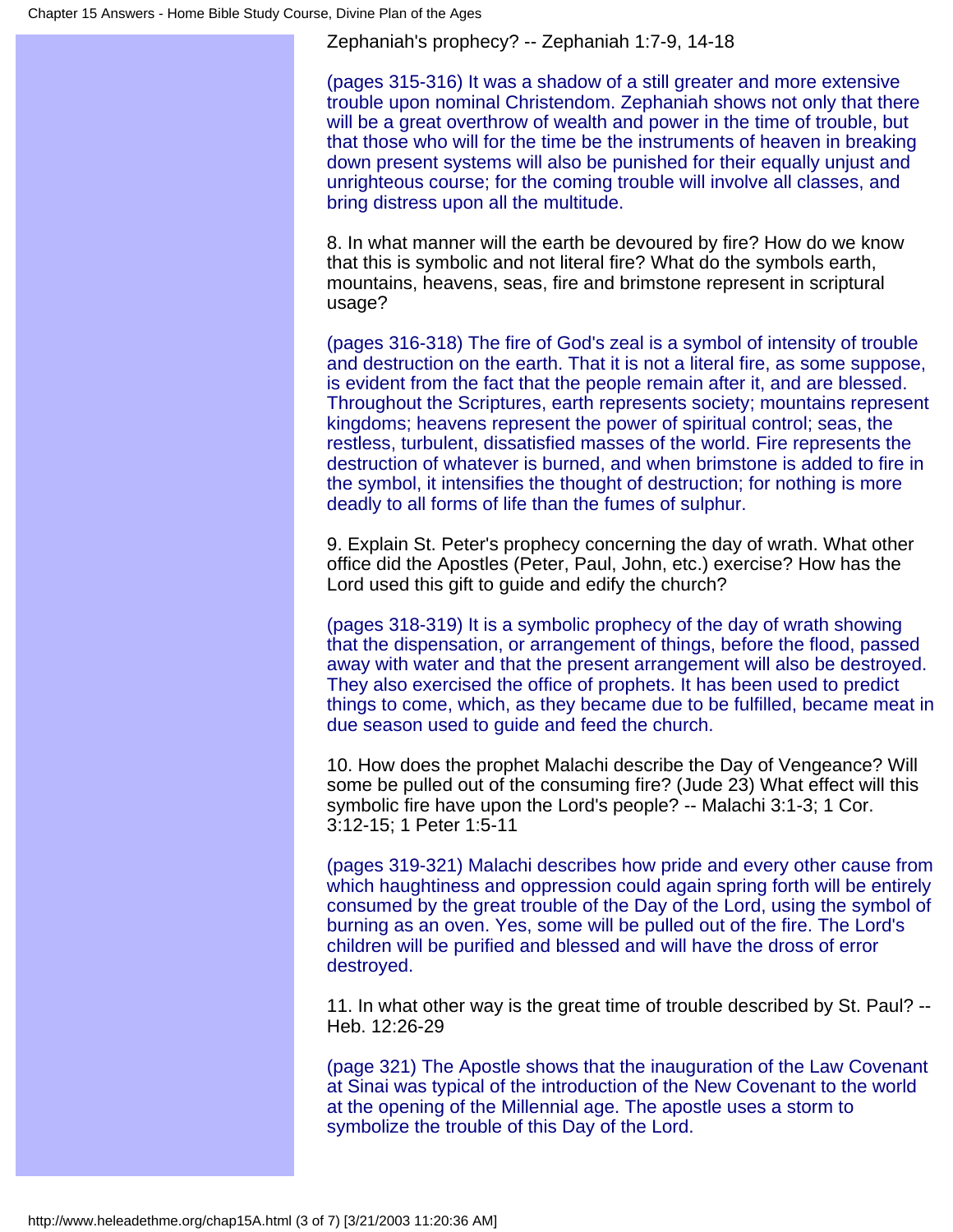12. What symbols does the psalmist use to give a vivid description of the great day of the Lord? -- Psalm 50:3; 97:2-6; 46:1-6; 110:2-6; 46:6-10

(pages 322-324) Fire, storm, darkness.

13. How does the Revelator prove that the day of the Lord will be destructive to every form of evil (yet not a time of literal burning of the earth)? (Rev. 11:17, 18; 19:15, 19) How does Joel 2:9-16 and Isa. 13:1-11 describe the same event under similar figures and why are so many various symbols used to depict the day of wrath?

(pages 323-324) Revelation 11 uses symbols storm and fire, showing the complete destruction. Revelation 19 uses symbols sword, false prophet, beast. We have to apply all of these terms as symbols, not just one. Joel 2 uses the symbols earthquake, sun and moon growing dark, the stars diminish their brightness. Isaiah 13 uses the symbol of a battle. The variety of symbolic figures used helps us to appreciate more fully all the features of that great and notable Day of the Lord.

14. Who are the two rival parties? What is the present situation and future outlook as viewed by the opposing parties? Why is it difficult, under present conditions, for both parties to see alike? How do the wealthy naturally feel, compared to the laboring classes?

(pages 325-327) The two parties are wealth, arrogance, pride fighting against poverty, ignorance, and bigotry. Both parties are impelled by selfish motives and are now organizing their forces all over the civilized world. It is difficult for them to see contrary to their own interests, habits and education. The wealthy feel that they have a right to more than their proportional share of this world's goods; a right to purchase labor and every commodity as low as they can; a right to the fruit of their efforts; and a right to use their intelligence so to run their business as to make profit for themselves and to increase their hoarded wealth, no matter who else may be compelled by force of circumstances to drag through life with few of its comforts, even if with all of its necessities. The artisan and the laborer feel that unless they take some steps toward the protection of the increasing number of artisans against the increasing power of monopoly, combined with labor-saving devices, the cold-blooded law of supply and demand will swallow them up completely.

15. What is the ultimate result of many real blessings unless restrained by wise and equitable laws? What conditions have delayed this injurious result? What is the two-fold effect of labor saving agricultural equipment? What similar results have been wrought in other departments of labor?

(page 328) The ultimate tendency of many real blessings to work injury, unless restrained by wise and equitable laws, was long since seen; but the rapidity with which one invention has followed another, and the consequent increased demand for labor in providing this labor-saving machinery, has been so great that the ultimate result has been delayed. The two-fold effect is, first, three times as many acres are worked, giving employment to three out of the five laborers, thus setting two adrift to compete for other labor; secondly, the three who remain can, by the use of the machinery, produce as great a crop as fifteen would have done without it. The iron and steel making have had similar results.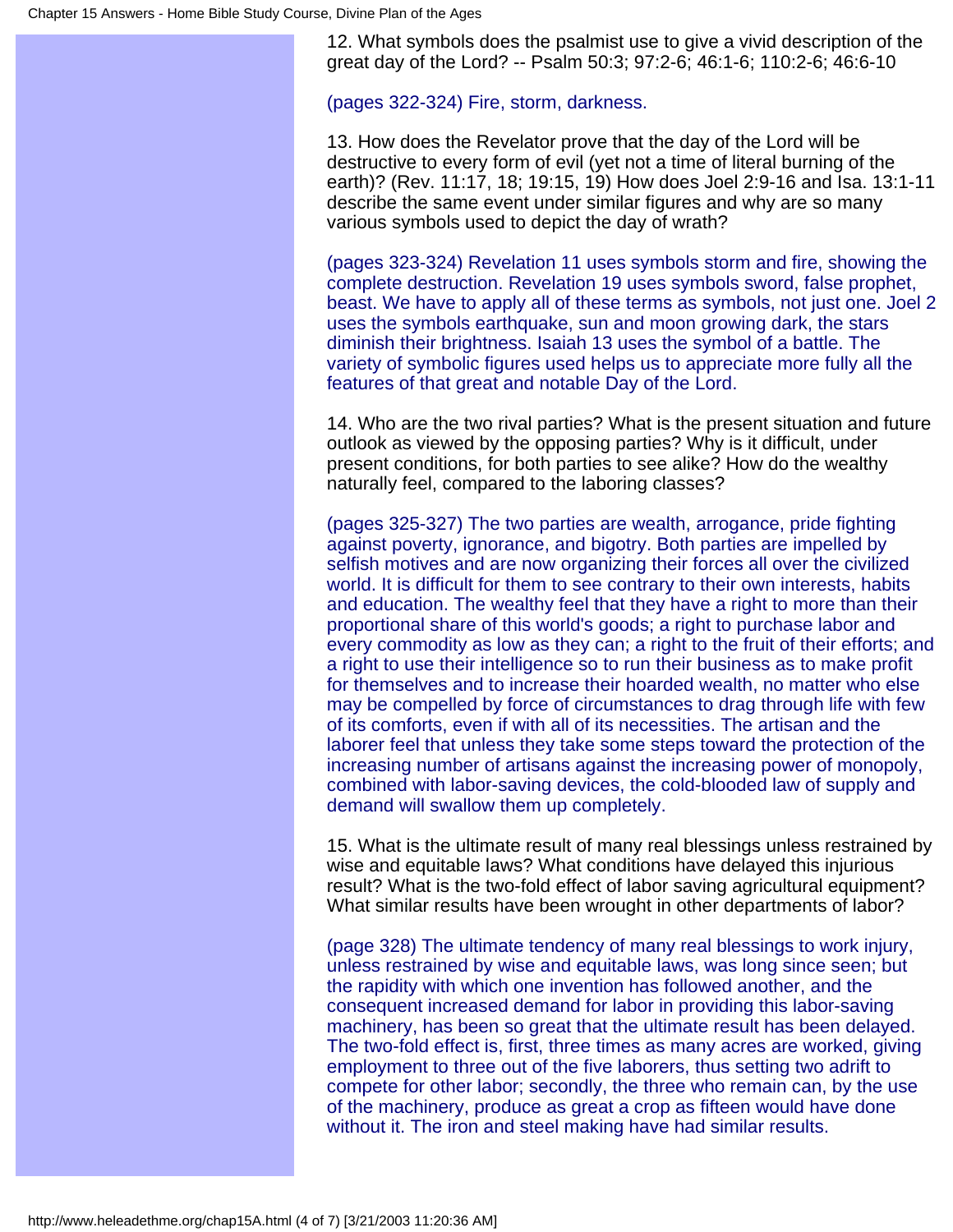16. What is the peculiar situation related to over-production vs. lack of employment? What remedies are being urged by wage workers and what argument is being used by labor against the "watering" of railroad and other stocks?

(pages 328-330) There is an over-production, causing idleness occasionally to both capital and labor, while at the same time some lack the employment which would enable them to procure necessities and luxuries and thus in a measure cure the over-production. Wageworkers urge shorter hours of labor without a reduction of wages, in order thus to employ a greater number of persons without increasing the products and thus to equalize the coming over-production by providing a larger number with the means of purchasing. They urge to fix and limit the rate of interest on money at much less than the present rates and thus compel a leniency of the lenders toward the borrowers or poorer class, or else an idleness or rusting of their capital. Labor says because the railroads are overvaluing their stock and paying large dividends to stockholders, they have to charge higher rates to the public for use of the railroads and especially farmers for freight.

17. What is the declared object of labor unions? What happy results might be obtained if the golden rule could be put into practice by both parties? And why is it impossible under present conditions?

(page 331) The object is to protect rights of wageworkers by putting reasonable bounds upon those whose wealth and power might otherwise crush them, which wealth and power, properly used and limited, may be a more general blessing to all. Happy would it be for all concerned if such moderate and reasonable means would succeed, if the rich would cooperate with the the great mass of people for the permanent improvement of the condition of all classes, if wageworkers would content themselves with reasonable demands. The majority of laborers will be extreme, unjust and arrogant in their ideas and demands, and the majority of wealthy are greedy and fear financial disaster to themselves.

18. What is the natural cause of the Day of Vengeance and what will be its climax? What will be the ultimate effect of this time of trouble on the minds of people? How will it prepare their hearts to receive the Kingdom of Heaven?

(pages 332-333) Selfishness, and blindness to all except their own interests, will control the majority on both sides of the question. Law and order will be swept away. All this trouble will but prepare the world to realize that though men may plan and arrange ever so well and wisely, all their plans will prove futile as long as ignorance and selfishness are in the saddle and have the control. It will convince all that the only feasible way of correcting the difficulty is by the setting up of a strong and righteous government, which will subdue all classes and enforce righteousness.

19. What would be the attitude of all who realize the state of things which shall shortly come to pass? What figures of speech are used in the Scriptures to describe the manner of approach of the Day of Vengeance? -- Zeph. 2:2; 1 Thess. 5:2, 3

(pages 333-334) Their manner of life, their habits of thought and action, as well as their sympathies for the right, which will enable them to grasp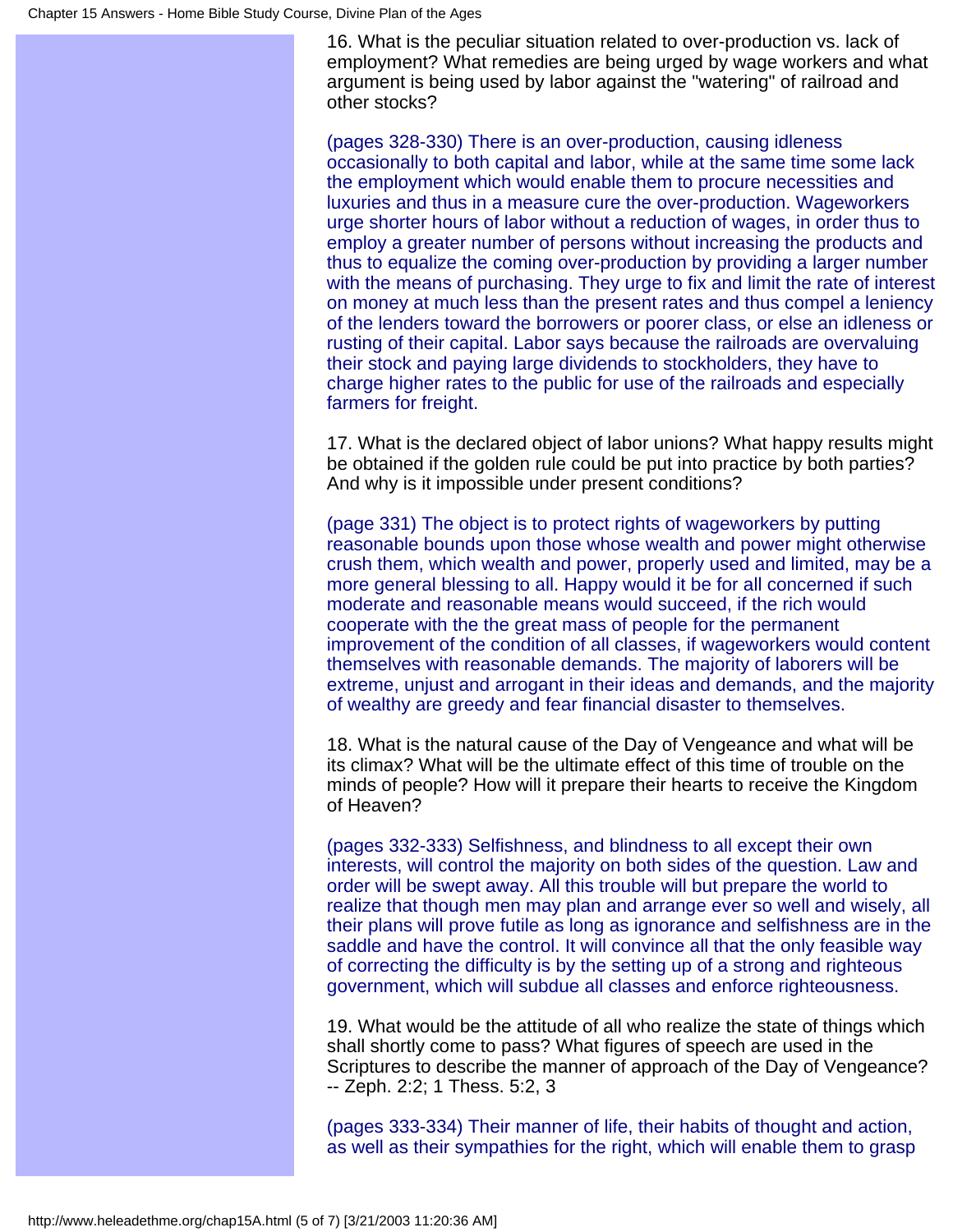the situation of affairs, and also to appreciate the Bible account of this trouble and its outcome, will all conspire to make them suffer less than others, especially from harassing fears and forebodings. Some figures of speech used are: fire consuming chaff, thief in the night, as travail upon a woman.

20. What attempted remedies will be tried by society's physicians in the time of her travail and what will be the results? What will be the effect of the efforts of the masses for deliverance from the grasp of capital?

(page 335) Society will undertake repressive measures; and as each paroxysm of trouble passes away, they will take advantage of it to fortify the resistive appliances, and will thereby increase the anguish. Each unsuccessful attempt will increase the confidence of Capital in its ability to keep the new order of things within its present limits, until at length the present restraining power of organizations will reach its extreme limit and anarchy will break out.

21. How does Israel's deliverance and the plagues upon Egypt illustrate the coming emancipation of the world at the hand of the Anti-typical Moses?

(page 336) The Antitypical Moses, Christ, will deliver the world from Satan and every agency he has devised for man's bondage to sin and error.

22. What is the relation of the day of the Lord to the plan of the ages? How would an earlier development of labor saving machinery have resulted?

(page 336) The Day of Trouble is the forepart of the Day of the Lord and is located chronologically in the beginning of the Millennial reign of Christ. It is a time of trouble necessary for the coming work of restitution. An earlier development of labor saving machinery would have resulted in unrest coming earlier and precipitating the time of trouble.

23. What unanswerable argument proves that this is God's "due time" for introducing a new order of things? Why is the lifting of the veil of superstition and ignorance most opportune now?

(page 337) An unanswerable argument is that God is lifting the veil of ignorance and gradually letting in the light of intelligence and invention upon mankind, just as foretold, when foretold, and with the results predicted. Had the knowledge come sooner, the trouble would have come sooner; and though society might have reorganized after its storm and melting, it would have been not a new earth wherein righteousness would prevail and dwell, but a new earth or arrangement in which sin and vice would have much more abounded than now.

24. How will the position of the saints differ from that of all others during the great time of trouble? What is the first duty of the saints toward the world at this time? How can they let their "light shine" to the best advantage?

(pages 338-339) Their position in it will differ from that of others, not so much in that they will be miraculously preserved, but in the fact that, being instructed form God's Word, they will not feel the same anxiety and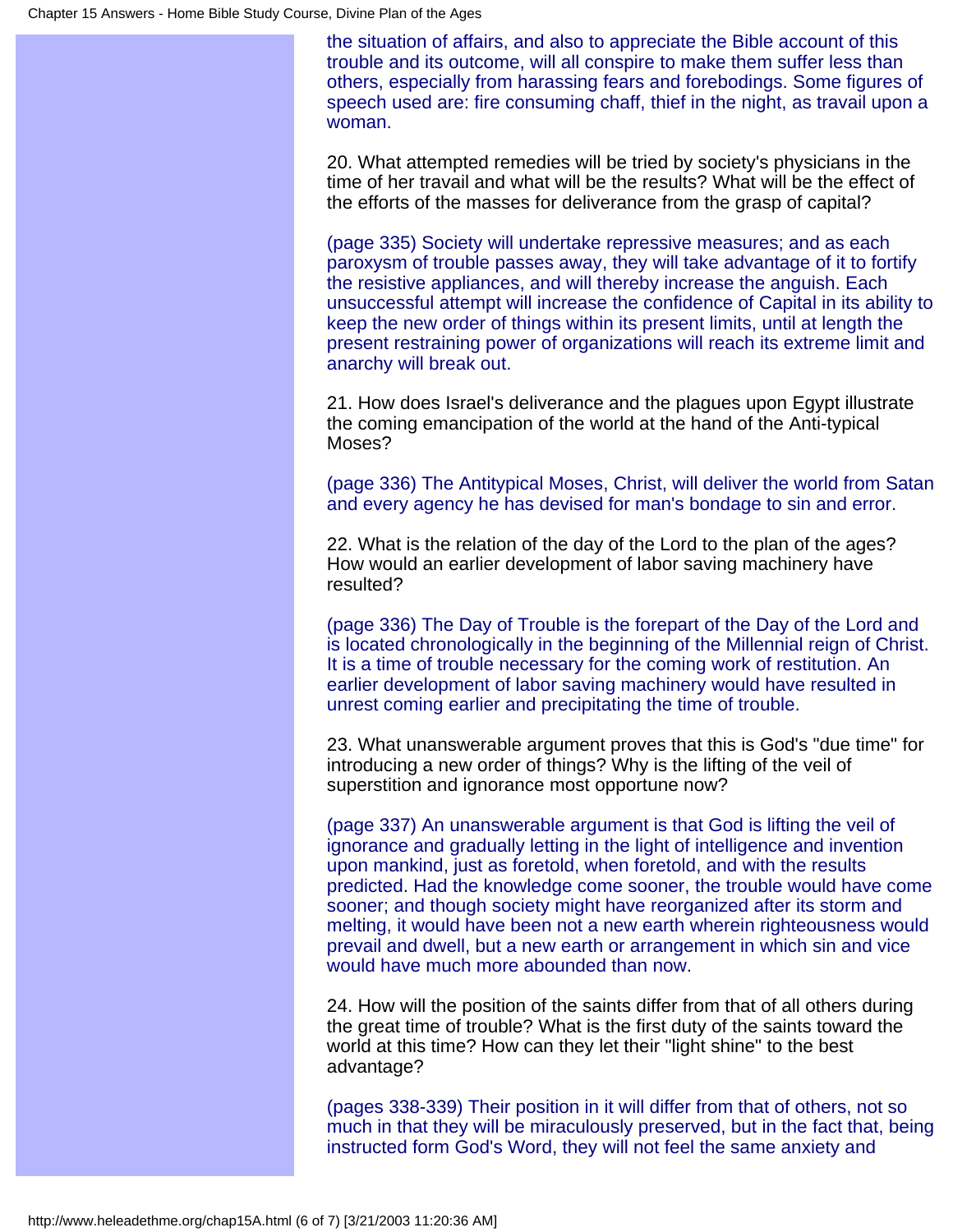hopeless dread that will overspread the world. They will recognize the trouble as the preparation, according to God's plan, for blessing the whole world, and they will be cheered and comforted through it all. The first duty of the saints is to let the world see that in the midst of all the prevailing trouble and discontent, and even while they share the trouble and suffer under it, they are hopeful, cheerful and always rejoicing in view of the glorious outcome foretold in God's Word.

25. Why should the saints take no part in the present struggle for wealth? What makes the saints content in the midst of the most unfavorable surroundings?

His consecration vow was that he would strive and grasp and run for a higher, a heavenly prize, and hence he is weaned from earthly ambitions, and labors not for earthly things, except to provide things decent and needful. They have contentment with their godliness, not because they have no ambition, but because their ambition is turned heavenward and absorbed in the effort to lay up treasure in heaven and to be rich toward God; in view of which, and of their knowledge of God's plans revealed in his word, they are content with whatever of an earthly sort God may provide.

26. Why are some of the Lord's people discontented at present? What exhortation by St. Paul is most appropriate for the saints at this time?

(page 340) Because they have left the Lord's footsteps and are seeking earthly things and sharing the world's discontent. Seek godliness and the contentment that comes with it.

27. By what example and counsel may the church be most helpful to the world at present? In what way may the saints best fulfill their mission as ambassadors of peace?

(pages 341-342) If the example of the saints is thus one of contentment and joyful anticipation, and a cheerful submission to present trials in sure hope of the good time coming, such living examples alone are valuable lessons for the world. By preaching the good tidings of the ransom given for all and the consequent blessings to come to all, they will be true heralds of the kingdom, its ambassadors of peace.

28. With which of the opposing classes should the Lord's people sympathize? And in general, what attitude should they take regarding this Battle of the Day of God Almighty?

(page 342) Their sympathy must be largely in harmony with the groaning creation, striving for any deliverance from bondage; although they should remember and sympathize with those of the opposing classes whose desires are to be just and generous, but whose efforts are beset and hindered, not only by the weaknesses of their fallen nature, but also by their surroundings in life, and their association with and dependence upon others. They should remember that this is the Lord's battle, and that so far as politics or social questions are concerned, they have no real solution other than that predicted in the Word of God.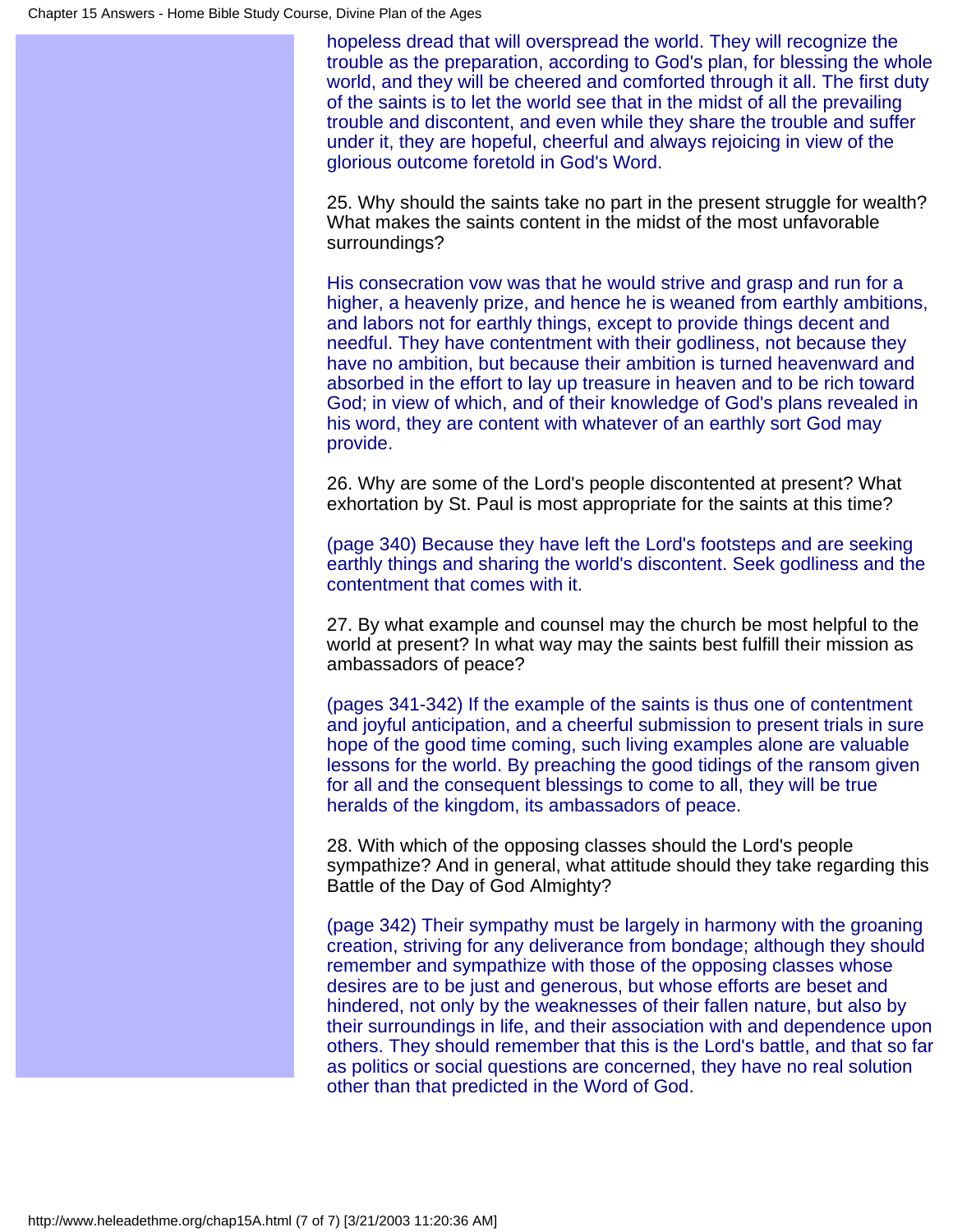<span id="page-105-0"></span>

**Home Bible Study Course**

| Divine Plan of Ages for  |
|--------------------------|
| <b>Home Study Course</b> |
| Questions                |
| Chapter 1                |
| <u>Chapter 2</u>         |
| Chapter <sub>3</sub>     |
| Chapter <sub>4</sub>     |
| Chapter 5                |
| Chapter 6                |
| Chapter <sub>7</sub>     |
| Chapter 8                |
| Chapter 9                |
| Chapter 10               |
| <b>Chapter 11</b>        |
| <b>Chapter 12</b>        |
| <b>Chapter 13</b>        |
| <b>Chapter 14</b>        |
| <b>Chapter 15</b>        |
| <b>Chapter 16</b>        |
|                          |

#### **[Show Answers](#page-107-0)**

**[HOME](http://www.heleadethme.org/index.html)**

## The Divine Plan of the Ages

#### **Chapter 16 Questions**

1. Give a brief resume of what we have learned of the existence of a personal, intelligent Creator and of His revelation to man.

2. What has been learned in general respecting the ages past and the age shortly to dawn upon the world?

3. What have we seen regarding the sending of God's Son to redeem the condemned race and of the two elect classes that have been selected during the past ages to constitute the two phases of the Kingdom of Heaven? What have we learned about the "Three Ways?"

4. What have we understood concerning the world's Day of Judgment?

5. What has been learned respecting the second advent and the glorious conditions of Messiah's reign?

6. What effect should the knowledge of these things have upon the consecrated children of God? In what manner has the Lord fulfilled his promise that He will "give strength unto His people?"

7. What will it cost to obtain this knowledge with its consequent strength?

8. Is the giving of the necessary time and energy to this study all that will be required of the consecrated?

9. Are we willing thus to follow on, to know more and more of the divine character and plan? If so, what is the best method to be pursued?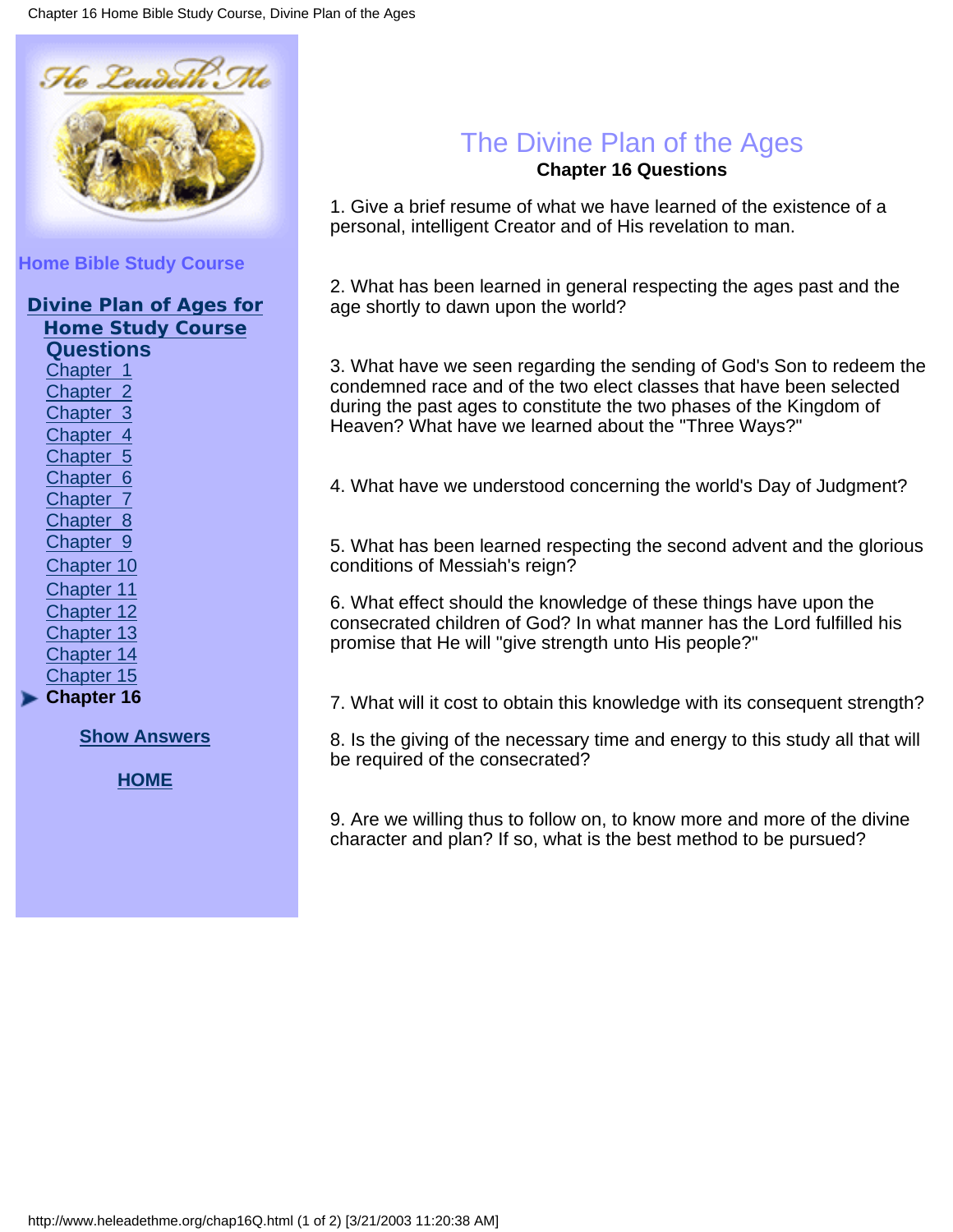10. What is our opinion of the value of the Divine Plan of the Ages, as we understand it? Does it appeal to us as of human invention?

11. What claim is made for this system of Biblical interpretation, which has never been sustained, or even attempted by any other system of theology?

12. While the Bible is thus opening up and disclosing wondrous things to the meek and lowly of heart, how has the light of the present affected the various creeds and traditions of men? What is, therefore, the responsibility of those whom the Lord in His providence has "called out of darkness into His marvelous light?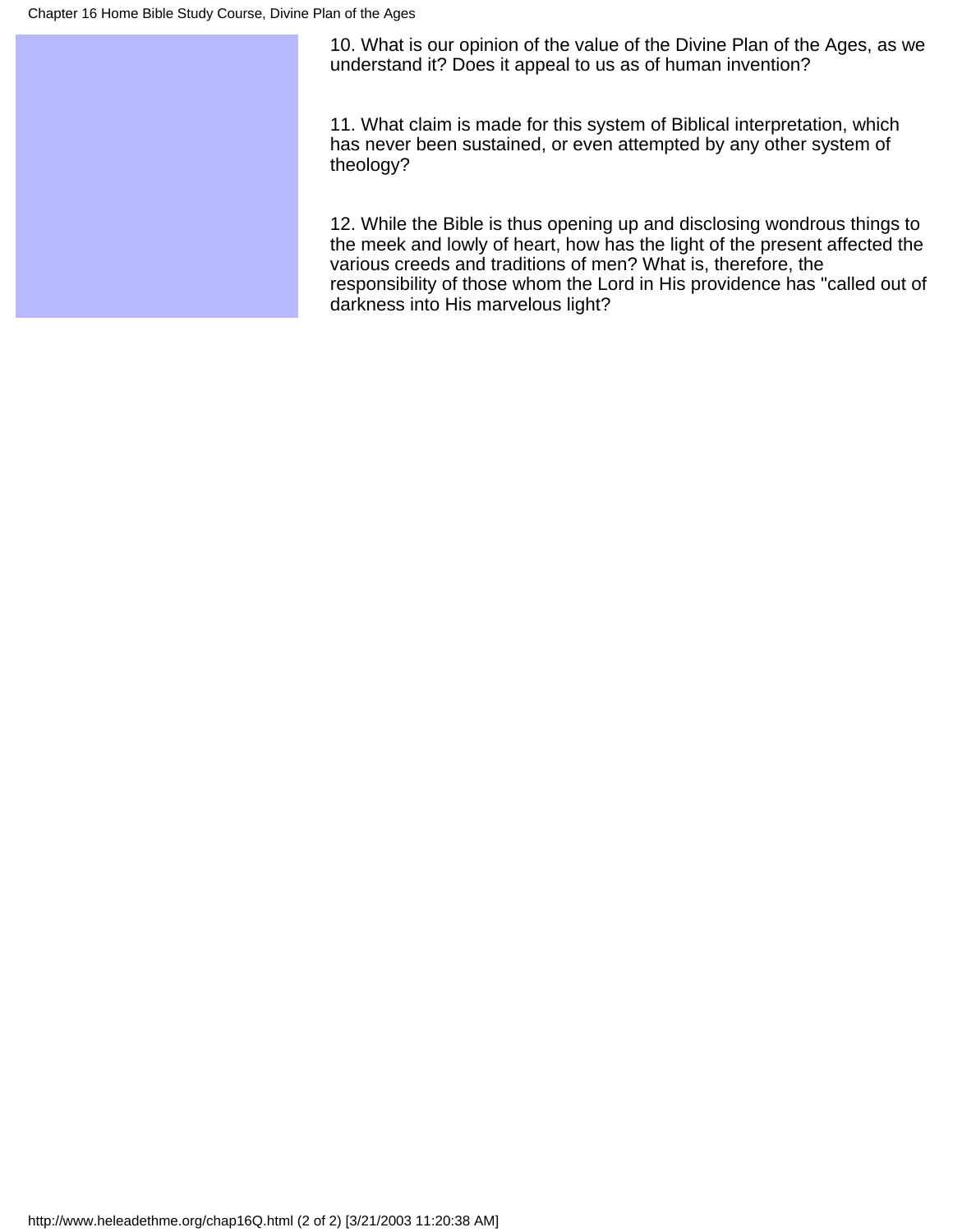<span id="page-107-0"></span>

**Home Bible Study Course**

**[Divine Plan of Ages](#page-7-0)** [for Home Study Course](#page-7-0)

#### **Answers**

| Chapter<br>1              |
|---------------------------|
| Chapter<br>2              |
| Chapter<br>$\overline{3}$ |
| 4<br><b>Chapter</b>       |
| Chapter<br>5              |
| 6<br><b>Chapter</b>       |
| <b>Chapter</b><br>7       |
| <b>Chapter</b><br>8       |
| <b>Chapter</b><br>9       |
| <b>Chapter</b><br>10      |
| <b>Chapter</b><br>11      |
| <b>Chapter</b><br>12      |
| <b>Chapter</b><br>13      |
| <b>Chapter 14</b>         |
| <b>Chapter 15</b>         |
| <b>Chapter</b><br>16      |

**[HOME](http://www.heleadethme.org/index.html)**

## The Divine Plan of the Ages

**Chapter 16 Answers**

1. Give a brief resume of what we have learned of the existence of a personal, intelligent Creator and of His revelation to man.

(page 343) We have seen that both the light of nature and that of revelation clearly demonstrate the fact that an intelligent, wise, almighty and righteous God is the Creator of all things; that all things animate and inanimate are subject to his control; and that the Bible is the revelation of his character and plans so far as he is pleased to disclose them to men.

2. What has been learned in general respecting the ages past and the age shortly to dawn upon the world?

(page 343) We have seen that his great plan is one that has required ages for its accomplishment thus far, and that yet another age will be required to complete it; and that during all the dark ages of the past, when God seemed to have almost forgotten his creatures, his plan for their future blessings has been silently but grandly working out, though during all those ages the mysteries of his plan have been wisely hidden from men.

3. What have we seen regarding the sending of God's Son to redeem the condemned race and of the two elect classes that have been selected during the past ages to constitute the two phases of the Kingdom of Heaven? What have we learned about the "Three Ways?"

(page 344) God sent his Son to redeem the world of mankind and God has been selecting two companies to receive the honors of his kingdom, the earthly and spiritual phases of the kingdom. We have learned the three ways are the Broad Way that leads to destruction, the Narrow Way that leads unto life and the Highway of Holiness which will be opened in the future.

4. What have we understood concerning the world's Day of Judgment?

(page 345) The Day of Judgment can't begin until Christ has come again. He shall judge them during that age by their works, opening to them the books of the Scriptures and filling the earth with the knowledge of the Lord.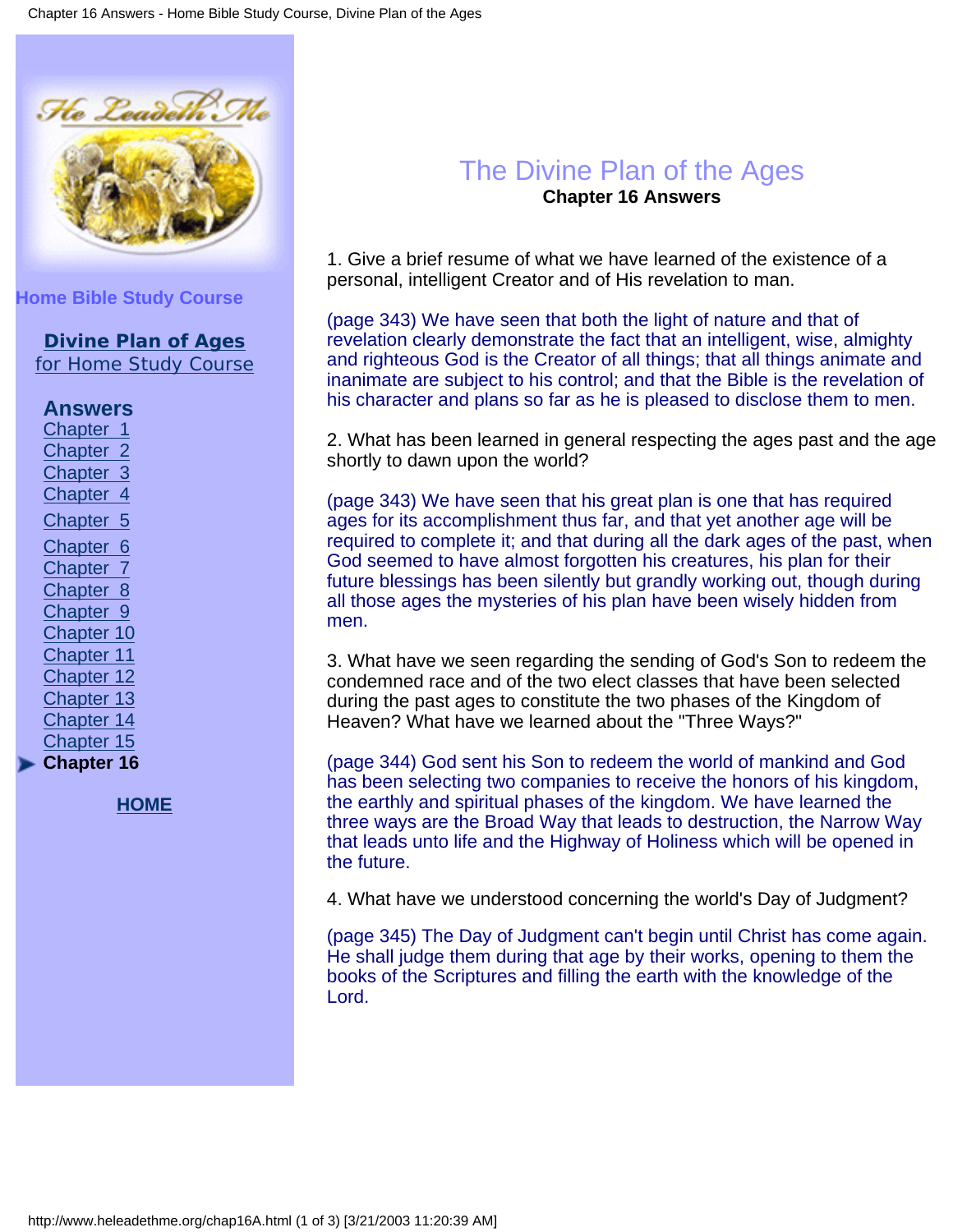5. What has been learned respecting the second advent and the glorious conditions of Messiah's reign?

(page 345) We have learned it will bring joy and gladness to all hearts; it is the day when the Church becomes the Bride, the Lamb's wife; it is the day when the Church will be endued with divine authority and power and will begin the great work for the world, the result of which will be the complete restitution of all things; and it will be a day when the great adversary is bound.

6. What effect should the knowledge of these things have upon the consecrated children of God? In what manner has the Lord fulfilled his promise that He will "give strength unto His people?"

(page 346) It should have a powerful influence upon the consecrated. They should lay aside every weight and hindrance and run patiently the race they have started. God has provided us strength sufficient in his Word. It is a strength derived from a knowledge of his character and plans and of the conditions upon which we may share in them.

7. What will it cost to obtain this knowledge with its consequent strength?

(page 346) To obtain this knowledge and this strength, one must give up all according to their covenant of consecration and to accept God's plan and way and time of doing his great work.

8. Is the giving of the necessary time and energy to this study all that will be required of the consecrated?

(page 347) No, the sincerity of the sacrifice of self will be tested in full to prove one either worthy or unworthy of membership in the little flock.

9. Are we willing thus to follow on, to know more and more of the divine character and plan? If so, what is the best method to be pursued?

(page 347) We must be willing to follow on and prove it, not by the conflicting traditions and creeds of men, but by the only correct and divinely authorized standard, God's own Word.

10. What is our opinion of the value of the Divine Plan of the Ages, as we understand it? Does it appeal to us as of human invention?

(page 348) The divine plan is complete and harmonious with itself in every part and is in perfect harmony with the character which the Scriptures ascribe to its great Author. It carries with it its own evidence of superhuman design, being beyond the power of human invention, and almost beyond the power of human comprehension.

11. What claim is made for this system of Biblical interpretation, which has never been sustained, or even attempted by any other system of theology?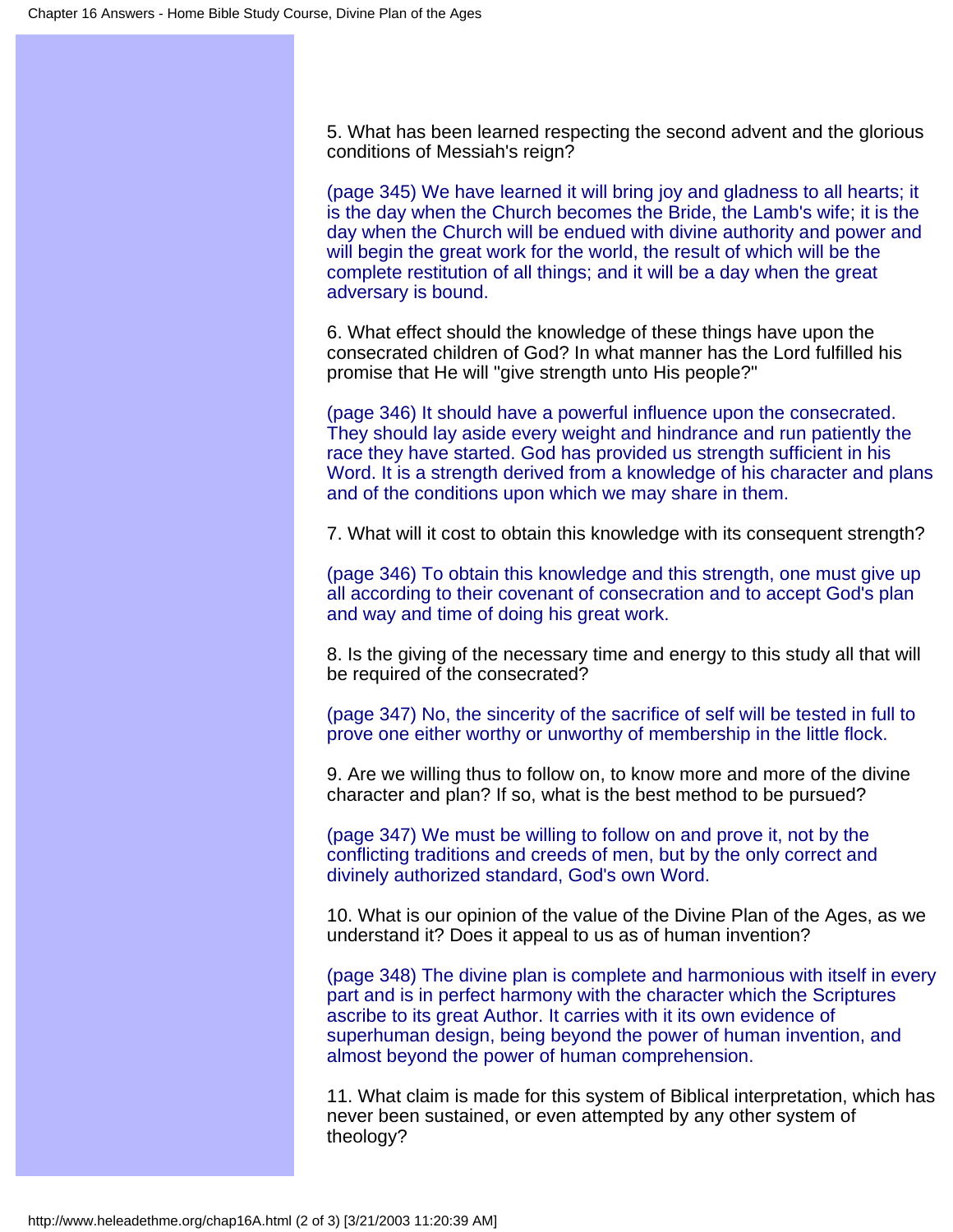(page 348) No other system of theology even claims, or has ever attempted, to harmonize in itself every statement of the Bible; yet nothing short of this is claimed for this system of Biblical interpretation.

12. While the Bible is thus opening up and disclosing wondrous things to the meek and lowly of heart, how has the light of the present affected the various creeds and traditions of men? What is, therefore, the responsibility of those whom the Lord in His providence has "called out of darkness into His marvelous light?

(page 349) It is affecting them in an opposite manner. They are being recognized even by their worshipers as imperfect and deformed, and hence they are being measurably ignored; and though still subscribed to, they are seldom elaborated, for very shame. We have a responsibility to dispense the truth to the other members of the family of God.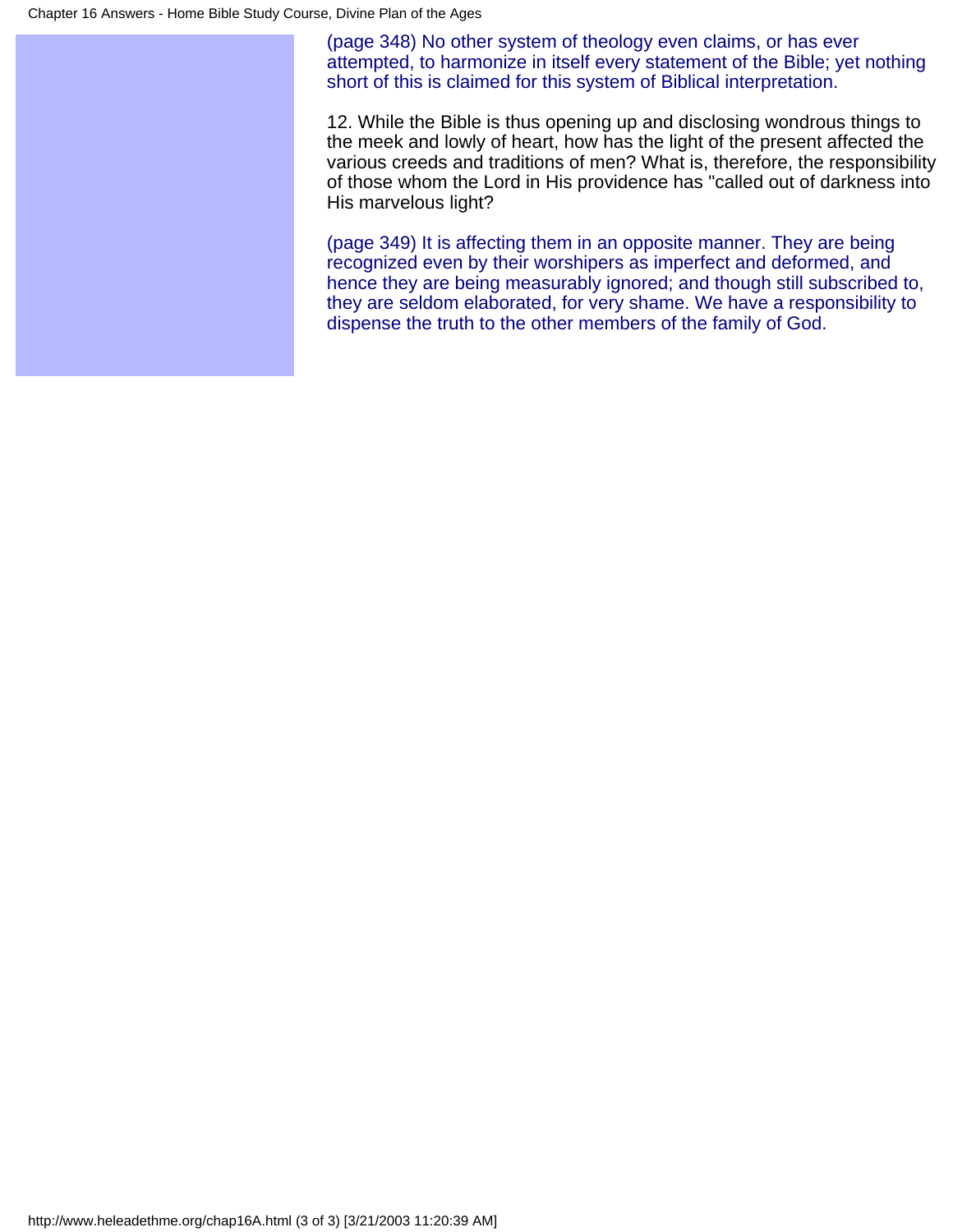<span id="page-110-0"></span>The Divine Plan of the Ages - Table Of Contents



**[Home Bible Study Course](http://www.heleadethme.org/index.html)**

**The Divine Plan of the Ages**

[Table of Contents](#page-7-0) [Title Page](#page-111-0) **Dedication**

**[Go To Studies](#page-0-0)**

**[Home](http://www.heleadethme.org/index.html)**

# **To the King of Kings and Lord of Lords**

**IN THE INTEREST OF HIS CONSECRATED SAINTS, WAITING FOR THE ADOPTION,**

--AND OF--

**"ALL THAT IN EVERY PLACE CALL UPON THE LORD," "THE HOUSEHOLD OF FAITH,"**

--AND OF--

**THE GROANING CREATION, TRAVAILING AND WAITING FOR THE MANIFESTATION OF THE SONS OF GOD,**

#### **THIS WORK IS DEDICATED.**

"To make all see what is the fellowship of the mystery which from the beginning of the world hath been hid in God." "Wherein He hath abounded toward us in all wisdom and prudence, having made known unto us the mystery of His will, according to His good pleasure which He hath purposed in Himself; that in the dispensation of the fulness of the times He

might gather together in one all things, under Christ."

Written in 1886 by Pastor Russell